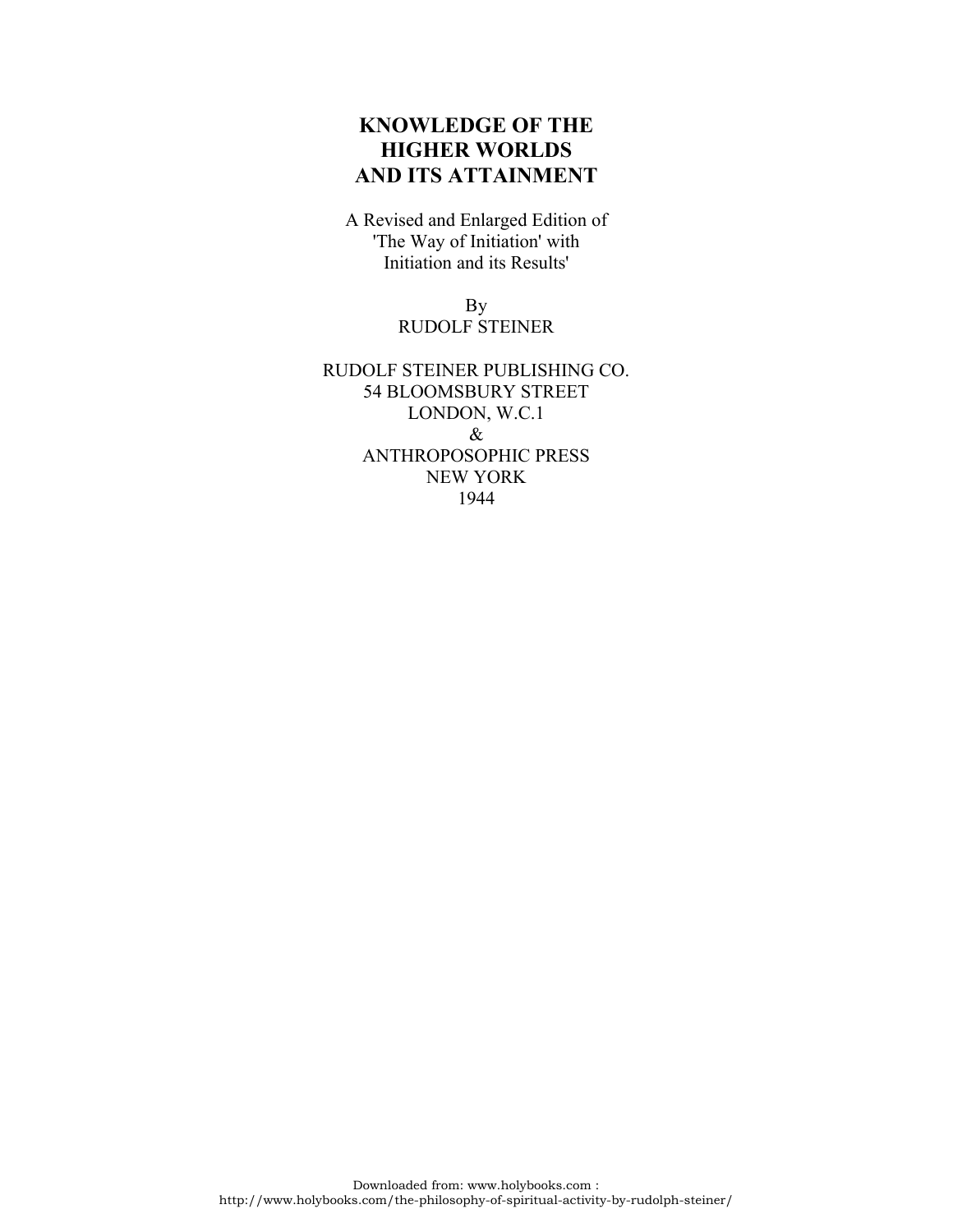Authorized English translation by G. Metaxa Edited by H. Collison

Revised English Edition, first published August 1923 Reprinted May 1928 Reprinted Feb. 1932 Reprinted May 1934 3rd English Edition February 1937 Reprinted Jan. 1938 Reprinted Dec. 1942 Reprinted December, 1944

This translation has been made from the original of Rudolf Steiner by permission of H. Collison, M.A., OXoN., by whom all rights are reserved

THIS BOOK IS PRODUCED COMPLETE CONFORMITY WITH THE AUTHORIZED ECONOMY STANDARDS

MADE IN GREAT BRITAIN PRINTED BY ARTHUILS PRESS LTD., WOODCHESTER, GLOS.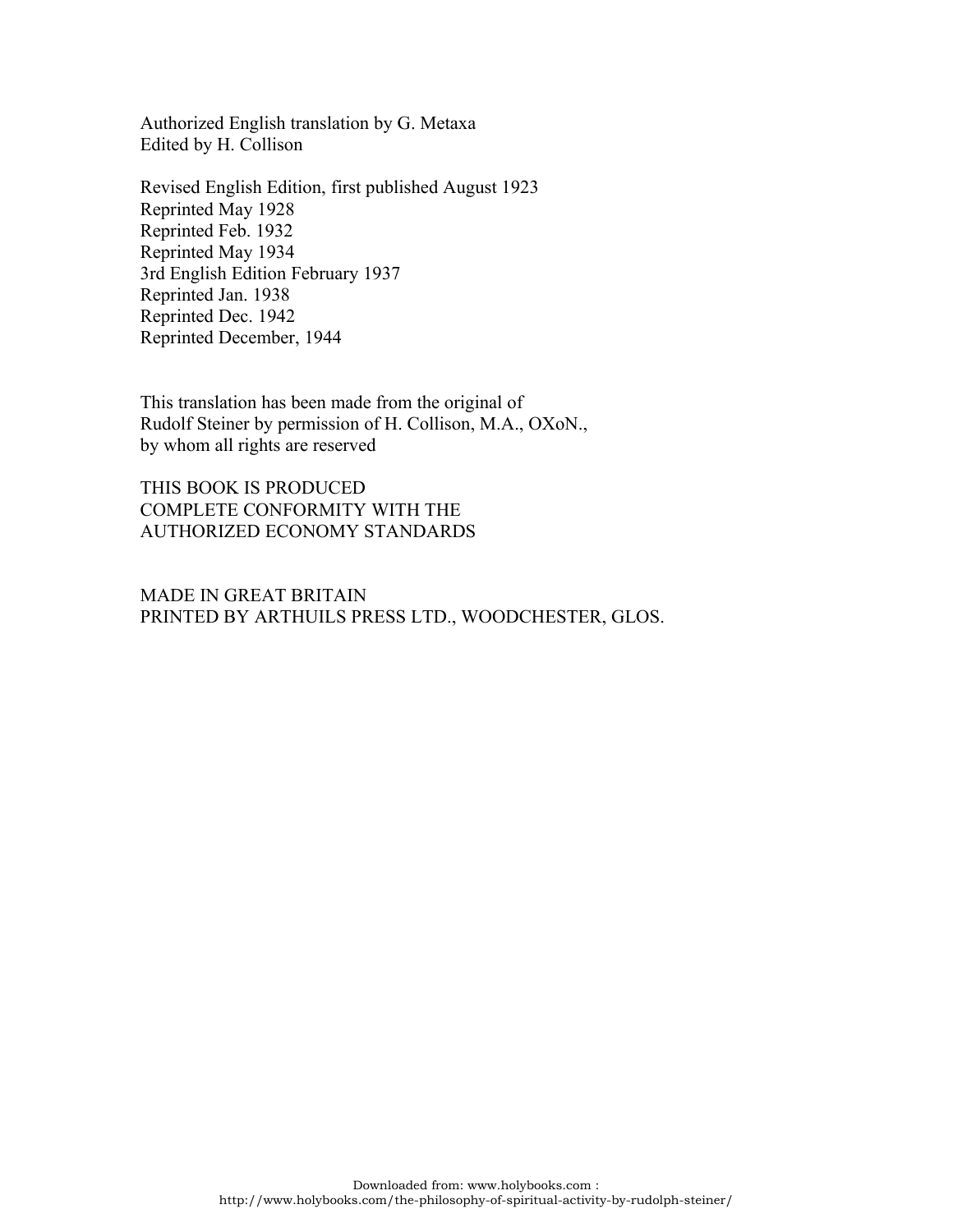### **EDITORIAL PREFACE**

The recommendation to have recourse to a Master or Teacher has been modified by the author, and the reasons are given by him in many places, notably in his own preface to the 6th edition (Sept. 1914) where he writes : - ' In the personal relationship with the teacher one might assume something is required in spiritual effort more essential than what is really intended. But I hope that in this new edition I have succeeded in showing very distinctly that for the student in spiritual training in the sense of modern spiritual conditions much more emphasis should be laid on the complete and immediate connection with the objective spiritual world than any relation to the person of a teacher.' The foundation of a Spiritual Science and its School and Headquarters at Dornach, Switzerland, was meant by Dr. Steiner to replace more and more the individual consultation between pupil and teacher by a directly objective course of direct spiritual teaching, such as is given in this book, and finally referred to on p. 158, in his Appendix to the final Edition of 1918.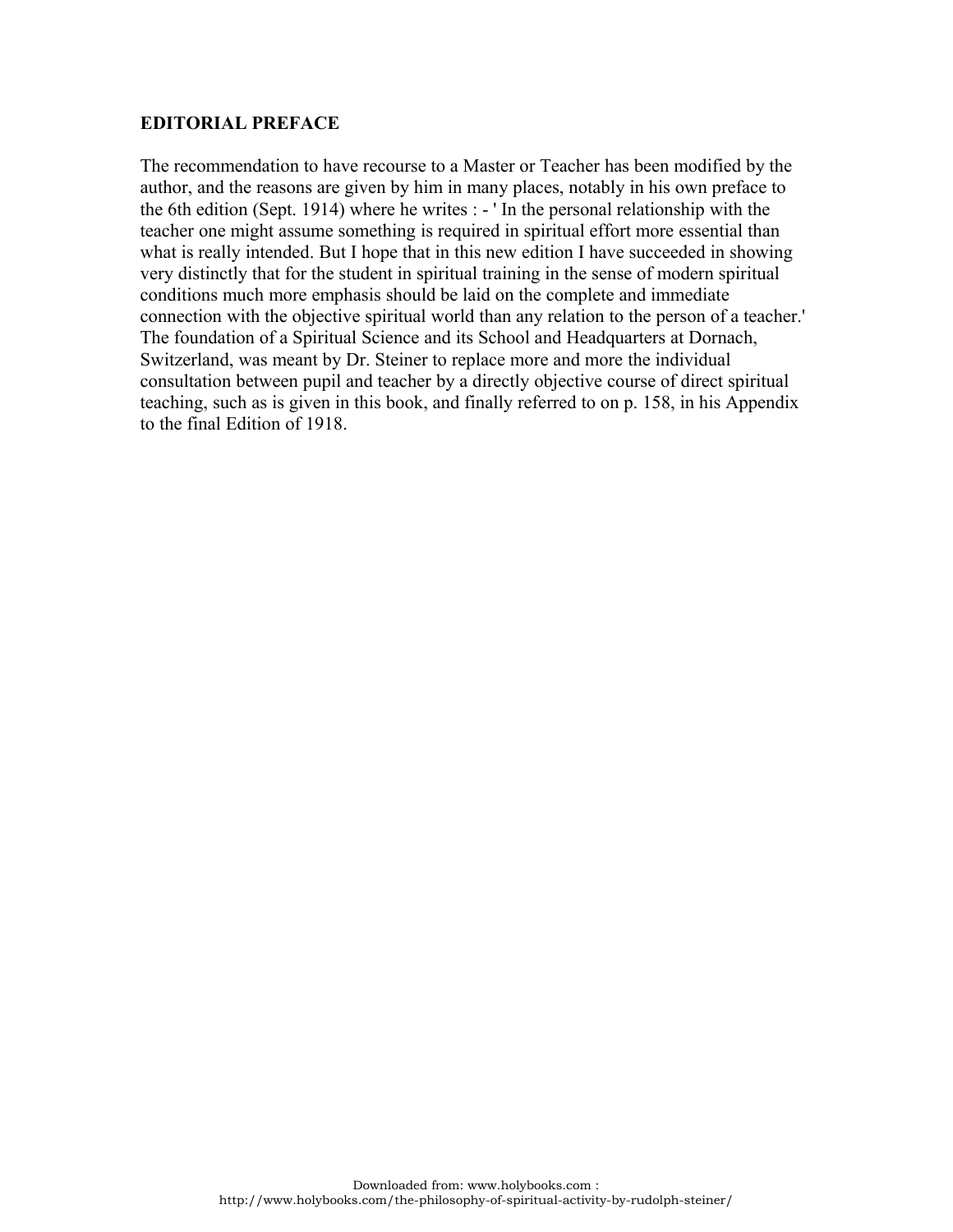# **CONTENTS**

**PART 1:**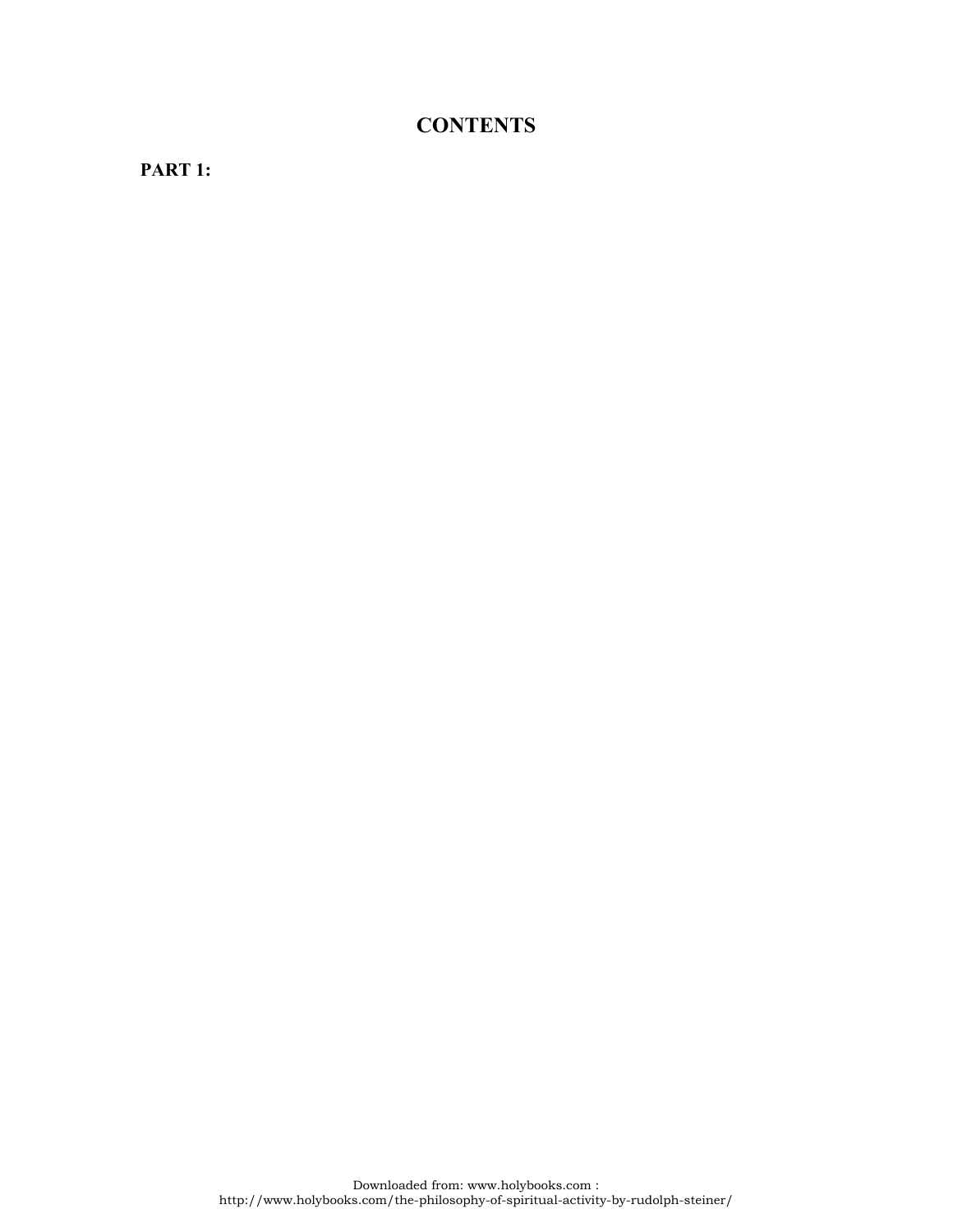## **THE WAY OF INITIATION HOW IS KNOWLEDGE OF THE HIGHER WORLD ATTAINED?**

### **CONDITIONS**

There slumber in every human being, faculties by means of which he can acquire for himself a knowledge of higher worlds. Mystics, Gnostics, Theosophists - all speak of a world of soul and spirit, which for them is just as real as the world we see with our physical eyes and touch with our physical hands. At every moment the listener may say to himself: that, of which they speak, I too can learn, if I develop within myself certain powers which to-day still slumber within me. There remains only one question - how to set to work to develop such faculties. For this purpose, they only can give advice who already possess such powers. As long as the human race has existed there has always been a method of training, in the course of which, individuals possessing these higher faculties gave instruction to others who were in search of them. Such a training is called occult (esoteric) training, and the instruction thereby received is called occult (esoteric) teaching, or spiritual science. This designation naturally awakens misunderstanding. The listener may very easily be misled into the belief that this training is the concern of a special, privileged class, withholding its knowledge arbitrarily from its fellow-creatures. He may even think that nothing of real importance lies behind such knowledge, for it if were a true knowledge - he is tempted to think - there would be no need to make a secret of it; it might be publicly imparted and its advantages made to all. They who have been initiated into the nature of this higher knowledge, are not in the least surprised that the uninitiated should so think, for the secret of Initiation can only be understood by those who have to a certain degree experienced this Initiation into the higher knowledge of existence. The question may be raised: how, then, are the uninitiated, under these circumstances, to develop any human interest in this so-called esoteric knowledge? How and why are they to seek for something of whose nature they can form no idea! Such a question is based upon an entirely erroneous conception of the real nature of esoteric knowledge. There is, in truth, no difference between esoteric knowledge and all the rest of man's knowledge and proficiency. This esoteric knowledge is no more of a secret for the average human being, than writing is a secret for those who have never learnt. And just as all can learn to write, who choose the correct method, so too, can all who seek the right way become esoteric students, and even teachers. In one respect only, do the conditions here differ from those that apply to external knowledge and proficiency. The possibility of acquiring the art of writing may be withheld from someone through poverty, or through the conditions of civilisation into which he is born; but for the attainment of knowledge and proficiency in the higher worlds, there is no obstacle for those who earnestly seek them.

Many believe that they must discover, at one place or another, the Masters of higher knowledge, in order to receive enlightenment from them. [footnote: See Appendix and the Editorial Preface.] Now in the first place, whoever strives earnestly after higher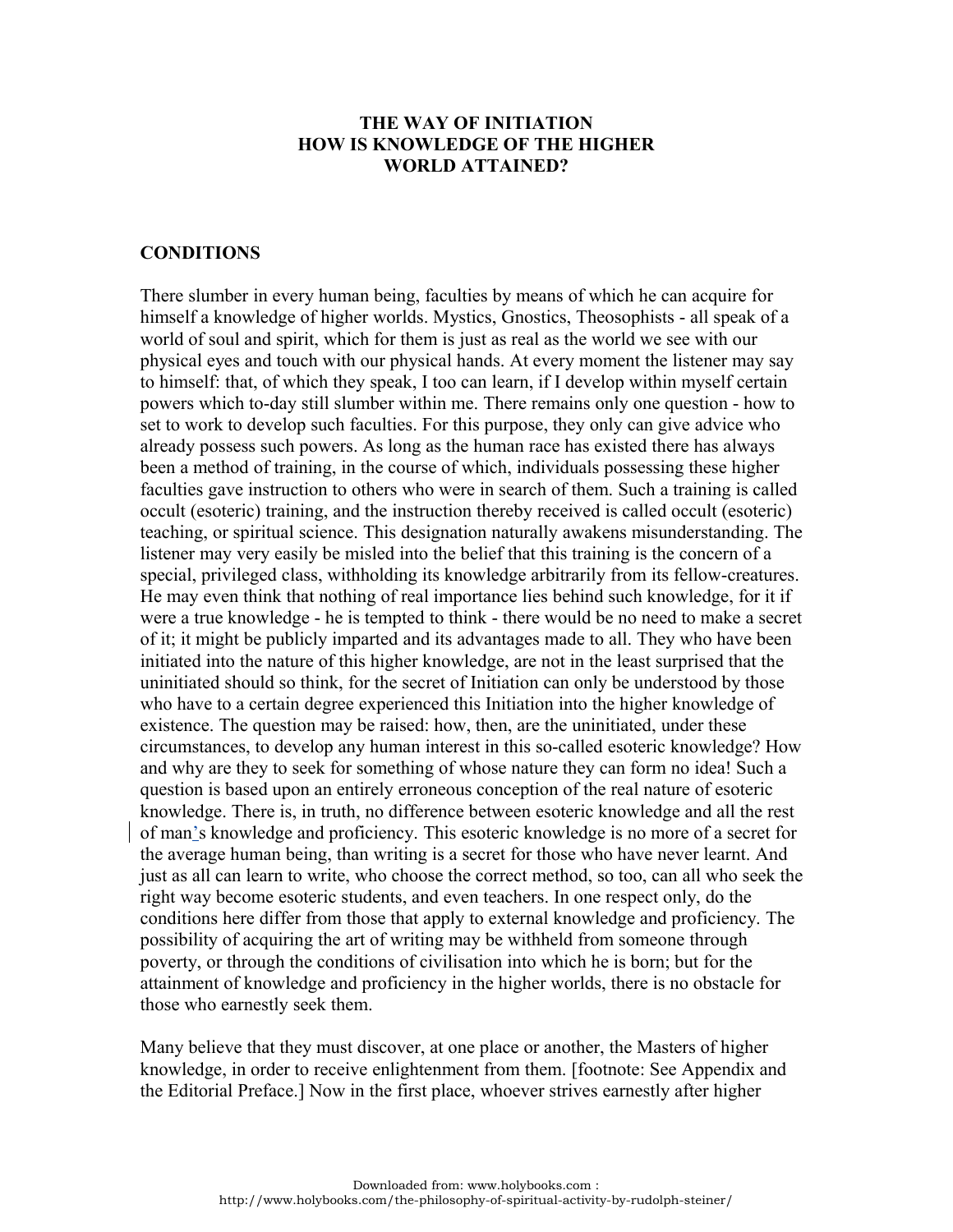knowledge will shun no exertion, and fear no obstacle in his search for an Initiate who can lead him into the higher knowledge of the world. On the other hand, everyone may be certain that Initiation will find him under all circumstances, if he gives proof of an earnest and worthy endeavour to attain this knowledge. It is a natural law among all Initiates to withhold from no man the knowledge that is due to him; but there is an equally natural law which lays down that no word of esoteric knowledge shall be imparted to anyone not qualified to receive it. And the more strictly he observes these laws, the more perfect is an Initiate. The bond of union embracing all Initiates is spiritual and not external, but the two laws here mentioned, form, as it were, strong clasps, by which the component parts of this bond are held together. You may live in intimate friendship with an Initiate, and yet a gap severs you from his essential self, so long as you have not become an Initiate yourself. You may enjoy in the fullest sense, the heart, the love of an Initiate, yet he will only confide his knowledge to you, when you are ripe for it. You may flatter him; you may torture him; nothing can induce him to betray anything to you, inasmuch as you, at the present stage of your evolution, are not competent to receive it into your soul in the right way.

The methods by which a student is prepared for the reception of higher knowledge are minutely prescribed. The direction he is to take is traced with unfading, everlasting letters in the worlds of the spirit, where the Initiates guard the higher secrets. In ancient times, anterior to our history, the temples of the spirit were also outwardly visible; to-day, because our life has become so unspiritual, they are not to be found in the world visible to external sight; yet they are present spiritually everywhere, and all who seek, may find them.

Only within his own soul can a man find the means to unseal the lips of an Initiate. He must develop within himself certain faculties to a definite degree, and then the highest treasures of the spirit can become his own.

He must begin with a certain fundamental attitude of the soul. In Spiritual Science this fundamental attitude is called the path of veneration, of devotion for truth and knowledge. Without this attitude no one can become a student. The disposition shown in their childhood by subsequent students of higher knowledge, is well known to the experienced in these matters. There are children who look up with religious awe to those whom they venerate. For such people they have a respect which forbids them, even in the deepest recess of their heart, to harbour any thought of criticism or opposition. Such children grow up into young men and women who feel happy when they are able to look up to anything that fills them with veneration. From the ranks of such children are recruited many students of higher knowledge. Have you ever paused outside the door of some venerated person, and have you, on this your first visit, felt a religious awe as you pressed on the handle to enter the room which for you is a holy place? If so, a feeling has been manifested within you, which may be the germ of your future adherence to the path of knowledge. It is a blessing for every human being in process of development, to have such feelings upon which to build. Only it must not be thought that this disposition leads to submissiveness and slavery. What was once a childish veneration for persons, becomes, later, a veneration for truth and knowledge. Experience teaches that they can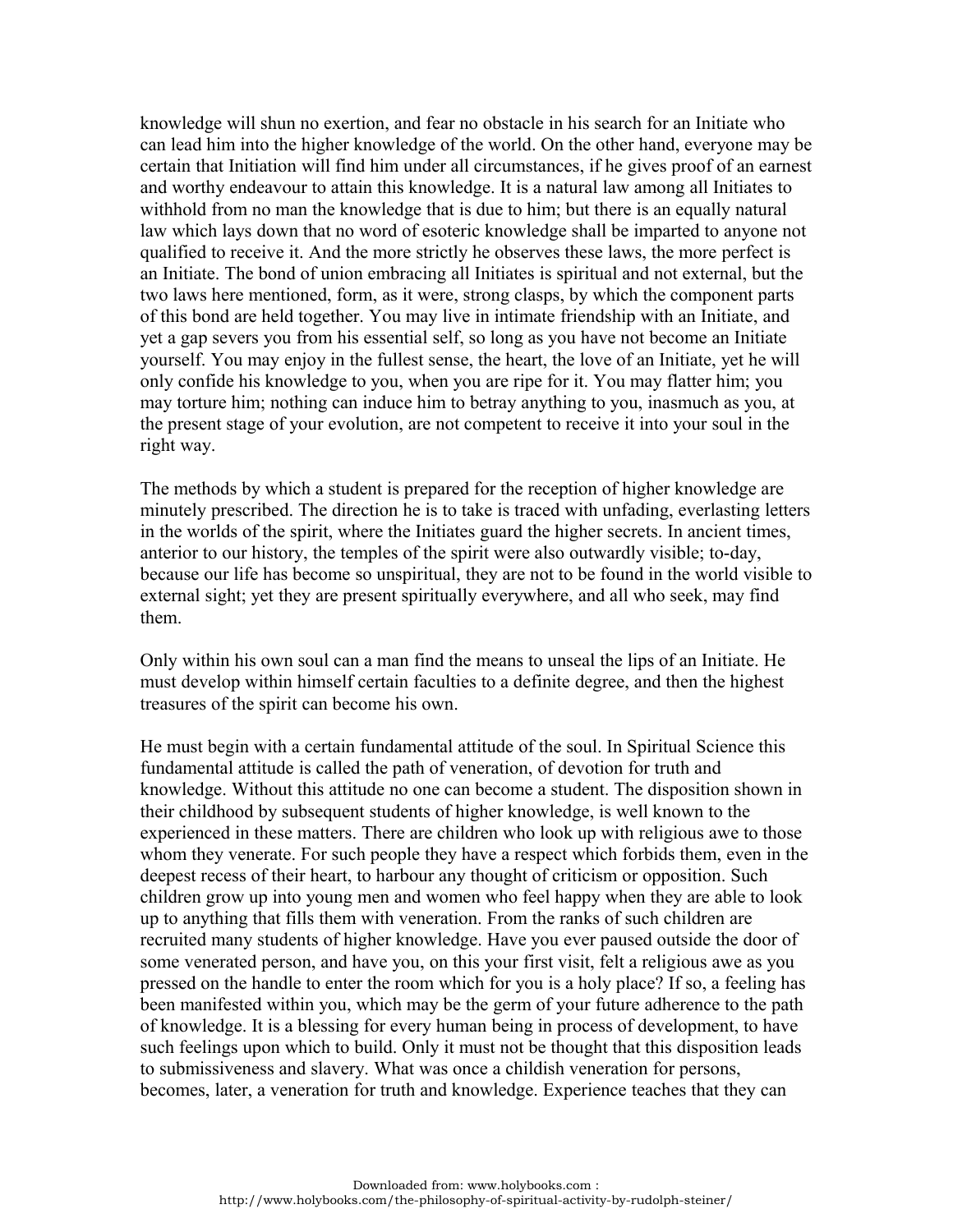best hold their heads erect, who have learnt to venerate where veneration is due; and veneration is always due when it flows from the depths of the heart.

If we do not develop within ourselves this deeply rooted feeling that there is something higher than ourselves, we shall never find the strength to evolve to something higher. The Initiate has only acquired the strength to lift his head to the heights of knowledge by guiding his heart to the depths of veneration and devotion. The heights of the spirit can only be climbed by passing through the portals of humility. You can only acquire right knowledge when you have learnt to esteem it. Man has certainly the right to turn his eyes to the light, but he must first acquire this right. There are laws in the spiritual life, as in the physical life. Rub a glass rod with an appropriate material, and it will become electric, that is, it will receive the power of attracting small bodies. This is in keeping with a law of nature. It is known to all who have learnt a little physics. Similarly, acquaintance with the first principles of Spiritual Science shows that every feeling of true devotion harboured in the soul, develops a power which may, sooner or later, lead further on the path of knowledge.

The student who is gifted with this feeling, or who is fortunate enough to have had it inculcated in a suitable education, brings a great deal along with him, when, later in life, he seeks admittance to higher knowledge. Failing such preparation, he will encounter difficulties at the very first step, unless he undertakes, by rigorous self-education, to create within himself this inner life of devotion. In our time, it is especially important that full attention be paid to this point. Our civilisation tends more towards critical judgment, and condemnation, than towards devotion and selfless veneration. Our children already criticize far more than they worship. But every criticism, every adverse judgment passed, disperses the powers of the soul for the attainment of higher knowledge, in the same measure that all veneration and reverence develops them. In this we do not wish to say anything against our civilization. There is no question here of levelling criticism against it. To this critical faculty, this self-conscious human judgment, this 'prove all things and hold fast what is best', we owe the greatness of our civilization, Man could never have attained to the science, the industry, the commerce, the legal advantages of our time, had he not applied to all things the standard of his critical judgment. But what we have thereby gained in external culture, we have had to pay for with a corresponding loss of higher knowledge of spiritual life. It must be emphasized that higher knowledge is not concerned with the veneration of persons, but the veneration of truth and knowledge.

Now the one thing that everyone must at once admit, is the difficulty for those involved in the external civilization of our time to advance to the knowledge of the higher worlds. They can only do so if they work energetically at themselves. At a time when the conditions of material life were simpler, the attainment of spiritual knowledge was also easier. Objects of veneration and worship stood out in better relief from the ordinary things of the world. In an epoch of criticism, ideals are lowered; other feelings take the place of veneration, respect, prayer and wonder. Our own age thrusts these feelings further and further into the background, so that they can only be conveyed to man, through his everyday life, in a very small degree. Whoever seeks higher knowledge, must create it for himself. He must instil it into his soul. It cannot be done by study; it can only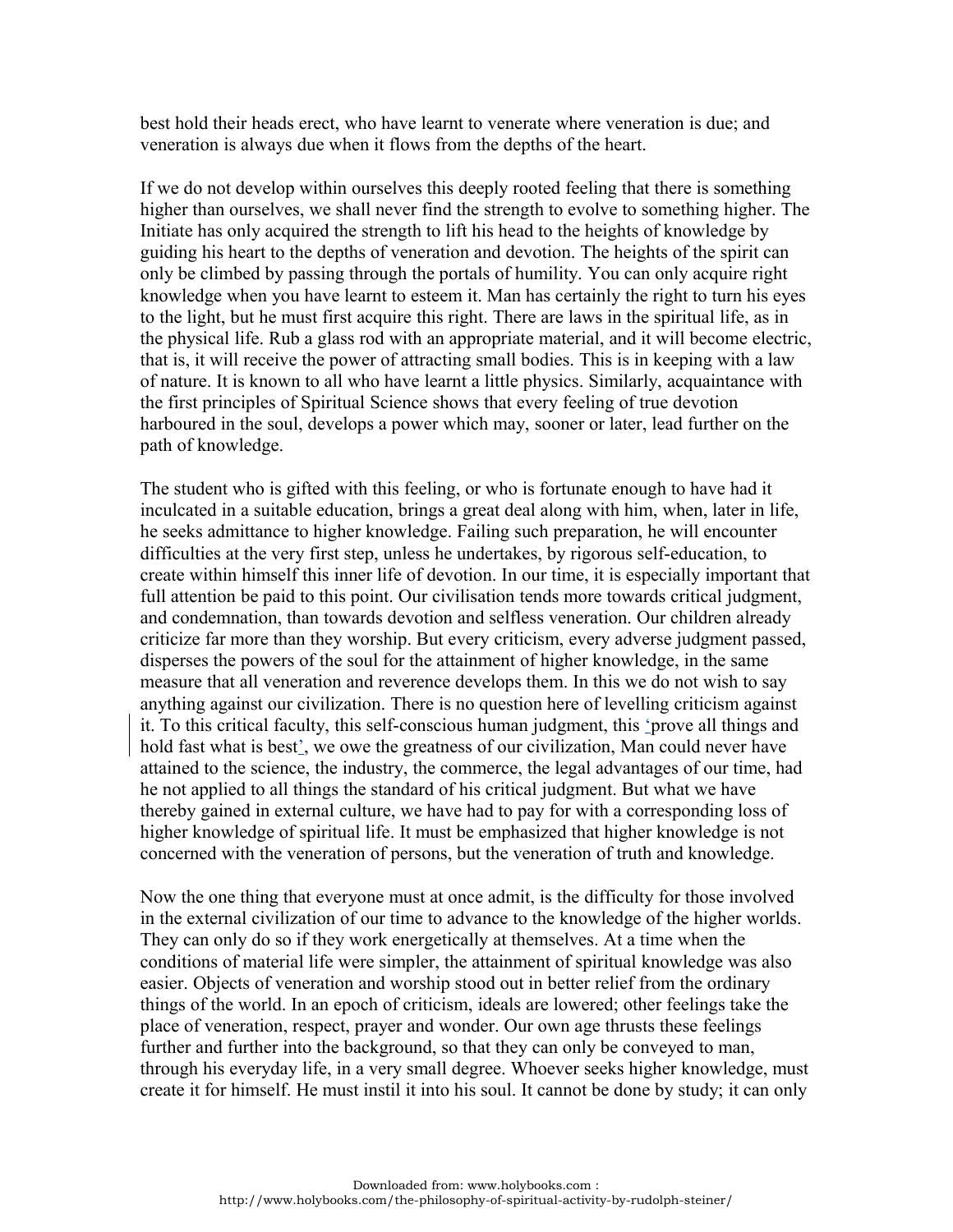be done through life. Whoever, therefore, wishes to become a student of higher knowledge, must assiduously cultivate this inner life of devotion. Everywhere in his environment and in his experiences, he must seek motives of admiration and homage. If I meet a man and blame him for his weakness, I rob myself of power to attain higher knowledge; but if I try to enter lovingly into his merits, I gather such power. The student must continually be intent upon following this advice. The spiritually experienced know how much they owe to the circumstance, that in face of all things, they ever again turn to the good, and withhold adverse judgment. But this must not remain an external rule of life; rather it must take possession of our innermost soul. Man has it in his power to perfect himself, and, in time, completely to transform himself. But this transformation must take place in his innermost self, in his thought-life. It is not enough that I show respect only in my outward bearing; I must have this respect in my thoughts. The student must begin by absorbing this devotion into his thought-life. He must be wary of thoughts of disrespect, of adverse criticism, existing in his consciousness, and he must endeavour straightaway to cultivate thoughts of devotion.

Every moment that we set ourselves to discover in our consciousness, whatever there remains in it of adverse, disparaging and critical judgment of the world and of life; every such moment brings us nearer to higher knowledge. And we rise rapidly when we fill our consciousness in such moments with thoughts evoking in us admiration, respect and veneration for the world and for life. It is well known to those experienced in these matters, that, in every such moment, powers are awakened which otherwise remain dormant. In this way the spiritual eyes of man are opened. He begins to see things around him which he could not have seen before. He begins to understand that hitherto he had only seen a part of the world around him. A human being standing before him, now presents a new and different aspect. Of course this rule of life alone will not yet enable him to see, for instance, what is described as the human aura, because, for this purpose, a still higher training is necessary. But he can rise to this higher training, if he has previously undergone a rigorous training in devotion. [footnote: In the last chapter of his book, Theosophy, the author describes fully this Path of Knowledge; here it is only intended to give some practical details.]

Noiseless and unnoticed by the outer world is the treading of the Path of Knowledge. No change need be noticed in the student. He performs his duties as hitherto; he attends to his business as before. The transformation goes on only in the inner part of the soul hidden from outward sight. At first his entire inner life is flooded by this harmony of devotion for everything which is truly venerable. His entire soul-life finds in this fundamental feeling its pivot. Just as the sun's rays vivify everything living, so does reverence, in the student, vivify all feelings of the soul.

It is not easy, at first, to believe that feelings like reverence and respect have anything to do with cognition. This is due to the fact that we are inclined to set cognition aside as a faculty by itself - one that stands in no relation to what otherwise transpires in the soul. In so thinking, we do not bear in mind that it is the soul which exercises the faculty of cognition; and feelings are, for the soul, what food is for the body. If we give the body stones in place of bread, its activity will cease. It is the same with the soul. Veneration,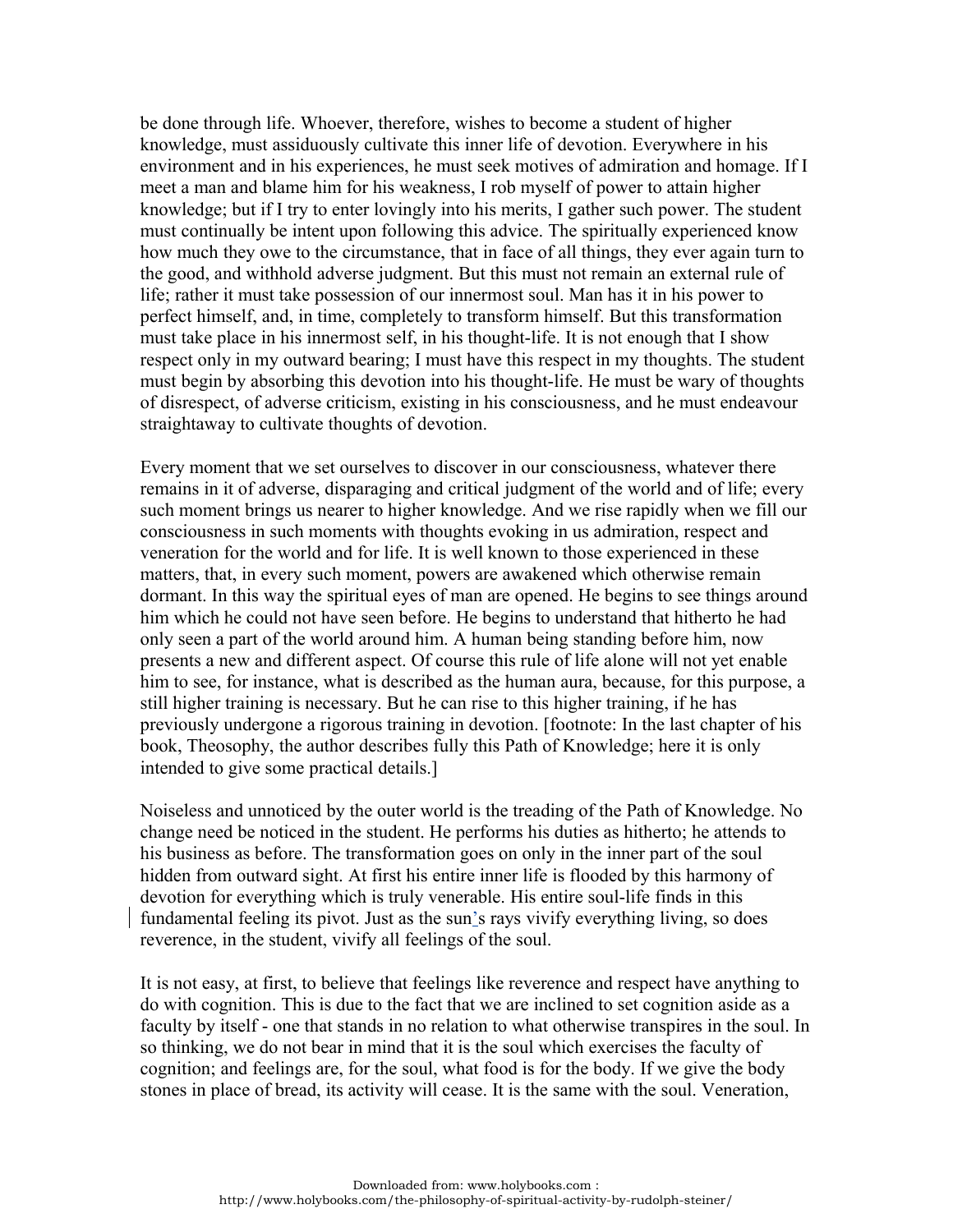homage, devotion are as nutriment making it healthy and strong, especially strong for the activity of cognition. Disrespect, antipathy, under-estimation of what deserves recognition, exert a paralysing and withering effect on this faculty of cognition. For the spiritually experienced, this fact is visible in the aura. A soul which harbours feelings of reverence and devotion, produces a change in its aura. Certain spiritual colourings, as they may be called, yellow-red and brown-red in tone, vanish, and are replaced by bluered tints. Thereby the cognitional faculty is ripened; it receives intelligence of facts in its environment, of which it has hitherto no idea. Reverence awakens a sympathetic power through which we attract qualities in the beings around us, which would otherwise remain concealed. The power obtained through devotion can be rendered still more effective, when the life of feeling is enriched by yet another quality. To achieve this the student learns to give himself up less and less to impressions of the outer world, and to develop instead a vivid inner life. A person who darts from one impression of the outer world to another, who constantly seeks 'distraction', cannot find the way to higher knowledge. The student must not blunt himself to the outer world, but while lending himself to its impressions, he should be directed by his rich inner life. When passing through a beautiful mountain district, the traveller with depth of soul and wealth of feeling has different experiences from one who is poor in feeling. Only what we experience within ourselves unlocks for us the beauties of the outer world. One person sails across the ocean, and only a few inward experiences pass through his soul; another will hear the eternal language of the cosmic spirit; for him are unveiled the mysterious riddles of existence. We must learn to remain in touch with our own feelings and ideas, if we wish to develop any intimate relationship with the outer world. The outer world, with all its phenomena, is filled with divine splendour, but we must have experienced the divine within ourselves, before we can hope to discover it in our environment.

The student is told to set apart moments in his daily life, in which to withdraw into himself, quietly and alone. He is not to occupy himself with the affairs of his own Ego, in such moments This would result in the contrary of what is intended. He should rather let his experiences and the messages from the outer world, re-echo within his own completely silent self. Every flower, every animal, every action will unveil to him in such silent moments, secrets undreamed of. And thus he will prepare himself to receive quite new impressions of the outer world, through quite different eyes. For the desire to enjoy impression after impression merely blunts the faculty of cognition; the latter, however, is nurtured and cultivated, if the enjoyment once experienced is allowed to reveal its message. Thus the student must accustom himself not merely to let the enjoyment reverberate, as it were, but rather to renounce any further enjoyment, and work upon the past experience. The peril here is very great. Instead of working inwardly, it is very easy to fall into the opposite habit of trying to exploit the enjoyment. Let no one undervalue the fact that unforeseen sources of error here confront the student. He must pass through a host of tempters of his soul. They would all harden his Ego and imprison it within itself. He should rather open it wide for all the world. It is necessary that he should seek enjoyment, for only through enjoyment can the outer world reach him. If he blunts himself to enjoyment, he becomes as a plant which cannot any longer draw nourishment from its environment. Yet if he stops short at the enjoyment, he shuts himself up within himself. He will only be something to himself and nothing to the world. However much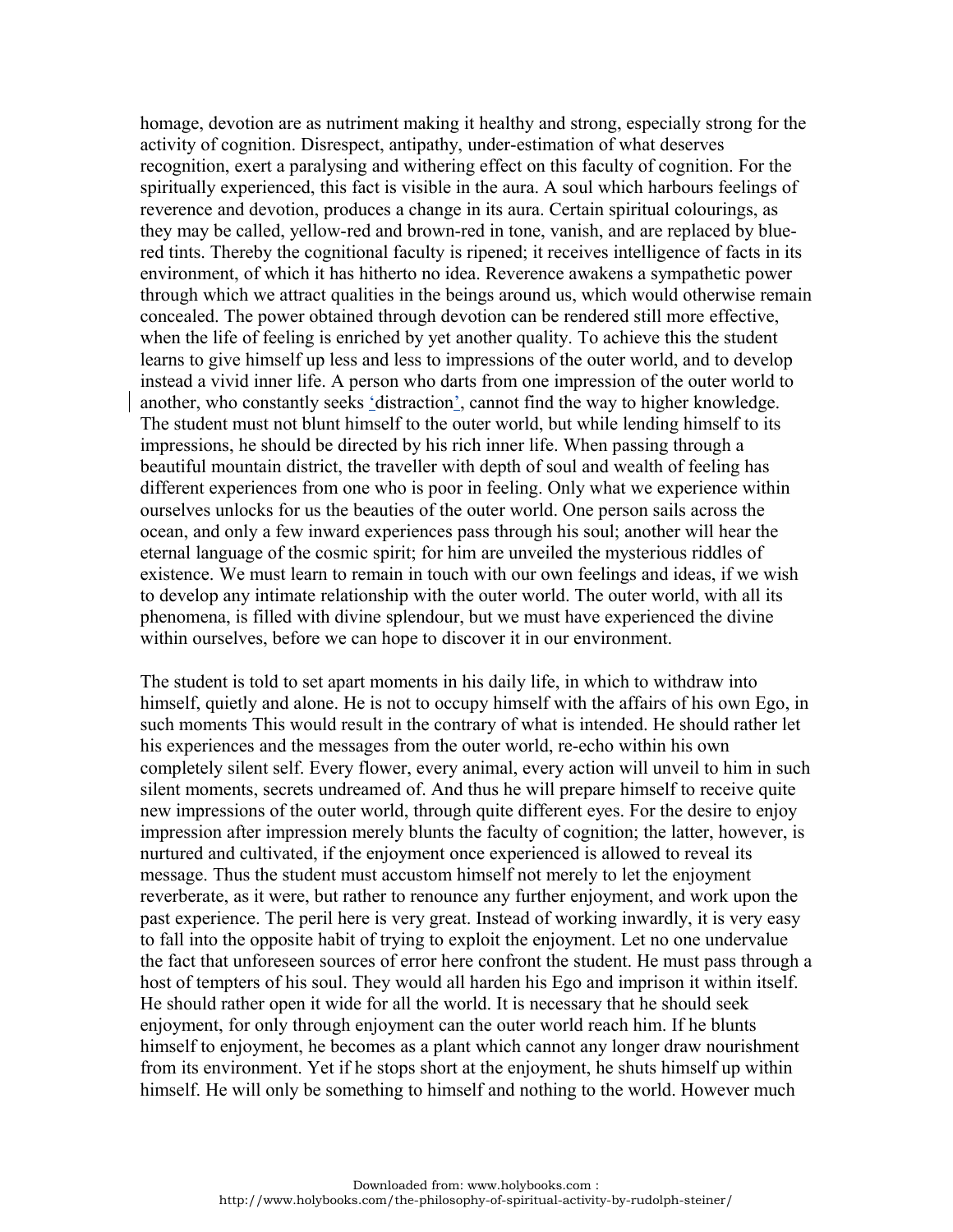he may live within himself, however intensely he may cultivate his Ego - the world will reject him. For the world he is dead. The student of higher knowledge considers enjoyment only as a means of ennobling himself for the world. Pleasure is to him as a scout informing him concerning the world; but once instructed by pleasure, he passes on to work. He does not learn in order to accumulate learning as his own treasure, but not to occupy in order that he may devote his learning to the service of the world.

In all Spiritual Science there is a fundamental principle which cannot be transgressed without sacrificing success, and it should be impressed on the student in every form of esoteric training. It runs as follows: 'Every knowledge pursued merely for the enrichment of personal learning and the accumulation of personal treasure, leads you away from the path; but all knowledge pursued for growth to ripeness within the process of human ennoblement and cosmic development, brings you a step forward.' This law must be rigidly observed, and no student is genuine until he has adopted it as a guide for his whole life. This truth can be expressed in the following short sentence - every idea which does not become your ideal, slays a force in your soul; every idea which becomes your ideal, creates within you life-forces.

## **INNER TRANQUILLITY**

At the very beginning of his course, the student is directed to the 'Path of Reverence' and the development of the inner life. Spiritual Science now also gives him practical rules, by observing which, he may tread that path and develop that inner life. These practical rules have no arbitrary origin. They rest upon ancient experience and ancient wisdom, and are given out in the same manner, wheresoever the ways to higher knowledge are indicated. All true teachers of the spiritual life are in agreement as to the character of these rules, even though they do not always clothe them in the same words. This difference, which is of a minor character, and is more apparent than real, is due to circumstances which need not be dwelt upon here.

No teacher of the spiritual life wishes to establish a mastery over other persons by means of such rules. He would not tamper with any person's independence. Indeed, none respect and cherish human independence more than the spiritually experienced. It was stated in the preceding pages, that the bond of union embracing all Initiates is spiritual, and that two laws form, as it were, clasps, by which the component parts of this bond are held together. Whenever the Initiate leaves his enclosed spiritual circuit and steps forth before the world, he must immediately take a third law into account. It is this: adapt each one of your actions, and frame each one of your words in such a way that you infringe upon no man's free-will.

The recognition that all true teachers of the spiritual life are permeated through and through with this principle, will convince all who follow the practical rules proffered to them, that they need sacrifice none of their independence.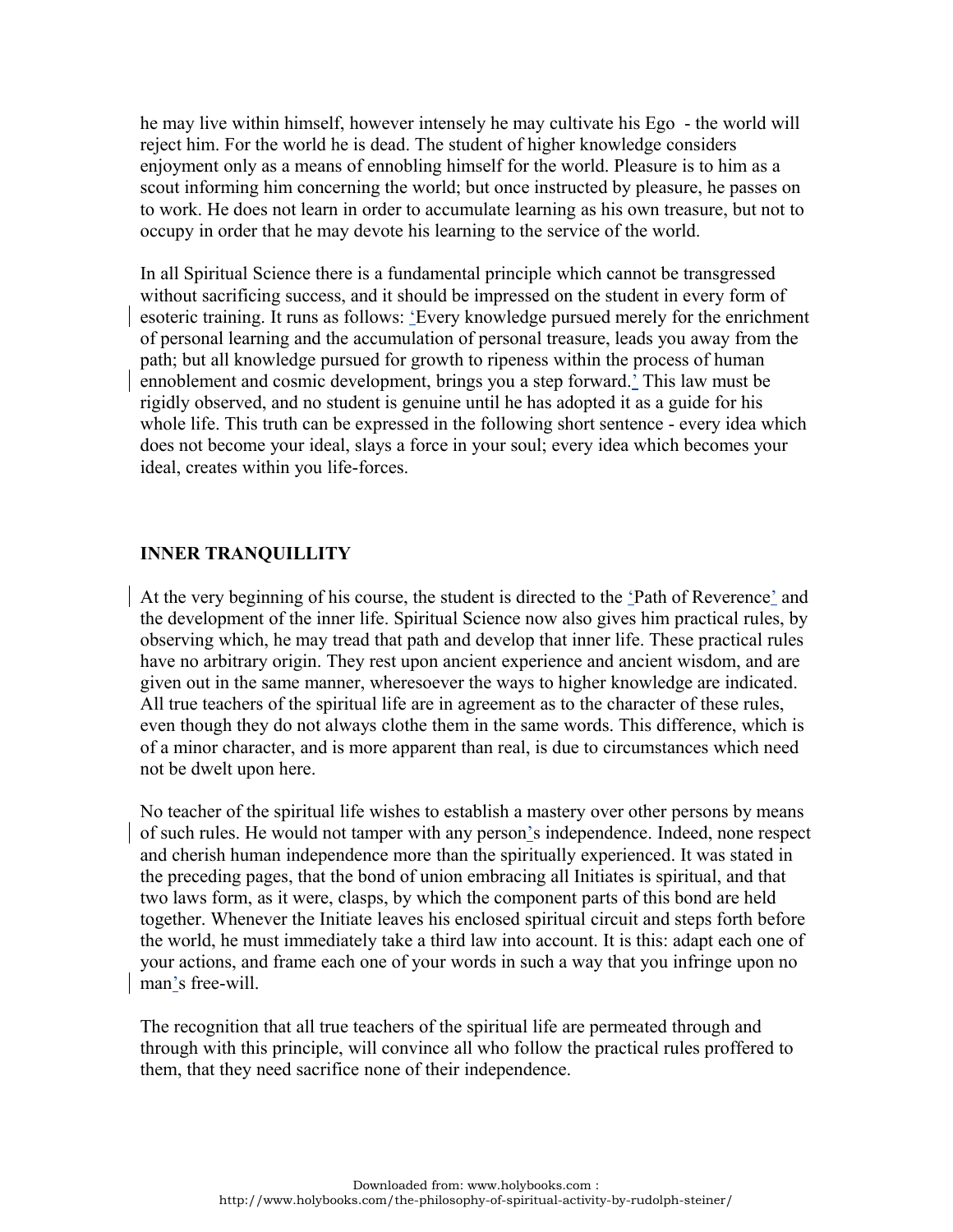One of the first of these rules can be expressed somewhat in the following words of our language: 'Provide for yourself moments of inner tranquillity, and learn, in these moments, to distinguish between the essential and the non-essential.' It is said advisedly: 'Expressed in the words of our language.' Originally all rules and teachings of Spiritual Science were expressed in a symbolical sign-language, some understanding for which must be acquired before its whole meaning and scope can be realized. This understanding is dependent on the first steps towards higher knowledge, and these steps result from the exact observation of such rules as are here given. For all who earnestly will, the path stands open to tread.

Simple, in truth, is the above rule concerning moments of inner tranquillity; equally simple is its observation. But it only achieves its purpose when it is observed in as earnest and strict a manner, as it is, in itself, simple. How this rule is to be observed, will be explained, therefore, without digression.

The student must set aside a small part of his daily life, in which to concern himself with something quite different from the objects of his daily occupation. The way, also, in which he occupies himself at such a time, must differ entirely from the way in which he performs the rest of his daily duties. But this does not mean that what he does in the time thus set apart, has no connection with his daily work. On the contrary, he will soon find that just these secluded moments, when sought in the right way, give him full power to perform his daily task. Nor must it be supposed that the observance of this rule will really encroach upon the time needed for the performance of his duties. Should anyone really have no more time at his disposal, five minutes a day will suffice. It all depends on the manner in which these five minutes are spent.

At these periods, the student should wrest himself entirely free from his work-a-day life. His thoughts and feelings should take on a different colouring. His joys and sorrows, his cares, experiences and actions must pass in review before his soul; and he must adopt such a position that he may regard all his sundry experiences from a higher point of view.

We need only bear in mind how, in ordinary life, we regard the experiences and actions of others quite differently from our own. This cannot be otherwise, for we are interwoven with our own actions and experiences, whereas those of others we only contemplate. Our aim in these moments of seclusion, must be so to contemplate and judge our own actions and experiences, as though they applied not to ourselves but to some other person. Suppose, for example, a heavy misfortune befalls us. How different would be our attitude towards a similar misfortune, had it befallen our neighbour! This attitude cannot be blamed as unjustifiable; it is part of human nature, and applies equally to exceptional circumstances and to the daily affairs of life. The student must seek the power of confronting his own self, at certain times, as a stranger. He must stand before his own self with the inner tranquillity of a judge. When this is attained, our own experiences present themselves in a new light. As long as we are interwoven with them and stand, as it were, within them, we cling to the non-essential just as much as to the essential. If we attain the calm inner survey, the essential is severed from the non-essential. Sorrow and joy, every thought, every resolve, appear different when we confront ourselves in this way. It is as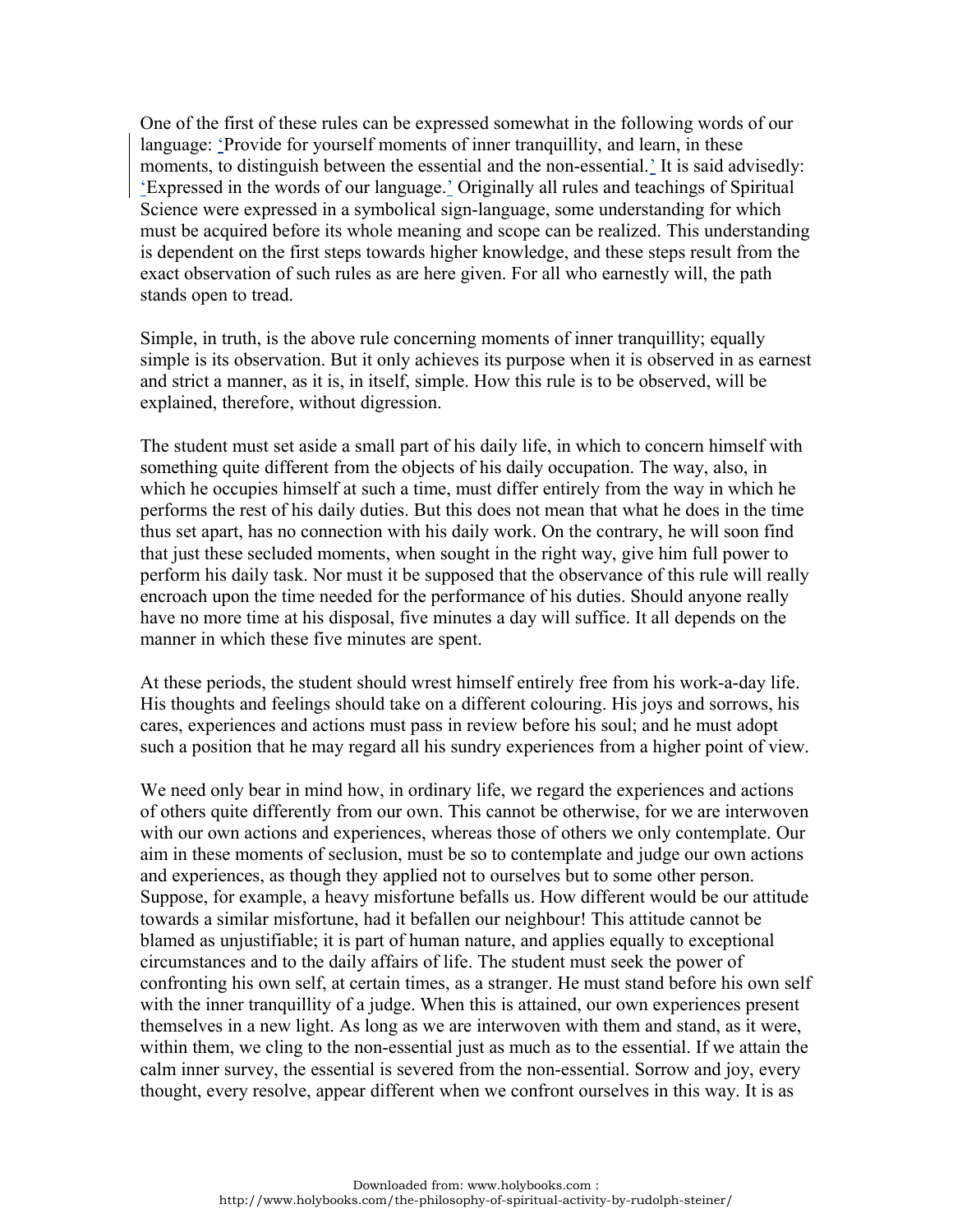though we had spent the whole day in a place where we saw the smallest objects at the same close range as the largest, and in the evening climbed a neighbouring hill, and surveyed the whole scene at a glance. Then the various parts appear related to each other in different proportions from those they bore when seen from within. This exercise will not and need not succeed with current blows of fate, but it should be attempted by the student in connection with misfortune experienced in the past. The value of such inner tranquil self-contemplation depends far less on what is actually contemplated, than on our finding within ourselves the power which such inner tranquillity develops.

For every human being bears within himself, besides what we may call the work-a-day man, a higher man. And each individual can only himself awaken this higher being within him. As long as this higher being is not awakened, the higher faculties, slumbering in every human being, and leading to supersensible knowledge, will remain concealed. The student must resolve to persevere in the strict and earnest observation of the rule here given, so long as he does not feel within himself the fruits of this inner tranquillity. To all who thus persevere, the day will come when spiritual light will envelope them, and a new world will be revealed to an organ of sight of whose existence, within them, they were hitherto unaware.

And no change need take place in the outward life of the student in consequence of this new rule. He performs his duties, and, at first, feels the same joys, sorrows and experiences as before. In no way can it estrange him from life; he can rather devote himself the more thoroughly to this life, for the remainder of the day, having gained a higher life in the moments set apart. Little by little this higher life will make its influence felt on his ordinary life. The tranquillity of the moments set apart will affect also everyday existence. In his whole being, he will grow calmer, he will attain firm assurance in all his actions, and will cease to be put out of countenance by all manner of incidents. By thus advancing he will gradually become more and more his own guide, and will allow himself, less and less, to be led by circumstances and external influences. He will soon discover how great a source of strength is available to him in these moments thus set apart. He will begin no longer to get angry at things which formerly angered him; countless things which he formerly feared cease to alarm him. He acquires a new outlook on life. Formerly he may have approached some occupation in a faint-hearted way. He would say: 'Oh, I lack the power to do this as well as I could wish.' Now this thought does not occur to him, but rather a quite different thought. Henceforth he says to himself: 'I will summon up all my strength to do my work as well as I possibly can.' And he suppresses the thought which makes him faint-hearted; for he knows that this very thought might be the cause of a worse performance on his part, and that, in any case, it cannot contribute to the improvement of his work. And thus thought after thought, each fraught with advantage to his whole life, flow into the student's outlook. They take the place of those that had a hampering, weakening effect. He begins to steer his own ship on a secure course through the waves of life, whereas it was formerly battered to and fro by these waves.

This calm and serenity react on the whole being. They assist the growth of the inner man, and with the inner man, those faculties also grow which lead to higher knowledge. For it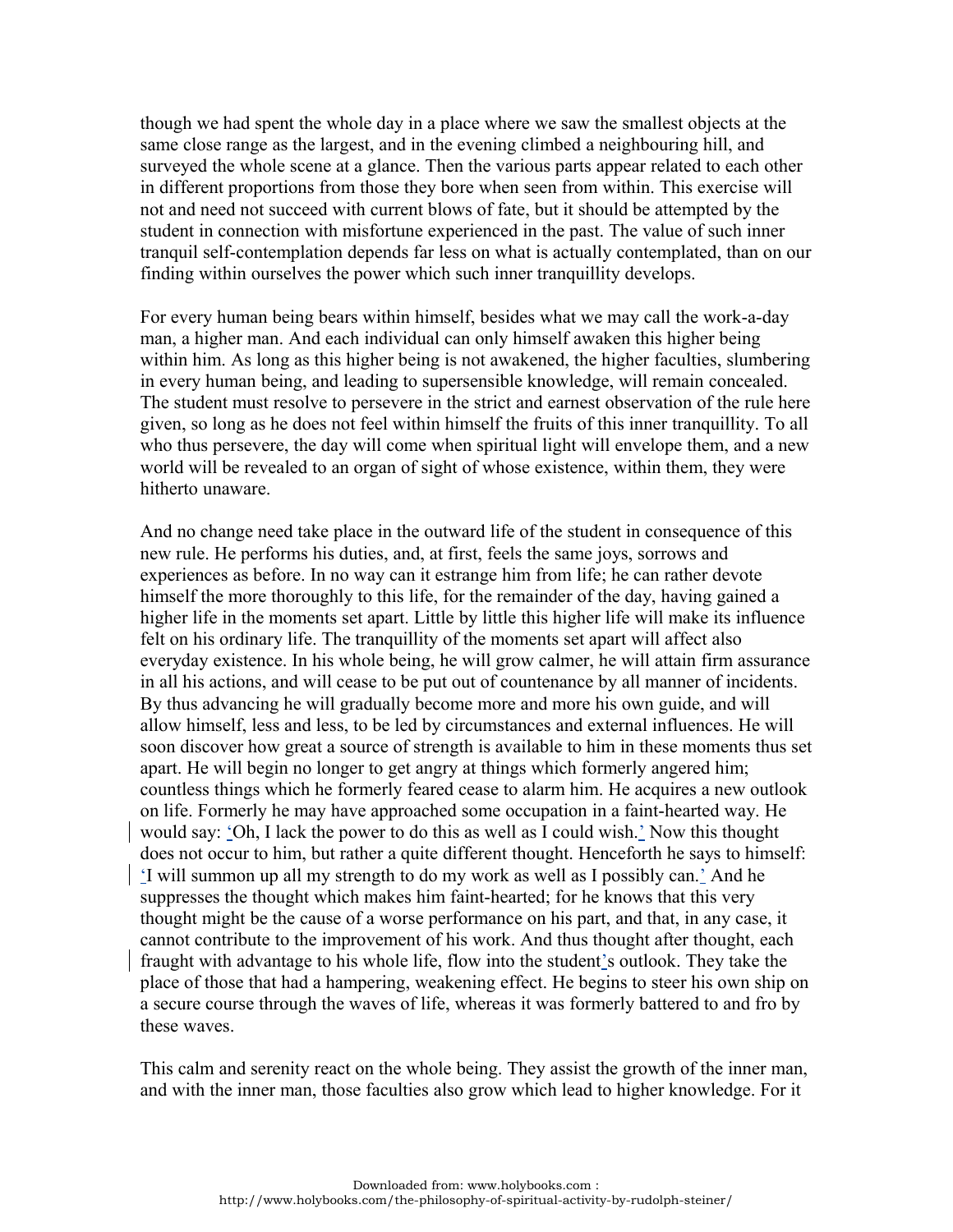is by his progress in this direction that the student gradually reaches the point, when he himself determines the manner in which the impressions of the outer world shall affect him. Thus he may hear a word spoken with the object of wounding or vexing him. Formerly it mould indeed have wounded or vexed him, but now that he treads the path to higher knowledge, he is able to take from the word the sting which gives it the power to wound or vex; before it has found its way to his inner self. Take another example. We easily become impatient when we are kept waiting, but if we tread the path to higher knowledge, we so steep ourselves, in our moments of calm, with the feeling of the uselessness of impatience, that henceforth, on every occasion of impatience, this feeling is immediately present within us. The impatience that was about to make itself felt, vanishes, and an interval which would otherwise have been wasted in expressions of impatience, will be filled by useful observation, which can be made while waiting.

Now the scope and significance of these facts must be realized. We must bear in mind that the higher man within man is in constant development. But only the state of calm and serenity here described renders an orderly development possible. The waves of outward life press in upon the inner man from all sides, if, instead of mastering this outward life, he is mastered by it. Such a man is like a plant which tries to expand in a cleft in the rock, and is stunted in its growth, until new space is given it. No outward forces can supply space to the inner man. It can only be supplied by the inner calm which man himself gives to his soul. Outward circumstances can only alter the course of his outward life; they can never awaken the inner spiritual man. The student must himself give birth to a new and higher man within him.

This higher man now becomes the inner ruler, who directs the circumstances of the outer man with sure guidance. As long as the outer man has the upper hand and control, this inner man is his slave, and therefore cannot unfold his powers. If it depends on something foreign to myself, that I should get angry or not, I am not master of myself, or, to put it better, I have not yet found the ruler within me. I must develop the faculty of letting the impressions of the outer world approach me only in the way in which I myself determine; then only do I become in the real sense a student. And only in so far as the student earnestly seeks this power, can he reach the goal. It is of no importance - how far anyone can get in a given time; the point is that he should earnestly seek. Many have striven for years without noticing any appreciable progress; but many of those who did not despair, but remained unshaken, have then, quite suddenly achieved the 'inner victory'.

No doubt a great effort is required, in many stations of life, to provide these moments of inner calm; but the greater the effort needed, the more important is the achievement. In Spiritual Science everything depends upon the energy, inward truthfulness and uncompromising sincerity with which we confront our own selves, with all our deeds and actions, as a complete stranger.

But only one side of the student's activity is characterized by this birth of his own higher being. Something else is needed in addition. Even if he confronts himself as a stranger, it is only himself that he contemplates; he looks on those experiences and actions with which he is connected through his particular station of life. He must now disengage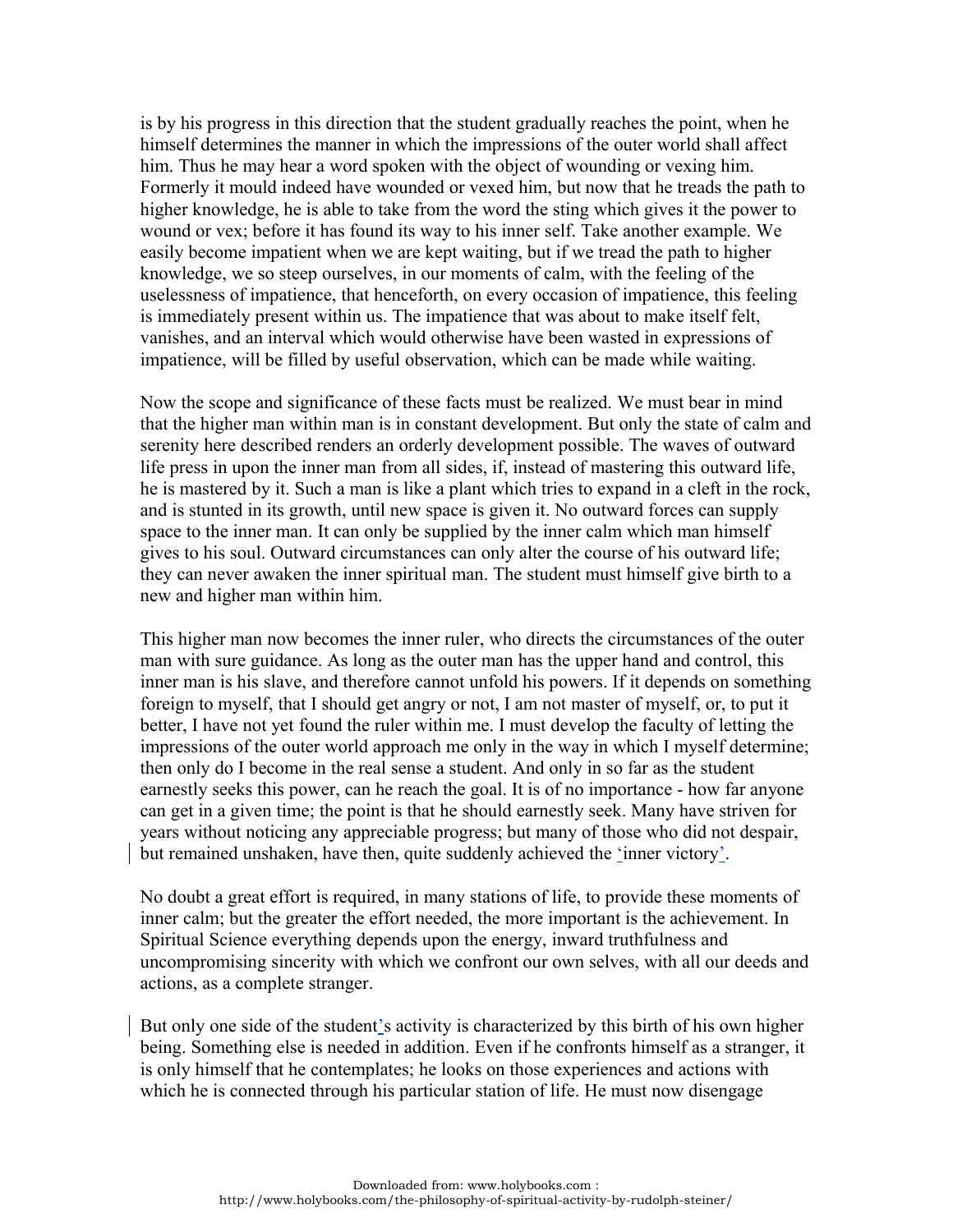himself from it and rise beyond, to a purely human level, which no longer has anything to do with his own special situation. He must pass on to the contemplation of those things which would concern him, if he lived under quite different circumstances, and in quite a different situation. In this way something begins to live within him which ranges above the purely personal. His gaze is directed to higher worlds than those with which everyday life connects him. And thus he begins to feel and realize, as an inner experience, that he belongs to those higher worlds. These are worlds concerning which his senses and his daily occupation can tell him nothing. Thus he now shifts the central point of his being to the inner part of his nature. He listens to the voices within him, which speak to him, in his moments of tranquillity; he cultivates an intercourse with the spiritual world. He is removed from the everyday world. Its noise is silenced. All around him there is silence. He puts away everything that is around him; he even puts away everything that reminds him of such impressions from without. Calm inward contemplation and converse with the purely spiritual world fill his soul. Such tranquil contemplation must become a natural necessity in the life of the student. He is now plunged in a world of thought. He must develop a living feeling for this silent thought-activity. He must learn to love what the spirit pours into him. He will soon cease to feel that this thought-world is less real than the everyday things which surround him. He begins to deal with his thoughts as with things in space, and the moment approaches when he begins to feel that which reveals itself in the silent inward thought-world, to be much higher, much more real than the things in space. He discovers that something living expresses itself in this thought-world. He sees that his thoughts do not merely harbour shadow-pictures, but that, through them, hidden beings speak to him. From out of the silence speech becomes audible to him. Formerly sound only reached him through his ear; now it resounds through his soul. An inner language, an inner word is revealed to him. This moment, when first experienced, is one of greatest rapture for the student. An inner light is shed over the whole external world, and a new life begins for him. Through his being there pours a divine stream from a world of divine rapture.

This life of the soul in thought, which gradually widens into a life in spiritual being, is called by Gnosis and by Spiritual Science, Meditation (contemplative reflection). This meditation is the means to supersensible knowledge. But the student in such moments must not merely indulge in feelings; he must not have indefinite sensations in his soul. That would only hinder him from reaching true spiritual knowledge. His thoughts must be clear, sharp and definite, and he will be helped in this if he does not cling blindly to the thoughts that rise within him. Rather must he permeate himself with the lofty thoughts with which men already advanced and possessed of the spirit were inspired, in such moments. He should take as his starting point the writings which themselves had their origin in such revelation during meditation. In the mystic, gnostic and spiritual scientific literature of to-day, the student will find such writings, and in them the material for his meditation. The seekers of the spirit have themselves set down, in such writings, the thoughts of the divine science, which the Spirit has suffered to be proclaimed to the world through his messengers.

Through such meditation a complete transformation takes place in the student. He begins to form quite new conceptions of reality. All things acquire a fresh value for him. It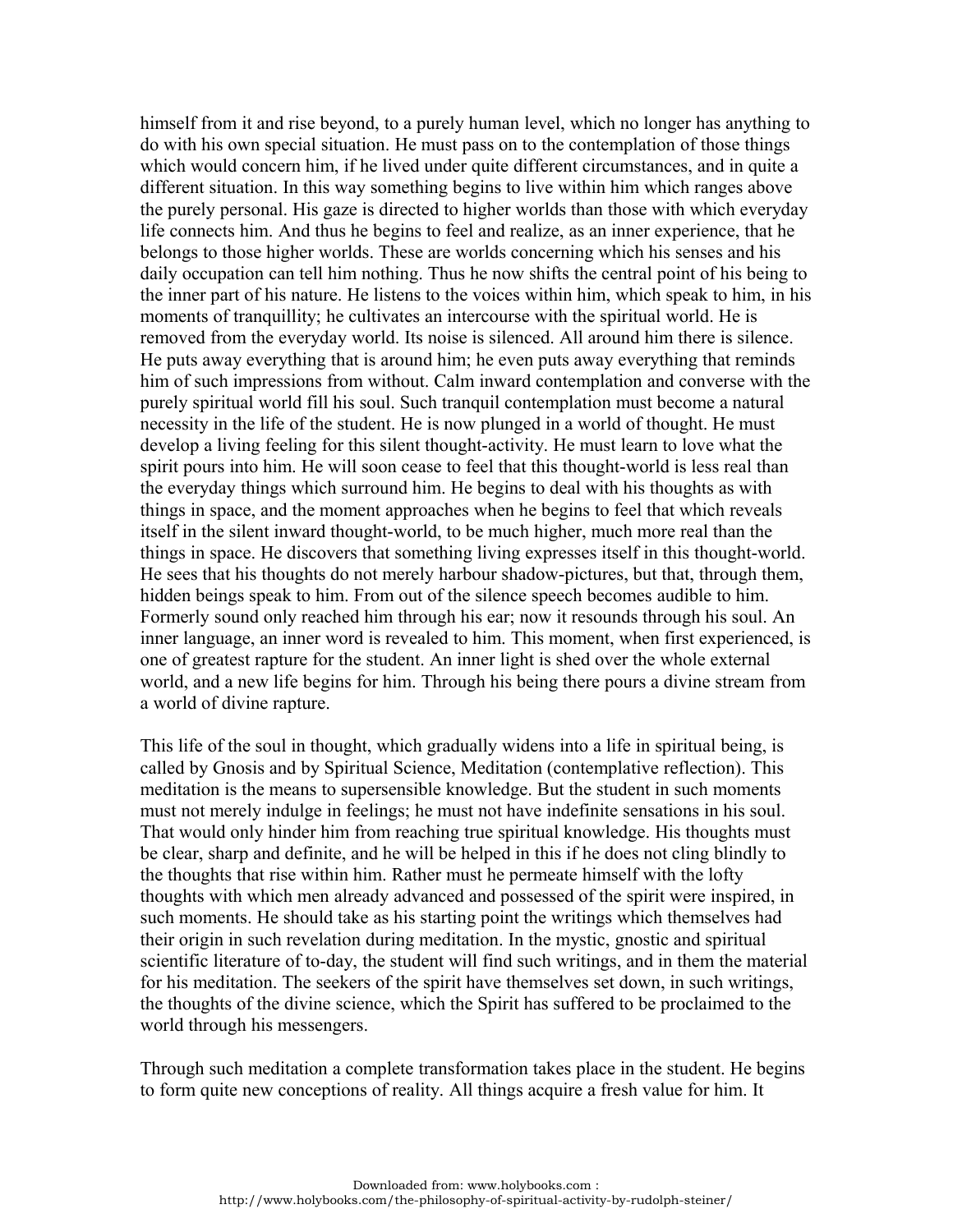cannot be repeated too often that this transformation does not alienate him from the world. He will in no way be estranged from his daily duties, for he comes to realize that the most insignificant action he has to accomplish, the most insignificant experience which offers itself to him, stand in connection with cosmic beings and cosmic events. When once this connection is revealed to him in his moments of contemplation, he engages in his daily circle of activities with a new, fuller power. For now he knows that his labour and his suffering are given and endured for the sake of a great, spiritual, cosmic whole. Not weariness, but strength to live springs from meditation.

With firm step the student passes through life. No matter what it may bring him, he goes forward erect. In the past he knew not why he laboured and suffered, but now he knows. It is obvious that such meditation leads more surely to the goal, if conducted under the direction of experienced persons, who know of themselves how everything may best be done; and their advice and guidance should be sought. Truly no one loses his freedom. What would otherwise be mere uncertain groping in the dark, becomes, under this direction, precise work. All who apply to such as possess knowledge and experience in these matters will never apply in vain, only they must realize that what they seek is the advice of a friend and not the domination of a would-be ruler. It will always be found that they who really know, are the most modest of men, and that nothing is further from their nature than what is called the lust for power.

When, by means of meditation, man rises to be united with the spirit, he brings to life the eternal in him, which is limited by neither birth nor death. The existence of this eternal being can only be doubted by those who have not themselves experienced it. Thus meditation is the way which also leads man to the knowledge, to the contemplation of his eternal, indestructible, essential being. Gnosis and Spiritual Science tell of the eternal nature of this being, and of its re-incarnation. The question is often asked: Why does a man know nothing of his experiences beyond the borders of life and death? How can we attain such knowledge! In right meditation the path is opened. This alone can revive the memory of experiences beyond the border of life and death. Everyone can attain this knowledge; in each one of us lies the faculty of recognizing and contemplating for ourselves what genuine Mysticism, Spiritual Science, Anthroposophy and Gnosis teach. Only the right means must be chosen. Only a being with ears and eyes can apprehend sounds and colours, nor can the eye perceive, if the light, which makes things visible, be wanting. Spiritual Science gives the means of developing the spiritual ears and eyes, and kindling the spiritual light; this method of spiritual training may be described as consisting of three stages: (1) Probation; this develops the spiritual senses. (2) Enlightenment; this kindles the spiritual light. (3) Initiation; this establishes intercourse with the higher spiritual beings.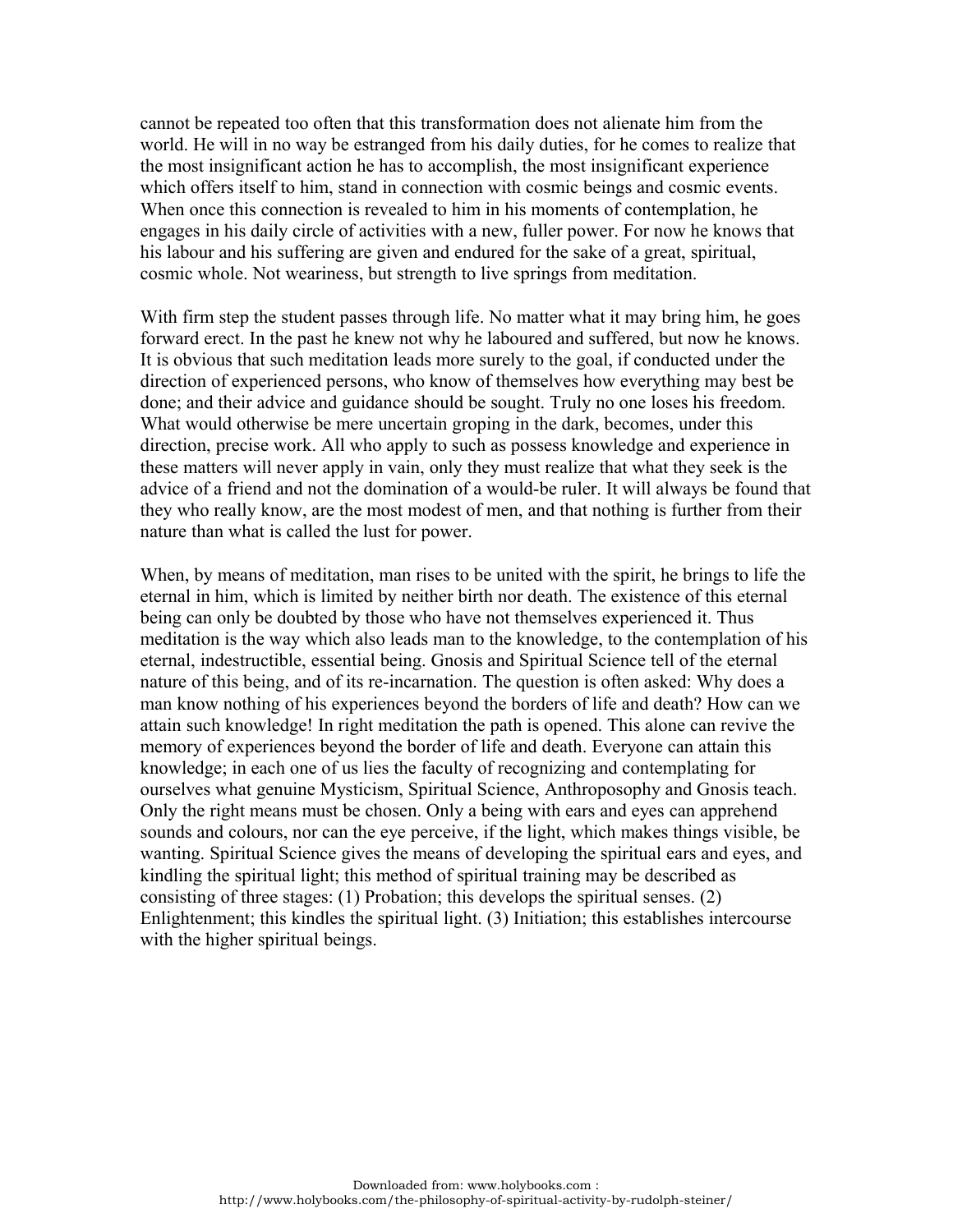## **THE STAGES OF INITIATION**

THE information given in the following chapters forms part of an esoteric training, the name and character of which will be understood by all who apply this information in the right way. It refers to the three stages through which the training of the spiritual life leads to a certain degree of Initiation. But only so much will here be explained as can be publicly imparted. These are merely indications extracted from a still far deeper and more intimate doctrine. In esoteric training itself a quite definite course of instruction is followed. Certain exercises enable the soul to attain a conscious intercourse with the spiritual world. These exercises bear about the same relation to what will be imparted in the following pages, as the instruction given in a higher, strictly disciplined school, to the incidental teaching in a preparatory school. And yet the earnest and persevering pursuit of the course here indicated, will lead to a genuine esoteric training. But an impatient dabbling, devoid of earnest perseverance, can lead to nothing at all. The study of Spiritual Science can only be successful if the student will retain what has already been indicated in the preceding chapter, and on the basis of this proceed further.

The three stages which the above-mentioned tradition specifies, are as follows: (1) Probation; (2) Enlightenment; (3) Initiation. It is not altogether necessary that the first of these three stages should be completed before the second can be begun, nor that the second, in turn, be completed before the third be started. In certain respects it is possible to partake of Enlightenment, and even of Initiation, and in other respects still be in the probationary stage. Yet it will be necessary to spend a certain time in the stage of Probation, before any Enlightenment can begin, and at least in some respects, Enlightenment must be completed before it is even possible to enter upon the stage of Initiation. But in describing them, it is necessary, for the sake of clarity, that the three stages be made to follow in turn.

### **PROBATION**

Probation consists of a strict and definite cultivation of the life of thought and feeling through which the psychic-spiritual 'body' becomes equipped with organs of sense activity, in the same way that natural forces have fitted the physical body with organs built out of indeterminate living matter.

To begin with, the attention of the soul is directed to certain events in the world that surrounds us. Such events are, on the one hand, life that is budding, growing and flourishing, and, on the other hand, all phenomena connected with fading, decaying and withering. The student can observe these events simultaneously, wherever he turns his eyes, and on every occasion they naturally evoke in him feelings and thoughts; but under ordinary circumstances, he does not devote himself sufficiently to them. He hurries on too quickly from impression to impression. It is necessary, therefore, that he should fix his attention intently and consciously upon these phenomena. Wherever he observes a definite kind of blooming and flourishing, he must banish everything else from his soul,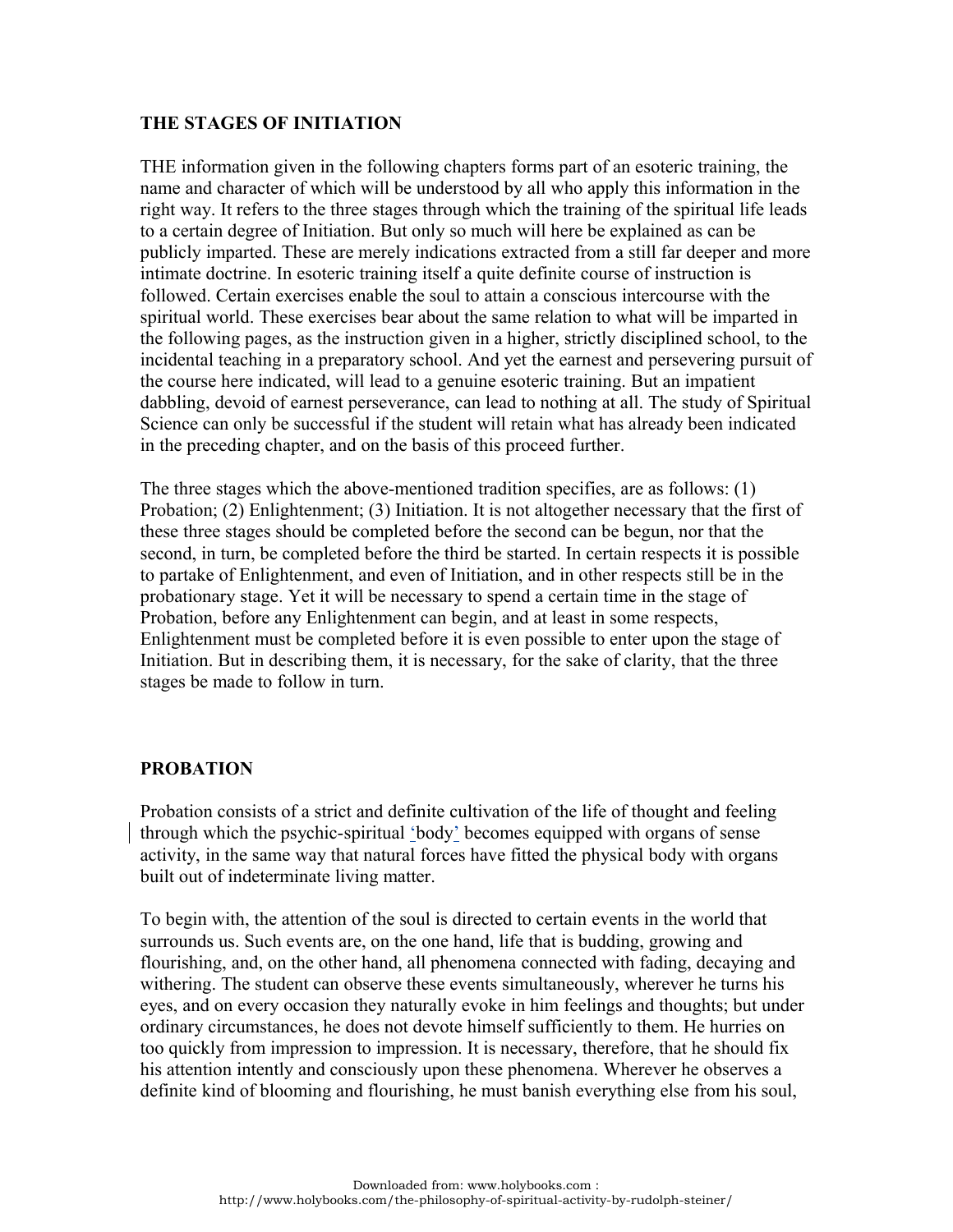and entirely surrender himself, for a short time, to this one impression. He will soon convince himself that a feeling which heretofore, in a similar case, would merely have flitted through his soul, now swells out, and assumes a powerful and energetic form. He must now allow this feeling to reverberate quietly within himself while keeping inwardly quite still. He must cut himself off from the outer world, and simply and solely follow what his soul tells him of this blossoming and flourishing.

Yet it must not be thought that much progress can be made if the senses are blunted to the world. First look at the things as keenly and as intently as you possibly can; then only let the feeling which expands to life, and the thought which arises in the soul, take possession of you. The point is that the attention should be directed with perfect inner balance, upon both phenomena. If the necessary tranquillity be attained, and if you surrender yourself to the feeling which expands to life in the soul, then, in due time, the following experience will ensue. Thoughts and feelings will be noticed, of a new kind and unknown before, uprising in the soul. Indeed, the more the attention be fixed, in this way, upon something growing, blossoming and flourishing, and upon something else that is fading and decaying, the more vivid will these feelings become. And just as natural forces build out of living matter the eyes and ears of the physical body, so will the organs of clairvoyance build themselves from the feelings and thoughts thus evoked. A quite different form of feeling is connected with growth and expansion, and another equally definite with all that is fading and decaying. But this is only the case if the effort be made to cultivate these feelings in the way indicated. It is possible to describe approximately what these feelings are like. A full conception of them is within the reach of all who undergo these inner experiences. If the attention be frequently fixed on the phenomena of growing, blooming and flourishing, a feeling remotely allied to the sensation of a sunrise will ensue, while the phenomena of fading and decaying will produce an experience comparable, in the same way, to the slow rising of the moon on the horizon. Both these feelings are forces which, when duly cultivated and developed to ever-increasing intensity, lead to the most significant spiritual results. A new world is opened to the student if he systematically and deliberately surrenders himself to such feelings. The soul-world, the so-called astral plane, begins to dawn upon him. Growth and decay are no longer facts which make indefinite impressions on him, as of old, but rather they form into spiritual lines and figures, of which he had previously suspected nothing. And these lines and figures have, for the different phenomena, different forms. A blooming flower, a young animal, a tree that is decaying, evoke in his soul different lines. The soul-world (astral plane) broadens out slowly before him. These lines and figures are not mere inventions. Two students who have reached the corresponding stage of development, will always see the same lines and figures, under the same conditions. Just as a round table will be seen as round by two normal persons and not as round by one and square by the other - so too, at the sight of a flower, the same spiritual figure is presented to the soul. And just as the forms of animals and plants are described in ordinary natural history, so, too, the spiritual scientist describes or draws the spiritual forms of the processes of growth and decay, according to species and kind.

If the student has progressed so far that he can perceive the spiritual forms of those phenomena which are physically visible to his external sight, he will then not be far from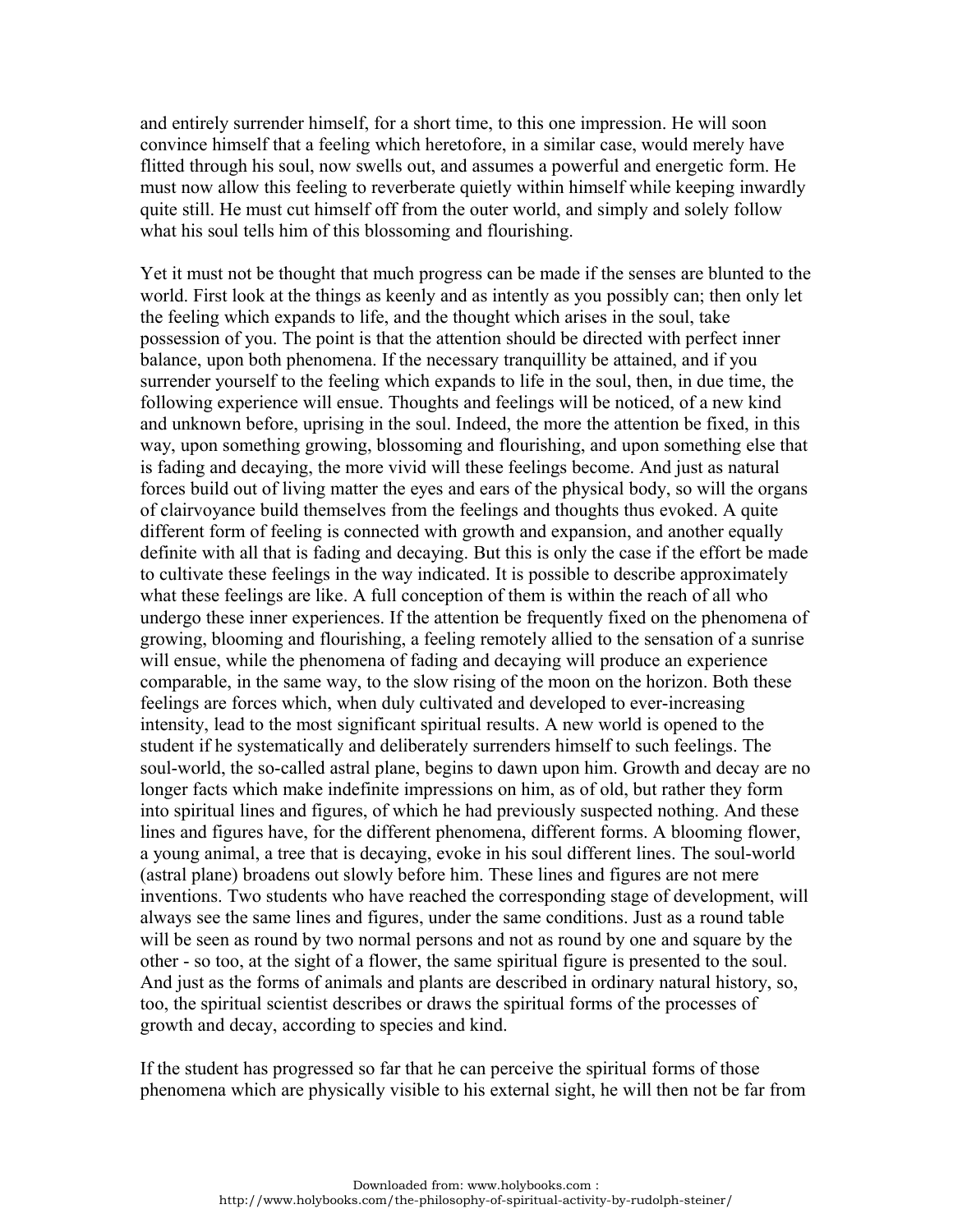the stage, when he shall behold things which have no corresponding physical existence, and which therefore remain entirely hidden (occult) from those who have not received suitable instruction and training.

It should be emphasized that the student must never lose himself in speculations on the meaning of one thing or another. Such intellectualizing will only bring him away from the right road. He should look out on the world with keen, healthy senses, and quickened power of observation, and then give himself up to the feeling that arises within him. He should not try to make out, through intellectual speculation, what the things mean, but rather allow the things themselves to tell him. It should be remarked that artistic feeling, when coupled with a quiet introspective nature, forms the best preliminary condition for the development of spiritual faculties. This feeling pierces through the superficial aspect of things, and, in so doing, touches their secrets.

A further point of importance is what Spiritual Science calls 'Orientation' in the higher worlds. This is attained when the student is permeated, through and through, with the conscious realization that feelings and thoughts are veritable realities, just as much as are tables and chairs in the world of the physical senses. In the soul- and thought-world, feelings and thoughts react upon each other just as physical objects react upon each other in the physical world. As long as the student is not vividly permeated with this consciousness, he will not believe that a wrong thought in his mind may have as devastating an effect upon other thoughts that spread life in the thought-world, as the effect wrought by a bullet fired at random, upon the physical objects it hits. He will perhaps never allow himself to perform a physically visible action which he considers to be wrong, though he will not shrink from harbouring wrong thoughts and feelings, when these appear harmless to the rest of the world. There can be no progress, however, on the path to higher knowledge, unless we guard our thoughts and feelings in just the same way as we guard our steps in the physical world. If we see a wall before us, we do not attempt to dash right through it, but turn aside. In other words, we guide ourselves by the laws of the physical world. There are such laws, too, for the soul- and thought-world, only they cannot impose themselves on us from without. They must flow out of the life of the soul itself. This can be attained if we forbid ourselves to harbour wrong thoughts and feelings. All arbitrary flitting to-and-fro in thought, all accidental ebbing and flowing of emotion must be forbidden in the same way. In so doing we do not become deficient in feeling. On the contrary, if we regulate our inner life in this way, we shall soon find ourselves becoming rich in feelings and creative with genuine imagination. In the place of petty emotionalism, and capricious flights of thought, there appear significant emotions and thoughts that are fruitful. Feelings and thoughts of this kind lead the student to orientation in the spiritual world. He attains a right position in relation to the things of the spiritual world; a distinct and definite result comes into effect in his favour. Just as he, as a physical man, finds his way between physical things so, too, his path now leads him between growth and decay, which he has already come to know in the way described above. He follows, then, all processes of growing and flourishing, and, on the other hand, of withering and decaying, in a way that is necessary for his own and the world's advancement.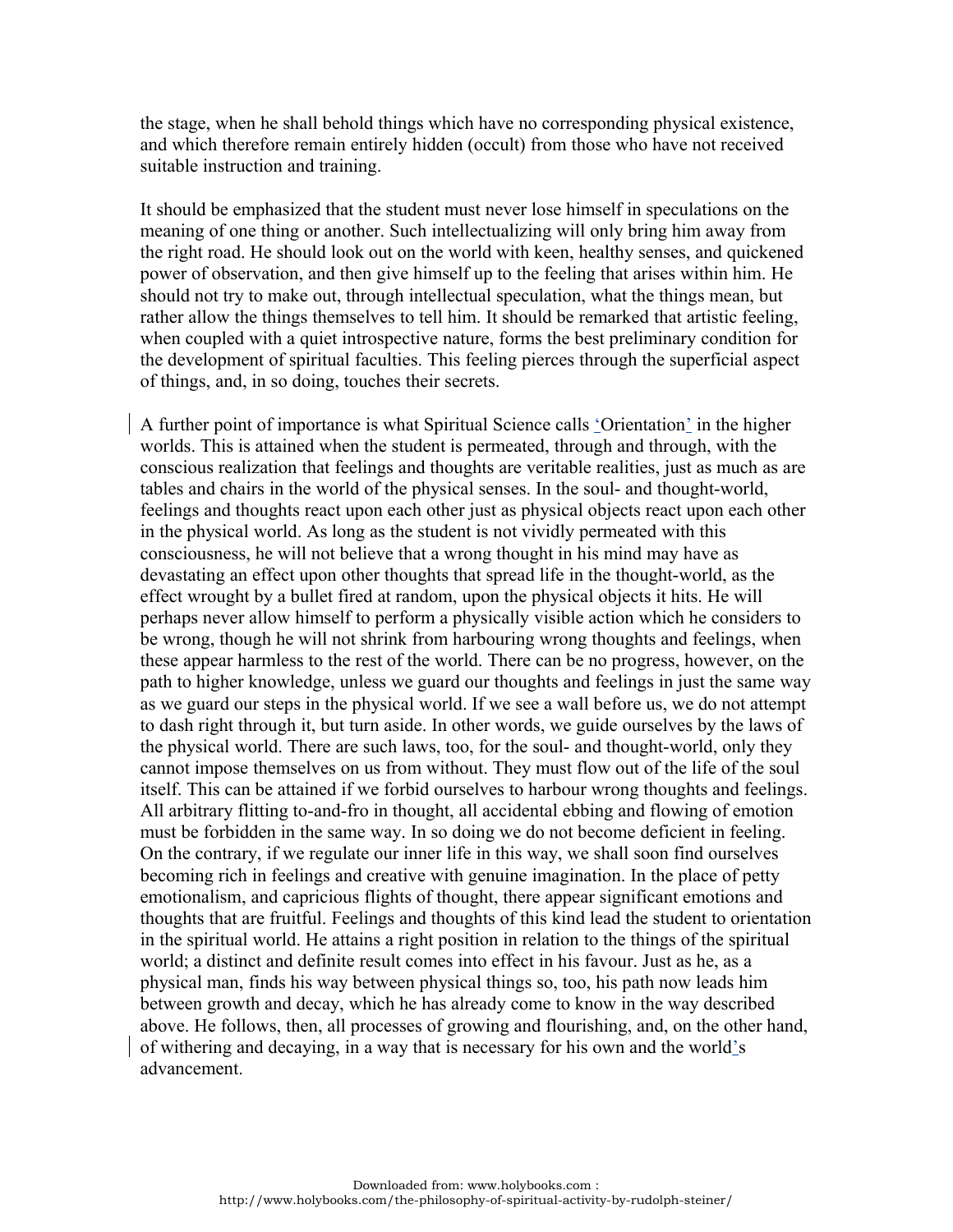The student has also to bestow a further care on the world of sound. He must discriminate between sounds that are produced by the So-called inert (lifeless) bodies, as, for instance, a bell, or a musical instrument, or a falling mass, and those which proceed from a living creature (an animal or a human being). When a bell is struck, we hear the sound and connect a pleasant feeling with it; but when we hear the cry of an animal, we can detect through it, besides our own feeling, the manifestation of an inward experience of the animal, whether of pleasure or of pain. It is with the latter kind of sound that the student sets to work. He must concentrate his whole attention on the fact that the sound tells him of something that lies outside his own soul. He must merge himself into this foreign thing. He must closely unite his own feeling with the pleasure or pain of which the sound tells him. He must get beyond the point of caring whether, for him, the sound is pleasant or unpleasant, agreeable or disagreeable, and his soul must be filled with whatever is transpiring in the being from which the sound proceeds. Through such exercises, if systematically and deliberately performed, the student will develop within himself the faculty of intermingling, as it were, with the being from which the sound proceeds. A person sensitive to music will find it easier to cultivate his inner life in this way, than one who is unmusical; but no one should suppose that a mere sense for music can take the place of this inner activity. The student must learn to feel in this way in the face of the whole of nature. By doing so, a new faculty is implanted in this world of thought and feeling. Through her resounding tones, the whole of nature begins to whisper her secrets to the student. What was hitherto merely incomprehensible noise to his soul, will become by this means a coherent language of nature. And whereas hitherto, he only heard sound, from the so-called inanimate objects, he now is aware of a new language of the soul. Should he advance further in this inner culture, he will soon learn that he can hear what hitherto he did not even surmise. He begins to hear with the soul.

To this, one thing more must be added before the highest point in this region can be attained. Of very great importance for the development of the student is the way in which he listens to others when they speak. He must accustom himself to do this in such a way that, while listening, his inner self is absolutely silent. If someone expresses an opinion, and another listens, assent or dissent will, generally speaking, stir in the inner self of the listener. Many people, in such cases, feel themselves impelled to an expression of their assent, or, more especially, of their dissent. In the student, all such assent or dissent must be silenced. It is not imperative that he should suddenly alter his way of living, by trying to attain at all times, this complete inner silence. He will have to begin by doing so in special cases, deliberately selected by himself. Then quite slowly and by degrees, this new way of listening will creep into his habits, as of itself. In spiritual investigation this is systematically practised. The student feels it his duty to listen, by way of practice, at certain times, to the most contradictory views, and, at the same time, entirely to bring to silence all assent, and, more especially, all adverse criticism. The point is, that in so doing, not only all purely intellectual judgment be silenced, but also all feelings of displeasure, denial or even especially, of their dissent. dissent must be silenced. assent. The student must at all times be particularly watchful lest such feelings, even when not on the surface, should still lurk in the innermost recess of the soul. He must listen, for example, to the statements of people who are, in some respects, far beneath him, and yet while doing so, suppress every feeling of greater knowledge or superiority. It is useful for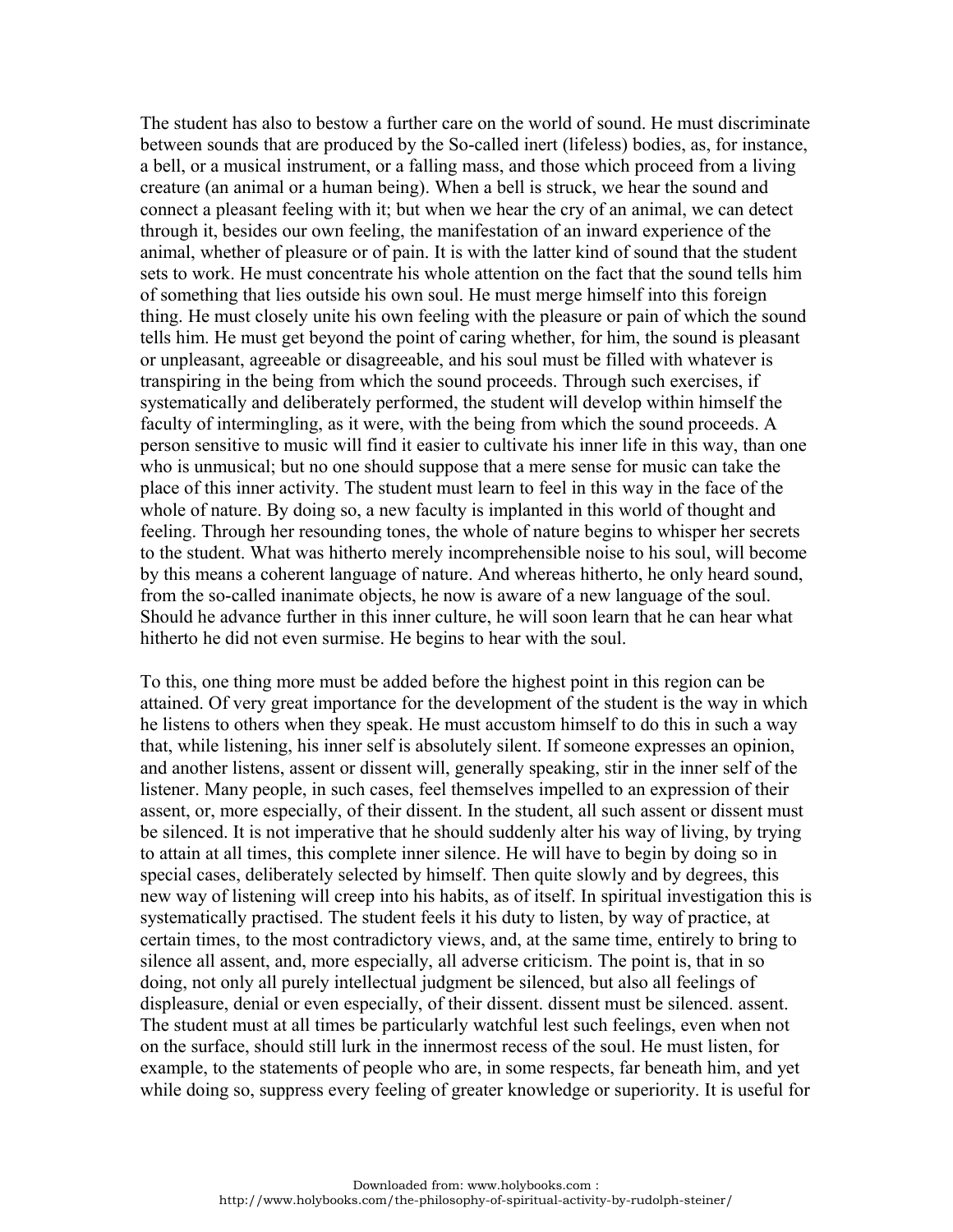everyone to listen in this way to children, for even the wisest can learn incalculably much from children. The student can thus train himself to listen to the words of others quite selflessly, completely shutting out his own person, and his opinions and way of feeling. When he practises listening without criticism, even when a completely contradictory opinion is advanced, when the most 'hopeless mistake' is committed before him, then he learns, little by little, to blend himself with the being of another and become identified with it. Then he hears through the words, into the soul of the other. Through continued exercise of this kind, sound becomes the right medium for the perception of soul and spirit. Of course it implies the very strictest self-discipline, but the latter leads to a high goal. When these exercises are practised in connection with the others already given, dealing with the sounds of nature, the soul develops a new sense of hearing. It is now able to perceive manifestations from the spiritual world, which do not find their expression in sounds apprehensible by the physical ear. The perception of the 'inner word' awakens. Gradually truths reveal themselves to the student, from the spiritual world. He hears speech uttered to him in a spiritual way. Only to those who, by selfless listening, train themselves to be really recipient from within, in stillness, unmoved by personal opinion or feeling, only to such can the higher beings speak, of whom Spiritual Science tells. As long as one hurls any personal opinion or feeling against the speaker to whom one must listen, the beings of the spiritual world remain silent.

All higher truths are attained through such 'inwardly instilled speech', and what we hear from the lips of a true spiritual teacher, has been experienced by him in this manner. But this does not mean that it is unimportant for us to acquaint ourselves with the writings of Spiritual Science, before we can ourselves hear such 'inwardly instilled speech'. On the contrary, the reading of such writings and the listening to the teachings of Spiritual Science, are themselves means of attaining personal knowledge. Every sentence of Spiritual Science we hear is of a nature to direct the mind to the point which must be attained before the soul can experience real progress. To the practice of all that has here been indicated, must be added the ardent study of what the spiritual investigators impart to the world. In all esoteric training, such study belongs to the probationary period, and all other methods will prove ineffective, if due receptivity for the teachings of the spiritual investigators be lacking. For inasmuch as these instructions are culled from the living 'inner word' from the living 'inwardly instilled speech', they are themselves gifted with spiritual life. They are not mere words; they are living powers. And while you follow the words of one who knows, while you read a book that springs from real inner experience, powers are at work in your soul which make you clairvoyant, just as natural forces have created out of living matter your eyes and your ears.

#### **ENLIGHTENMENT**

Enlightenment is the result of very simple processes. Here, too, it is a matter of developing certain feelings and thoughts which slumber in every human being and must be awakened. It is only when these simple processes are carried out with unfailing patience, continuously and strenuously, that they can lead to the perception of the inner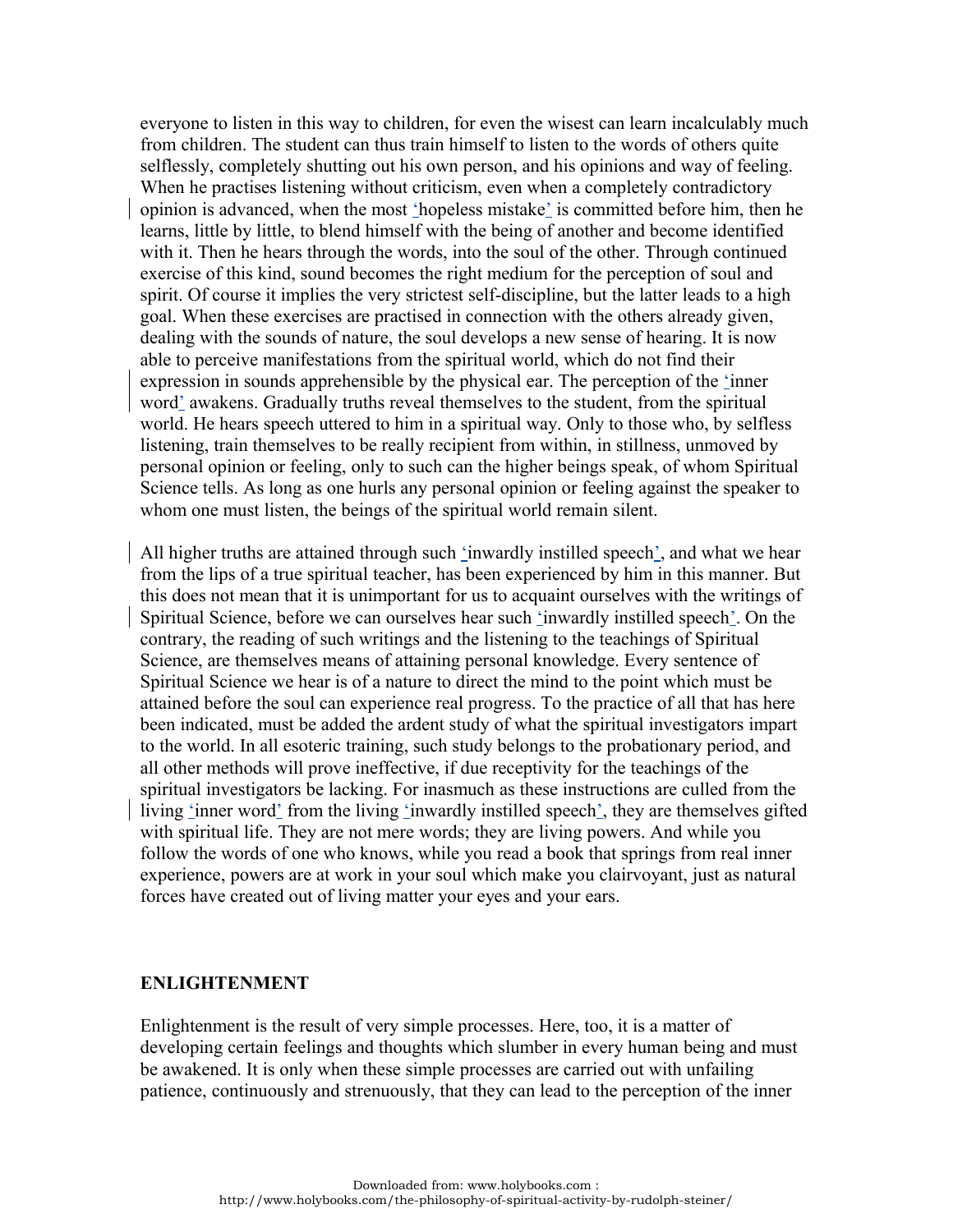light-forms. The first step is taken by observing different natural objects in a particular way; for instance, a transparent and beautifully formed stone (a crystal), a plant and an animal. The student should endeavour, at first, to direct his whole attention to a comparison of the stone with the animal, in the following manner. The thoughts here mentioned shall pass through his soul accompanied by vivid feelings, and no other thought, no other feeling, must mingle with them, and disturb what should be an intensely attentive observation. The student says to himself: 'The stone has a form; the animal also has a form. The stone remains motionless in its place. The animal changes its place. It is instinct (desire) which causes the animal to change its place. Instincts, too, are served by the form of the animal. Its organs and limbs are fashioned in accordance with these instincts. The form of the stone is not fashioned in accordance with desires, but in accordance with desireless force.' [footnote: The fact here mentioned, in its bearing on the contemplation of crystals, is in many ways distorted by those who have only heard of it in an outward, esoteric manner, and in this way such practices as crystal gazing have their origin. Such manipulations are based on a misunderstanding. They have been described in many books, but they never form the subject of genuine esoteric-teaching]

By sinking deeply into such thoughts, and while doing so, observing the stone and the animal with rapt attention, there arise in the soul two quite separate kinds of feelings. From the stone there flows into the soul the one kind of feeling, and from the animal the other kind. The attempt will probably not succeed at first, but little by little, with genuine and patient practice, these feelings ensue. This should be practised over and over again. At first the feelings are only present as long as the observation lasts. Later on they continue, and then they grow to something which remains living in the soul. The student has then only to reflect, and both the feelings will always arise, even without the contemplation of an external object. Out of these feelings and the thoughts that are bound up with them, the organs of clairvoyance are formed. If the plant should then be included, it will be noticed that the feeling flowing from it lies between the feelings derived from the stone and the animal, both in quality and degree. The organs thus formed are spiritual eyes. The student gradually learns, by their means, to see something like psychic and spiritual colours. The spiritual world, with its lines and figures, remains dark, as long as he has only attained what has been described as Probation; through Enlightenment it becomes light. Here also, it must be noted that the words 'dark' and 'light', as well as the other expressions used, do but approximately describe what is meant. This cannot be otherwise, if ordinary language is used, for this language was created to suit physical conditions. Spiritual Science describes that which, for clairvoyant organs, flows from the stone, as 'blue', or 'blue-red'; and that which is felt as coming from the animal as 'red' or 'red-yellow'. In reality colours of a spiritual kind are seen. The colour proceeding from the plant is green, which little by little, resolves itself into a light ethereal pink. The plant is actually that product of nature which in higher worlds resembles, in certain respects, its constitution in the physical world. The same does not apply to the stone and the animal. It must now be clearly understood that the above-mentioned colours only represent the principal shades in the stone, plant and animal kingdoms. In reality all possible intermediate shades are present. Every stone, every plant, every animal has its own particular shade of colour. In addition to these, there are also the beings of the higher worlds, which never incarnate physically, but which have their colours, often wonderful,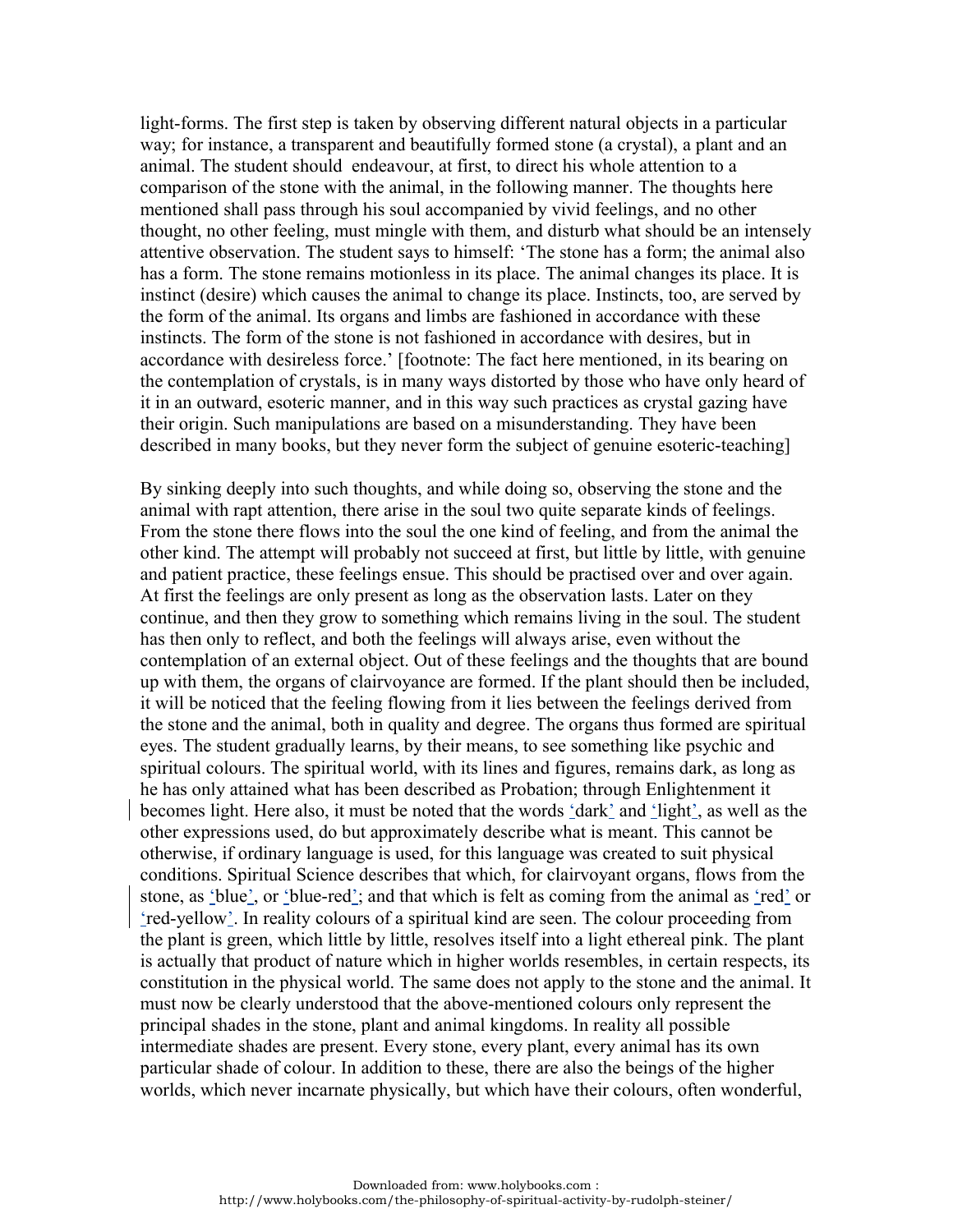often horrible. Indeed the wealth of colour in these higher worlds is immeasurably greater than in the physical world.

Once the faculty of seeing with spiritual eyes has been acquired, one then encounters, sooner or later, the beings here mentioned, some of them higher, some lower than man himself - beings which never enter physical reality.

If this point has been reached, the way to a great deal lies open. But it is inadvisable to proceed further, without paying careful heed to what is said or otherwise imparted by the spiritual investigator. And for that too, which has been described, attention paid to such experienced guidance is the very best thing. Moreover if a man has the strength and the endurance to travel so far, that he fulfils the elementary conditions of Enlightenment, he will assuredly seek and find the right guidance.

But, under all circumstances, one precaution is necessary, failing which, it were better to leave untrodden all steps on the path to higher knowledge. It is necessary that the student should lose none of his qualities as a good and noble man, or his receptivity for all physical reality. Indeed, throughout his training, he must continually increase his moral strength, his inner purity and his power of observation. To give an example: during the elementary exercises on Enlightenment, the student must have a care to be always enlarging his sympathy for the animal and the human worlds, and his sense for the beauty of nature. Failing this care, such exercises would continually blunt that feeling and that sense; the heart would become hardened, and the senses blunted, and that could only lead to perilous results.

How Enlightenment proceeds, if the student rises, in the sense of the foregoing exercises, from the stone, the plant and the animal, up to man, and how, after Enlightenment, under all circumstances, the union of the soul with the spiritual world is effected, leading to Initiation - of these things the following chapters will deal, in so far as they can and may do so.

In our time, the path to Spiritual Science is sought by many. It is sought in many ways, and many dangerous and even objectionable practices are tried. It is for this reason that they who claim to know something of the truth in these matters, place before others the possibility of learning something of esoteric training. Only so much is here imparted as corresponds with this possibility. It is necessary that something of the truth should become known, so as to prevent error causing great harm. No harm can come to anyone following the way here described, so long as he does not force things. Only one thing should be noted; no student should spend more time and strength upon these exercises than he can spare, with due regard to his station of life and his duties, nor should he change anything, for the time being, in the external conditions of his life, through taking this path. Without patience, no genuine results can be attained. After doing an exercise for a few minutes, the student must be able to stop, and continue quietly his daily work, and no thought of these exercises should mingle with the day's work. No one is of use as an esoteric student or will ever attain results of real value, who has not learnt to wait in the highest and best sense of the word.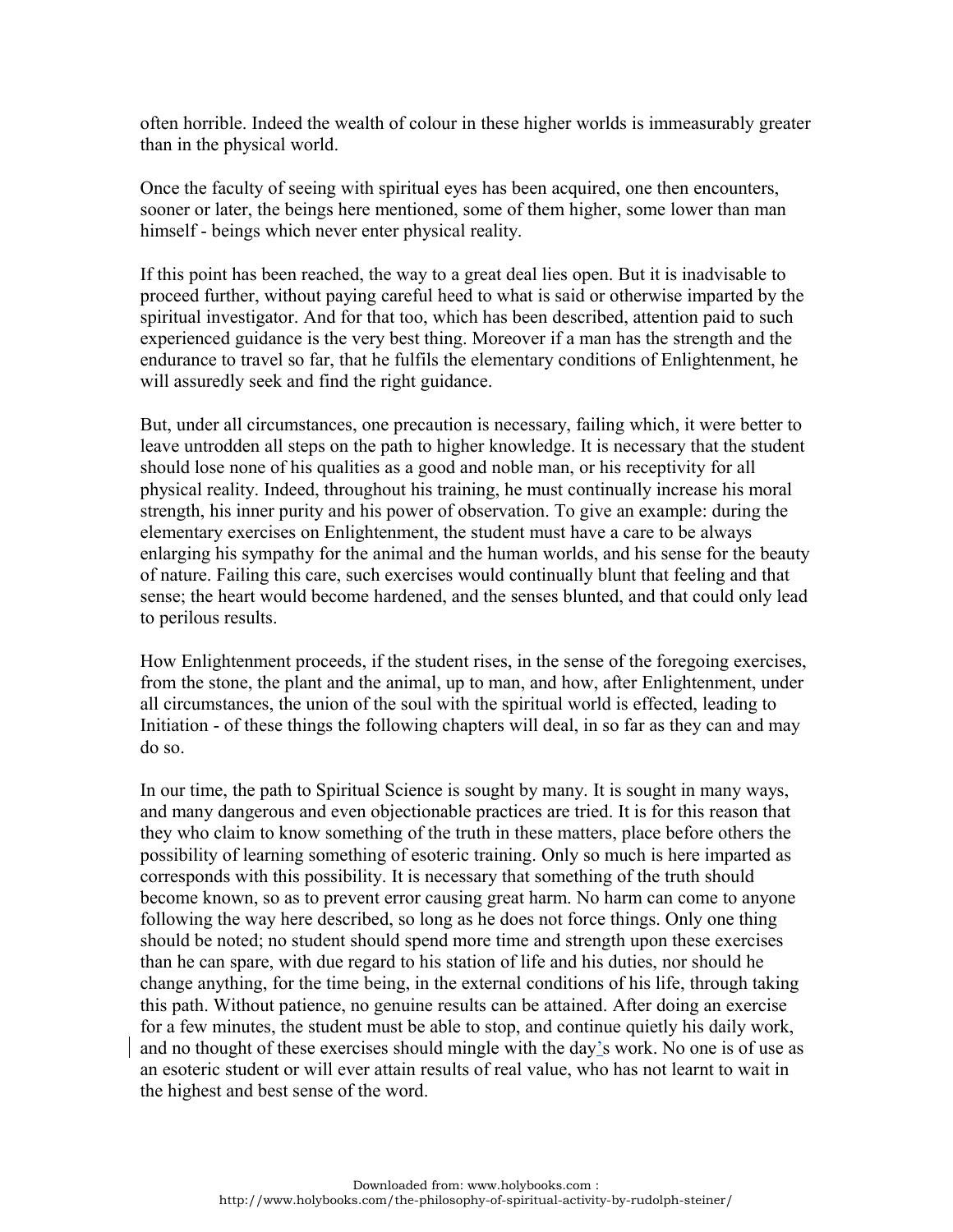#### **THE CONTROL OF THOUGHTS AND FEELINGS**

When the student seeks the path leading to higher knowledge in the way described in the preceding chapter, he should not omit to fortify himself, throughout his work, with one ever-present thought. He must never cease repeating to himself that he may have made quite considerable progress, after a certain interval, though it may not be apparent to him in the way he perhaps expected; otherwise he can easily lose heart, and abandon all attempts after a short time. The powers and faculties to be developed are of a most subtle kind, and differ entirely, in their nature, from the conceptions formed of them by the student in advance. His occupation has been restricted to the physical world alone; and it is therefore not surprising if he does not immediately notice the powers of soul and spirit now developing in him. In this respect there is a possibility of error for those setting out on the path to higher knowledge, if they ignore the experience gathered by responsible investigators. The teacher is aware of the progress made by his pupil long before the latter is conscious of it. He knows how the delicate spiritual eyes begin to form themselves, long before the pupil is aware of their existence, and a great part of what he has to say is couched in such terms as to prevent the pupil from losing patience and perseverance, before he can himself attain knowledge of his own progress. The teacher, as we know, can confer upon the pupil no powers which are not already latent within him, and his sole function is to assist in the awakening of slumbering faculties. But what he imparts out of his own experience is a pillar of strength for him who will penetrate through darkness to light. Many abandon the path to higher knowledge, soon after having set foot upon it, because their progress is not immediately apparent to them. And even when the first experiences begin to dawn upon the seeker, he is apt to regard them as illusions, because he had formed quite different conceptions of what he was going to experience. He loses courage, either because he regards these first experiences as being of no value, or because they appear to him to be so unlikely that he cannot believe they will lead him to any appreciable results within a measurable time. Courage and selfconfidence are two beacons which must never be extinguished on the path to higher knowledge. No one will ever travel far who cannot bring himself to repeat, over and over again, an exercise which has failed, apparently, for a countless number of times.

Long before any distinct perception of progress, there rises, in the student, from the hidden depths of the soul, a feeling that he is on the right path. This feeling should be cherished and fostered, for it can develop into a trustworthy guide. Above all it is imperative to extirpate the idea that any fantastic, mysterious practices are required for the attainment of higher knowledge. It must be clearly realized that a start has to be made with the thoughts and feelings with which we continually live, and that these feelings and thoughts are given a new direction. Everyone must say to himself: 'In my own world of thought and feeling, the deepest mysteries lie hidden, only hitherto I have been unable to perceive them.' In the end it all resolves itself into the fact that man ordinarily carries body, soul and spirit about with him, and yet is conscious, in a true sense, only of his body, and not of his soul and spirit. The student becomes conscious of soul and spirit, just as the ordinary person is conscious of his body. Hence it is highly important to give the proper direction to thoughts and feelings, for then only can the perception be developed of all that is invisible in ordinary life. One of the ways by which this development may be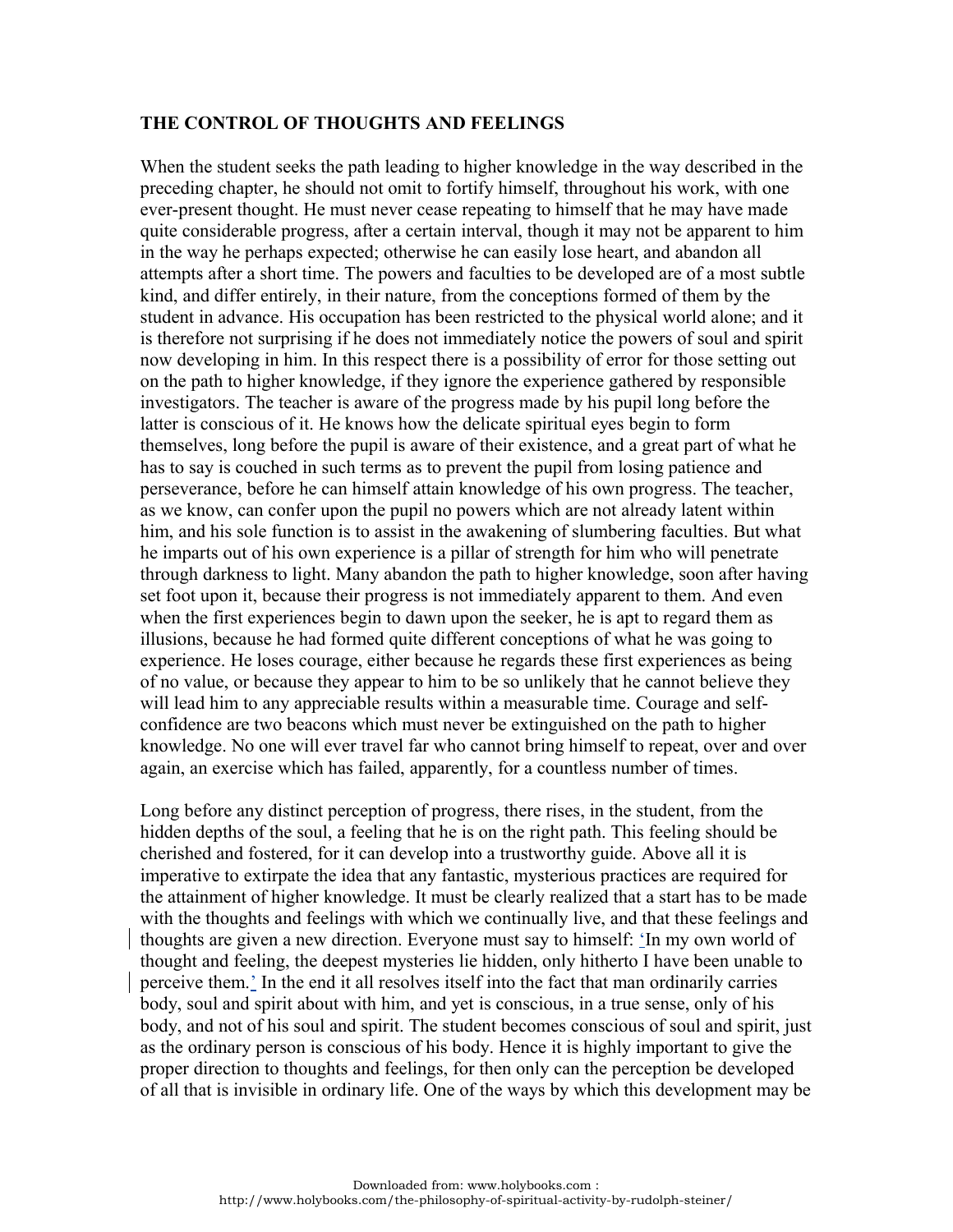carried out will now be indicated. Again, like almost everything else so far explained, it is quite a simple matter. Yet its results are of the greatest consequence, if the necessary devotion and sympathy be applied.

Let the student place before himself the small seed of a plant, and while contemplating this insignificant object, construct with intensity, the right kind of thoughts, and through these thoughts develop certain feelings. In the first place let him clearly grasp what he really sees with his eyes. Let him describe to himself the shape, colour and all other qualities of the seed. Then let his mind dwell upon the following train of thought: 'Out of the seed, if planted in the soil, a plant of complex structure will grow.' Let him build up this plant in his imagination, and reflect as follows: 'What I am now picturing to myself in my imagination, will, later on, be drawn out of the seed by the forces of the earth and of light. If I had before me an artificial object, which imitated the seed to such a deceptive degree that my eyes could not detect it from a real seed, no forces of the earth or of light could avail to produce from it a plant.' If the student thoroughly grasps this thought so that it becomes an inward experience, he will also be able to form the following thought and couple it with the right feeling: 'All that will ultimately grow out of the seed is now secretly enfolded within it, as the force of the whole plant. In the artificial imitation of the seed, there is no such force present. And yet both appear alike to my eyes. The real seed therefore contains something invisible, which is not present in the imitation.' It is on this invisible something that thought and feeling are to be concentrated. [footnote: 'Anyone objecting that a microscopical examination would reveal the difference between the real seed and the imitation, would only show that he had failed to grasp the point. The intention is not to investigate the physical nature of the object, but to use it for the development of psychic- spiritual forces.]

Let the student fully realize that this invisible something will transmute itself later on into a visible plant, which he will have before him in its shape and colour. Let him cling to the thought: 'The invisible will become visible. If I could not think, then that could not already make its presence felt to me, which will only become visible later on.' Particular stress must be laid on the following point: what the student thinks, he must also feel with intensity. In inner tranquillity, the thought mentioned above, must become a conscious inner experience, to the exclusion of all other thoughts and disturbances. And sufficient time must be taken to allow the thought and the feeling which is coupled to it, to bore themselves into the soul. If this be accomplished in the right way, then, after a time possibly not until after numerous attempts - an inner force will make itself felt. This force will create new powers of perception. The grain of seed will appear as if enveloped in a small luminous cloud. In a sensible-supersensible way, it will be felt as a kind of flame. The centre of this flame evokes the same feeling as when one is under the impression of the colour lilac, and the edges as when under the impression of a bluish tone. What was formerly invisible now becomes visible, for it is created by the power of the thoughts and the feelings we have stirred to life within ourselves. The plant itself will not become visible until later, so that the physically invisible now reveals itself in a spiritually visible way.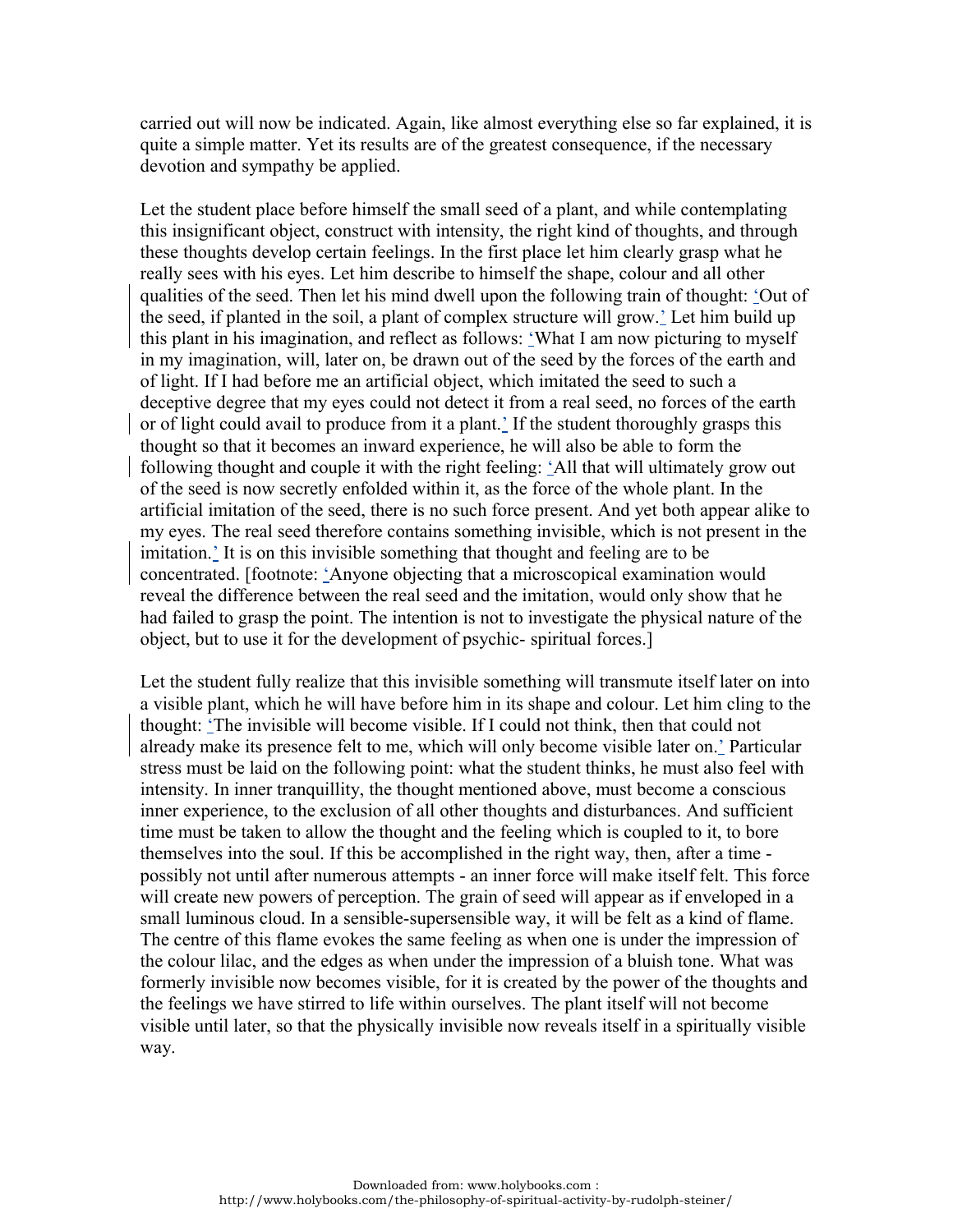It is not surprising that all this appears to many as illusion. 'What is the use of such visions,' they ask, 'and such hallucinations?' And many will thus fall away and abandon the path. But this is precisely the important point: not to confuse spiritual reality with imagination, at this difficult stage of human evolution, and furthermore, to have the courage to press onward and not become timorous and faint-hearted. On the other hand, however, the necessity must be emphasized of maintaining unimpaired and of perpetually cultivating that healthy sound sense which distinguishes truth from illusion. Fully conscious self-control must never be lost during all these exercises, and they must be accompanied by the same sane, sound thinking which is applied to the details of everyday life. To lapse into reveries would be fatal. The intellectual clarity, not to say the sobriety of thought, must never for a moment be dulled. The greatest mistake would be made, if the student's mental balance were disturbed through such exercises, or if he were hampered from judging the matters of his daily life as sanely and as soundly as before. He should examine himself again and again to find out if he has remained unaltered in relation to the circumstances among which he lives, or whether he may perhaps have become unbalanced. Above all, strict care must be taken not to drift at random into vague reveries, or to experiment with all kinds of exercises. The trains of thought here indicated have been tested and practised in esoteric training since the earliest times, and only such are given in these pages. Anyone attempting to use others devised by himself, or of which he may have heard or read, at one place or another, will inevitably go astray and find himself on the path of bound- less chimera.

As a further exercise, to succeed the one just described, the following may be taken: Let the student place before him a plant which has attained the stage of full development. Now let him fill his mind with the thought that the time will come when this plant will wither and die. 'Nothing will be left of what I now see before me. But this plant will have developed seeds, which, in their turn, will develop to new plants. I again become aware that in that which I see, something lies hidden which I cannot see. I fill my mind entirely with the thought: this plant, with its form and colours, will in time be no more. But the reflection that it produces seeds, teaches me that it will not disappear into nothing. I cannot at present see with my eyes that which guards it from disappearance, any more than I previously could discern the plant in the grain of seeds. Thus there is something in the plant which my eyes cannot see. If I let this thought live within me, and if the corresponding feeling be coupled with it, then, in due time, there will again develop in my soul, a force which will ripen into a new perception. 'Out of the plant there again grows a kind of spiritual flame-form, which is, of course, correspondingly larger than the one previously described. The flame can be felt as being greenish-blue in the centre, and yellowish-red at the outer edge.

It must be explicitly emphasized that the colours here described are not seen as the physical eyes see colours, but that through spiritual perception, the same feeling is experienced as in the case of a physical colour-impression. To apprehend blue spiritually, means to have a sensation similar to the one experienced when the physical eye rests on the colour blue. This fact must be noted by all who intend to rise to spiritual perception. Otherwise they will expect a mere repetition of the physical in the spiritual. This could only lead to the bitterest deception.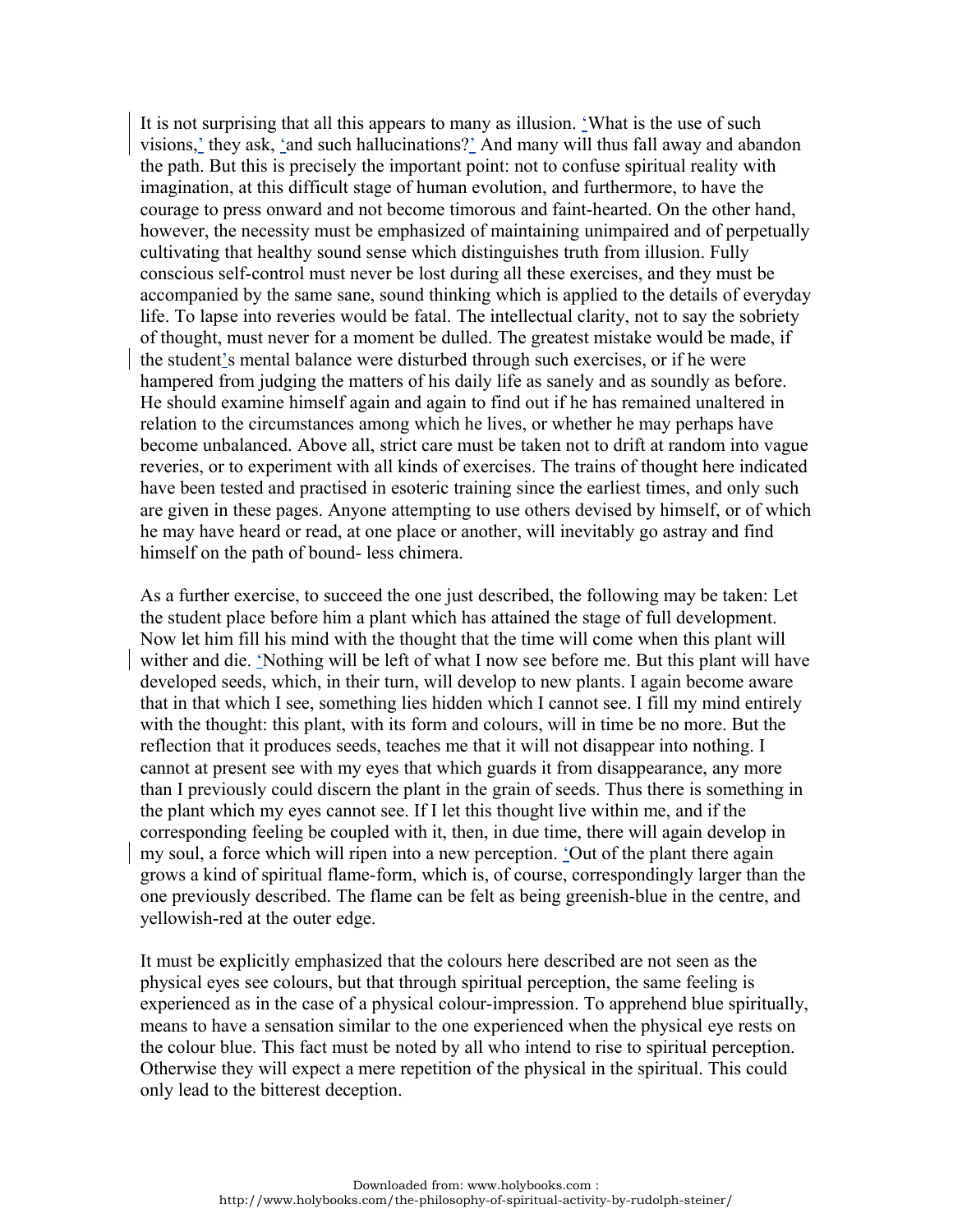Anyone having reached this point of spiritual vision, is the richer by a great deal, for he can perceive things not only in their present state of being, but also in their process of growth and decay. He begins to see in all things the spirit, of which physical eyes can know nothing. And therewith he has taken the first step towards the gradual solution, through personal vision, of the secret of birth and death. Fur the outer senses a being comes into existence through birth, and passes away through death. This, however, is only because these senses cannot perceive the concealed spirit of the being. For the spirit, birth and death are merely a transformation, just as the unfolding of the flower from the bud is a transformation enacted before our physical eyes. But if we desire to learn this through personal vision we must first awaken the requisite spiritual sense in the way here indicated.

In order to meet another objection, which may be raised by certain people who have some psychic experience, let it at once be admitted that there are shorter and simpler ways, and that there are persons who have acquired knowledge of the phenomena of birth and death through personal vision, without first going through all that has here been described. There are, in fact, people with considerable psychic gifts, who need but a slight impulse in order to find themselves already developed. But they are the exceptions, and the methods described above are safer and apply equally to all. It is possible to acquire some knowledge of chemistry in an exceptional way, but if you wish to become a chemist, you must follow the recognized and reliable course.

An error fraught with serious results would ensue, if it were assumed that the desired result could be reached more easily, if the grain of seed or the plant mentioned above, were merely imagined, were merely pictured in the imagination. This might lead to results, but not so surely as the method here given. The vision thus attained would, in most cases, be a mere figment of the imagination, the transformation of which into genuine spiritual vision, would still remain to be accomplished. It is not intended arbitrarily to create visions, but to allow reality to create them within oneself. The truth must well up from the depths of our own soul; it may not be conjured forth by our ordinary Ego, but by the beings themselves, whose spiritual truth we are to contemplate.

Once the student has found the rudiments of spiritual vision by means of such exercises, he may proceed to the contemplation of man himself. Simple appearances of human life must first be chosen. But before making any attempts in this direction, it is imperative for the student to strive for the absolute purity of his moral character. He must banish all thought of ever using knowledge gained in this way for his own personal benefit. There must be no fear in his mind that he would ever, under any circumstances, avail himself in a sense that is evil, of any power he may gain over his fellow-creatures. For this reason, all who seek to discover through personal vision the secrets in human nature, must follow the golden rule of true Spiritual Science. This golden rule is as follows: For every one step that you take in the pursuit of higher knowledge, take three steps in the perfection of your own character. If this rule be observed, such exercises as the following may be attempted: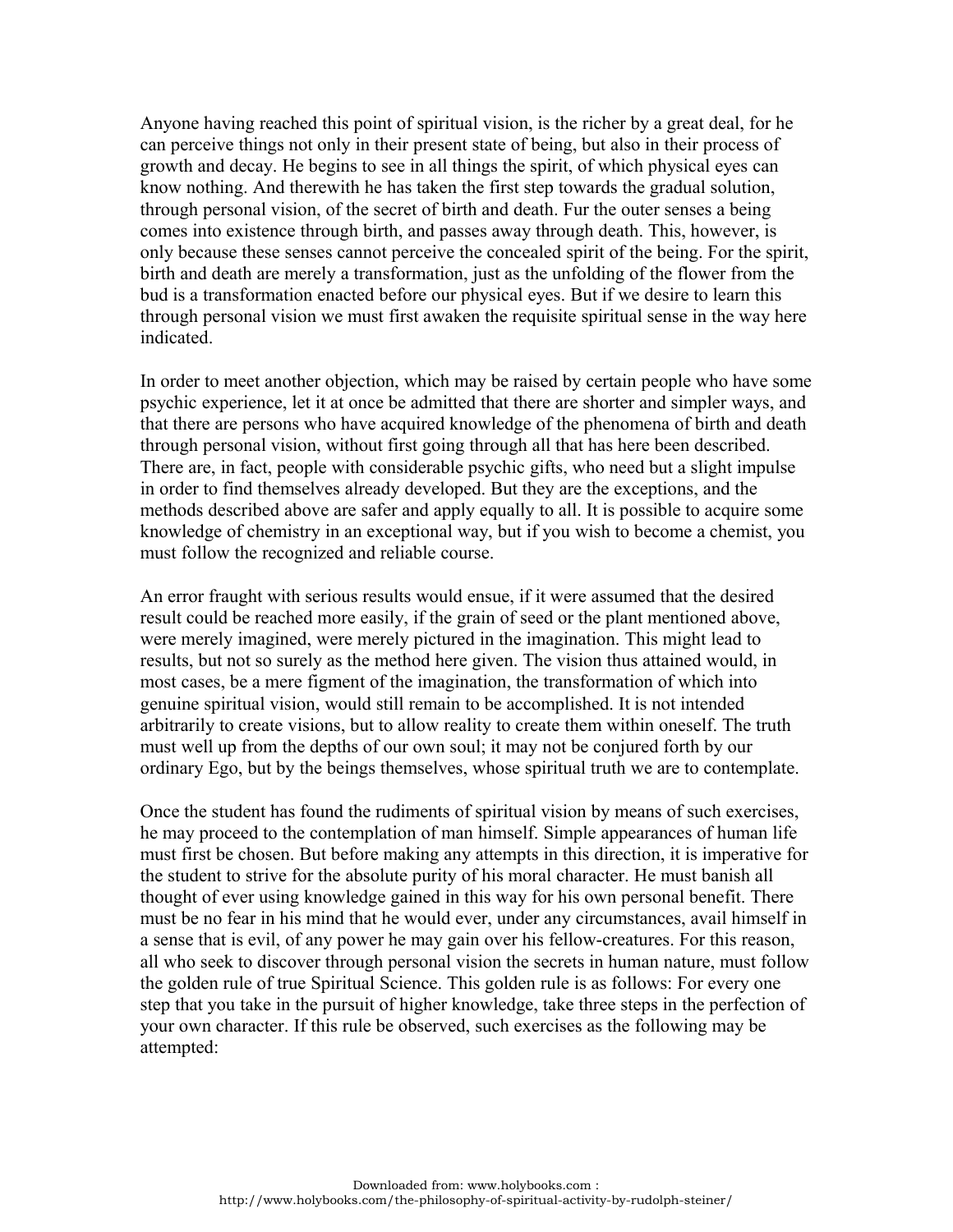Recall to mind some person whom you may have observed when he was filled with desire for some object. Direct your attention to this desire. It is best to recall to memory that moment when the desire was at its height, and it was still uncertain whether the object of the desire would be attained. And now fill your mind with this recollection, and reflect on what you can thus observe. Maintain the utmost inner tranquillity. Make the greatest possible effort to be blind and deaf to everything that may be going on around you, and take special heed that through the conception thus evoked, a feeling should awaken in your soul. Allow this feeling to rise in your soul like a cloud on the cloudless horizon. As a rule, of course, your reflection will be interrupted, because the person whom it concerns, was not observed in this particular state of soul for a sufficient length of time. The attempt will most likely fail hundreds and hundreds of times. It is just a question of not losing patience. After many attempts you will succeed in experiencing a feeling in your soul corresponding to the state of soul of the person observed, and you will begin to notice that through this feeling, a power grows in your soul, that leads to spiritual insight into the state of soul of the other. A picture experienced as luminous appears in your field of vision. This spiritually luminous picture is the so-called astral embodiment of the desire observed in that soul. Again the impression of this picture may be described as flame-like, yellowish-red in the centre, and reddish-blue or lilac at the edges. Much depends on treating such spiritual experiences with great delicacy. The best thing is not to speak to anyone about them, except to your teacher, if you have one. Attempted descriptions of such experiences, in inappropriate words, usually only lead to gross self-deception. Ordinary terms are employed, which are not intended for such things, and are therefore too gross and clumsy. The consequence is that in the attempt to clothe the experience in words, we are misled into blending the actual experience with all kinds of fantastic delusions. Here again is another important rule for the student: know how to observe silence concerning your spiritual experiences. Yes, observe silence even towards yourself. Do not attempt to clothe in words what you contemplate in the spirit, or to pore over it with clumsy intellect. Lend yourself freely and without reservation to these spiritual impressions, and do not disturb them by reflecting and pondering over them too much. For you must remember that your reasoning faculties are, to begin with, by no means equal to your new experience. You have acquired these reasoning faculties in a life hitherto confined to the physical world of the senses; the faculties you are now acquiring transcend this world. Do not try therefore to apply to the new and higher perceptions, the standard of the old. Only he who has gained some certainty and steadiness in the observation of inner experiences can speak about them, and thereby stimulate his fellow-men.

The exercise just described may be supplemented by the following. Direct your attention in the same way upon a person to whom the fulfilment of some wish, the gratification of some desire has been granted. If the same rules and pre- cautions be adopted as in the previous instance, spiritual insight will once more be attained. A spiritual flame-form will be distinguished, creating an impression of yellow in the centre and green at the edges.

By such observation of his fellow-creatures the student may easily lapse into a moral fault. He may become uncharitable. Every conceivable effort must be made to prevent this. Such observation should only be practised by one who has already risen to the level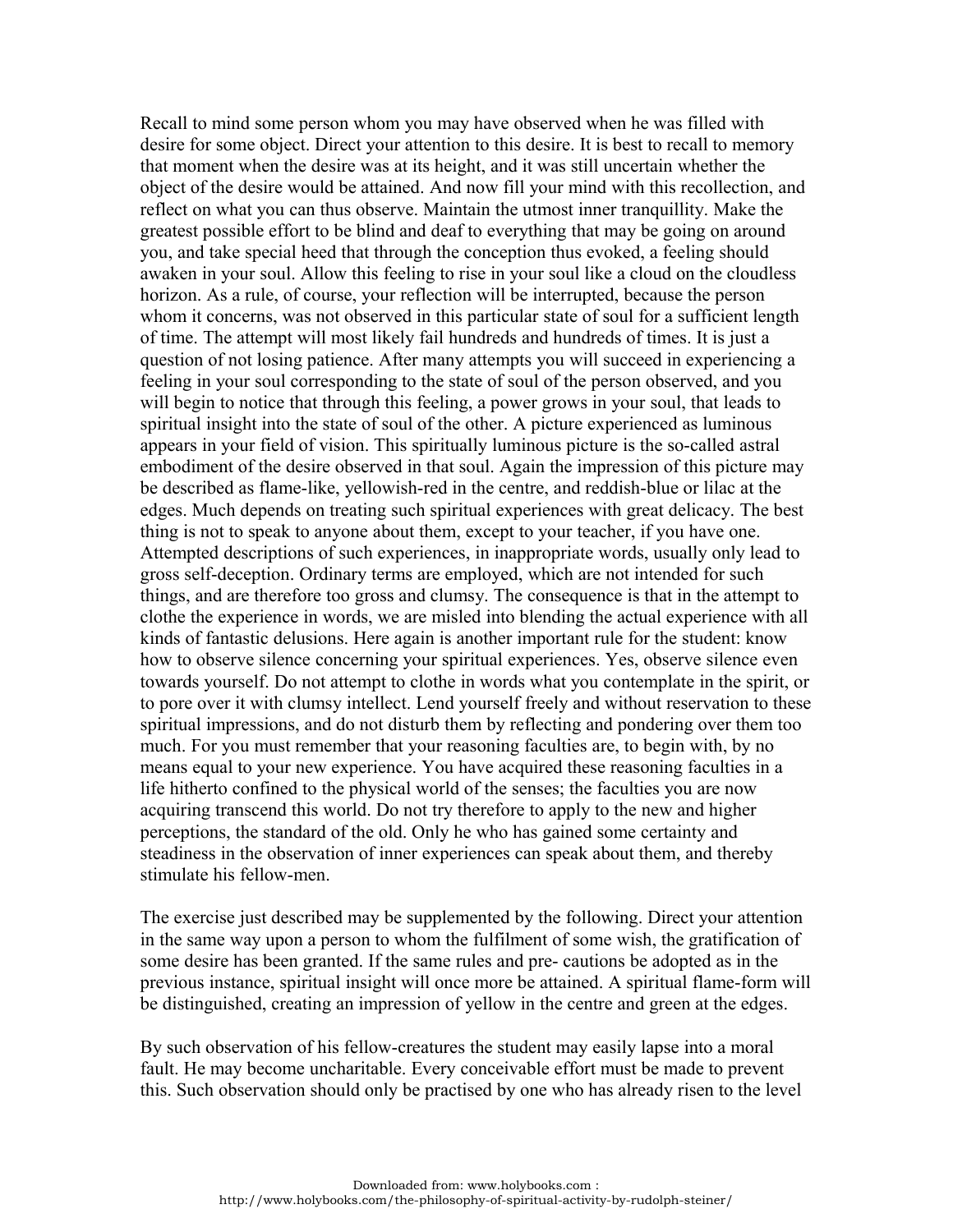on which complete certainty is found that thoughts are real things. He will then no longer allow himself to think of his fellow-men in a way that is incompatible with the highest reverence for human dignity and human liberty. The thought that a human being could be merely an object for observation, must never for a moment be entertained. Self-education must see to it that this insight into human nature should go hand in hand with an unlimited respect for the personal privilege of each individual, and with the recognition of the sacred and inviolable nature of that which dwells in each human being. A feeling of reverential awe must fill us, even in our recollections.

For the present, only these two examples can be given to show how enlightened insight into human nature may be achieved; they will at least serve to point out the way to be taken. By gaining the inner tranquillity and repose indispensable for such observation, the student will have undergone a great inner transformation. He will then soon reach the point when this enrichment of his inner self will lend confidence and composure to his outward demeanour. And this transformation of his outward demeanour will again react favourably on his soul. Thus he will be able to help himself further along the road. He will find ways and means of penetrating more and more into the secrets of human nature, which are hidden from our external senses, and he will then also become ripe for a deeper insight into the mysterious connections between human nature and all else that exists in the universe. By following this path, the student approaches closer and closer to the moment when he can effectively take the first steps of Initiation. But before these can be taken, one thing more is necessary, though at first its necessity will be least of all apparent; later on, however, he will be convinced of it.

The would-be Initiate must bring with him a certain measure of courage and fearlessness. He must absolutely go out of his way to find opportunities for developing these virtues. His training should provide for their systematic cultivation. In this respect, life itself is a good school - possibly the best school. The student must learn to look danger calmly in the face, and try to overcome difficulties unswervingly. For instance, when in the presence of some peril, he must immediately rally to the conviction that fear is of no possible use; I may not feel afraid; I must only think of what is to be done. And he must improve to the extent of feeling, upon occasions which formerly inspired him with fear, that 'to be frightened', 'to be disheartened', are things that are out of the question, as far as his own inmost self is concerned. By self-discipline in this direction, quite definite qualities are developed, which are necessary for Initiation into the higher Mysteries. Just as man requires nervous force in his physical being, in order to use his physical senses, so also he requires, in his soul-nature, the force which is only developed in the courageous and the fearless. For in penetrating to the higher Mysteries he will see things which are concealed from ordinary humanity by the illusion of the senses. If the physical senses do not allow us to perceive the higher truth, they are also for this reason our benefactors. Things are thereby hidden from us which, if realized without due preparation, would throw us into unutterable consternation and the sight of which we could not endure. The student must be fit to endure this sight. He loses certain supports in the outer world, which he owes to the very illusion surrounding him. It is truly and literally as if the attention of someone were called to a danger which had threatened him for a long time,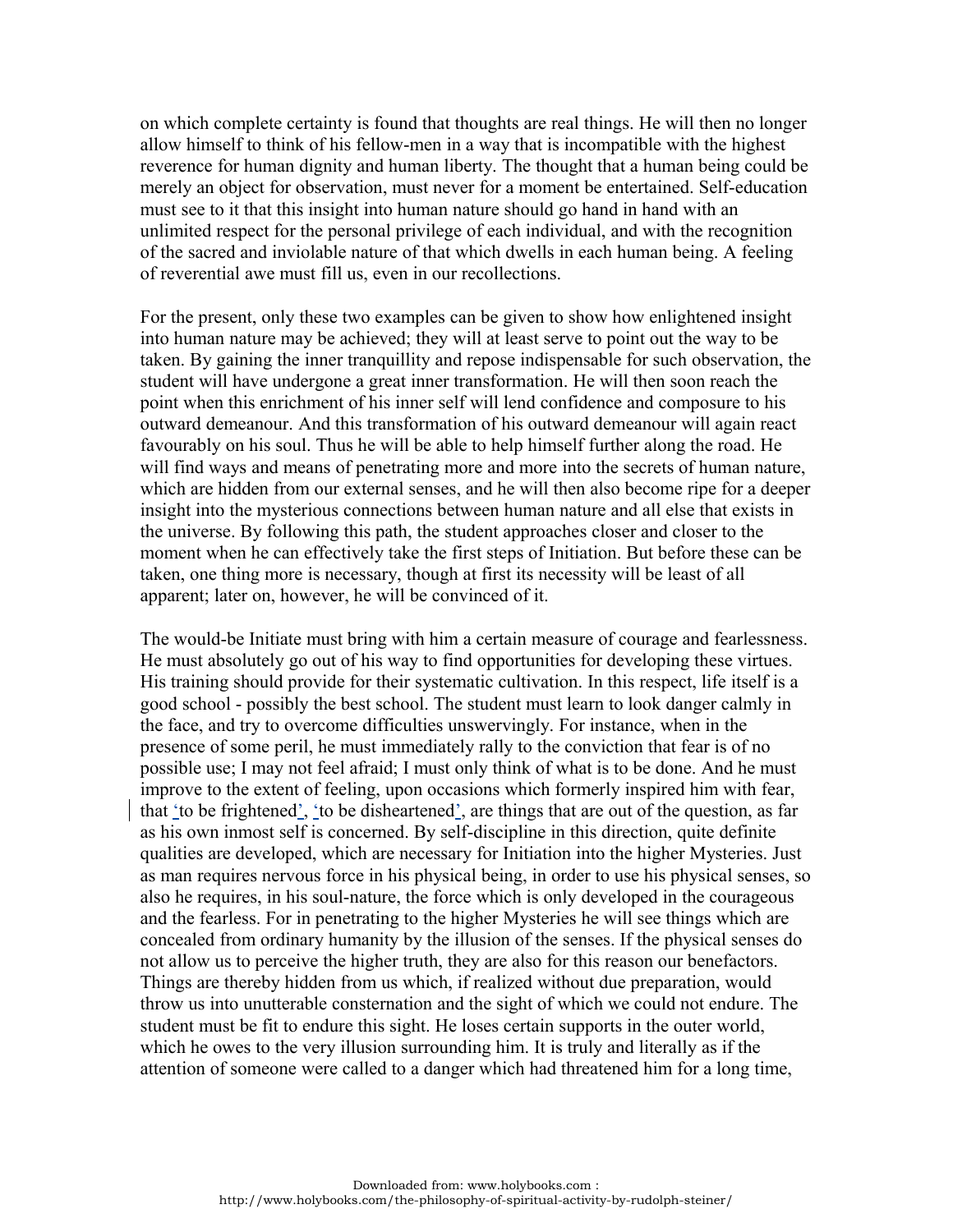but of which he knew nothing. Hitherto he felt no fear, but now that he knows, he is overcome by fear, though the danger has not been rendered greater by his knowing it.

The forces at work in the world are both destructive and constructive; the destiny of manifested beings is birth and death. The seer is to behold the working of these forces and the march of destiny. The veil enshrouding the spiritual eyes in ordinary life is to be removed. But man is interwoven with these forces and with this destiny. His own soul reveals itself to the seer as undisguisedly as the other objects. He must not lose strength in the face of this self-knowledge; but strength will fail him unless he brings a surplus on which to draw. For this purpose he must learn to maintain inner calm and steadiness in the face of difficult circumstances; he must cultivate a strong trust in the beneficent powers of existence. He must be prepared to find that many motives which had actuated him hitherto will do so no longer. He will have to recognize that he hitherto only thought and acted in a certain way because he was still in the throes of ignorance. Reasons influencing him formerly will now disappear. He often acted out of vanity; he will now see how utterly futile all vanity is for the seer. He often acted out of avarice; he will now become aware how destructive all avarice is. He will have to develop quite new motives for his thoughts and actions and it is just for this purpose that courage and fearlessness are required.

It is pre-eminently a question of cultivating this courage and this fearlessness in the inmost depths of thought-life. 'The student must learn never to despair over failure. He must be equal to the thought: 'I will forget that I have failed in this matter, and I will try once more as though nothing had happened.' Thus he will struggle through to the firm conviction that the fountain-head of strength from which he may draw is inexhaustible. He struggles ever on to the spirit which will uplift him and support him, however weak and impotent his earthly self may have proved. He must be capable of pressing on to the future undismayed by any experiences of the past. If the student has acquired these faculties, up to a certain point, he is then ripe to hear the real names of things, which are the key to higher knowledge. For Initiation consists in this very act of learning to call the things of the world by those names which they bear in the spirit of their divine Author. In these their names lies the mystery of things. It is for this reason that the Initiates speak a different language from the uninitiate, for the former know the names by which the beings themselves are called into existence.

#### **INITIATION**

Initiation is the highest stage of an esoteric training concerning which it is possible to give some indications in a book intended for the general public. Whatever lies beyond forms a subject difficult to understand, yet the way to it can be found by all who have passed through Probation, Enlightenment and Initiation, and have reached the lower Mysteries. The knowledge and proficiency conferred by Initiation cannot be obtained in any other manner, except in some far distant future, after many incarnations, by quite different means and in quite a different form. The Initiate of to-day undergoes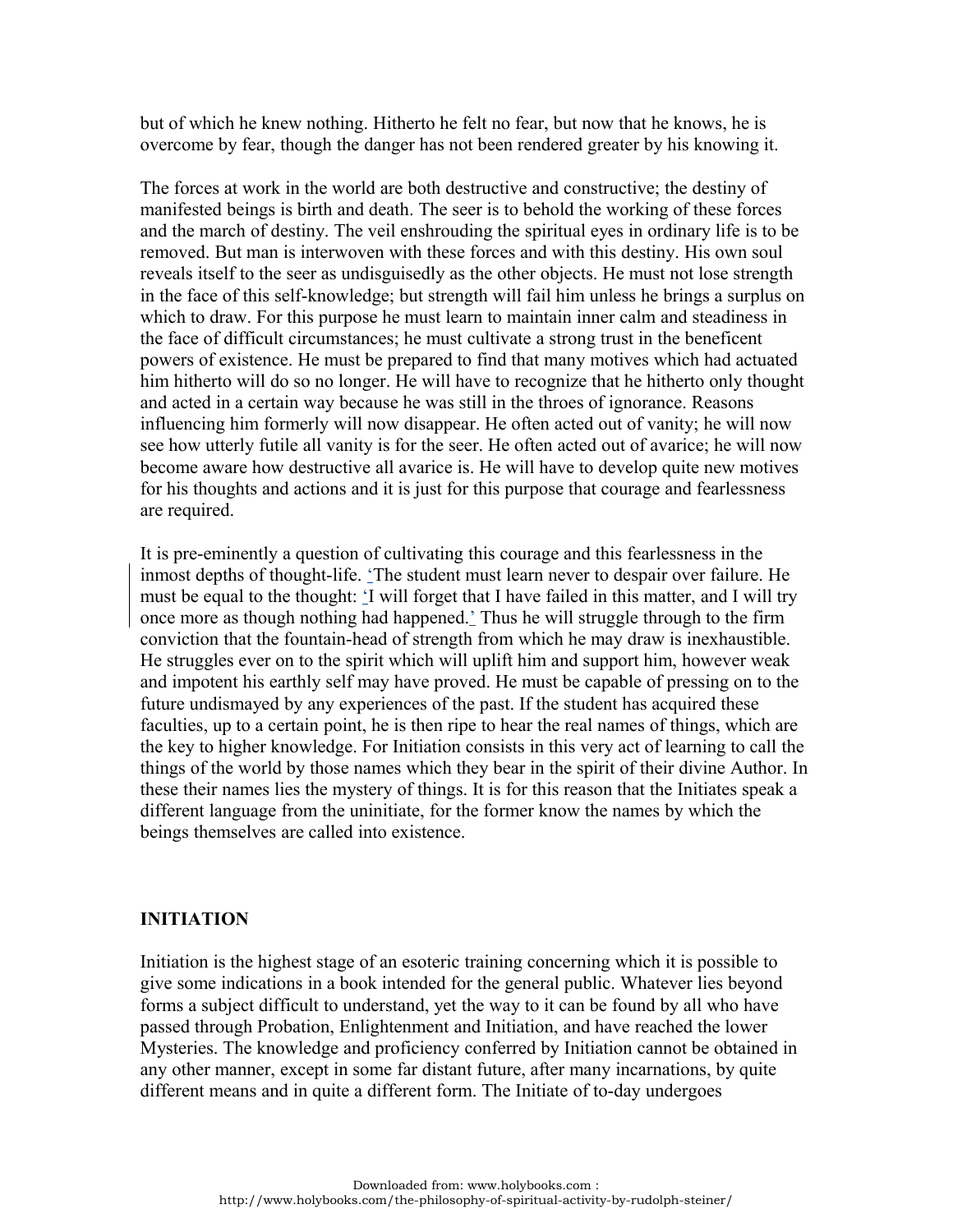experiences which would otherwise come to him much later, under quite different circumstances.

The secrets of existence are only accessible to an extent corresponding to man's own degree of fitness. For this reason alone, the path to the higher stages of knowledge and power is beset with obstacles. A firearm should not be used until sufficient experience has been gained to avoid damage being caused by its use. A person initiated to-day without further ado would lack the experience which the future revelation of this higher knowledge would duly bring to him in the course of his incarnations and his normal development. At the Portal of Initiation, therefore, this experience must be supplied in some other way. Thus the first instructions given to the candidate for Initiation serve as a substitute for these future experiences. These are the so-called 'Trials', which he has to undergo, and which constitute a normal course of inner development resulting from due application to such exercises as are described in the preceding chapters.

These Trials are often discussed in books, but it is only natural that such discussions should as a rule give quite false impressions of their nature. For without passing through Probation and Enlightenment no one can know anything of these tests and appropriately describe them.

The would-be Initiate must come into contact with certain things and facts belonging to the higher worlds, but he can only see and hear them if his feeling is ripe for the perception of the spiritual forms, colours, tones, etc., described in the chapters on Probation and Enlightenment.

The first Trial consists in obtaining a truer vision than is the case with the average man of the corporeal attributes of lifeless things, and later of plants, animals and of human beings. This does not mean what is called to-day scientific knowledge, for it is a question not of science but of vision. As a rule the would-be Initiate proceeds to learn how the objects of nature and the beings gifted with life manifest themselves to the spiritual ear and the spiritual eye. In a certain way, these things then lie disclosed – naked - before the beholder. The qualities which can then be seen and heard are concealed from the physical eyes and ears. For physical perception they are enwrapped as in a veil, and the falling away of this veil for the would-be Initiate consists in a process designated as the process of 'Purification by Fire'. The first trial is therefore known as the 'Fire-Trial'.

For many people, ordinary life is itself a more or less unconscious process of Initiation through the Fire-Trial. Such people have passed through a wealth of experience, so that their self-confidence, courage and fortitude have been greatly strengthened in a normal manner, while learning to bear sorrow, disappointment and failure in their under-takings, with greatness of soul, and especially with equanimity and unbroken strength. Thus they are often Initiates without knowing it, and it then needs but little to unseal their spiritual hearing and sight, so that they become clairvoyant. For it must be noted that a genuine Fire-Trial is not intended to satisfy the curiosity of the candidate. It is true that he learns many things of which others can have no idea, but this acquisition of knowledge is not the end, but the means to the end; the latter consists in the attainment, thanks to this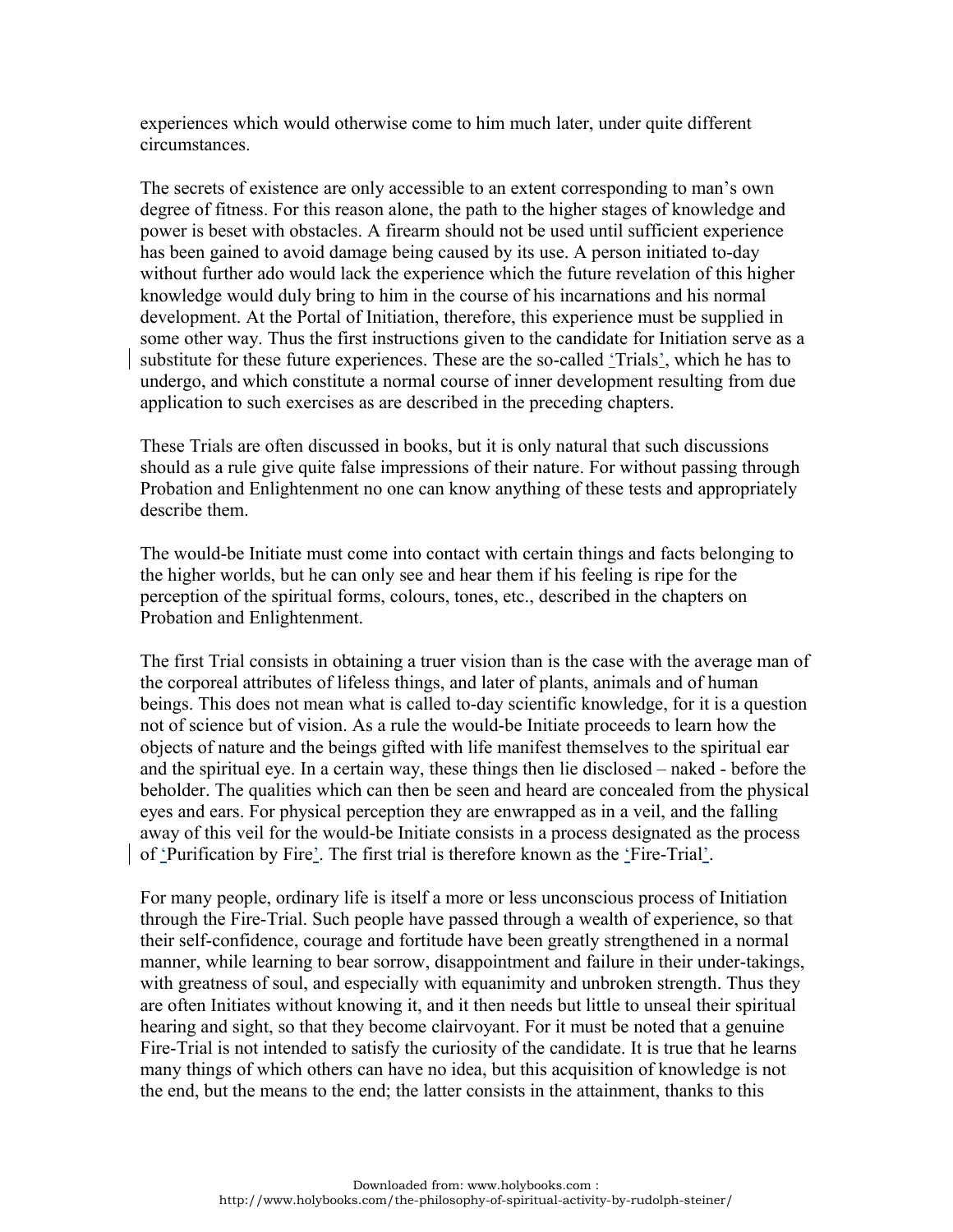knowledge of the higher worlds, of greater and truer self-confidence, of a higher degree of courage and a magnanimity and per- severance such as cannot, as a rule, be acquired in the lower world.

The candidate may always turn back after the Fire-Trial. He will then resume his life, strengthened in body and soul, and wait for a future incarnation to continue his Initiation. In his present incarnation he will prove himself a more useful member of society and of humanity than he was before. In whatever position he may find himself, his firmness, prudence, resoluteness and his beneficent influence over his fellows will have greatly increased.

But if, after completing the Fire-Trial, he should wish to continue the path, a certain writing-system, generally adopted in esoteric training, must now be revealed to him. The actual teachings manifest themselves in this writing, because the hidden (occult) qualities of things cannot be directly expressed in the words of ordinary language, nor can they be set forth in ordinary writing. The pupils of the Initiates translate the teachings into ordinary language as best they can. The hidden writing reveals itself to the soul when the soul has attained spiritual perception, for it is traced in the spiritual world and remains there for all time. It cannot be learnt as an artificial writing is learnt and read. The candidate grows into clairvoyant knowledge, in an appropriate way, and, during this growth, a new strength is developed in his soul, as a new faculty, through which he feels himself impelled to decipher the occurrences and the beings of the spiritual world like the characters of a writing. This strength, with the experience it brings of the corresponding Trial, might possibly awaken in the soul as though of its own accord, as the soul continually develops, but it will be found safer to follow the instructions of those who are spiritually experienced, and who hare some proficiency in deciphering the hidden writing.

The signs of the hidden writing are not mere inventions, they correspond to the forces actively engaged in the world. It becomes immediately apparent to the candidate that the signs he is now learning, correspond to the forms, colours, tones, etc., which he learnt to perceive during his Probation and Enlightenment. He realizes that all he learnt previously was only like learning how to spell, and that he is only now beginning to read in the higher worlds. All the isolated figures, tones and colours reveal themselves to him now in one great connected whole. Now, for the first time, he attains complete certainty in observing the higher worlds. Hitherto he could never know positively whether the things he saw were rightly seen. A regular understanding is now, too, at last possible between the candidate and the Initiate in the spheres of higher knowledge. For whatever form the intercourse between an Initiate and another person may take in ordinary life, the higher knowledge in its immediate form can only be imparted by the Initiate in the abovementioned sign-language.

Thanks to this language the student also learns certain rules of conduct and certain duties of which he formerly knew nothing. Having learnt these he is able to perform actions endowed with a significance and a meaning such as the actions of one not initiated can never possess. He acts from out of the higher worlds. Instructions concerning such action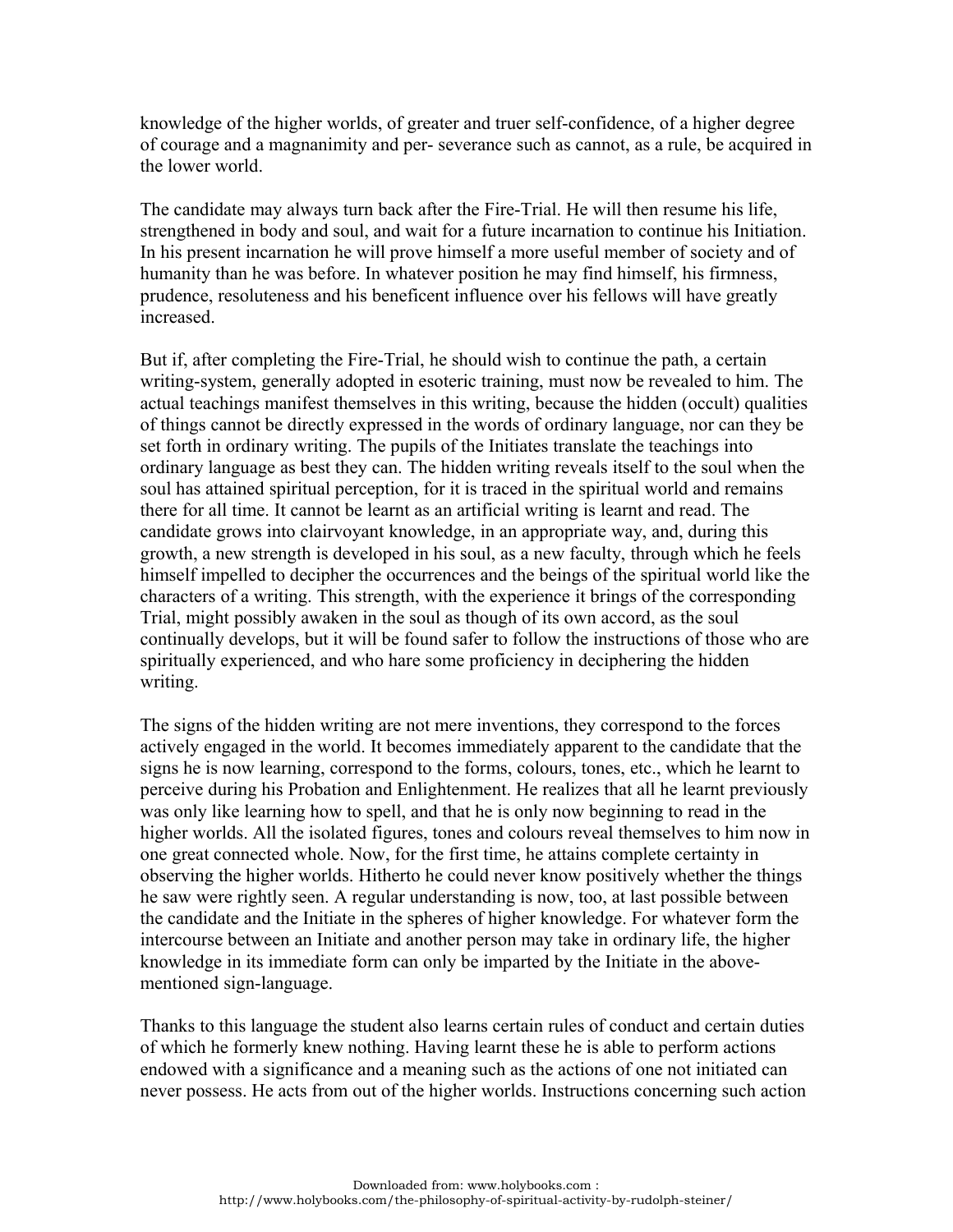call only be read and understood in the writing in question. Yet it must be emphasized that there are people unconsciously gifted with the ability and faculty of performing such actions, though they have never undergone an esoteric training. Such 'helpers of the world and of humanity', pass through a life of blessing and good deeds. For reasons here not to be discussed, gifts have been bestowed on them which appear supernatural. What distinguishes them from the candidate for Initiation, is only that the latter acts consciously and with full insight into the entire situation. He acquires by training the gifts bestowed on others by higher powers for the good of humanity. We can sincerely honour and respect these favoured of God; but we should not for this reason regard the work of esoteric training as superfluous.

Once the student has learnt the sign-language, there awaits him yet another Trial, to prove whether he can move with freedom and certainty in the higher worlds. In ordinary life he is impelled to action by exterior motives. He works at one occupation or another because one duty or another is imposed on him by outward circumstances. It need hardly be mentioned that the student must in no way neglect any of his duties in ordinary life because he is living and working in higher worlds. There is no duty in a higher world that can force a person to neglect any single one of his duties in the ordinary world. The father will remain just as good a father to his family, the mother just as good a mother, and neither the official nor the soldier, nor anyone else will he detained from their work, if they become esoteric students. On the contrary, all the qualities which make a human being capable and efficient, are enhanced in the student to a degree, of which the uninitiated can form no idea. If, in the eyes of the uninitiated, this does not always appear to be the case, it is simply because he often lacks the ability to judge the Initiate correctly. The deeds of the latter are not always intelligible to the former. But this only happens in special cases.

At this stage of Initiation there are duties to be performed for which no outward stimulus is given. The candidate will not be moved to action by external pressure, but only through adherence to the rules of conduct revealed to him in the hidden writing. He must now show, in this second Trial, that, led by such rules, he can act with the same firmness and precision, with which, for instance, an official performs the duties that accrue to him. For this purpose, and in the course of his further training, he will find himself faced by a certain definite task. He must perform some action in consequence of observations made on the basis of what he has learnt during Probation and Enlightenment. The nature of this action can be understood by means of the hidden writing with which he is now familiar. If he recognizes his duty and acts rightly, his Trial has been successful. The success can be recognized in the alteration produced by his action in the figures, colours and tones apprehended by his spiritual eyes and ears. Exact indications are given, as the training progresses, showing how these figures, etc., appear and are experienced after the action has been performed, and the candidate must know how to produce this change. This Trial is known as the 'Water-Trial', because in his activity in these higher worlds, he is deprived of the support derived from outward circumstances, as a swimmer is without support when swimming in water that is beyond his depth. This activity must be repeated until the candidate attains absolute poise and assurance.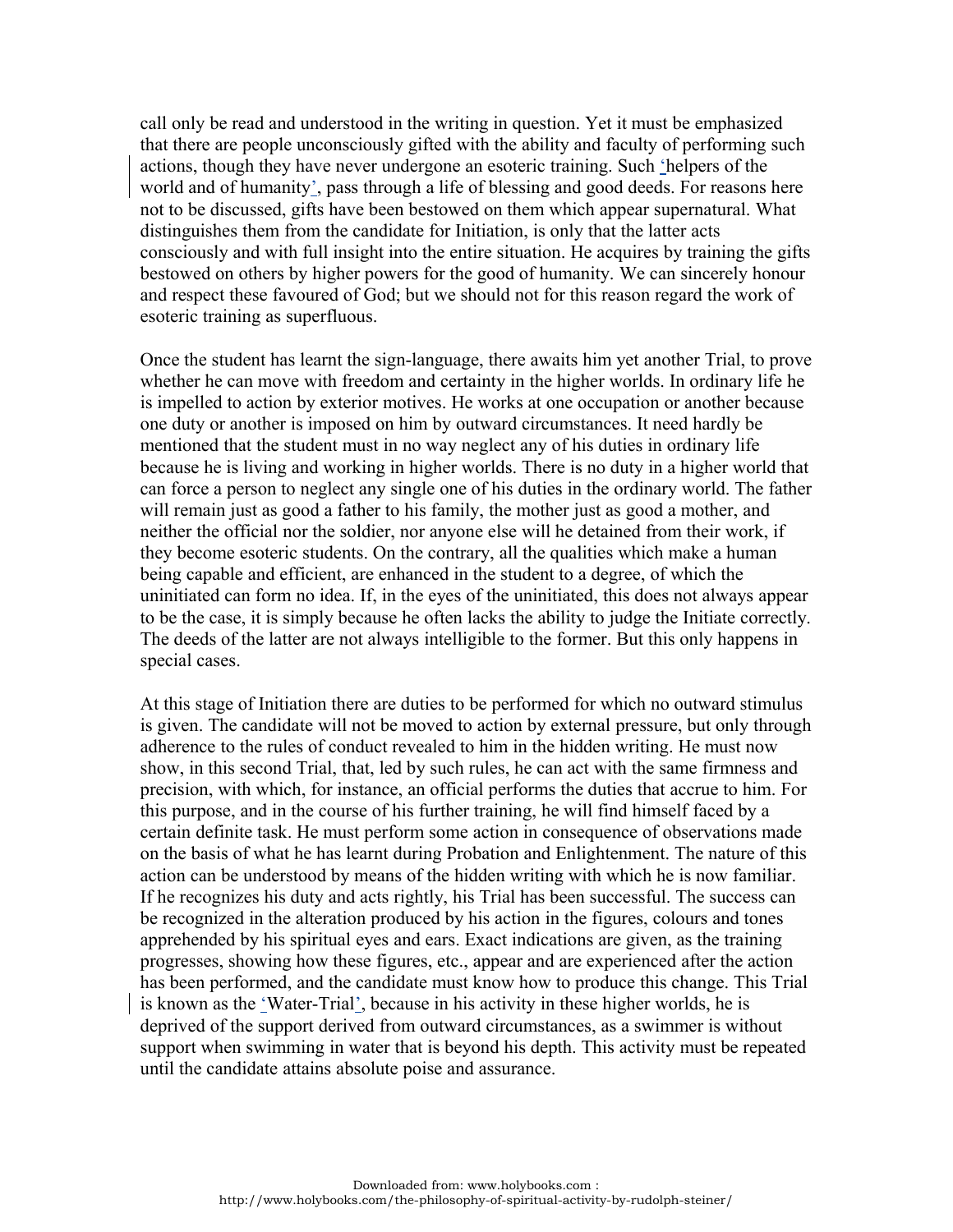The importance of this Trial lies again in the acquisition of a quality. Through his experiences in the higher worlds, the candidate develops this quality, in a short time, to such a high degree, that he would otherwise have to go through many incarnations, in the ordinary course of his development, before he could acquire it to the same extent. It all centres round the fact that he must only be guided by the results of his higher perception, and of his reading the hidden writing, in order to produce the changes in question, in these higher regions of existence. Should he, in the course of his activity, introduce any of his own opinions, desires, etc., or should he diverge for one moment from the laws which he has recognized to be right, in order to follow his own wilful inclination, then the result produced would differ entirely from what was intended. He would lose sight of the goal to which his action tended, and confusion would result. Hence ample opportunity is given him in the course of this Trial to develop self-control. This is the object in view. Here again, this Trial can be more easily endured by those whose life, before Initiation, has led them to acquire self-control. Anyone having acquired the faculty of following high principles and ideas, while putting into the background all personal predilection; anyone capable of always performing his duty, with inclinations and sympathies only too ready to seduce him from this duty - such a one is unconsciously an Initiate in the midst of ordinary life. He will need but little to succeed in this particular Trial. Indeed, a certain measure of Initiation thus unconsciously acquired in life, will, as a rule, be indispensable for success in this second Trial. For even as it is difficult for those who have not learnt to spell correctly in their childhood, to make good this deficiency when fully grown up, so too, it is difficult to develop the necessary degree of self-control, upon glancing into the higher worlds, if a certain measure of it has not been acquired in ordinary life. The objects of the physical world do not alter, whatever the nature of our wishes, desires and inclinations. In the higher worlds, however, our wishes, desires and inclinations are causes that produce effects. If we wish to produce a particular effect in these worlds, we must hold ourselves completely under control; we must strictly follow the right precautions and subdue every wayward impulse.

A certain human quality is of very special importance, at this stage of Initiation, namely, an unquestionably sound judgment. Attention should be paid to the training of this faculty during all the previous stages; for it now remains to be proved whether the candidate is shaping in a way that shows him to be fit for the true path of knowledge. Further progress is now only possible if he is able to distinguish illusion, superstition and all manner of fancifulness, from true reality. This is, at first, more difficult to accomplish upon the higher stages of existence than upon the lower. Every prejudice, every cherished opinion with regard to the things in question, must vanish; truth alone must guide. There must be perfect readiness to abandon at once any idea, opinion or inclination when logical thought demands. Certainty in higher worlds is only likely to be attained when personal opinion is never spared.

People whose mode of thought tends to fancifulness and superstition, can make no progress on the path to higher knowledge. It is indeed a precious treasure that the student is to acquire. All doubt regarding the higher worlds is removed from him. With all their laws they reveal themselves to his gaze. But he cannot achieve this fortune so long as he is the prey of fancies and illusions. It would indeed be fatal if his imagination and his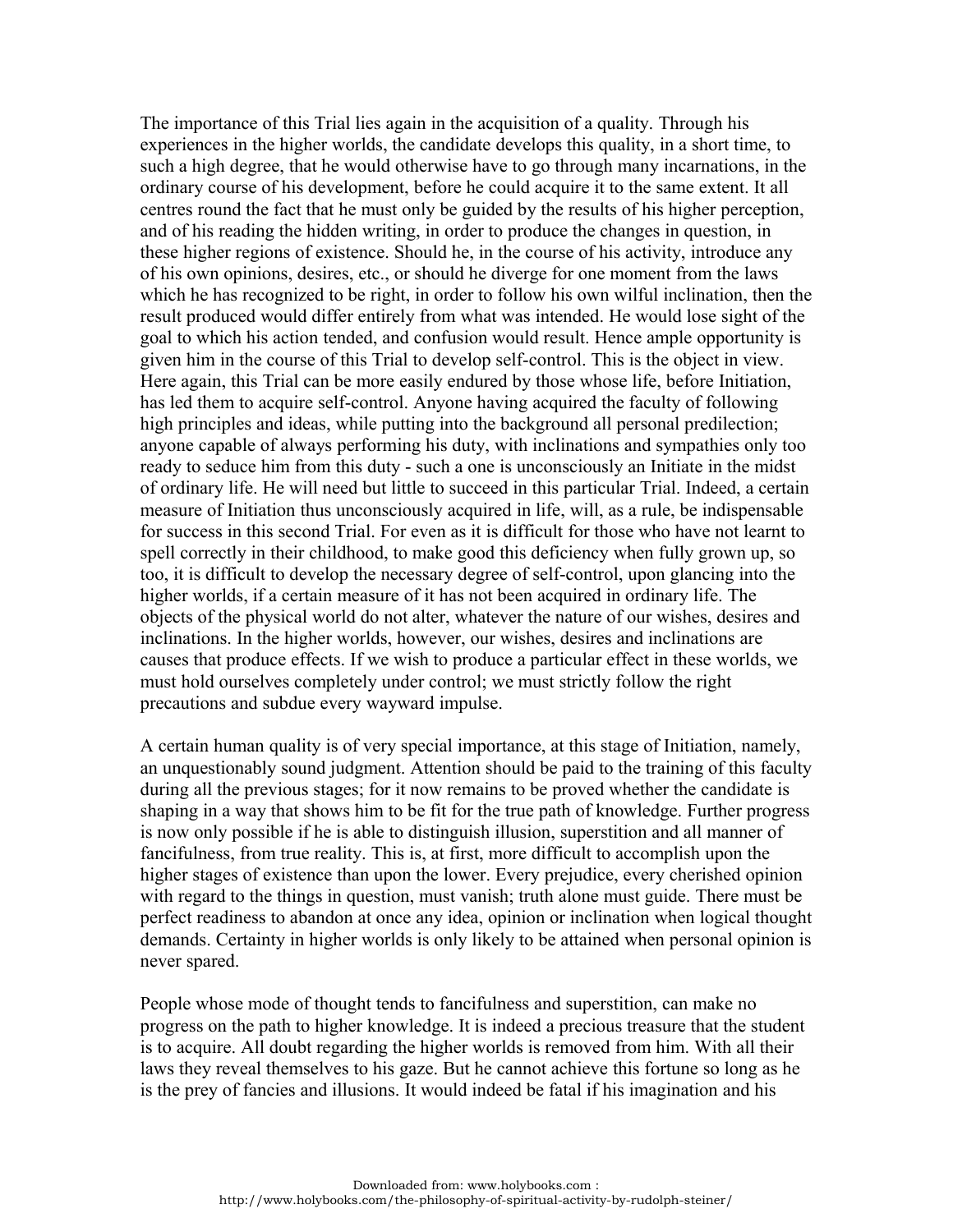prejudices ran away with his intellect. Dreamers and fantastical people are as unfit for the path to higher knowledge as superstitious people. This cannot be over-emphasized. For the most dangerous enemies on the way to knowledge of the higher worlds lurk in such fantastical reveries and superstitions. Yet no one need believe that the student loses all sense of poetry in life, all power of enthusiasm because the words: 'All prejudice must quit you,' are written over the gateway leading to the second Trial of Initiation, and because upon the portal, at the entrance of the first Trial, he reads: 'Without normal common sense all your efforts are in vain.'

If the candidate be in this way sufficiently advanced, a third Trial awaits him. He finds here no definite goal to be reached. All is left in his own hands. He finds himself in a situation where nothing occasions him to act. He must find his way all alone and from out of himself. Things or people to stimulate him to action are non-existent. Nothing and nobody can give him the strength he needs but he himself alone. Failure to find this inner strength will leave him standing where he was. Few of those, however, who have successfully endured the previous Trials will fail to find the necessary strength at this point. Either they will have turned back already or they succeed at this point also. All that the candidate requires is the ability to come quickly to terms with himself, for he must here find his 'higher self' in the truest sense of the word. He must rapidly decide in all things to listen to the inspiration of the spirit. There is no time for doubt or hesitation. Every minute of hesitation would prove that he was still unfit. Whatever prevents him from listening to the voice of the spirit must be eradicated. It is a question of showing presence of mind in this situation, and the training at this stage is concerned with the perfect development of this quality. All inducements to act or even to think, as he has been accustomed, now cease. In order not to remain inactive he must not lose himself, for only within himself can he find the one central point of vantage where he can gain a firm hold. No one on reading this, without further acquaintance with these matters, should feel an antipathy for this principle of being thrown back on oneself, for success in this Trial brings with it a moment of supreme happiness.

At this stage no less than at the others, ordinary life is itself an esoteric training for many. Anyone having reached the point of being able, when suddenly confronted with some task or problem in life to come to a swift decision without hesitation or delay, for him life itself has been a training in this sense. Such situations are here meant when success is instantly lost, if action is not rapid. A person who is quick to act when a misfortune is imminent, whereas a few moments of hesitation would have seen the misfortune an accomplished fact, and who has turned this ability into a permanent personal quality, has unconsciously acquired the degree of maturity necessary for the third Trial. For at this stage everything centres round the development of absolute presence of mind. This Trial is known as the 'Air-Trial', because, while undergoing it, the candidate can support himself neither upon the firm basis of external incentive, nor upon the figures, tones and colours which he has learnt in Probation and Enlightenment, but exclusively upon himself.

Upon successfully enduring this Trial, the student is permitted to enter the 'Temple of Higher Wisdom'. All that is here said on this subject, can only be the slenderest allusion.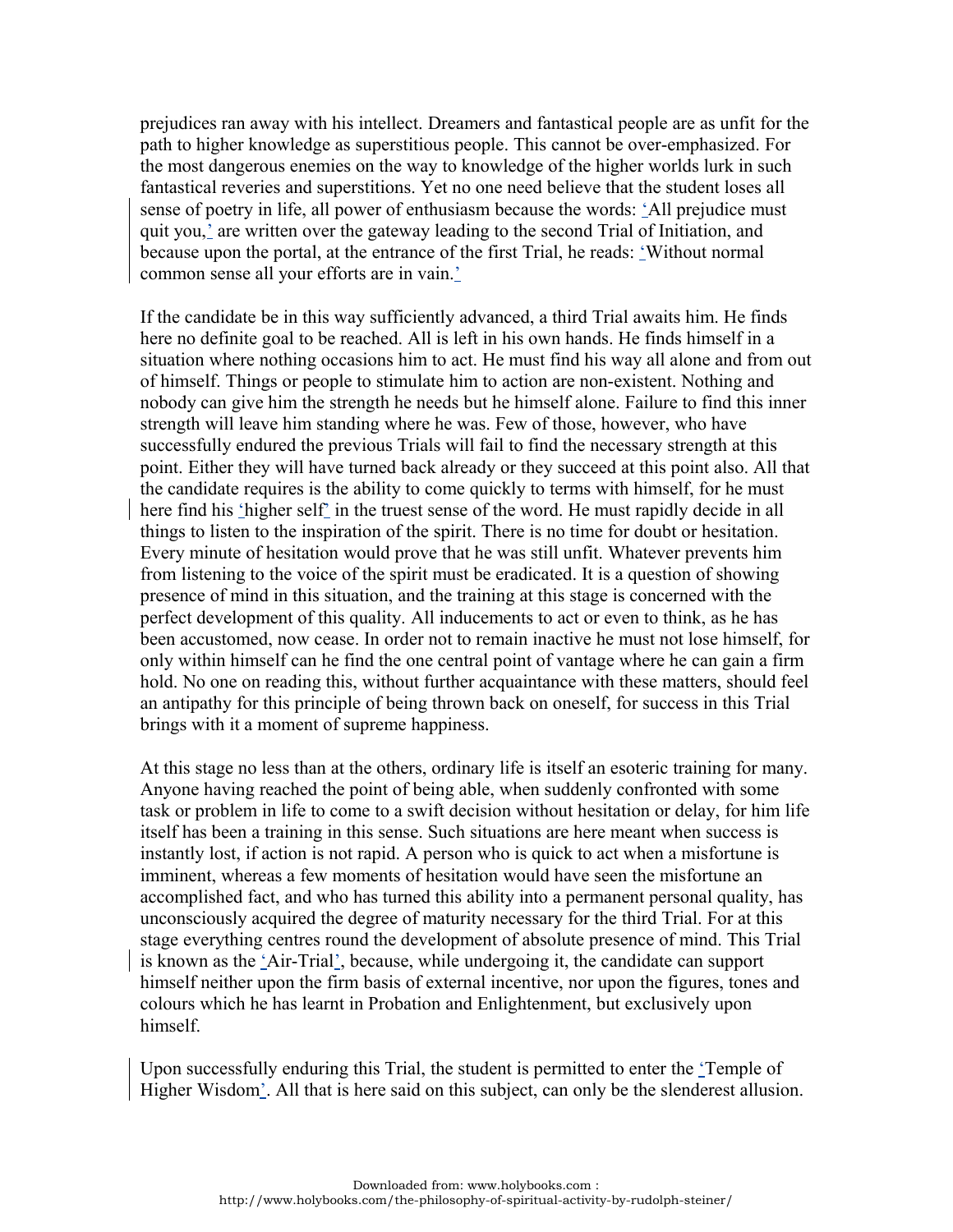The task now to be performed is often expressed in the statement that the student must take an 'oath' never to 'betray' anything he has learnt. These expressions, however, 'oath' and 'betray' are inappropriate and actually misleading. There is no question of an 'oath' in the ordinary sense of the word, but rather of an experience that comes at this stage of development. The candidate learns how to apply the higher knowledge, how to place it at the service of humanity. He then begins really and truly to understand the world. It is not so much a question of withholding the higher truths, but far more of serving them in the right way and with the necessary tact. The 'silence' he is to 'keep' refers to something quite different. He acquires this fine quality with regard to things he had previously spoken, and especially with regard to the manner in which they were spoken. He would be a bad Initiate who did not place all the higher knowledge he had acquired at the service of humanity, as well and as far as this is possible. The only obstacle to giving information in these matters is the lack of understanding on the part of the recipients. It is true, of course, that the higher knowledge does not lend itself to promiscuous talk; but no one having reached the stage of development described above, is actually 'forbidden' to say anything. No other person, no being exacts an 'oath' from him with this intent. Everything is placed on his own responsibility, and he learns in every situation to discover within himself what he has to do, and an 'oath' means nothing more than that he has been found qualified to be entrusted with such a responsibility.

If the candidate is found fit for the foregoing experiences, he is then given what is called symbolically the 'draught of forgetfulness'. This means that he is initiated into the secret knowledge that enables him to act without being continually disturbed by the lower memory. This is necessary for the Initiate, for he must have full faith in the immediate present. He must be able to destroy the veil of memory which envelops man every moment of his life. If we judge something that happens to us to-day according to the experience of yesterday, we are exposed to a multitude of errors. Of course this does not mean that all experience gained in life should be renounced. It should always be kept in mind as clearly as possible. But the Initiate must have the ability of judging every new experience wholly according to what is inherent in it, and of letting it react upon him, unobscured by the past. We must be prepared at every moment, that every object and every being shall bring to us some new revelation. If we judge the new by the standard of the old, we are liable to error. The memory of past experiences will be of greatest use for the very reason that it enables us to perceive the new. Had we not gone through a definite experience, we should perhaps be blind to the qualities of the object or being that comes before us. Thus experience should serve the purpose of perceiving the new and not of judging it by the standard of the old. In this respect the Initiate acquires certain definite qualities, and thereby many things are revealed to him which remain concealed from the uninitiate.

The second 'draught' presented to the Initiate is the 'draught of remembrance'. Through its agency he acquires the faculty of retaining the knowledge of the higher truths ever present in his soul. Ordinary memory would be unequal to this task. We must unite ourselves and become as one with the higher truths. We must not only know them, but be able, quite as a matter of course, to manifest and administer them in living actions, even as we ordinarily eat and drink. They must become our practice, our habit, our inclination.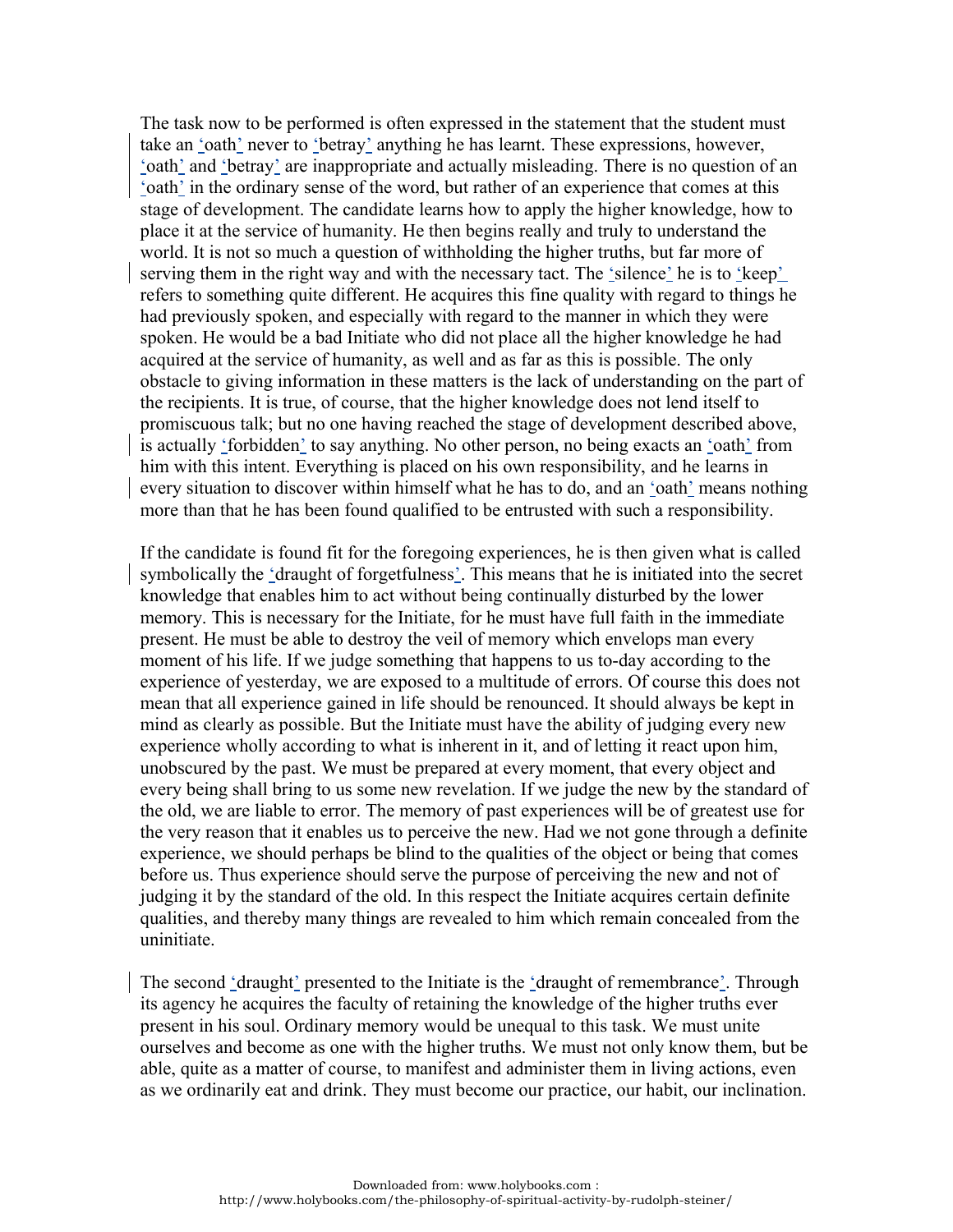'There must be no need to keep thinking about them, in the ordinary sense; they must come to living expression through man himself; they must flow through him as the functions of life through his organism. Thus doth man ever raise himself, in a spiritual sense, to that same height to which Nature raised him in a physical.

### **SOME PRACTICAL ASPECTS**

THE training of thoughts and feelings, pursued in the way described in the chapters on Probation, Enlightenment and Initiation, introduces into the soul and spirit the same organic symmetry with which Nature has constructed the physical body. Before this development, soul and spirit are undifferentiated masses. The clairvoyant perceives them as interlacing, rotating, cloud-like spirals, dully glimmering with reddish, reddish-brown, or also, reddish-yellow tones. After this training they begin to assume a brilliant yellowish-green, or greenish-blue colour, and show a regular structure. This inner regularity, leading to higher knowledge, is attained when the student introduces into his thoughts and feelings the same orderly system with which Nature has endowed his bodily organs, so that he should see, hear, digest, breathe, speak, etc. Gradually he learns to breathe and see with his soul, to speak and hear with the spirit.

In the following pages some practical aspects of the higher education of soul and spirit will be treated in greater detail. They are such that anyone can put into practice, regardless of the other rules, and thereby be led some distance further into Spiritual Science.

A particular effort must be made to cultivate the quality of patience. Every symptom of impatience produces a paralyzing, even a destructive effect on the higher faculties that slumber in us. We must not expect an immeasurable view into the higher worlds from one day to the next, for, under such conditions, we shall assuredly be disappointed. Contentment with the smallest fragment attained, repose and tranquillity, must more and more take possession of the soul. It is quite conceivable that the student should await results with impatience; organic symmetry with physical body. Before but he will achieve nothing so long as he fails to master this impatience. Nor is it of any use to combat this impatience merely in the ordinary sense, for it will become only so much the stronger. We overlook it in self-deceit while it plants itself all the more firmly in the depths of the soul. It is only when we ever and again surrender ourselves to a certain definite thought, making it absolutely our own, that any result can be attained. This thought is as follows: I must certainly do everything I can for the training and development of my soul and spirit, but I will wait patiently until higher powers shall have found me worthy of definite Enlightenment. If this thought becomes so powerful in the student that it grows into an actual feature of his character, he is treading the right path. This feature soon sets its mark on his exterior. The gaze of his eye becomes steady, the movement of his body becomes sure, his decisions definite and all that goes under the name of nervousness gradually disappears. Rules that appear trifling and insignificant must be taken into account. For example, supposing someone affronts us. Before our training we should have directed our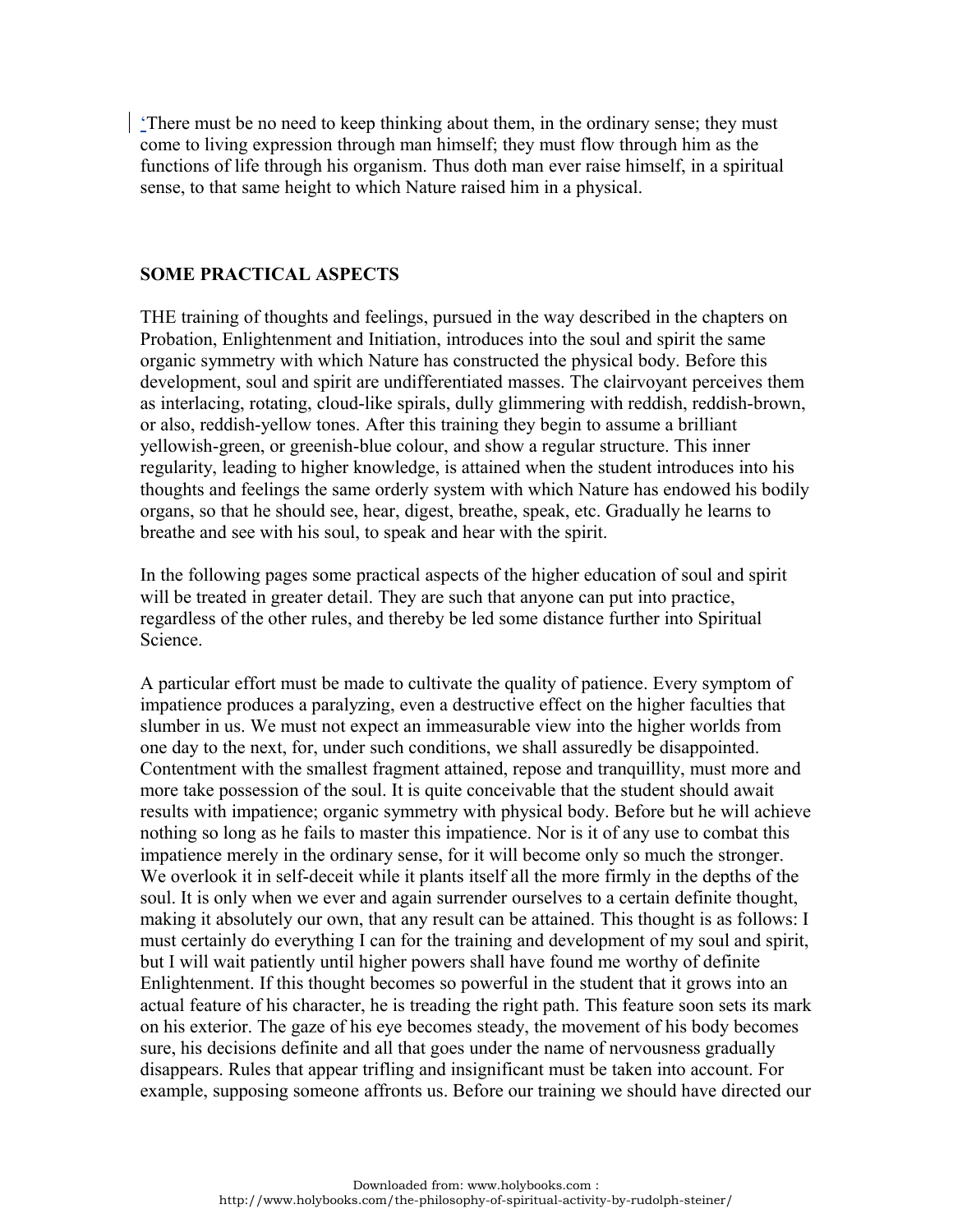resentment against the offender; a wave of anger would have surged up within us. In a similar case, however, the thought is immediately present in the mind of the student that such an affront makes no difference to his intrinsic worth. And he does whatever must be done to meet the affront with calm and composure, and not in a spirit of anger. Of course it is not a case of simply accepting every affront, but of acting with the same calm composure when dealing with an affront against our own person, as we would, if the affront were directed against another person, in whose favour we had the right to intervene. It must always be remembered that this training Is not carried out in rough outward processes but in subtle, silent alterations in the life of thought and feeling.

Patience has an attractive, impatience a repellent effect on the treasures of the higher knowledge. In the higher regions of existence noticing can be attained by haste and unrest. Above all things, desire and craving must be silenced, for these are qualities of the soul before which all higher knowledge bashfully withdraws. However precious this knowledge is accounted, the student must not crave for it or anticipate the time of its coming·. If he wishes to have it for his own sake, he will never attain It. This requires that he should be honest with himself in his innermost soul. He must in no case be under any illusion concerning his own self. With a feeling of inner truth, he must look at his own faults, weaknesses and unfitness full in the face. The moment he tries to excuse to himself any one of his weaknesses, he has placed a stone before him on the path which is to lead him upward. Such obstacles can only be removed by self-enlightenment. There is only one may to get rid of faults and failings, and that is, by a just recognition of them. Everything slumbers in the human soul and can be awakened. A person can even improve his intellect and reason, if he quietly and calmly makes it clear to himself why he is weak in this respect. Such self-knowledge is, of course, difficult, for the temptation to selfdeceit is immeasurably great. Anyone making a habit of being truthful with himself, lays open the portal leading to a deeper insight.

All curiosity must fall away from the student. He must rid himself as much as possible of the habit of asking questions merely for the sake of gratifying a selfish thirst for knowledge. He must only ask when knowledge can serve to perfect his own being in the service of evolution, nevertheless his delight in knowledge and his devotion to it, should in no way be weakened. He should listen devoutly to all that contributes to such an end, and should seek every opportunity for such devotional attention.

Special attention must be paid, in esoteric training, to the education of desires. This does not mean that we are to become destitute of desire, for if we are to attain something we must also desire it, and desire will always tend to fulfilment if backed by a certain particular force. This force is derived from a right knowledge. Do not desire at all until you know what is right in any one sphere. That is one of the golden rules for the student. The wise man first ascertains the laws of the world, and then his desires become powers which realize themselves. The following example brings this out clearly. There are certainly many people who would like to learn from their own intuition, something about their life before birth. Such a desire is altogether useless and leads to no result, so long as the person in question has not acquired a knowledge of the laws that govern the nature of the eternal, and a knowledge of them in their subtlest and most intimate character,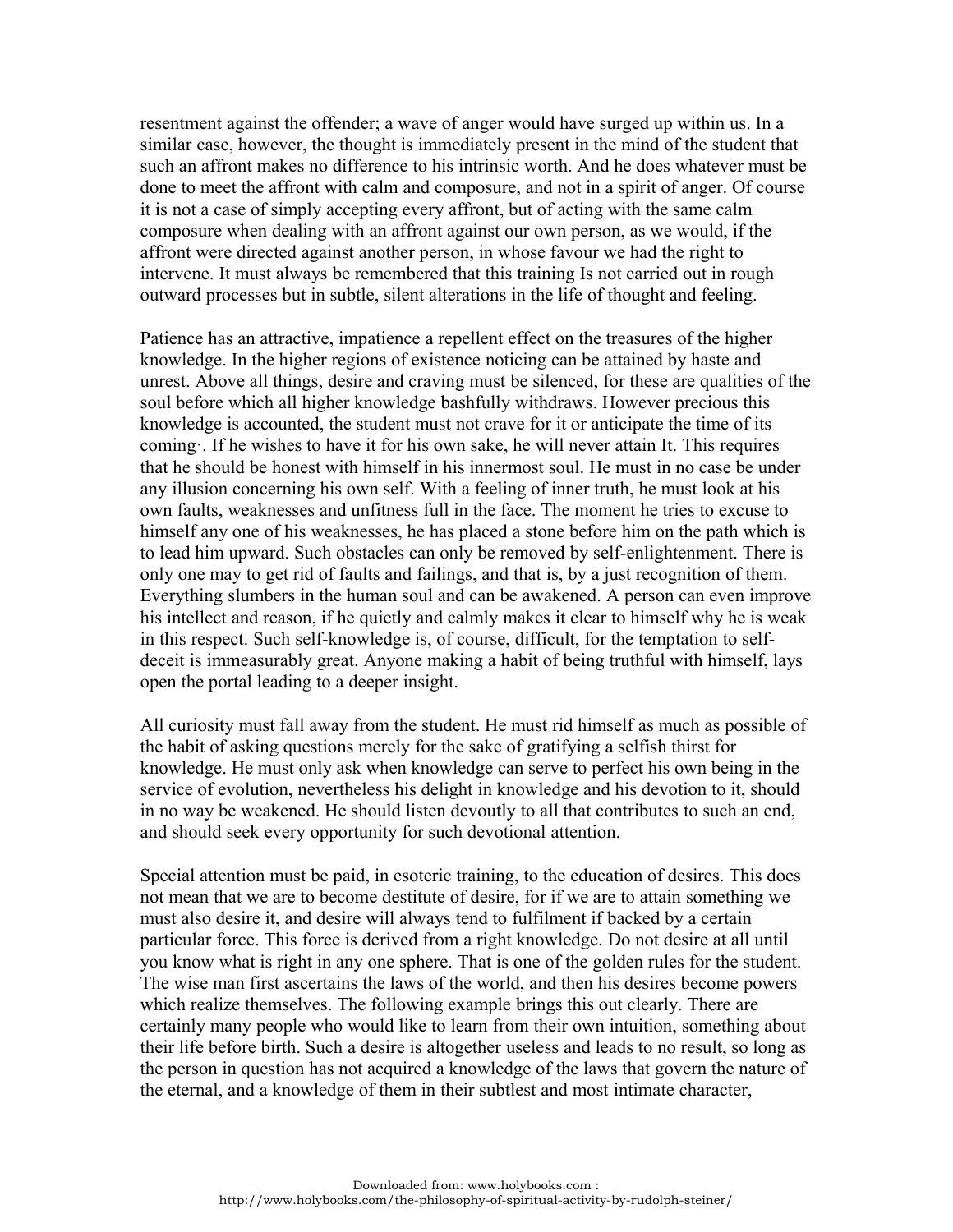through the study of Spiritual Science. But if, having really acquired this knowledge, he wishes to proceed further, his desire, now ennobled and purified, will enable him to do so.

It is also no use saying: 'I particularly wish to examine my previous life, and shall study only for this purpose.' We must rather be capable of abandoning this desire, of eliminating it altogether, and of studying, at first, with no such intention. We should cultivate a feeling of joy and devotion for what we learn, with no thought of the above end in view. We should learn to cherish and foster a particular desire in such a way that it brings with it its own fulfilment.

If we become angered, vexed or annoyed, we erect a wall around ourselves in the soulworld, and the forces which are to develop the eyes of the soul cannot approach. For instance, if a person angers me, he sends forth a psychic current into the soul-world. I cannot see this current so long as I am myself capable of anger. My own anger conceals it from me. We must not, however, suppose that when we are free from anger, we shall immediately have a psychic (astral) vision. For this purpose an organ of vision must have been developed in the soul. The beginnings of such an organ are latent in every human being, but remain ineffective so long as he is capable of anger. Yet this organ is not immediately present the moment anger has been combatted to a small extent. We must rather persevere in this combating of anger and proceed patiently on our way ; then some day we shall find that this eye of the soul has become developed. Of course anger is not the only failing to be combatted for the attainment of this end. Many grow impatient or sceptical, because they have for years combatted certain qualities, and yet clairvoyance has not ensued. They have just trained some qualities and allowed others to run riot. The gift of clairvoyance first manifests itself when all those qualities which stunt the growth of the latent faculties, are suppressed. Undoubtedly the beginnings of such seeing and hearing may appear at an earlier period, but these are only young and tender shoots, which are subjected to all possible error, and which, if not carefully tended and guarded, may quickly die.

Other qualities which, like anger and vexation, have to be combatted, are timidity, superstition, prejudice, vanity and ambition, curiosity, the mania of imparting information, and the making of distinctions in human beings according to the outward characteristics of rank, sex, race and so forth. In our time it is difficult for people to understand how the combatting of such qualities can have anything to do with the heightening of the faculty of cognition. But every spiritual scientist knows that much more depends upon such matters than upon the increase of intelligence and the employment of artificial exercises. This point can be easily misunderstood, especially if the belief prevails that we must become foolhardy because Re must be fearless; that we must close our eyes to the differences in men, because we must combat the prejudices of rank, race and so forth. Rather is it true that a just recognition of all things is only to be attained when we are no longer entangled in prejudice. Even in the ordinary sense it is true that the fear of some phenomenon prevents us from estimating it rightly; that a racial prejudice prevents us from seeing into a man's soul. It is this ordinary sense that the student must develop, in all its delicacy and subtlety.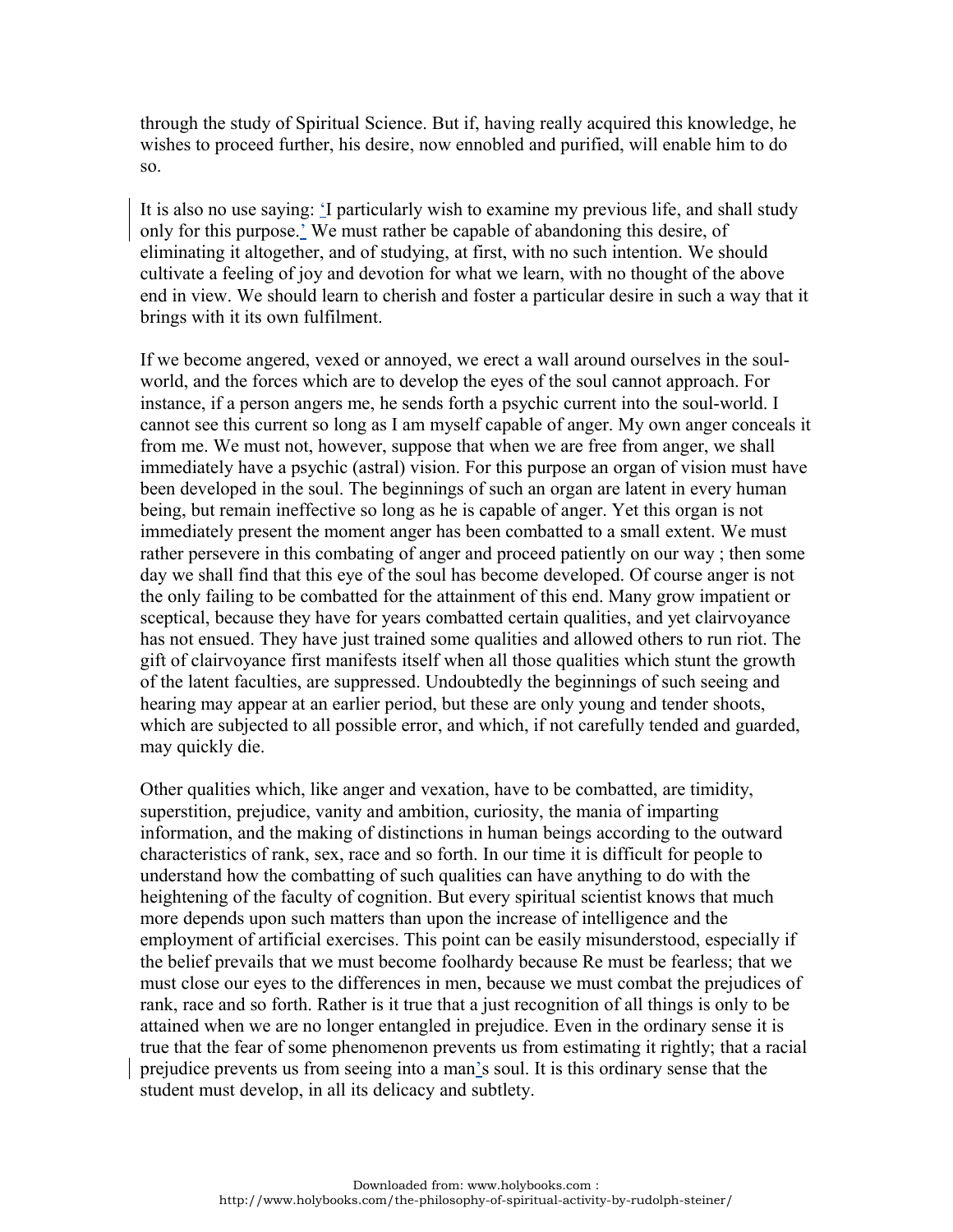Every word spoken without having been thoroughly purged in thought, is a stone thrown in the way of esoteric training. And here something must be considered which can only be explained by giving an example. If anything be said to which we must reply, we must be careful to consider the speaker's opinion, feeling and even his prejudice, rather than what we have to say at the moment on the subject under discussion. In this example a refined quality of tact is indicated to the cultivation of which the student must devote his care. He must learn to judge what importance it may have for the other person, if he opposes the latter's opinion with his own. This does not mean that he must withhold his opinion. There can be no question of that. But he must listen to the speaker as carefully and as attentively as he possibly can, and let his reply derive its form from what he has just heard. In such cases one particular thought recurs ever and again to the student and he is treading the right path if this thought lives with him to the extent of becoming a feature of his character. This thought is as follows: 'The importance lies not in the difference of our opinions but in his discovering what is right if I contribute something towards it.' Thoughts of this and similar nature cause the character and the behaviour of the student to be permeated with a quality of gentleness, which is one of the chief means used in all esoteric training. Harshness scares away the soul-pictures to be evoked by the eye of the soul; gentleness clears the obstacles away and unseals the inner organs.

Along with gentleness, another feature will presently be developed in the soul of the student, of quietly paying attention to all the subtleties in the soul-life of his environment, while reducing to absolute silence any sound within himself. The soul-life of his environment will impress itself on him in such a way that his own soul will grow, and as it grows, become regular in its structure, as a plant expanding in the sunlight. Gentleness and patient reserve open the soul to the soul-world, and the spirit to the spirit-world. Persevere in silent inner seclusion; close the senses to all that they brought you before your training; reduce to absolute immobility all the thoughts which, according to your previous habits, surged up and down within you, wait in patience, and then tile higher worlds will begin to fashion and perfect the organs of sight and hearing in your soul and spirit. Do not expect immediately to see and hear in the world of soul and spirit, for all that you are doing does but contribute to the development of your higher senses, and you mill only be able to hear with soul and spirit when you possess these higher senses. Having persevered for a time in silent inner seclusion, go about your customary daily affairs, imprinting deeply upon your mind this thought: 'Some day, when I am ready, I shall attain what I am to attain,' and make no attempt to attract forcefully any of these higher powers to yourself. Every student receives these instructions at the outset. By observing them he perfects himself. If he neglects them, all his labour is in vain. But they are only difficult of achievement for the impatient and the unpersevering. No other obstacles exist save those which we ourselves place on our own path, and which can be avoided by all who really will. This point must be continually emphasized, because many people form an altogether wrong conception of the difficulties that beset the path to higher knowledge. It is easier, in a certain sense, to accomplish the first steps along this path, than to get the better of the commonest everyday difficulties, without this training. Apart from this, only such things are here imparted as are attended by no danger to the health of soul and body. There are other ways which lead quicker to the goal, but what is here explained has nothing to do with them, because they have certain effects which no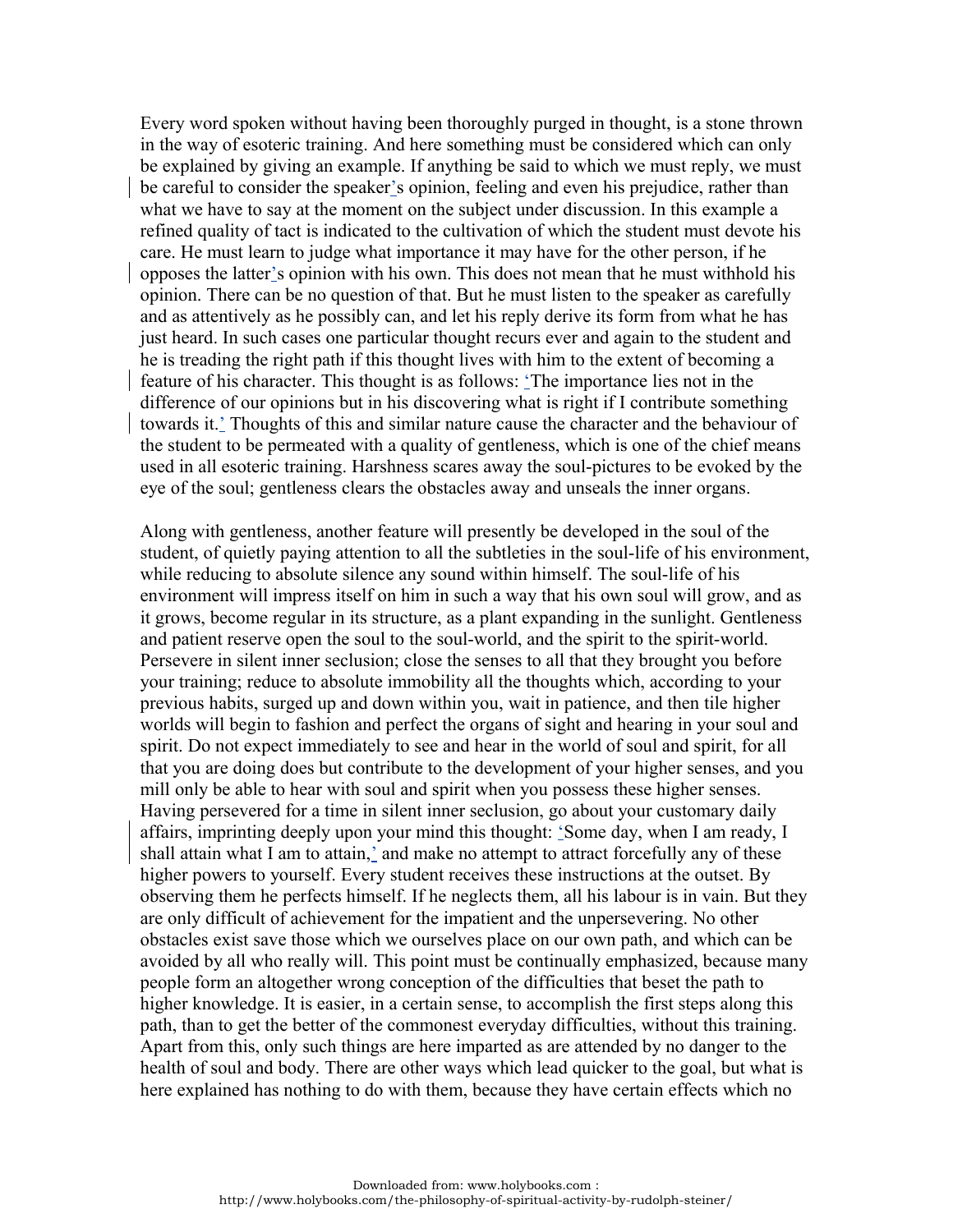experienced spiritual scientist considers desirable. Since fragmentary information concerning these ways is continually finding its way into publicity, express warning must be given against entering upon them. For reasons which only the initiated can understand, these ways can never be made public in their true form. The fragments appearing here and there call never lead to profitable results, but may easily undermine health, happiness and peace of mind. It were far better for people to avoid having anything to do with such things, rather than risk entrusting themselves to wholly dark forces, of whose nature and origin they can know nothing.

Something may here be said concerning the environment in which this training should be undertaken, for this is not without some importance. And yet the case differs for almost every individual. Anyone practising in an environment filled only with self-seeking interests as, for example, the modern struggle for existence, must be conscious of the fact that these interests are not without their effect on the development of his spiritual organs. It is true that the inner laws of these organs are so powerful that this influence cannot be fatally injurious. Just as a lily can never grow into a thistle, however inappropriate its environment, so, too, the eye of the soul can never grow to anything but its destined end, even though it be subjected to the self-seeking interests of modern cities. But, under all circumstances, it is well if the student seeks, now and again for his environment, the restful peace, the inner dignity and sweetness of Nature. Especially fortunate is the student who can carry out his esoteric training surrounded by the green world of plants, or among the sunny hills, where Nature weaves her web of sweet simplicity. This environment develops the inner organs in a harmony which can never ensue in a modern city. He, too, is more favourably situated than the townsman, who, during his childhood, at least, was able to breathe the perfume of pines, to gaze on snow-y peaks, and observe the silent activity of woodland creatures and insects. Yet no city-dweller should fail to give to the organs of his soul and spirit, as they develop, the nurture that comes from the inspired teachings of spiritual investigation. If our eyes cannot follow the woods in their mantle of green, every spring, day by day, we should instead open our soul to the glorious teachings of the Bhagavad Gita, or of St. John's Gospel, or of St. Thomas à Kempis, and to the descriptions resulting from Spiritual Science. There are many ways to the summit of insight. The spiritually experienced could say much concerning these paths, much that might seem strange to the uninitiated. Someone, for instance, might be very far advanced on the path; he might be standing, so to speak, at the very entrance of sight and hearing with soul and spirit; he is then fortunate enough to make a journey over the calm or maybe over the tempestuous ocean, and a veil falls away from the eyes of his soul; suddenly he becomes a seer. Another is equally so far advanced that this veil only needs to be loosened; this occurs through some stroke of destiny. On another this stroke might well have had the effect of paralysing his powers and undermining his energy; for the esoteric student it becomes the occasion of his Enlightenment. A third perseveres patiently for years without any marked result. Suddenly, while silently seated in his quiet chamber, spiritual light envelops him; the walls disappear, become transparent for his soul, and a new world expands before his eyes that have become seeing, or resounds in his ears that have become spiritually hearing.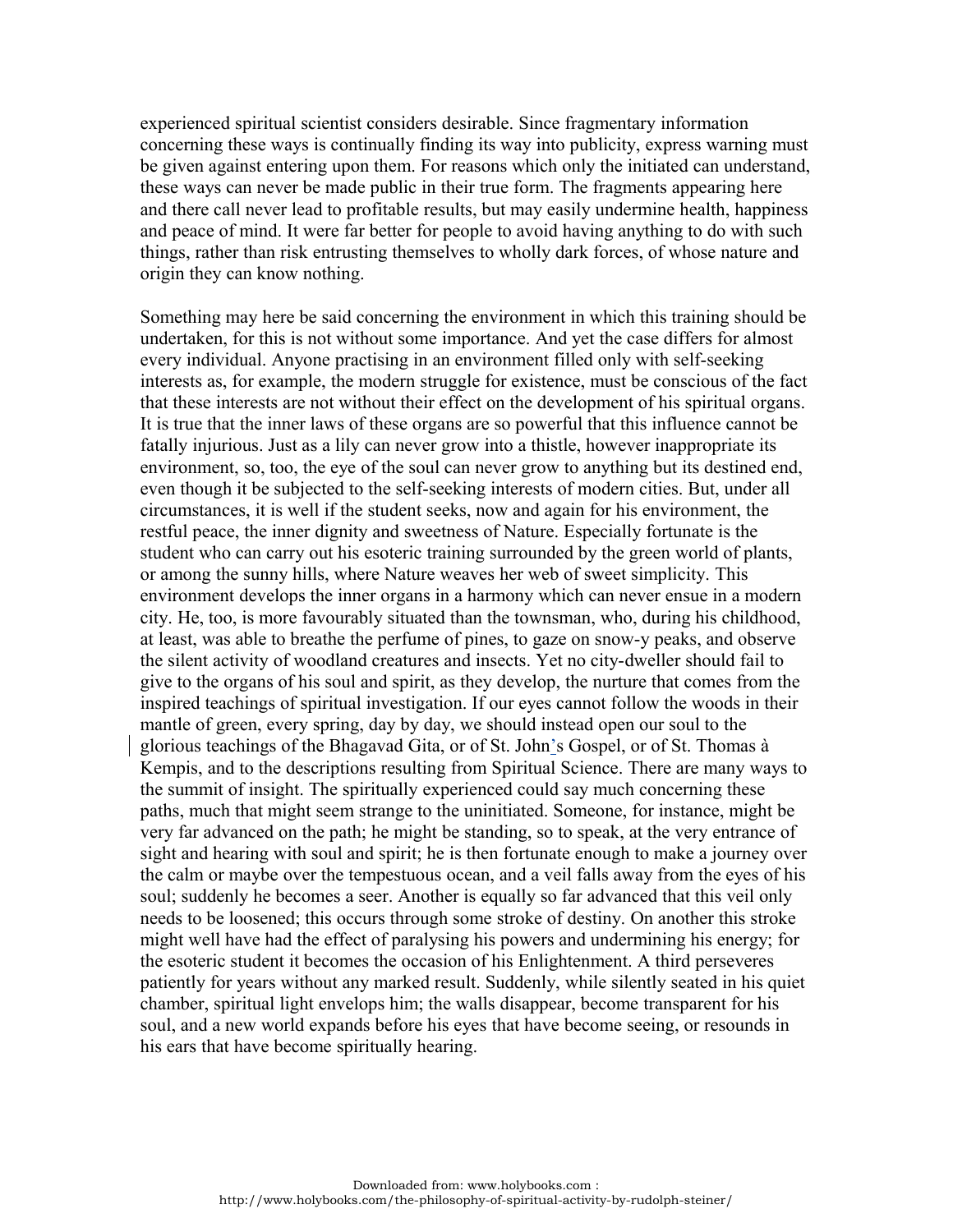## **THE CONDITIONS OF ESOTERIC TRAINING**

The conditions attached to esoteric training are not mere inventions. They are the natural outcome of esoteric knowledge. Just as no one can become a painter who refuses to handle a paintbrush, so, too, no one can receive esoteric training who is unwilling to meet the demands considered necessary by a teacher. In the main, the latter can give nothing except advice, and everything he says should be accepted in this sense. [footnote: See Appendix and Editorial Preface.] He has already passed through the preparatory stages leading to a knowledge of the higher worlds, and knows from experience what is necessary. It depends entirely upon the freewill of each individual, whether he chooses to tread the same path or not. To insist on being admitted to esoteric training without fulfilling the conditions, would be equivalent to saying: 'Teach me how to paint, but do not ask me to handle a paintbrush.' The teacher can never offer anything unless the recipient comes forward to meet him of his own freewill. But it must be emphasized that a general desire for higher knowledge is not sufficient. This desire will, of course, be felt by many, but nothing can be achieved with it alone, so long as the special conditions attached to esoteric training are not accepted. This point should be considered by those who complain that the training is difficult. Failure or unwillingness to fulfil these strict conditions must entail the abandonment of esoteric training, for the time being. It is true the conditions are strict, yet they are not harsh, since their fulfilment not only should be, but indeed must be a voluntary action.

If this fact be overlooked, esoteric training can easily appear in the light of a coercion of the soul or the conscience; for the training is based on the development of the inner life, and the teacher must necessarily give advice concerning this inner life. And yet no compulsion is used when a demand is met out of free choice. On the other hand, to ask a teacher: 'Give me your higher knowledge, but leave me my customary emotions, feelings and thoughts,' would be an impossible demand. In this case the gratification of curiosity would be the only motive. When pursued in such a spirit, higher knowledge can never be attained.

Let us now consider in turn the conditions imposed on the student. It should be emphasized that the complete fulfilment of any one of these conditions is not insisted upon, but only the corresponding effort. It is the effort of will that matters and the ready disposition to enter upon this path.

1. The first condition is that the student should pay heed to the advancement of bodily and spiritual health. Of course, health does not depend, in the first instance, upon the individual; but the effort to improve, in this respect, lies within the scope of all. Sound knowledge can alone proceed from sound human beings. The unhealthy are not rejected, but it is demanded of the student that he should have the will to lead a healthy life. In this respect he must attain the greatest possible independence. The good counsels of others, freely bestowed though generally unsought, are, as a rule superfluous. Each must endeavour to take care of himself. From the physical aspect, it will be more a question of warding off harmful influences than of anything else. In carrying out our duty, we must often do things that are disadvantageous to our health. We must decide at the right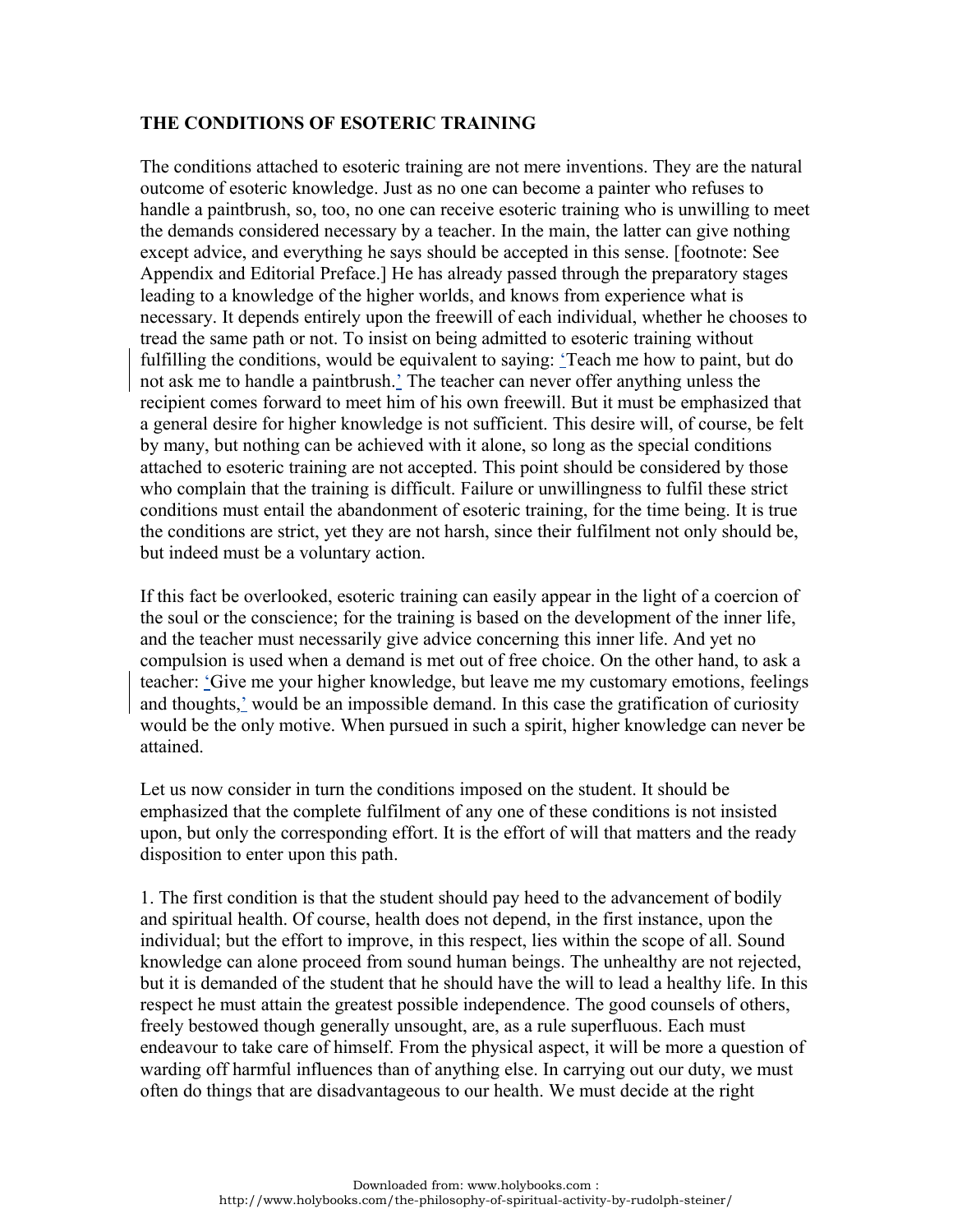moment to place duty higher than the care of our health. But just think how much can be discontinued, with a little goodwill. Duty must in many cases, stand higher than health, often, even, than life itself, but pleasure must never stand higher, as far as the student is concerned. For him pleasure can only be a means to health and to life, and in this connection we must, above all, be honest and truthful with ourselves. It is no use leading an ascetic life, when the underlying motive is the same, in this case as with other enjoyments. Some may derive satisfaction from asceticism as others from wine-bibbing, but they must not imagine that asceticism of this kind will assist them to attain higher knowledge. Many ascribe to their station of life everything which apparently prevents them from making progress. They say they cannot develop themselves under their conditions of life. Now many may find it desirable, in other respects, to change their station of life, but no one need do so for the purpose of esoteric training. For the latter, a person need only do as much as possible, whatever his position, to further the health of body and soul. Every kind of work can serve the whole of humanity; and it is a surer sign of greatness of soul to perceive clearly how necessary for this whole is a petty, perhaps even an unsightly employment, than to think: 'This work is not good enough for me; I am destined for something better.' Of special importance for the student is the effort to retain complete health of mind. An unhealthy life of thought and feeling will not fail to obstruct the path to higher knowledge. Clear, calm thinking, with stability of feeling and emotion, here form the basis of all work. Nothing should be further removed from the student than an inclination towards a fantastical, excitable life, towards nervousness, exaggeration and fanaticism. He should acquire a healthy outlook on all circumstances of life; he should meet the demands of life with steady assurance, quietly letting all things make their impression on him and reveal their message. He should be at pains to do justice to life on every occasion. All one-sided and extravagant tendencies in his sentiments and criticisms should be avoided. Failing this he would find his way merely into worlds of his own imagination, instead of higher worlds; in place of truth, his own pet opinions would assert themselves. It is better for the student to be matter-of-fact than excitable and fantastic.

2. The second condition is that the student should feel himself co-ordinated as a link in the whole of life. Much is included in the fulfilment of this condition, but each can only fulfil it in his own manner. If I am a teacher and my pupil does not answer my expectations, I must not direct my resentment against my pupil, but against myself. I must feel myself as one with my pupil, to the extent of asking myself: 'Is my pupil's deficiency not the result of my own action?' Instead of directing my feelings against him, I shall rather reflect on the way I should myself behave, so that the pupil may, in the future, be better able to satisfy my demands. Proceeding from such an attitude, a change will come over the whole of the student's way of thinking. This holds good in all things, great or small. Such an attitude of mind, for instance, alters the way I regard a criminal. I suspend my judgment, and say to myself: 'I am only a human being as he is. Through favourable circumstances, I received an education which perhaps alone saved me from a similar fate.' I may then also come to the conclusion that this brother of mine would have become a different man, had the same pains been taken with him by my teachers, as they took with me. I shall reflect on the fact that something was given to me which was withheld from him. And then I shall naturally come to think of myself as a link in the whole of humanity, and a sharer in the responsibility for everything that occurs. This does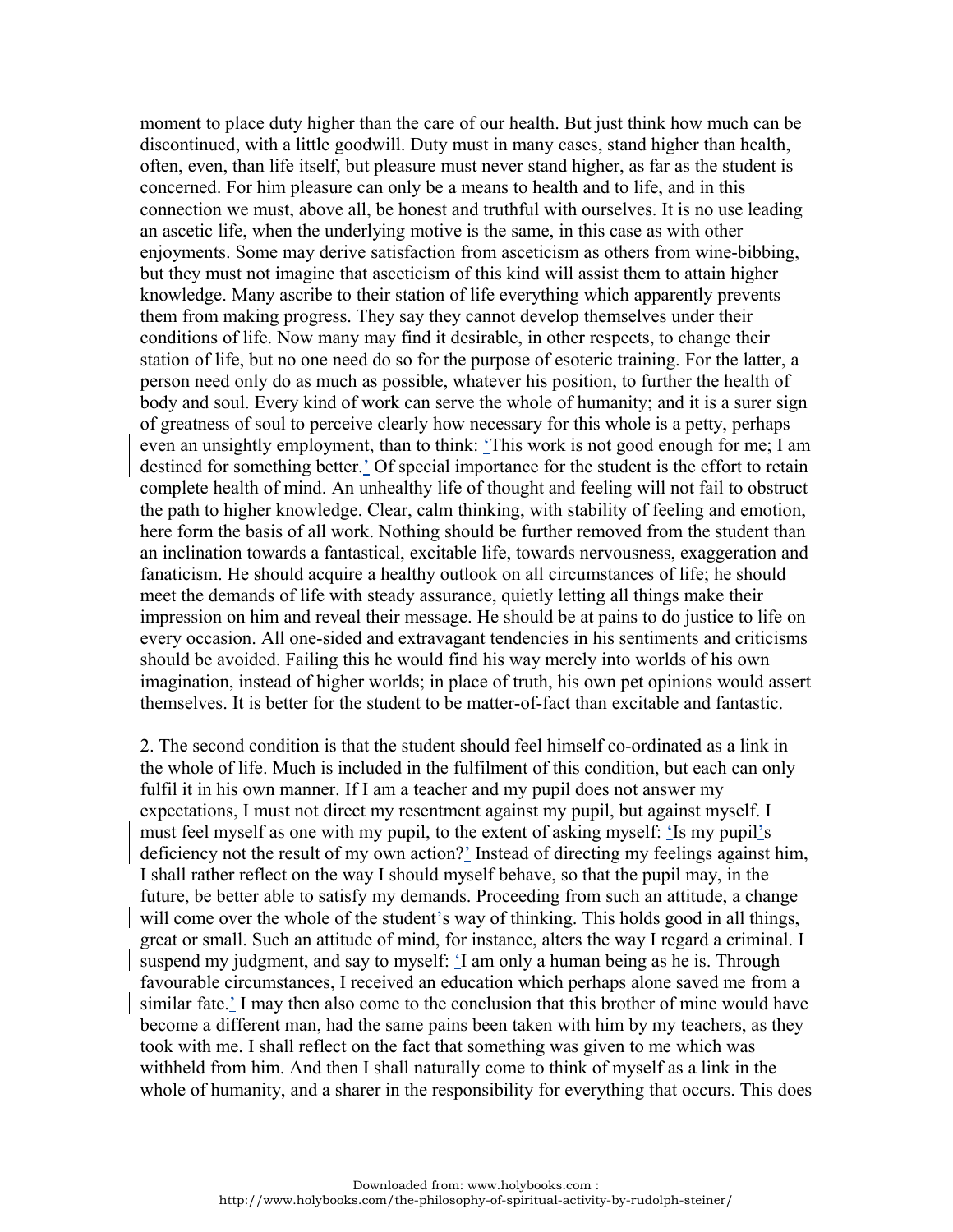not imply that such a thought should be immediately translated into external action and agitation. It should be cherished in stillness within the soul. Then, quite gradually, it will set its mark on the outward demeanour of the student. In such matters each can only begin by reforming himself. It is of no avail, in the sense of the foregoing thoughts, to make general claims on the whole of humanity. It is easy to decide what men ought to be; but the student works in the depths, not on the surface. It would, therefore, be quite wrong to relate the demand here indicated with any external, say, political claims; with such, this training can have nothing to do. Political agitators 'know', as a rule, what to 'demand' of other people; but they say little of demands on themselves.

3. This brings us to the third condition. The student must work his way upward to the realization that his thoughts and feelings are as important for the world as his actions. It must be realized that it is equally injurious to hate a fellow-being, as to strike him. The realization will then follow, that by perfecting ourselves, we accomplish something not only for ourselves, but for the whole world. The world derives equal benefit from our untainted feelings and thoughts, as from our good demeanour, and as long as we cannot believe in this cosmic importance of our inner life, we are unfit for the path that is here described. We are only filled with the right faith in the significance of our inner self, of our soul, when we work at it as though it were at least as real as all external things. We must admit that our every feeling produces an effect, just as every action of our hand.

4. These words express the fourth condition: to acquire the conviction that the real being of man does not lie in his exterior, but in his interior. Anyone regarding himself as a product of the outer world, as a result of the physical world, cannot succeed in this esoteric training, for the feeling that we are beings of soul and spirit forms its very basis. The acquisition of this feeling renders the student fit to distinguish between inner duty and outward success. He learns that the one cannot be directly measured by the other. He must find the direct mean between what is indicated by external conditions, and what he recognizes to be the right conduct for himself. He is not to force upon his environment anything for which it can have no understanding, but he must be quite free from the desire to do only what can be appreciated by those around him. The voice of his own soul struggling manfully towards knowledge, is to bring to him the one and only recognition of the truths for which he stands. But he must learn as much as he possibly can from his environment so as to discover what those around him need, and what is of use to them. In this way he will develop within himself what is known in Spiritual Science as the 'spiritual balance'. An 'open heart' for the needs of the outer world, lies on one of the scales, and 'inner fortitude and unfaltering endurance' on the other.

5. This brings us to the fifth condition: steadfastness in carrying out a resolution. Nothing should induce the student to deviate from a resolution he may have taken, save only the admission that he was in error. Every resolution is a force, and if this force does not produce an immediate effect at the point to which it was applied, nevertheless it works on in its own way. Success is only decisive when an action arises from desire. But all actions arising from desire are worthless in relation to the higher worlds. Their love towards an action is alone decisive. In this love every motive is implanted that impels the student to action. Undismayed by failure he will never grow weary of endeavouring repeatedly to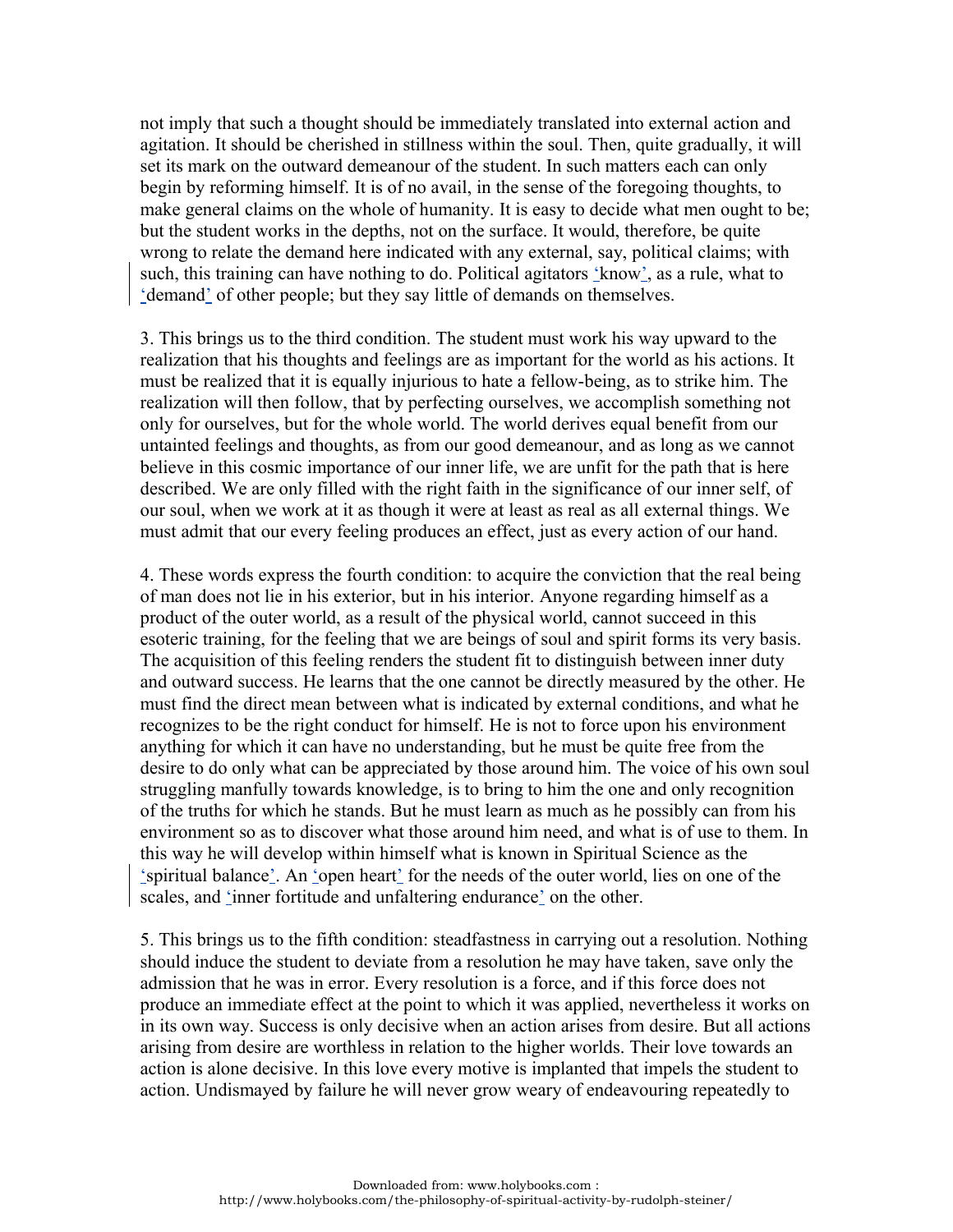translate some resolution into action. And in this way he reaches the stage of not waiting to see the outward effect of his actions, but of contenting himself with performing them. He will learn to sacrifice his actions, even his whole being, to the world, however the world may receive his sacrifice. Readiness for a sacrifice, for an offering such as this, must be shown by all who would pursue the path of esoteric training.

6. A sixth condition is the development of a feeling of thankfulness for everything with which man is favoured. We must realize that our existence is a gift from the entire universe. How much is needed to enable each one of us to receive and maintain his existence! How much do we not owe to Nature and to our fellow human beings! Thoughts such as these must come naturally to all who seek esoteric training, for if they do not feel disposed to them, they will be incapable of developing within themselves that all-embracing love, which is necessary for the attainment of higher knowledge. Nothing can reveal itself to us which we do not love. And every revelation must fill us with thankfulness, for we ourselves are the richer for it.

7. All these conditions must be united in a seventh: to regard life unceasingly in the manner demanded by these conditions. The student thus makes it possible to give his life the stamp of uniformity. All his modes of expression, will, in this way, be brought into harmony, and no longer contradict each other. And thus he will prepare himself for the inner tranquillity he must attain during the preliminary steps of his training.

Anyone sincerely showing the goodwill to fulfil these conditions may decide to seek esoteric training. He will then be ready to follow the advice given above. Much of this advice may appear to be merely on the surface, and many will perhaps say that they did not expect the training to proceed in such strict forms. But everything interior must manifest itself in an exterior way, and just as a picture is not evident, when it exists only in the mind of the painter, so, too, there can be no esoteric training without outward expression. Disregard for strict forms is only shown by those who do not know that the exterior is the avenue of expression for the interior. No doubt it is the spirit that really matters, and not the form; but just as form without spirit is null and void, so also would spirit remain inactive if it did not create for itself a form.

The above conditions are calculated to render the student strong enough to fulfil the further demands made on him in his training. If he fail in these conditions, he will hesitate before each new demand, and, without them, he will lack that faith in man which he must possess. For all striving for truth must be founded on faith in and true love for man. But though this is the foundation it is not the source of all striving for truth, for such striving can only flow from the soul's own fountain-head of strength. And the love of man must gradually widen to a love for all living creatures, yes, for all existence. Through failure to fulfil the condition here given, the student will lack the perfect love for everything that fashions and creates, and the inclination to refrain from all destruction as such. He must so train himself that not only in his actions, but also in his words, feelings and thoughts he will never destroy anything for the sake of destruction. His joy must be in growth and life, and he must only lend his hand to destruction, when he is also able, through and by means of destruction, to promote new life. This does not mean that the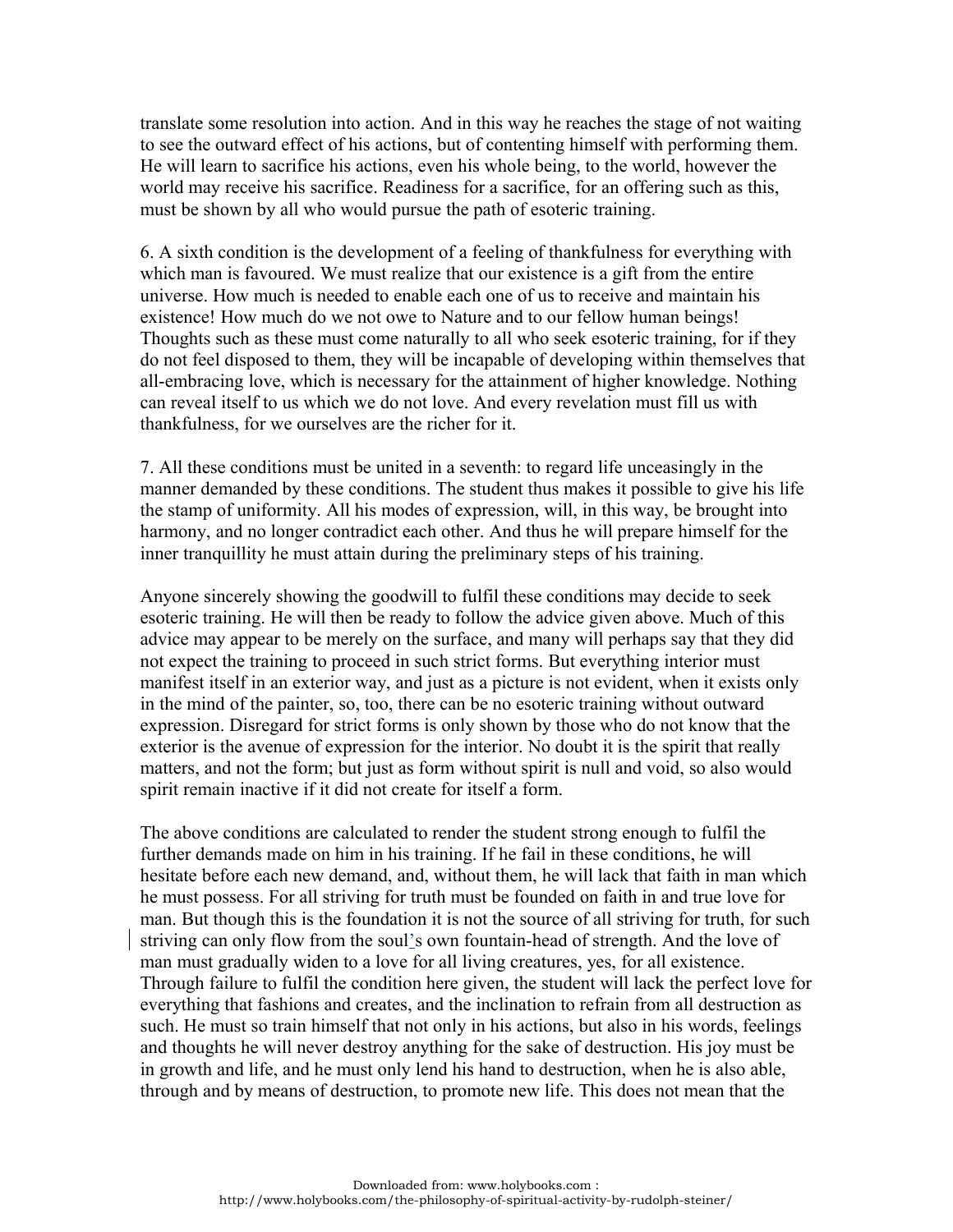student must simply look on while evil runs riot; but rather that he must seek, even in evil, that side through which he may transform it into good. He will then see more and more clearly that evil and imperfection may best be combatted by the creation of the good and the perfect. The student knows that out of nothing, nothing can be created, but also that the imperfect can be transformed into the perfect. Anyone developing within himself the disposition to create, will soon find himself capable of facing evil in the right way.

It must be clearly realized that the purpose of this training is to build and not to destroy. The student should therefore bring with him the goodwill for sincere and devoted work, and not the intention to criticize and destroy. He should be capable of devotion, for he must learn what he does not yet know; he should look reverently on that which discloses itself. Work and devotion, these are the fundamental qualities which must be demanded of the student. Some come to realize that they are making no progress, though, in their own opinion, they are untiringly active. The reason is that they have not grasped the meaning of work and devotion in the right way. Work done for the sake of success will be the least successful, and learning pursued without devotion will be the least conducive to progress. Only the love of work, and not of success, leads to progress. And if in learning, the student seeks straight thinking and sound judgment, he need not spoil his devotion with doubts and suspicions.

We are not reduced to servile subjection in listening to some information with respectful sympathy, and because we do not at once oppose it with our own opinion. Anyone having advanced some way in the attainment of higher knowledge, knows that he owes everything to quiet attention and active reflection, and not to wilful personal judgment. We should always bear in mind that we do not need to learn what we can critically judge. Therefore if our sole intention is to judge, we can learn nothing more. Esoteric training, however, centres round learning; we must have absolutely the goodwill to be learners. If we cannot understand something, it is far better not to judge than to judge adversely. We can wait until later, for a true understanding. The higher we climb the ladder of knowledge, the more do we require the faculty of listening with quiet devotion. All perception of truth, all life and activity in the world of the spirit, become subtle and delicate in comparison with the processes of the ordinary intellect, and of life in the physical world. The more the sphere of our activity widens out before us, the more delicate are the processes in which we are engaged. It is for this reason that men arrive at such different 'opinions' and 'points of view', regarding the higher regions. But there is one and only one opinion regarding higher truths and this one opinion is within reach of all who, through work and devotion, have so risen that they can really behold truth and contemplate it. Opinions differing from the one true opinion can only be arrived at when people, insufficiently prepared, judge in accordance with their pet theories, their habitual ways of thought and so forth. Just as there is only one correct opinion concerning a mathematical problem, so also is this true with regard to the higher worlds. But before such an 'opinion' can be arrived at, due preparation must first be undergone. If this were only considered, the conditions attached to esoteric training would be surprising to none. It is indeed true that truth and the higher life abide in every soul, and that each can and must find them for himself. But they lie deeply buried, and can only be brought up from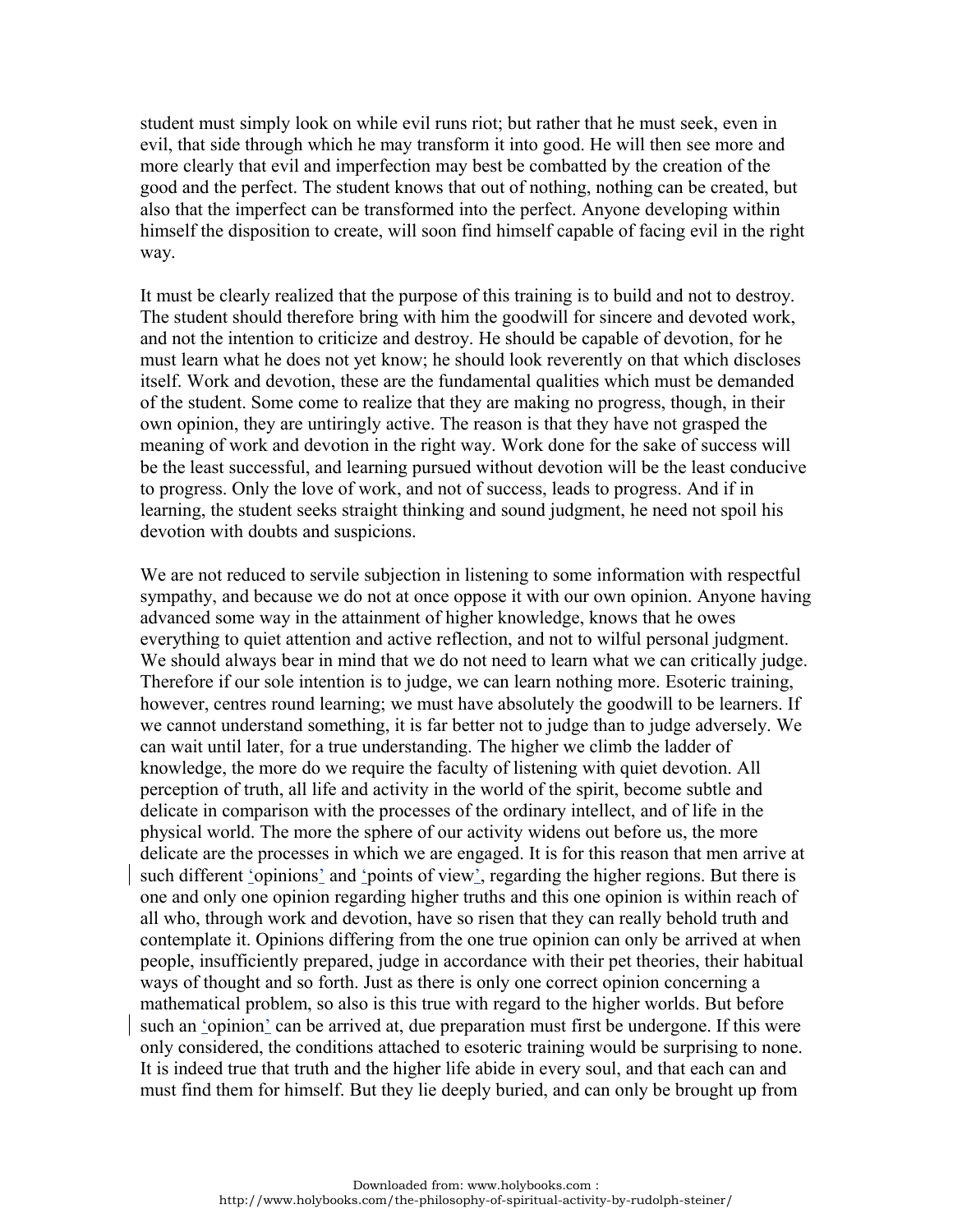their deep shafts after all obstacles have been cleared away. Only the experienced can advise how this may be done. Such advice is found in Spiritual Science. No truth is forced on anyone, no dogma is proclaimed; a way, only, is pointed out. It is true that everyone could find this way unaided, but only perhaps after many incarnations. By this esoteric training this way is shortened. We thus reach more quickly a point from which we can co-operate in those worlds, where salvation and evolution of man are furthered by spiritual work. This brings to an end the indications to be given in connection with the attainment of knowledge of the higher worlds. In the following chapters, and in further connection with the above, it will be shown how this development affects the higher elements of the human organism (the soul-organism or astral body, and the spirit or thought-body). In this way, the indications here given will be placed in a new light, and it mill be possible to penetrate them in a deeper sense.

## **SOME RESULTS OF INITIATION**

One of the fundamental principles of true Spiritual Science is that the individual devoting himself to its study, should do so with full consciousness; he should attempt nothing and practise nothing without knowledge of the effect produced. A teacher of Spiritual Science, when giving advice or instruction, will always explain to those in search of higher knowledge, the effects produced on body, soul and spirit, if his advice and instructions be followed. [footnote: See p. 158 and Editorial Preface.]

Some effects produced upon the soul of the student will here be indicated, for such knowledge is indispensable to anyone attempting the exercises leading to the knowledge of the higher worlds with full consciousness of action. Without the latter, no genuine esoteric training is possible, for it must be understood that all groping in the dark is discouraged, and that failure to pursue this training with open eyes may lead to 'mediumship', but not to 'exact clairvoyance' in the sense of Spiritual Science.

The exercises described in the preceding chapters, if practised in the right way, involve certain changes in the organism of the soul (astral body). The latter is only perceptible to the clairvoyant, and may be compared to a more or less luminous cloud, in the centre of which the physical body is discerned. In this astral body desires, lusts, passions, ideas, etc., become visible in a spiritual way. Sensual appetites, for instance, create the impression of a dark red radiance, with a definite shape; a pure and noble thought finds its expression in a reddish-violet radiance; the clear-cut conception of the logical thinker is experienced as a yellowish figure with sharply defined outline; the confused thought of the muddled head appears as a figure with vague outline. The thoughts of a person with one-sided, perverse views, appear sharply outlined but immobile, while the thoughts of people who are accessible to the points of view of others are seen to have mobile, changeable outlines. [footnote: In all these and the following descriptions, it must be noted that with seeing a colour, spiritual seeing is meant. When the clairvoyant speaks of 'seeing red,' he means: 'I have an experience, in a psychic-spiritual way, which is equivalent to the physical experience when an impression of red is received.' This mode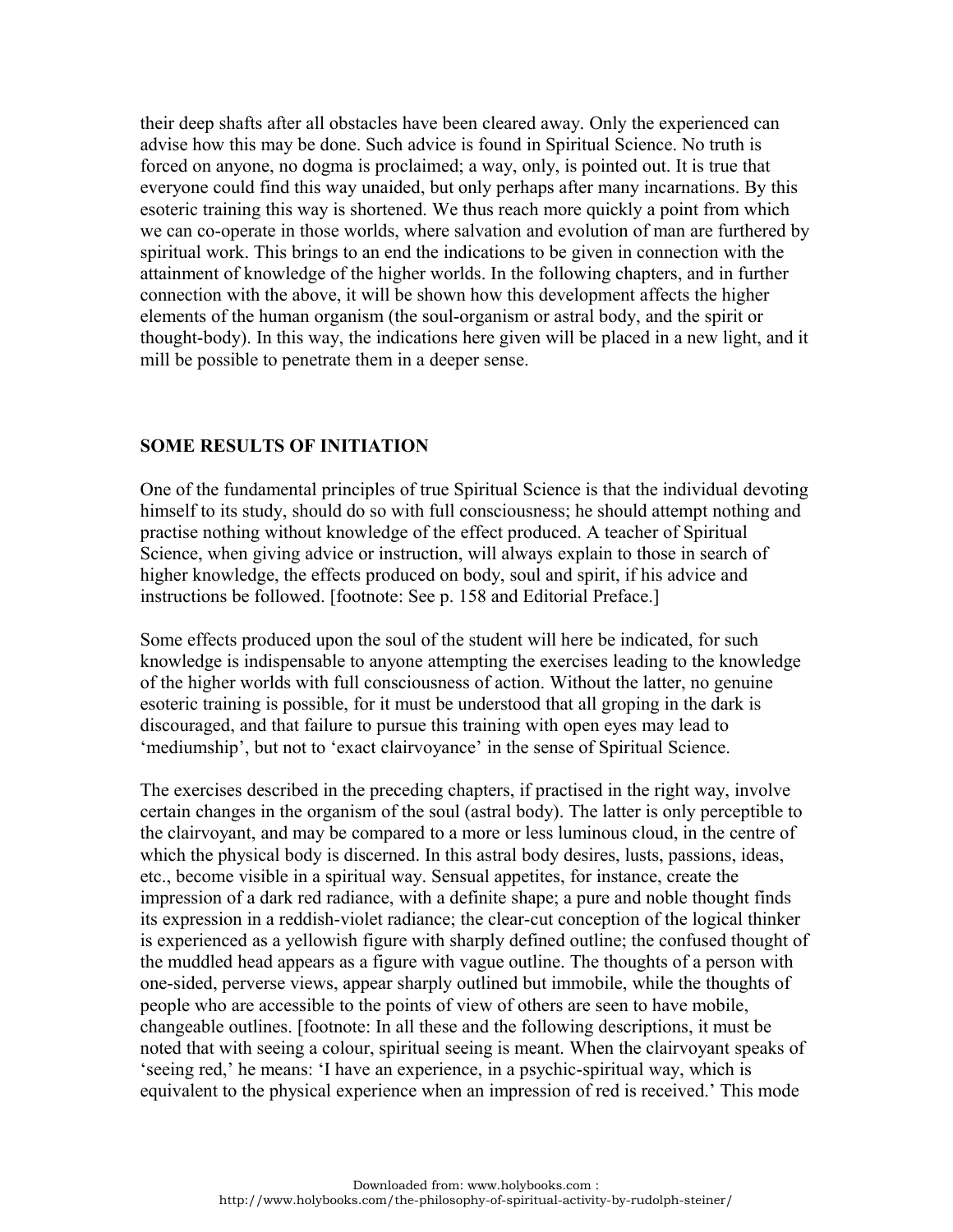of expression is here used because it is perfectly natural to the clairvoyant. If this point is overlooked, a mere colour-vision may easily be mistaken for a genuine clairvoyant experience.]

The further the student advances in his inner development, the greater will be the organic differentiation introduced into his astral body. The latter is confused and undifferentiated in the case of a person of undeveloped inner life; yet the clairvoyant can perceive even the unorganized astral body as a figure standing out distinctly from its environment. It extends from the centre of the head to the middle of the physical body, and appears like an independent body possessing certain organs. These organs, now to be considered, are apparent to the clairvoyant near the following parts of the physical body: the first between the eyes; the second near the larynx; the third in the region of the heart; the fourth in the so-called pit of the stomach; the fifth and sixth are situated in the abdomen. These organs are technically known as wheels, chakrams or lotus flowers. They are so called on account of their likeness to wheels or flowers, but of course it should be clearly understood that such an expression is not to be applied more literally than when the lungs are called wings. Just as there is no question of wings in the case of lungs, so, too, in the case of the lotus flowers, the expression must be taken as a figurative comparison. In undeveloped persons these lotus flowers are dark in colour, motionless and inert. In the clairvoyant, however, they are luminous, mobile, and of variegated colour. Something of this kind applies to the medium, though in a different way; but this question need not here be pursued.

Now when the student begins his exercises, the lotus flowers become brighter; later on they begin to revolve. When this occurs, clairvoyance begins. For these flowers are the sense organs of the soul, and their revolutions express the fact that the clairvoyant perceives supersensibly. No one can perceive the supersensible until he has developed his astral senses in this way. Thanks to the spiritual organ situated in the vicinity of the larynx, it becomes possible to survey clairvoyantly the thoughts and mentality of other beings, and to obtain a deeper insight into the true laws of natural phenomena. The organ situated near the heart permits of clairvoyant knowledge of the sentiments and disposition of other souls. When developed, this organ also makes it possible to observe certain deeper forces in animals and plants. By means of the organ in the so-called pit of the stomach, knowledge is acquired of the talents and capacities of souls; by its means, too, the part played by animals, plants, stones, metals, atmospheric phenomena and so on in the household of Nature, becomes apparent.

The organ in the vicinity of the larynx has sixteen petals or spokes; the one in the region of the heart twelve, and the one in the pit of the stomach ten.

Now certain activities of the soul are connected with the development of these organs, and anyone devoting himself to them in a certain definite way, contributes something to the development of the corresponding organs. In the 16-petalled lotus, eight of its sixteen petals were developed during an earlier stage of human evolution, in a remote past. Man himself contributed nothing to this development; he received them as a gift from nature, at a time when his consciousness was in a dull, dreamy condition. At that stage of human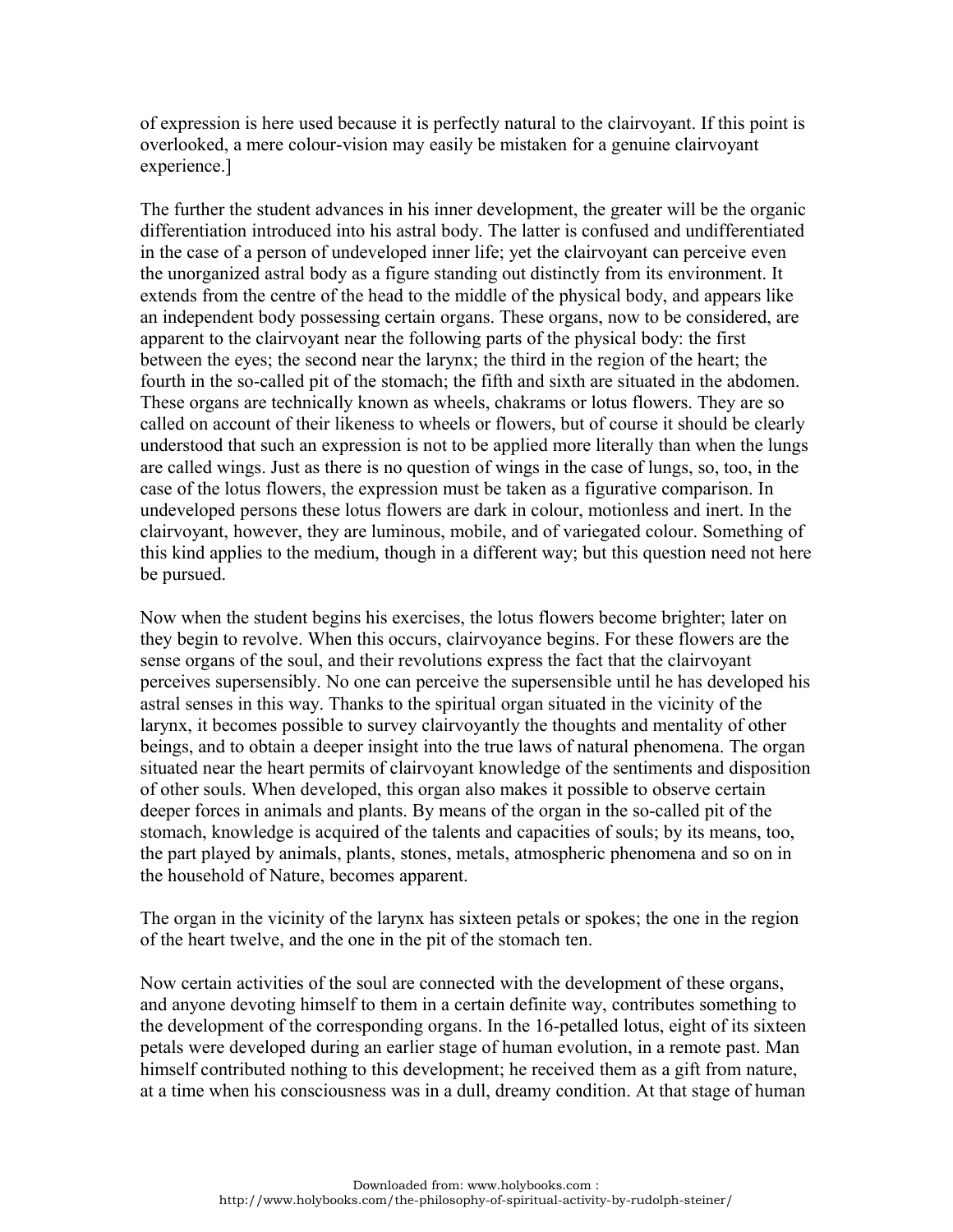evolution, they were in active use, but the manner of their activity was only compatible with that dull state of consciousness. As consciousness became clearer and brighter, the petals became obscured and ceased their activity. Man himself can now develop the remaining eight petals by conscious exercises, and thereby the whole lotus flower becomes luminous and mobile. The acquisition of certain faculties depends on the development of each one of the sixteen petals. Yet, as already shown, only eight can be consciously developed; the remainder then appear of their own accord.

The development proceeds in the following manner. The student must first apply himself with care and attention to certain functions of the soul, hitherto exercised by him in a careless and inattentive manner. There are eight such functions. The first is the way in which ideas and conceptions are acquired. In this respect people usually allow themselves to be led by chance alone. They see or hear one thing or another and form their ideas accordingly. While this is the case, the sixteen petals of the lotus flower remain ineffective. It is only when the student begins to take his self-education in hand, in this respect, that the petals become effective. His ideas and conceptions must be guarded; each single idea should acquire significance for him; he should see in it a definite message instructing him concerning the things of the outer world, and he should derive no satisfaction from ideas devoid of such significance. He must govern his mental life so that it becomes a true mirror of the outer world, and direct his effort to the exclusion of incorrect ideas from his soul.

The second of these functions is concerned with the control of resolutions. The student must not resolve upon even the most trifling act, without well-founded and thorough consideration. Thoughtless and meaningless actions should be foreign to his nature. He should have well-considered grounds for everything he does, and abstain from everything for which no significant motive is forthcoming.

The third function concerns speech. The student should utter no word that is devoid of sense and meaning; all talking for the sake of talking draws him away from his path. He must avoid the usual kind of conversation, with its promiscuous discussion of indiscriminately varied topics. This does not imply his preclusion from intercourse with his fellows. It is precisely in such intercourse that his conversation should develop to significance. He is ready to converse with everyone, but he does so thoughtfully and with thorough deliberation. He never speaks without grounds for what he says. He seeks to use neither too many nor too few words.

The fourth is the regulation of outward action. The student tries to adjust his actions in such a way that they harmonize with the actions of his fellow-men and with the events in his environment. He refrains from actions which are disturbing to others and antagonistic to his surroundings. He seeks to adjust his actions so that they combine harmoniously with his surroundings, with his position in life, etc. When an external motive causes him to act, he considers how he can best respond. When the impulse proceeds from himself he weighs with minute care the effects of his activity.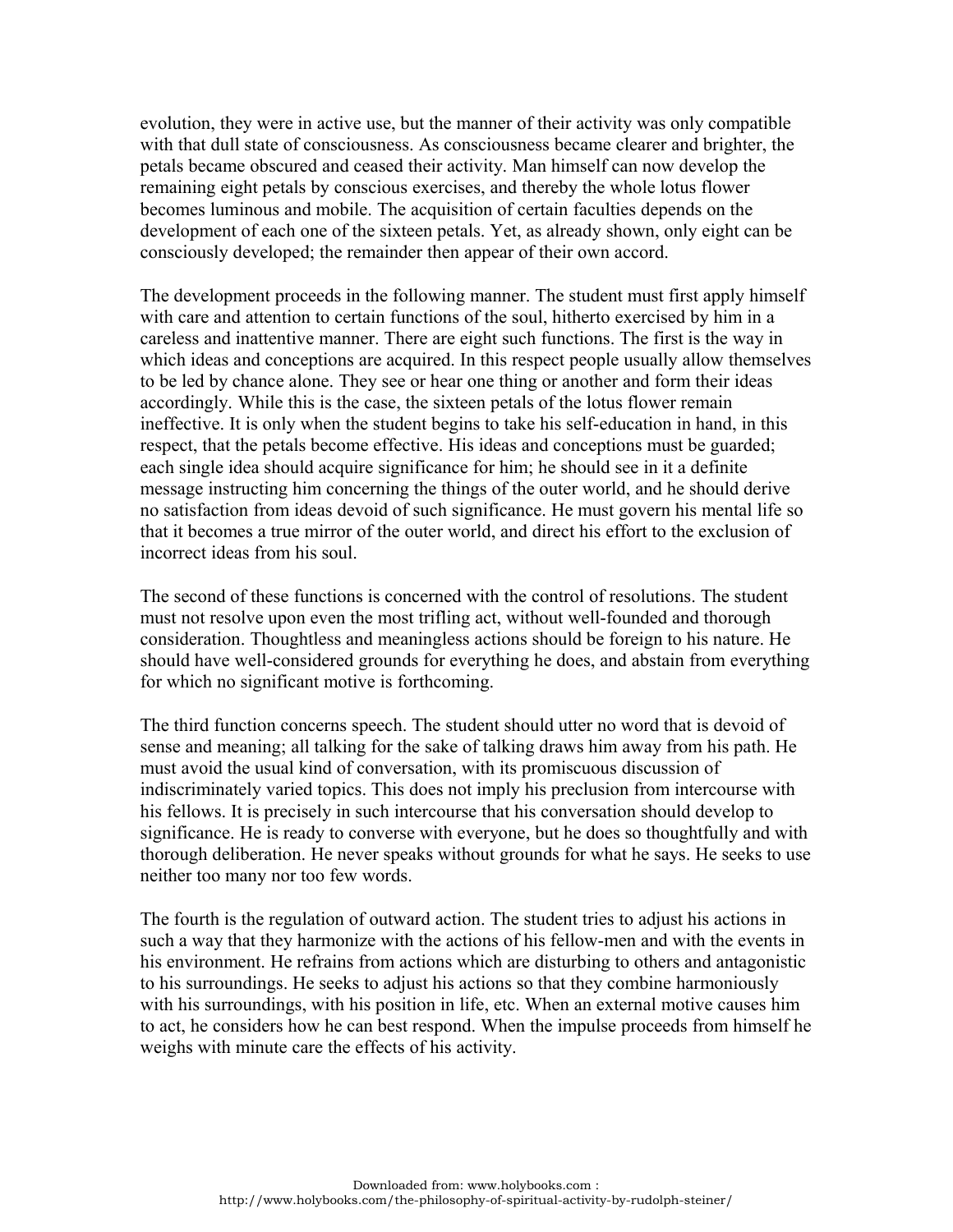The fifth function includes the management of the whole of life. The student endeavours to live in conformity with both Nature and spirit. Never over-hasty, he is also never indolent. Excessive activity and laziness are equally alien to him. He looks upon life as a means for work and disposes it accordingly. He regulates his habits, the care of his health, etc., in such a way that a harmonious whole is the outcome.

The sixth is concerned with human endeavour. The student tests his capacities and proficiency, and conducts himself in the light of such self-knowledge, He attempts nothing that is beyond his powers, but seeks to omit nothing that is within their scope. On the other hand he sets before himself aims that coincide with the ideals and the great duties of a human being. He does not mechanically regard himself as a wheel in the vast machinery of mankind, but seeks to comprehend the tasks of his life, and to look out beyond the limit of the daily and trivial. He endeavours to fulfil his obligations ever better and more perfectly.

The seventh deals with the effort to learn as much from life as possible. Nothing passes before the student without giving him occasion to accumulate experience which is of value to him for life. If he has performed anything wrongly or imperfectly, he lets this be an incentive for repeating the performance later on, but this time rightly and perfectly. When others act, he observes them with the same end in view. He tries to gather a rich store of experience, and ever to turn to it for counsel; nor indeed will he ever do anything without looking back on experiences from which he can derive help in his decisions and affairs.

Finally, the eighth is that the student must, from time to time, glance introspectively into himself, sink back into himself, take himself carefully to task, form and test the fundamental principles of his life, run over, in his thoughts, the sum total of his knowledge, weigh his duties, reflect upon the content and aim of life and so on. All these things have been mentioned in the preceding chapters; here they are merely recapitulated in connection with the development of the 16-petalled lotus. By means of these exercises the latter will become ever more and more perfect, for it is upon such exercises that the development of clairvoyance depends. The better the student's thoughts and speech harmonize with the processes in the outer world, the more quickly will he develop this faculty. Whoever thinks and speaks what is contrary to truth destroys something in the bud of his 16-petalled lotus. Truthfulness, uprightness and honesty are in this connection creative forces, while mendacity, deceitfulness and dishonesty are destructive forces. The student must realize, however, that actual deeds are needed, and not merely 'good intentions'. If I think or say anything that does not conform with reality, I kill something in my spiritual organs, even though I believe my intentions to be ever so good. It is here as with the child which needs must burn itself when it falls into the fire, even though it did so out of ignorance. The regulation of the above activities of the soul in the manner described, causes the 16-petalled lotus to ray forth in glorious hues, and imparts to it a definite movement. Yet it must be noted that the faculty of clairvoyance cannot make its appearance before a definite degree of development has been attained. It cannot appear so long as it is irksome for the student to regulate his life in this manner. He is still unfit, so long as the activities described above are a matter of special pre-occupation for him. The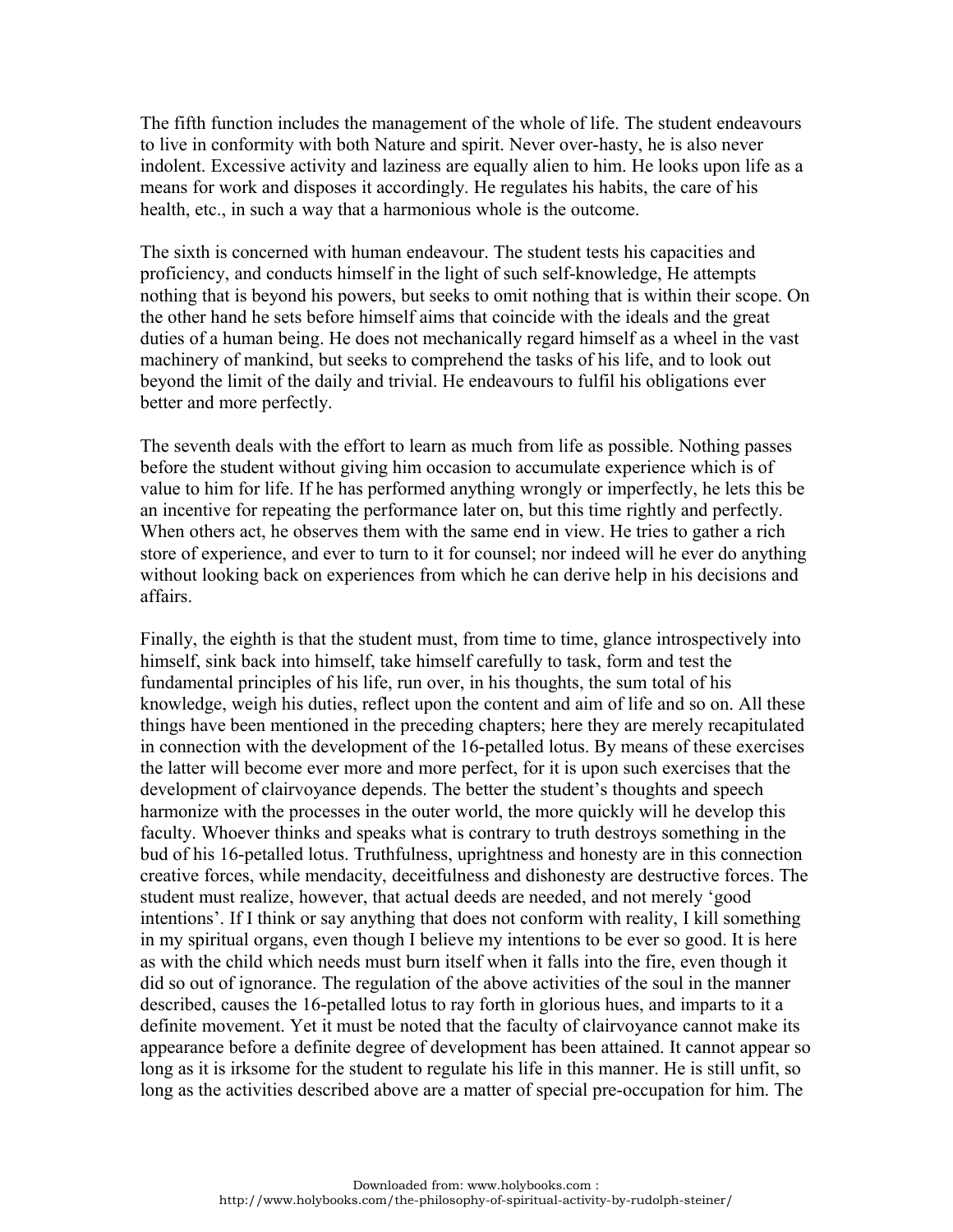first traces of clairvoyance only appear when he has reached the point of being able to live in the specified way, as a person habitually lives. These things must then no longer be irksome, but must have become a matter of course. There must be no need for him to be continually watching himself, and urging himself on to live in this way. It must all become a matter of habit.

Now this lotus flower may be made to develop in another way by following certain other instructions. But all such methods are rejected by true Spiritual Science, for they lead to the destruction of physical health and to moral ruin. They are easier to follow than those here described. The latter, though protracted and irksome, lead to the true goal and cannot but strengthen morally.

The distorted development of a lotus flower results not only in illusions and fantastic conceptions, should a certain degree of clairvoyance ensue, but also in errors and instability in ordinary life. Such a development may be the cause of timidity, envy, vanity, haughtiness, wilfulness and so on in a person who hitherto was free from these defects. It has already been explained that eight of the sixteen petals of this lotus flower were developed in a remote past, and that these will reappear of themselves, in the course of esoteric development. All the effort and attention of the student must be devoted to the remaining eight. Faulty training may easily result in the reappearance of the earlier petals alone, while the new petals remain stunted. This will ensue especially if too little logical, rational thinking is introduced into the instruction. It is of supreme importance that the student should be a rational and clear-thinking person, and of further importance that he should practise the greatest clarity of speech. People who begin to have some presentiment of supersensible things, are apt to wax talkative on this subject, thereby retarding their normal development. The less one talks about these matters the better. No one should speak about them until he has achieved a certain degree of clarity. At the beginning of their instruction, students are as a rule astonished at the teacher's lack of curiosity concerning their own experiences. It mere much the best for them to remain entirely silent on this subject, and to content themselves with mentioning if they have been successful or unsuccessful in performing the exercises and observing the instructions given them. For the teacher has quite other means of estimating their progress than their own communications. The eight petals now under consideration always become a little hardened through such communications, whereas they should he kept soft and supple. The following example, taken, for the sake of clarity, not from the supersensible world, but from ordinary life, will illustrate this point. Suppose I hear a piece of news and thereupon immediately form an opinion. Shortly afterwards I receive some further news which does not harmonize with the previous information. I am thereby obliged to reverse my previous judgment. The result is an unfavourable influence upon my 16-petalled lotus. Quite the contrary would have been the case had I, in the first place, suspended my judgment, and remained silent both inwardly in thought and outwardly in word, concerning the whole affair, until I had acquired reliable grounds for forming my judgment. Caution in the formation and pronouncement of judgments becomes, by degrees, the special characteristic of the student. On the other hand his receptivity for impressions and experiences increases; he lets them pass over him silently, so as to collect and have the largest possible number of facts at his disposal, when the time comes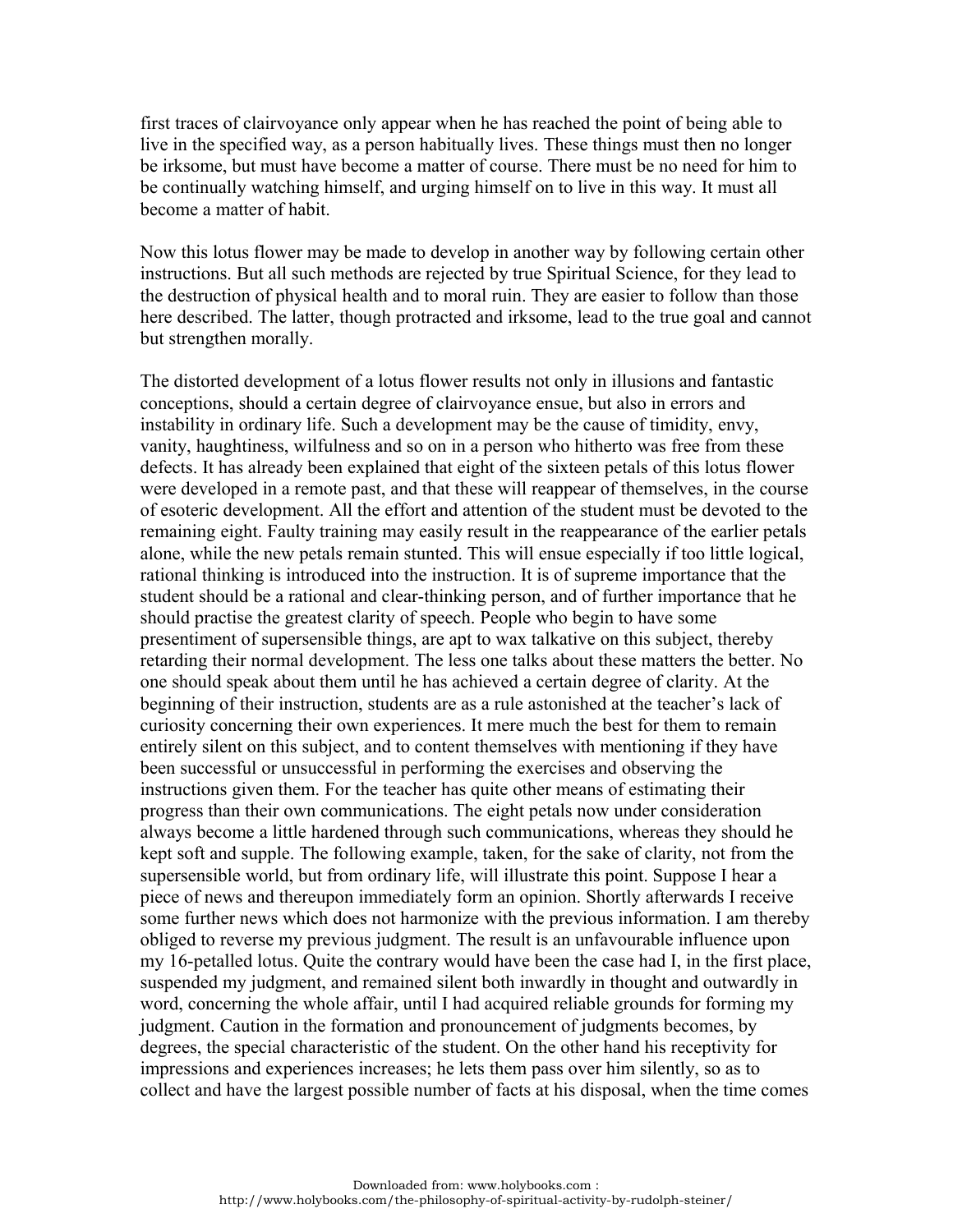to form his opinions. Bluish-red and reddish-pink shades colour the lotus flower as the result of such circumspection, whereas, in the opposite case, dark red and orange shades appear. [footnote: Students will recognize in the conditions attached to the development of the 16-petalled lotus, the instructions given by the Buddha to his disciples for the 'Path'. Yet there is no question here of teaching Buddism, but of describing conditions governing development, which are the natural outcome of Spiritual Science. The fact that these conditions harmonize with certain teachings of the Buddha is no reason for not finding them true in themselves.]

The 12-petalled lotus situated in the region of the heart, is developed in a similar way. Half its petals, too, were already existent and in active use, in a remote stage of human evolution. Thus these six petals need not now be especially developed in esoteric training; they appear of themselves, and begin to revolve when the student sets to work on the other six. Here again he learns to promote this development by consciously controlling and directing certain inner activities in a special way.

It must be clearly understood that the perceptions of each single spiritual organ bear a different character. The 12- and 16-petalled lotus flowers transmit quite different perceptions. The latter perceives forms. The thoughts and mentality of other beings and the laws governing natural phenomena become manifest, through the 16-petalled lotus, as figures, not rigid motionless figures, but mobile forms filled with life. The clairvoyant in whom this sense is developed, can distinguish, for every mode of thought and for every law of Nature, a form bearing their impression. A revengeful thought, for example, assumes an arrow-like, pronged form, while a kindly thought is often formed like an opening flower, and so on. Clear-cut, significant thoughts are regular and symmetrical in form, while confused thoughts have wavy outlines. Quite different perceptions are received through the 12-petalled lotus. These perceptions may be in a sense likened to warmth and cold, as applied to the soul. A clairvoyant equipped with this faculty feels this warmth and cold streaming out from the forms discerned by the 16-petalled lotus. Had he developed the 16- and not the 12-petalled lotus, he would only perceive, in the kindly thought, for instance, the figure described above, while a clairvoyant in whom both senses were developed, would also notice what can be described as soul-warmth, flowing from the thought. It should be noticed, in passing, that esoteric training never develops one organ without the other, so that the above-mentioned example may be regarded as an exception referred to for the sake of lucidity. The 12-petalled lotus, when developed, reveals to the clairvoyant a deep understanding of the processes of Nature. From every manifestation of growth and development there issue rays of soul-warmth, while everything that is encompassed by decay, destruction, ruin, presents an impression of cold.

The development of this sense may be furthered in the following manner. To begin with, the student applies himself to regulating his sequence of thought (control of thought). Just as the 16-petalled lotus is developed by cultivating thoughts that conform with truth and are significant, so, too, the 12-petalled lotus is developed by inwardly controlling the trains of thought. Thoughts that dart to and fro like will-o'-the-wisps, and follow each other in no logical or rational sequence, but merely by pure chance, destroy its form. The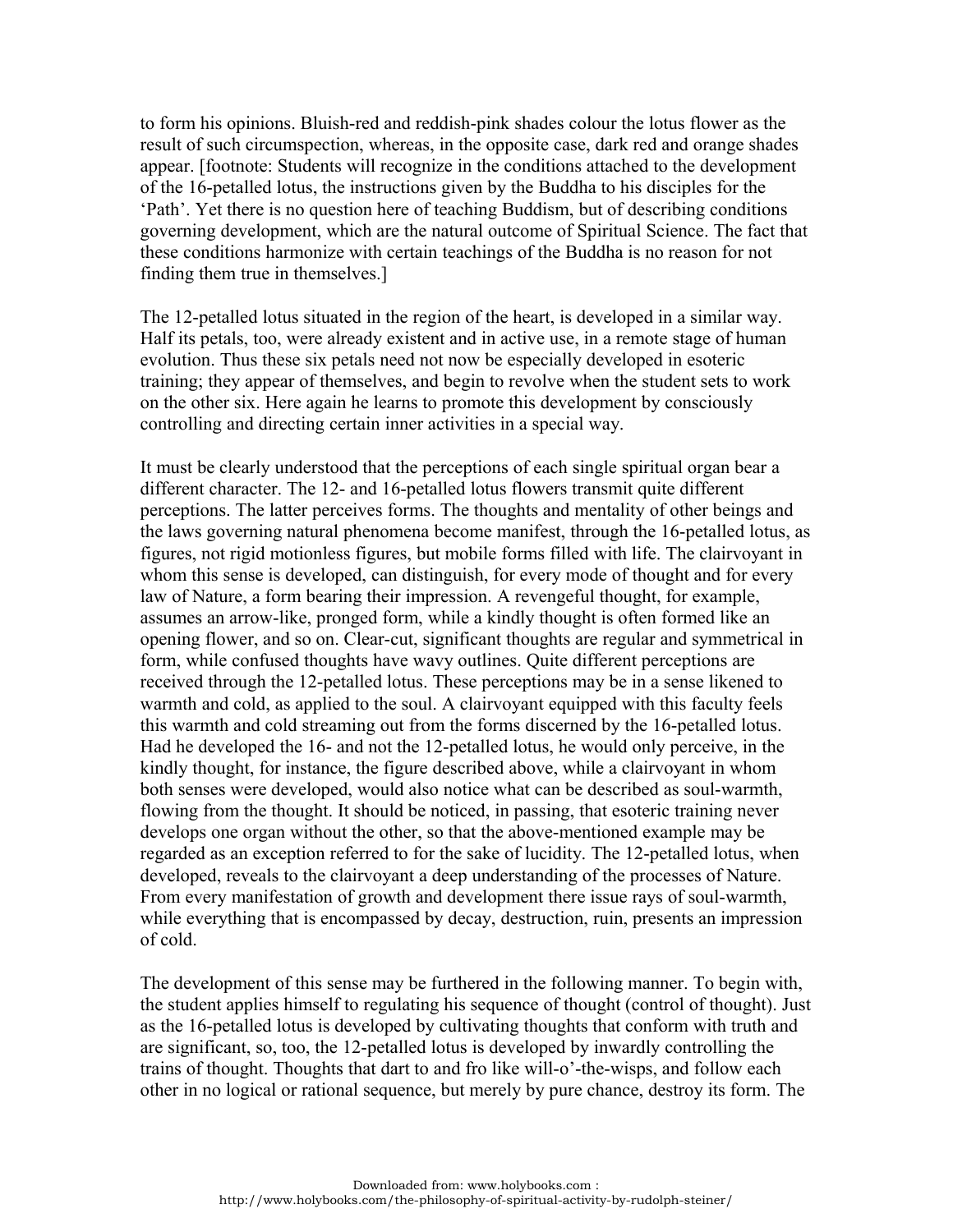latter is developed to ever-increasing perfection, the closer thought is made to follow upon thought, and the more strictly everything of illogical nature is avoided. If the student hears illogical thoughts, he immediately lets the right thoughts pass through his mind. He should not, however, withdraw in a loveless way from what is perhaps an illogical environment, in order to further his own development. Neither should he feel himself impelled to correct all the illogical thoughts expressed around him. He should rather co-ordinate silently the thoughts as they pour in upon him, in a way conforming with logic and sense, and himself endeavour, in every case, to retain this same method in his own thinking. An equal supervision in his actions forms the second requirement (control of actions). All inconstancy, all disharmony of action conduces to the destruction of the lotus flower here in question. When the student performs some action, he must see to it that his succeeding action follows in logical sequence, for if he acts from day to day with variable intent, he will never develop the faculty here considered.

The third requirement is the cultivation of endurance (perseverance). The student is impervious to all influences which would divert him from the goal he has set himself, so long as he can regard it as the right goal. For him, obstacles contain a challenge to surmount them, but are never a reason for restraining his progress.

The fourth requirement is forbearance (tolerance) towards persons, creatures and also circumstances. The student suppresses all superfluous criticism of everything that is imperfect, evil and bad, and seeks rather to understand everything that comes under his notice. Even as the sun does not withdraw its light from the bad and the evil, so he, too, does not refuse them an intelligent sympathy. Should some trouble befall him, he does not proceed to condemn and criticize, but accepts what necessity has brought him, and endeavours to the best of his ability, to give the matter a turn for the best. He does not consider the opinions of others merely from his own standpoint, but seeks to put himself into the other's position.

The fifth requirement is impartiality towards everything that life brings. In this connection we speak of faith and trust. The student encounters every human being and every creature with this trust, and lets it inspire his every action. Upon hearing some information, he never says to himself: 'I don't believe it; it contradicts my present opinions.' He is far rather ready to test and rectify his views and opinions. He ever remains receptive for everything that confronts him, and he trusts in the effectiveness of his undertakings. Timidity and scepticism are banished from his being. He harbours a faith in the power of his intentions. A hundred failures cannot rob him of his faith. This is the 'faith which can move mountains'.

The sixth requirement is the cultivation of a certain inner balance (equanimlity). The student endeavours to retain his composure in the face of joy and sorrow, and discards the tendency to fluctuate between the seventh heaven of joy and the depths of despair. Misfortune and danger, fortune and advancement alike find him ready armed.

The reader will recognize in the qualities here described, the 'six attributes', which the candidate for Initiation strives to acquire. The intention has been to show their connection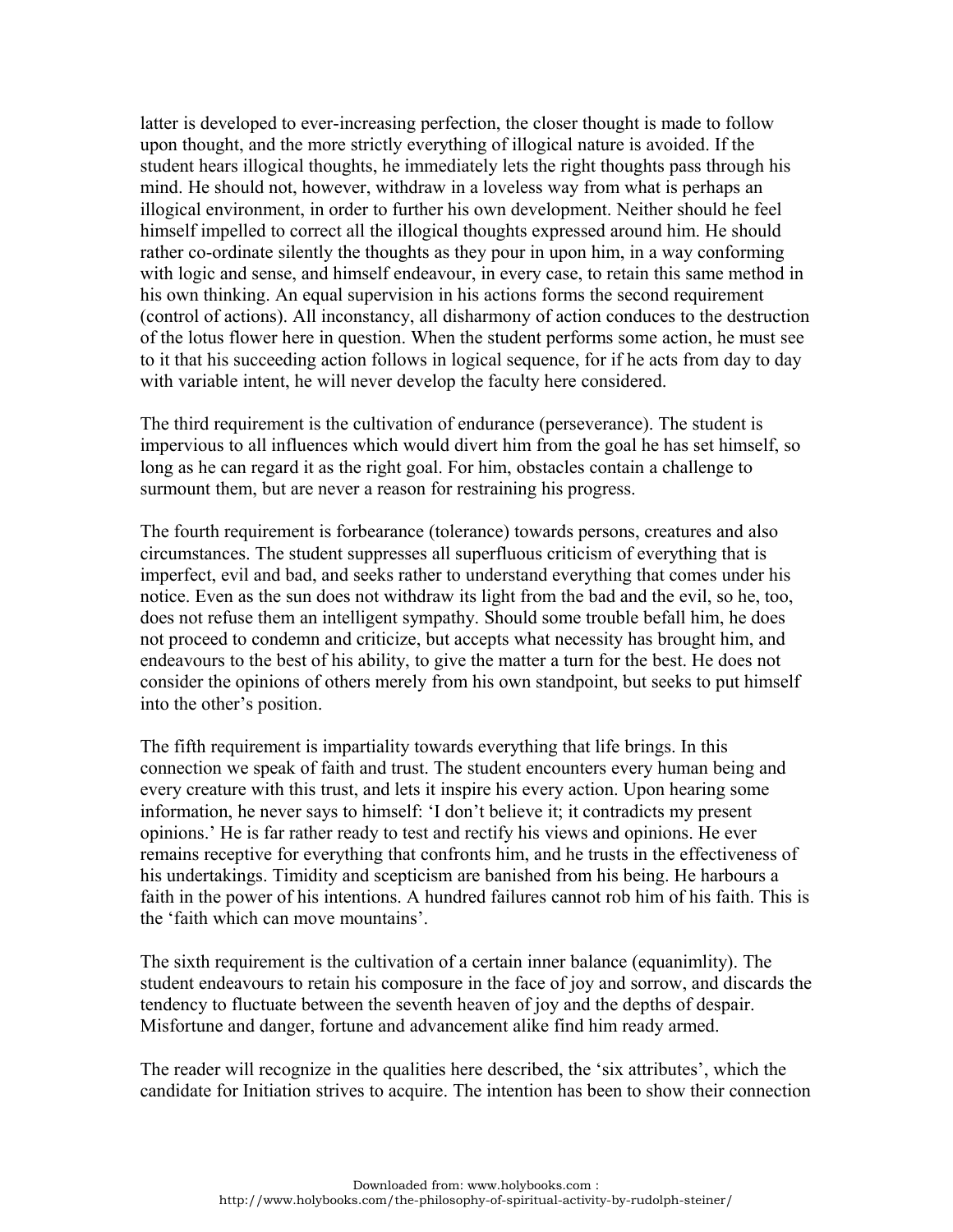with the spiritual organ known as the 12-petalled lotus flower. As before, special instructions can be given to bring this lotus flower to fruition, but here again, the perfect symmetry of its form depends on the development of the qualities mentioned, the neglect of which results in this organ being formed to a caricature of its proper shape. In this case, should a certain clairvoyance be attained, the qualities in question may take an evil instead of a good direction. A person may become intolerant, timid or contentious towards his environment; may, for instance, acquire some feeling for the sentiments of others, and for this reason shun them or hate them. This may even reach the point that, by reason of the inner coldness overwhelming him, he is unable to listen to repugnant opinions, or he may behave in an objectionable manner.

The development of this organ may be accelerated, if, in addition to all that has been stated, certain other injunctions be observed which can only be imparted to the student by word of mouth. Yet the instructions given above do actually lead to genuine esoteric training, and moreover, the regulation of life in the way described, can be advantageous to all who cannot or will not undergo esoteric training. For it does not fail to produce an effect upon the organism of the soul, even though slowly. As regards the esoteric student, the observance of these principles is indispensable Should he attempt esoteric training without conforming to them, this could only result in his entering the higher worlds with inadequate organs, and instead of perceiving the truth, he would be subjected to deceptions and illusions. He would attain a certain clairvoyance, but for the most part, be the victim of greater blindness than before. Formerly he at least stood firmly within the physical world; now he sees through this physical world, and goes astray in it before acquiring a firm footing in a higher world. All power of distinguishing truth from error, would then perhaps fail him, and he would entirely lose his way in life. It is just for this reason that patience is so necessary in these matters. It must ever be borne in mind that the instructions given in esoteric training may go no further than is compatible with the willing readiness shown to develop the lotus flowers to their regular shape. Should these flowers be brought to fruition before they had quietly attained their correct form, mere caricatures would be the result. Their fruition can be accelerated by the special instructions given in esoteric training, but their form is dependent on the method of life described above. An inner training of a particularly intimate character is necessary for the development of the l0-petalled lotus flower, for it is now a question of learning consciously to control and dominate the sense-impressions themselves. This is of particular importance in the initial stages of clairvoyance, for it is only by this means that a source of countless illusions and fancies is avoided. People, as a rule, do not realize by what factors their sudden ideas and memories are dominated, and how they are produced. Consider the following case. Someone is travelling by railway; his mind is busy with one thought; suddenly his thought diverges; he recollects an experience that befell him years ago, and interweaves it with his present thought. He did not notice that in looking through the window, he had caught sight of a person who resembled another intimately connected with the recollected experience. He remains conscious, not of what he saw, but of the effect it produced, and so believes that it all came to him 'of its own accord'. Now much in life occurs in such a way! How great is the part played in our life by things we hear and learn, without our consciously realizing the connection! Someone, for instance, cannot bear a certain colour, but does not realize that this is due to the fact that the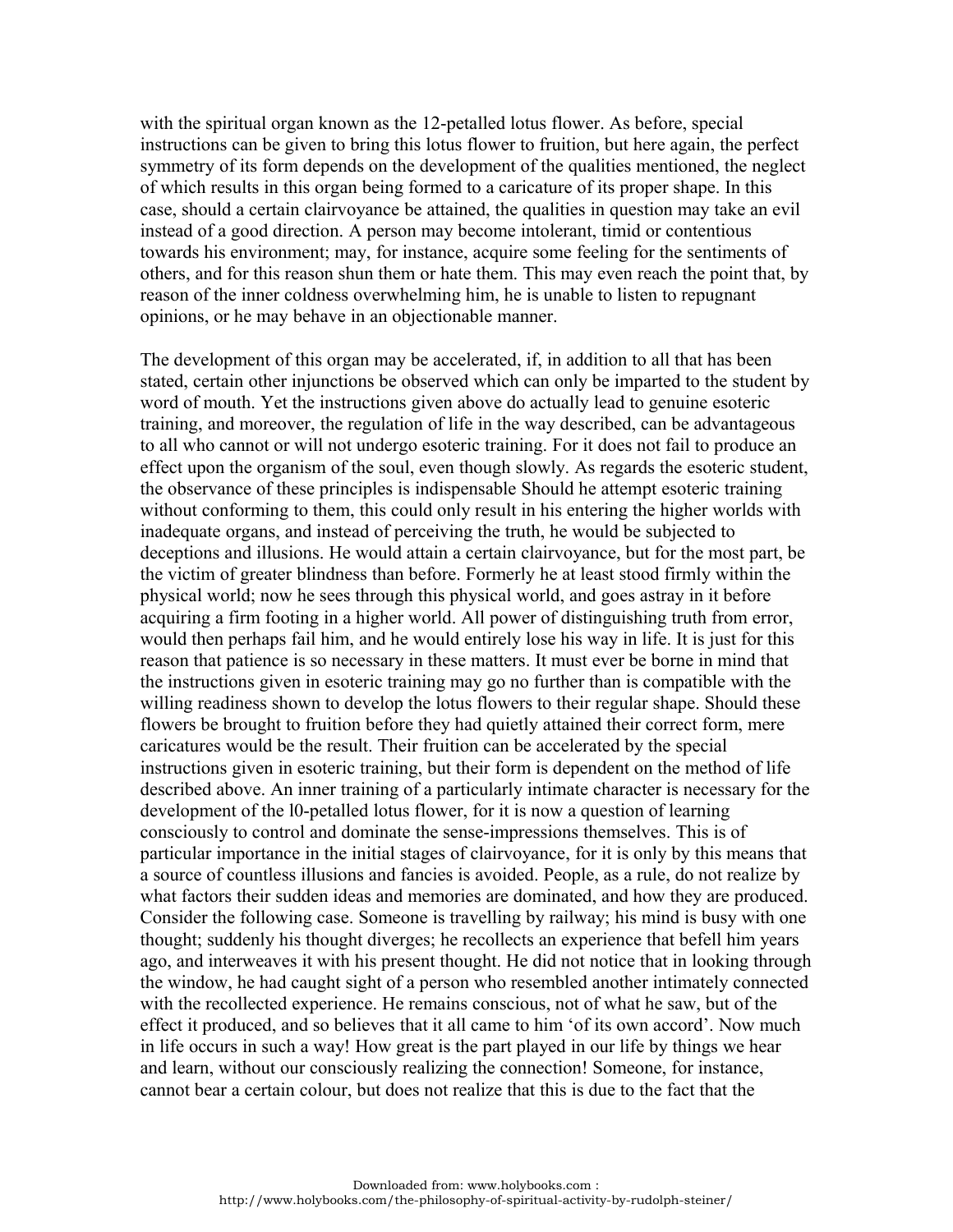school-teacher who used to worry him many years ago, wore a coat of that colour. Innumerable illusions are based upon such associations. Many things leave their mark upon the soul, while remaining outside the pale of consciousness. The following may occur. Someone reads in the paper about the death of a well-known person, and forthwith claims to have had a 'presentiment' of it 'yesterday', although he neither heard nor saw anything that might have given rise to such a thought. And indeed it is quite true that the thought occurred to him 'yesterday', as though of its own accord, that this particular person would die; only one thing escaped his attention: two or three hours before this thought occurred to him yesterday, he went to visit an acquaintance; a newspaper lay on the table; he did not actually read it, but his eyes unconsciously fell on the announcement of the dangerous illness of the person in question. He remained unconscious of the impression he received, and yet this impression resulted in his 'presentiment'.

Reflection upon these matters will show how great a source of illusion and fantasy is contained in such associations. It is just this source which must be dammed up by all who seek to develop their l0-petalled lotus flower. Deeply hidden characteristics in other souls can he perceived by this organ, but their truth depends on the attainment of immunity from the above-mentioned illusions. For this purpose it is necessary that the student should control and dominate everything that seeks to influence him from outside. He should reach the point of really receiving no impressions beyond those he wishes to receive. This can only be achieved by the development of a powerful inner life; by an effort of the will he only allows such things to impress him to which his attention is directed, and he actually evades all impressions to which he does not voluntarily respond. If he sees something, it is because he wills to see it. And if he does not voluntarily take notice of something, it is actually non-existent for him. The greater the energy and inner activity devoted to this work, the more extensively will this faculty be attained. The student must avoid all vacuous gazing and mechanical listening. For him only those things exist to which he turns his eye or his ear. He must practise the power of hearing nothing, even in the greatest disturbance, if he does not will to hear; and he must make his eyes unimpressionable to things of which he does not particularly take notice. He must be shielded as by an inner armour against all unconscious impressions. In this connection, the student must devote special care to his thought-life. He singles out a particular thought and endeavours to link on to it only such other thoughts as he can himself consciously and voluntarily produce. He rejects all casual fancies, and does not connect this thought with another until he has investigated the origin of the latter. He goes still further. If, for instance, he feels a particular antipathy for something, he will combat it and endeavour to establish a conscious relation between himself and the thing in question. In this way the unconscious elements that intrude into his soul will become fewer and fewer. Only by such severe self-discipline can the l0-petalled lotus flower attain its proper form. The student's inner life must become a life of attention, and he must learn really to keep away from himself everything to which he should not or does not wish to direct his attention.

If this strict self-discipline be accompanied by meditation prescribed in esoteric training, the lotus flower in the region of the pit of the stomach comes to fruition in the right way, and light and colour of a spiritual kind are now added to the form and warmth perceptible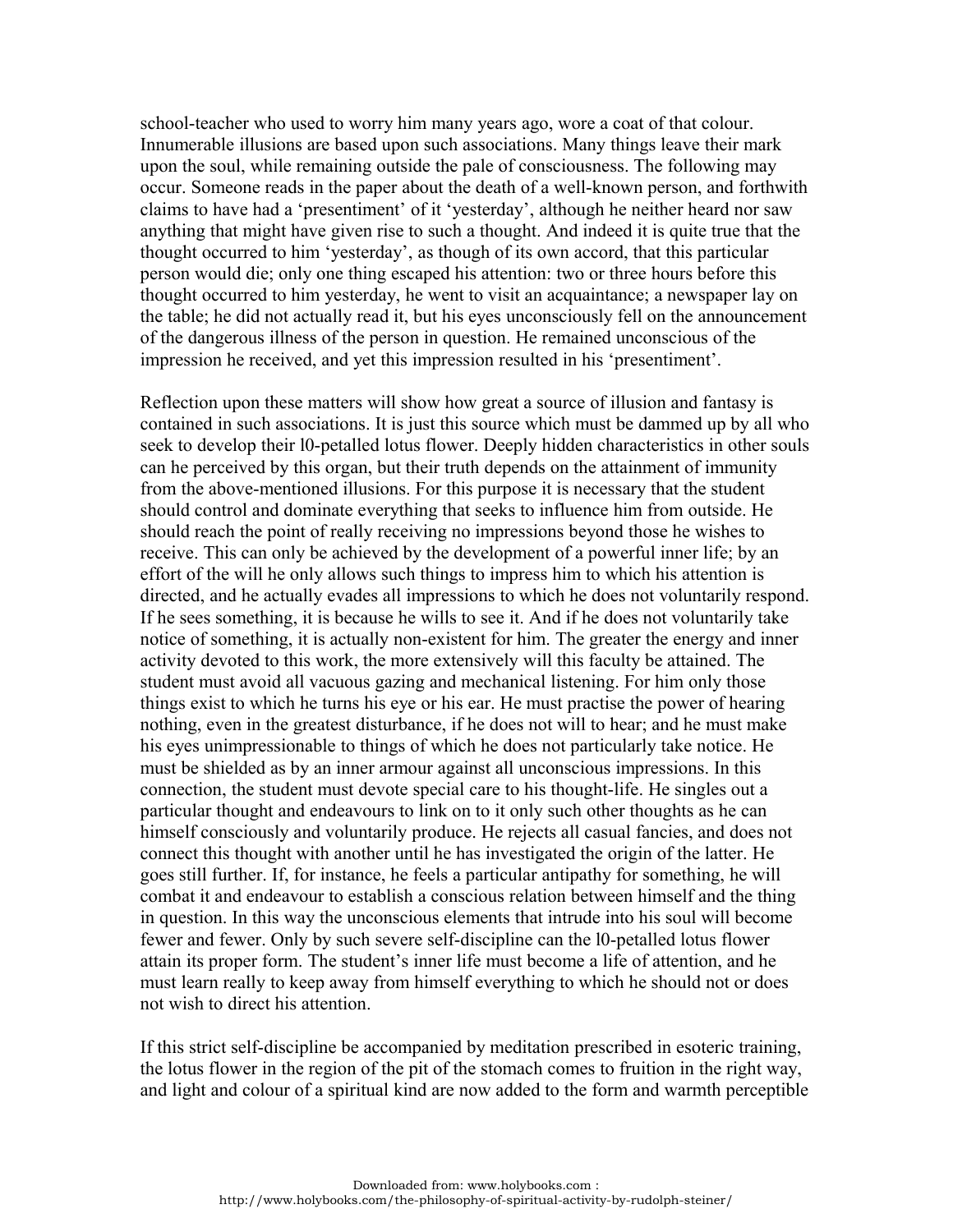to the organs described above. The talents and faculties of other beings are thereby revealed, also the forces and the hidden attributes of Nature. The coloured aura of living creatures then becomes visible; all that is around us manifests its spiritual attributes. It will be admitted that the very greatest care is necessary at this stage of development, for the play of unconscious memories is here exceedingly active. If this were not the case, many people would possess this inner sense, for it comes almost immediately into evidence, when the impressions delivered by the outer senses are held so completely under control, that they become dependent on nothing save attention or inattention. This inner sense remains ineffective so long as the powerful outer senses smother it and render it insensible.

Still greater difficulty attends the development of the 6-petalled lotus flower situated in the centre of the body, for it can only be achieved as the result of complete mastery and control of the whole personality through consciousness of self, so that body, soul and spirit form one harmonious whole. The functions of the body, the inclinations and passions of the soul, the thoughts and ideas of the spirit, must be tuned to perfect unison. The body must be so ennobled and purified that its organs are impelled to nothing that is not in the service of the soul and spirit. The soul must not be impelled, through the body, to lusts and passions which are antagonistic to pure and noble thought. The spirit, however, must not stand as a slave-driver over the soul, dominating it with laws and commandments; the soul must rather learn to follow these laws and duties out of its own free inclination. The student must not feel duty to be an oppressive power to which he unwillingly submits, but rather something which he performs out of love. His task is to attain an equilibrium of soul between body and spirit, and he must perfect himself in this way, to the extent of being free to abandon himself to the functions of the senses, for these should be so purified that they lose the power to drag him down to their level. He must no longer require to curb his passions, inasmuch as they of their own accord follow the good. So long as self-chastisement is necessary, no one can attain a certain stage of esoteric development for a virtue practised on constraint is devoid of value. One single remaining lust will disturb esoteric development, however great the effort made not to humour it. Nor does it matter whether this desire proceeds from the soul or the body. For example, if a certain stimulant be avoided for the purpose of self-purification, this deprivation will only prove helpful if the body suffers no harm from it. Should the contrary he the case, this proves that the body craves for the stimulant, and that abstinence from it is of no value. In this case it may actually be a question of renouncing the ideal to be attained, until more favourable physical conditions, perhaps in another life, shall be forthcoming. A wise renunciation is, at a certain stage, a far greater achievement than the struggle for something which, under given conditions, remains unattainable. Indeed a renunciation of this kind, contributes more towards development than the opposite course.

The 6-petalled lotus flower, when developed, permits of intercourse with beings of higher worlds, though only if their existence is manifested in the astral or soul-world. The development of this lotus flower, however, is not advisable unless the student has made great progress on that path of esoteric development which enables him to raise his spirit into a still higher world. The entry into the spiritual world proper must always run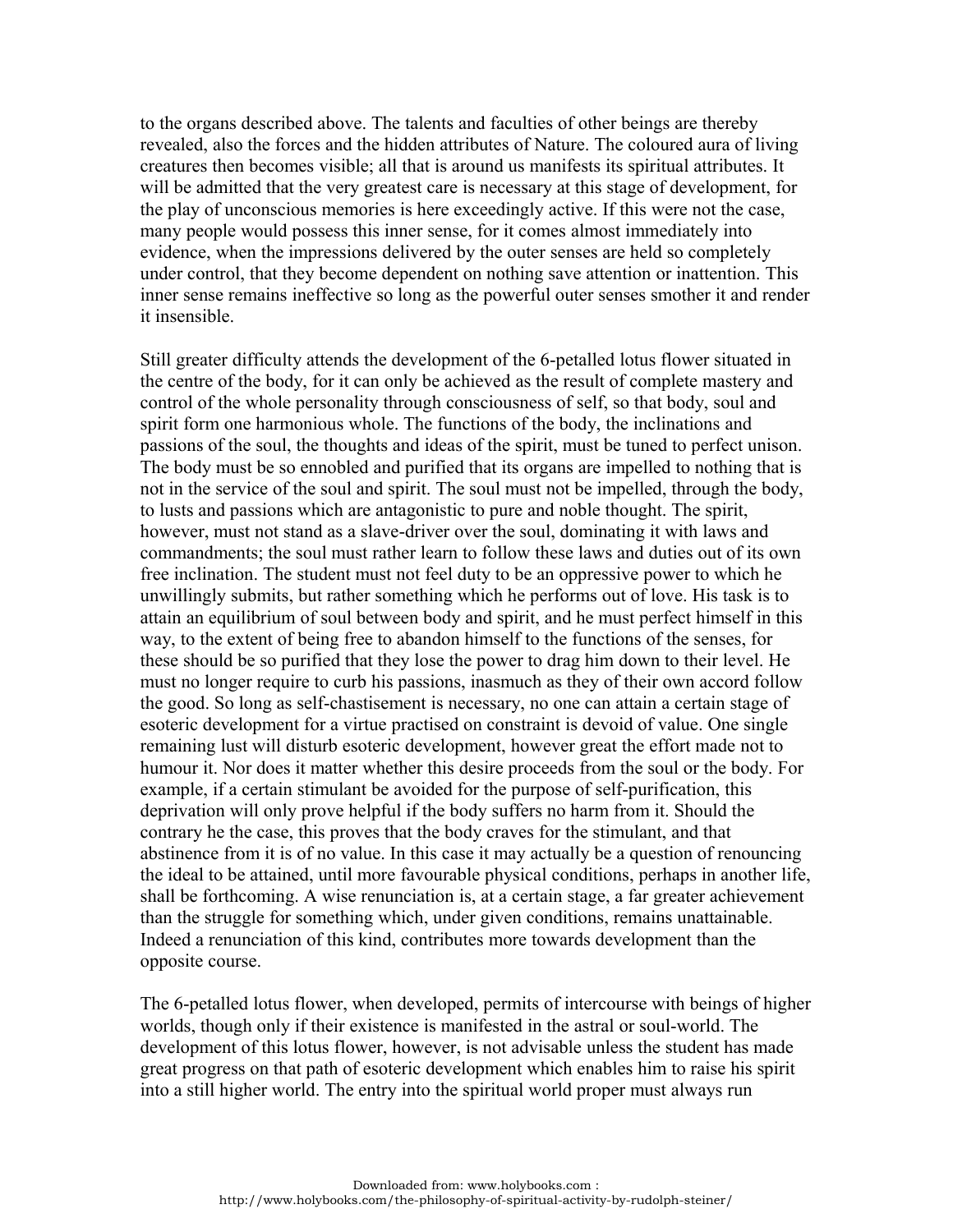parallel with the development of the lotus flowers, otherwise the student will fall into error and confusion. He would undoubtedly be able to see, but he would remain incapable of forming a correct estimate of what he saw. Now the development of the 6-petalled lotus flower itself provides a certain security against confusion and instability, for no one call be easily confused who has attained perfect equilibrium between sense (or body), passion (or soul) and idea (or spirit). And yet, something more than this security is required, when, through the development of the 6-petalled lotus flower, living beings of independent existence are revealed to his spirit, beings belonging to a world so completely different from the world known to his physical senses. The development of the lotus flowers alone does not ensure sufficient security in these higher worlds; other higher organs are necessary. The latter will now be described before the remaining lotus flowers and the further organization of the soul-body [footnote: This expression, though obviously contradictory, when taken literally, is used because, to clairvoyant perception, the impression received spiritually corresponds to the impression received physically when the physical body is perceived.] are discussed.

The development of the soul-body in the manner described above permits of perception in a supersensible world, but anyone wishing to find his way in this world must not remain stationary at this stage of development. The mere mobility of the lotus flowers is not sufficient. The student must acquire the power or regulating and controlling the movement of his spiritual organs independently and with complete consciousness. Otherwise he would become a plaything for external forces and powers. To avoid this he must acquire the faculty of hearing what is called the 'inner word', and this involves the development not only of the soul-body but also of the etheric body. The latter is revealed to the clairvoyant as a kind of double to the physical body, and forms to a certain extent an intermediate step between the soul and the physical body. It is possible for one equipped with clairvoyant powers, consciously to suggest away for himself the physical body of a person. On a higher plane this corresponds merely to an exercise in attentiveness on a lower plane. Just as a person can divert his attention from something in front of him, so that it becomes non-existent for him, the clairvoyant can extinguish a physical body from his field of observation so that it becomes physically transparent to him. If he exerts this faculty in the case of some person standing before him, then only the etheric [footnote: The word ether is merely used to suggest the fineness of the body in question, and need not in anyway be connected with the hypothetical ether of physics.] body remains visible to his clairvoyant sight, besides the soul-body, which is larger than the other two and interpenetrates them both. The etheric body has approximately the size and form of the physical body, so that it practically fills the same space. It is an extremely delicate and finely organized structure.

Its ground-colour is different from the seven colours contained in the rainbow. Anyone capable of observing it will find a colour which is actually non-existent for sense perception, and which can be preferably compared to the colour of young peach-blossom. If desired, the etheric body can be examined alone; for this purpose the soul-body must be extinguished by an effort of attentiveness in the manner described above. Otherwise the etheric body will present an ever-changing picture owing to its interpenetration by the soul-body.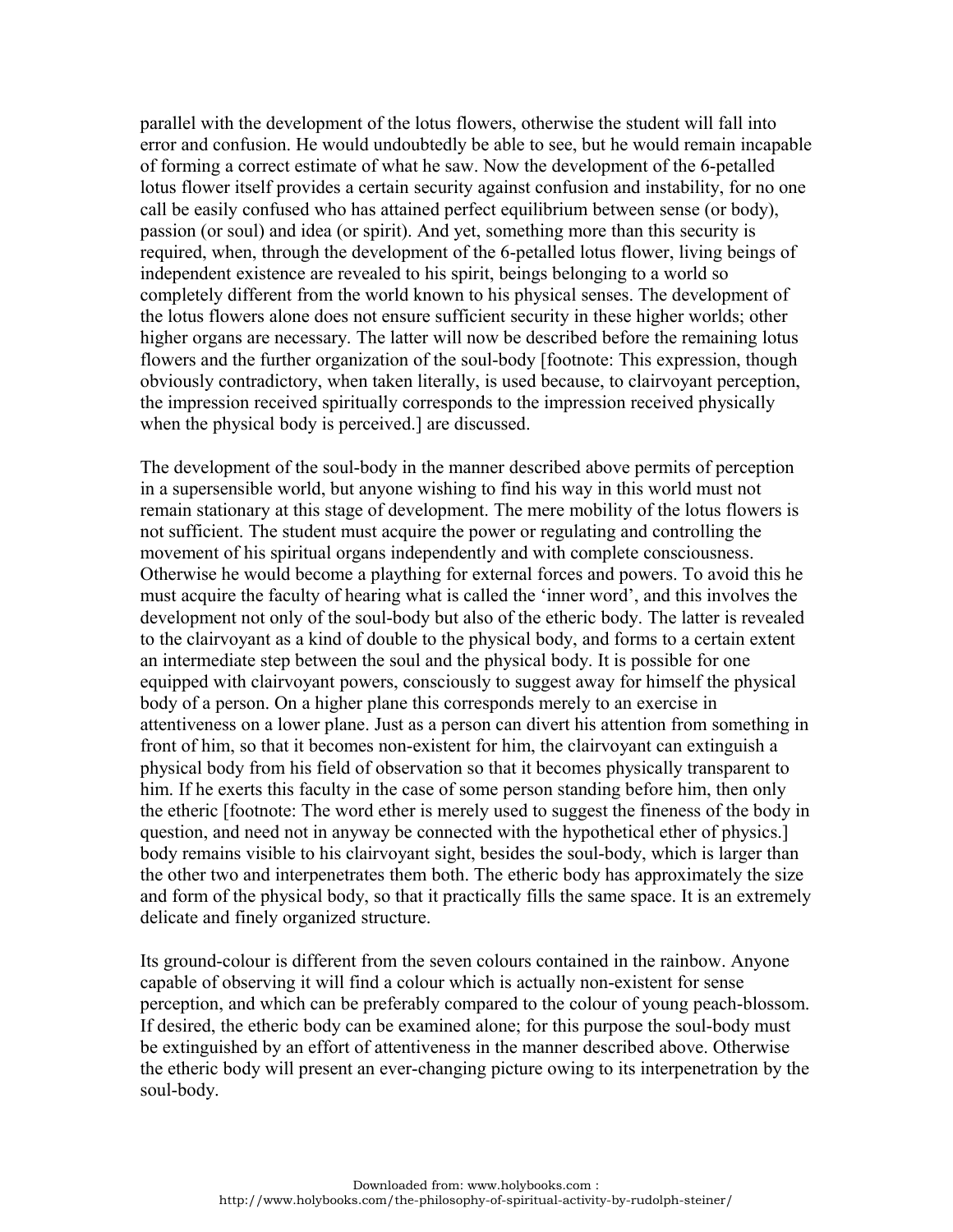Now the particles of the etheric body are in continual motion. Countless streams pass through it in every direction. By these currents life itself is maintained and regulated. Every body that has life, including animals and plants, possesses an etheric body. Even in minerals traces of it can be observed. These currents and movements are, to begin with, independent of human will and consciousness, just as the action of the heart or stomach is beyond our jurisdiction, and this independence remains unaltered so long as we do not take our development in hand in the sense of acquiring supersensible faculties. For development, at a certain stage, consists precisely in adding to the unconscious currents and movements of the etheric body, others that are consciously produced and controlled.

When esoteric development has progressed so far that the lotus flowers begin to stir, much has already been achieved by the student which can result in the formation of certain quite definite currents and movements in his etheric body. The object of this development is the formation of a kind of centre in the region of the physical heart, from which currents and movements, in the greatest variety of colours and forms, radiate. This centre is, in reality, not a mere point, but a most complicated structure, a most wonderful organ. It glows and shimmers with every shade of colour, and displays forms of great symmetry, capable of rapid transformation. Other forms and streams of colour radiate from this organ to the other parts of the body, and beyond it, to the astral body, which they completely permeate and illumine. The most important part of these currents flows to the lotus flowers. They permeate each petal and regulate its revolutions; then streaming out at the points of the petals, they lose themselves in outer space. The greater the development of a person, the greater the circumference to which these rays extend.

The 12-petalled lotus flower has a particularly close connection with this central organ. The currents flow directly into it and through it, proceeding, on the one side, to the 16 and the 2-petalled lotus flowers, and on the other, the lower side, to the flowers of eight, six and four petals. It is for this reason that the very greatest care must be devoted to the development of the 12-petalled lotus, for an imperfection in the latter would result in the irregular formation of the whole structure. The above will give an idea of the delicate and intimate nature of esoteric training, and of the accuracy needed, if the development is to be regular and correct. It will also be evident beyond doubt, that directions for the development of supersensible faculties can only be the concern of those who have themselves experienced everything which they propose to awaken in others, and who are unquestionably in a position to know whether the directions they give lead to the exact results desired. If the student follows the directions that have been given him, he introduces into his etheric body currents and movements which are in harmony with the laws and the evolution of the world to which he belongs. Consequently these instructions are reflections of the great laws of cosmic evolution. They consist of the abovementioned and similar exercises in meditation and concentration, which, if correctly practised, produce the results described. 'The student must, at certain times, let these instructions permeate his soul with their content, so that he is inwardly entirely filled with it. A simple start is made with a view to deepening the logical activity of the mind, and producing an inward intensification of thought. Thought is thereby made free and independent of all sense impressions and experiences; it is concentrated in one point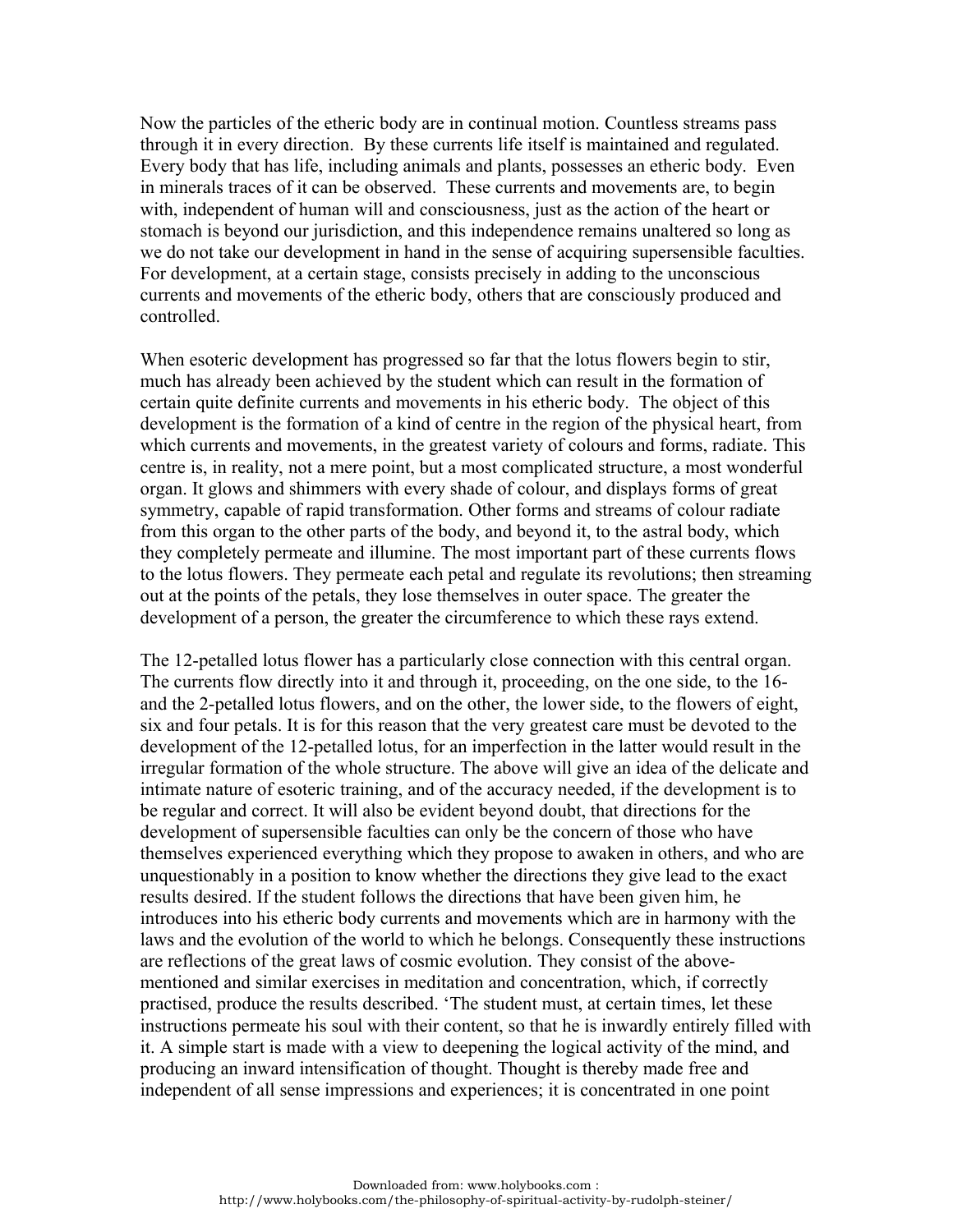which is held entirely under control. Thus a preliminary centre is formed for the currents of the etheric body. This centre is not yet in the region of the heart, but in the head, and it appears to the clairvoyant as the point of departure for movements and currents, No esoteric training can be successful which does not first create this centre. If the latter were first formed in the region of the heart, the aspiring clairvoyant would doubtless obtain glimpses of the higher worlds, but he would lack every true insight into the connection between these higher worlds and the world of our senses. This, however, is an unconditional necessity for man at the present stage of evolution. The clairvoyant must not become a visionary; he must retain a firm footing upon the earth.

The centre in the head, once duly fixed, is then transferred lower down, to the region of the larynx. This is effected by further exercises in concentration. Then the currents of the etheric body radiate from this point and illumine the astral space surrounding the individual.

Continued practice enables the student to determine for himself the position of his etheric body. Hitherto this position depended upon the forces proceeding from without or from within the physical body. Through further development the student is able to direct his etheric body to all sides. This faculty is effected by currents moving approximately along both hands, and centred in the 2-petalled lotus in the region of the eyes. All that is made possible through the radiations from the larynx assuming round forms, of which a number how to the 2-petalled lotus, and thence form undulating currents along the hands. As a further development these currents branch out and ramify in the most delicate manner, and become, as it were, a kind of web, which then encompasses the entire etheric body as though with a network. Whereas hitherto the etheric body was not closed to the outer world, so that the life currents from the universal ocean of life flowed freely in and out, it now becomes necessary that these currents should pass through this membrane. Thus the individual becomes sensitive to these external streams; they become perceptible to him. And now the time has come to give the complete system of currents and movements its centre situated in the region of the heart. This again is effected by persevering with the exercises in concentration and meditation; and at this point also the stage is reached when the student becomes gifted with the 'inner word.' All things now acquire a new significance for him. They become as it were spiritually audible in their innermost self, and speak to him of their essential being. The currents described above place him in touch with the inner being of the world to which he belongs. He begins to mingle his life with the life of his environment and can let it reverberate in the movements of his lotus flowers.

At this point the spiritual world is entered. If the student has advanced so far, he acquires a new understanding for all that the great teachers of humanity have uttered. The sayings of the Buddha and the Gospels, for instance, produce a new effect on him. They pervade him with a felicity of which he had not dreamed before. For the tone of their words follows the movements and rhythms which he has himself formed within himself. He can now have positive knowledge that a Buddha or the Evangelists did not utter their own personal revelations, but those which flowed into them from the innermost Being of all things. A fact must here be pointed out which can only be understood in the light of what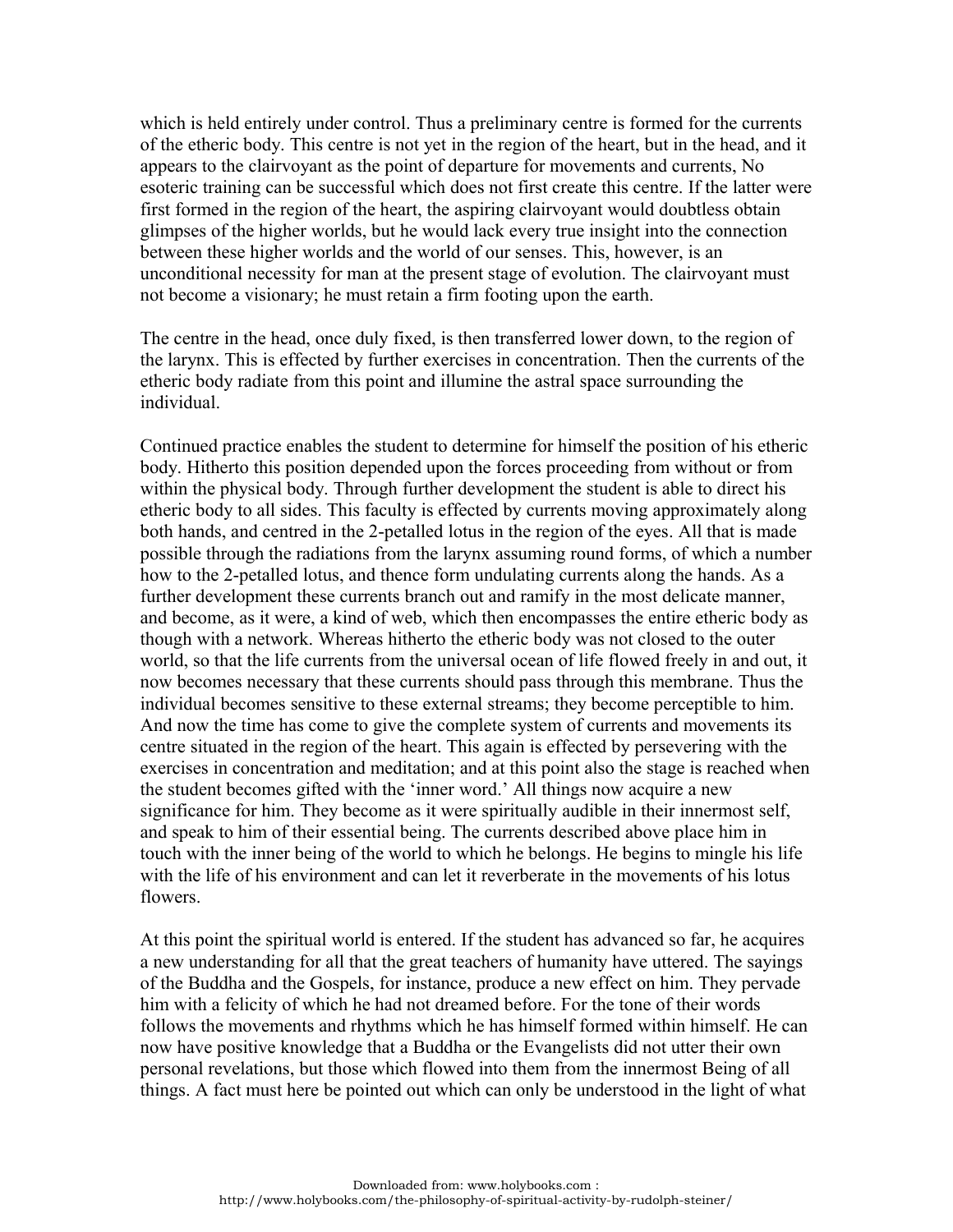has been said above. The many repetitions in the sayings of the Buddha are not comprehensible to people of our present evolutionary stage. For the esoteric student, however, they become a force on which he gladly lets his inner senses rest, for they correspond with certain movements in the etheric body. Devotional surrender to them, with perfect inner peace, creates an inner harmony with these movements, and because the latter are an image of certain cosmic rhythms which also at certain points repeat themselves and revert to former modes, the individual listening to the wisdom of the Buddha, unites his life with that of the cosmic mysteries.

In esoteric training, there is question of four attributes which must be acquired on the socalled probationary path for the attainment of higher knowledge. The first is the faculty of discrimination in thoughts between truth and mere semblance or opinion. The second attribute is the correct estimation of what is inwardly true and real, as against what is merely apparent. The third rests in the practice of the six qualities already mentioned in the preceding pages: [see above] thought-control, control of actions, perseverance, tolerance, faith and equanimity. The fourth attribute is the love of inner freedom.

A mere intellectual understanding of what is included in these attributes is of no value. They must become so incorporated into the soul that they form the basis of inner habits. Consider, for instance, the first of these attributes: the discrimination between truth and semblance.

The student must so train himself that he quite as a matter of course distinguishes, in everything that confronts him, between the non-essential elements and those that are significant and essential. He will only succeed in this if, in his observation of the outer world, he quietly and patiently ever and again repeats the attempt. And at the end he will naturally single out the essential and the true at a glance, whereas formerly the nonessential, too, could content him. 'All things corruptible are but reflection' - is a truth which becomes an unquestionable conviction of the soul. The same applies to the remaining three of the four attributes mentioned.

Now these four inner habits do actually produce a transformation of the delicate human etheric body. By the first, discrimination between truth and semblance, the centre already described is formed in the head, and the centre in the region of the larynx prepared. The actual development of these centres is of course dependent on the exercises in concentration described above; the latter develop, and the four attributes bring to fruition. Once the centre in the larynx has been prepared, the free control of the etheric body and its enclosure within a network covering, as explained above, result from the correct estimation of what is true as against what is apparent and non-essential. If the student acquires this faculty of estimation, the facts of the higher worlds will gradually become perceptible to him. But he must not think that he has merely to perform actions which appear significant when judged by the standard of a mere intellectual estimate. The most trifling action, every little thing accomplished has something of importance in the great cosmic household. A correct estimation of the affairs of daily life is required, not an under-estimation of them. The six virtues of which the third attribute consists have already been dealt with; they are connected with the development of the 12-petalled lotus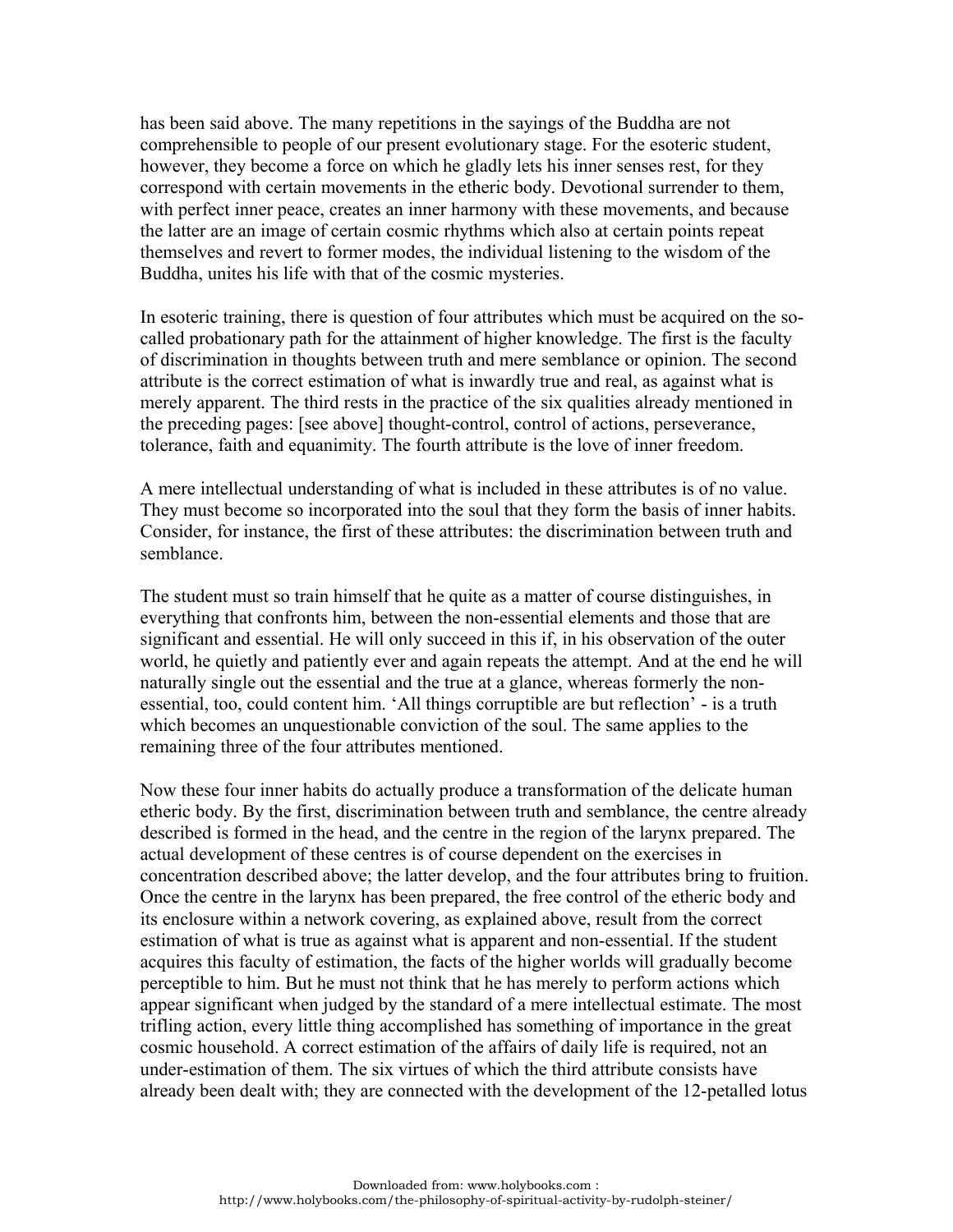in the region of the heart, and, as already indicated, it is to this centre that the life-currents of the etheric body must be directed. The fourth attribute, the longing for liberation, serves to bring to fruition the etheric organ in the heart region. Once this attribute becomes an inner habit, the individual frees himself from everything which depends only upon the faculties of his own personal nature. He ceases to view things from his own separate standpoint, and the boundaries of his own narrow self fettering him to this point of view disappear. The secrets of the spiritual world gain access to his inner self. This is liberation from those fetters which constrain the individual to regard things and beings in a manner corresponding to his own personal limitations. It is from this personal manner of regarding things that the student must become liberated and free.

It will be clear from the above that the instructions given in esoteric training exert a determining influence reaching the innermost depths of human nature. Such are the instructions regarding the four qualities mentioned above. They can be found in one form or another in all the great religions. The founders of the great religions did not give mankind these teachings from some vague feeling. They gave them for the good reason that they were great Initiates. Out of their knowledge did they shape their moral teachings. They knew how these would react upon the finer nature of men, and desired that their followers should gradually achieve the development of this finer nature. To live in the sense of these great religions means to work for the attainment of personal spiritual perfection. Only by so doing can man become a servant of the world and of humanity. Self-perfection is by no means self-seeking; for the imperfect man is an imperfect servant of the world and of humanity. The more perfect a man is, the better does he serve the world. 'If the rose adorns herself, she adorns the garden.'

The founders of the great religions are therefore the great Initiates. Their teaching flows into the soul of men, and thus, with humanity, the whole world moves forward. Quite consciously did they work to further this evolutionary process of humanity. Their teachings can only be understood if it be remembered that they are the product of knowledge of the innermost depths of human nature. The great Initiates knew, and it is out of their knowledge that they shaped the ideals of humanity. Yet man approaches these great leaders when he uplifts himself, in his own development, to their heights.

A completely new life opens out before the student, when the development of his etheric body begins in the way described above, and at the proper time, in the course of his training, he must receive that enlightenment which enables him to adapt himself to this new existence. The 16-petalled lotus, for instance, enables him to perceive spiritual figures of a higher world. He must learn now how different these forms can be when caused by different objects or beings. In the first place, he must notice that his own thoughts and feelings exert a powerful influence on certain of these figures, on others little or no influence. One kind of figure alters immediately if the observer, upon seeing them, says to himself: 'that is beautiful,' and then in the course of his observation, changes this thought to: 'that is useful.' It is characteristic of the forms proceeding from minerals or from artificial objects, that they change under the influence of every thought and every feeling directed upon them by the observer. This applies in a lesser degree to the forms belonging to plants, and still less to those corresponding to animals. These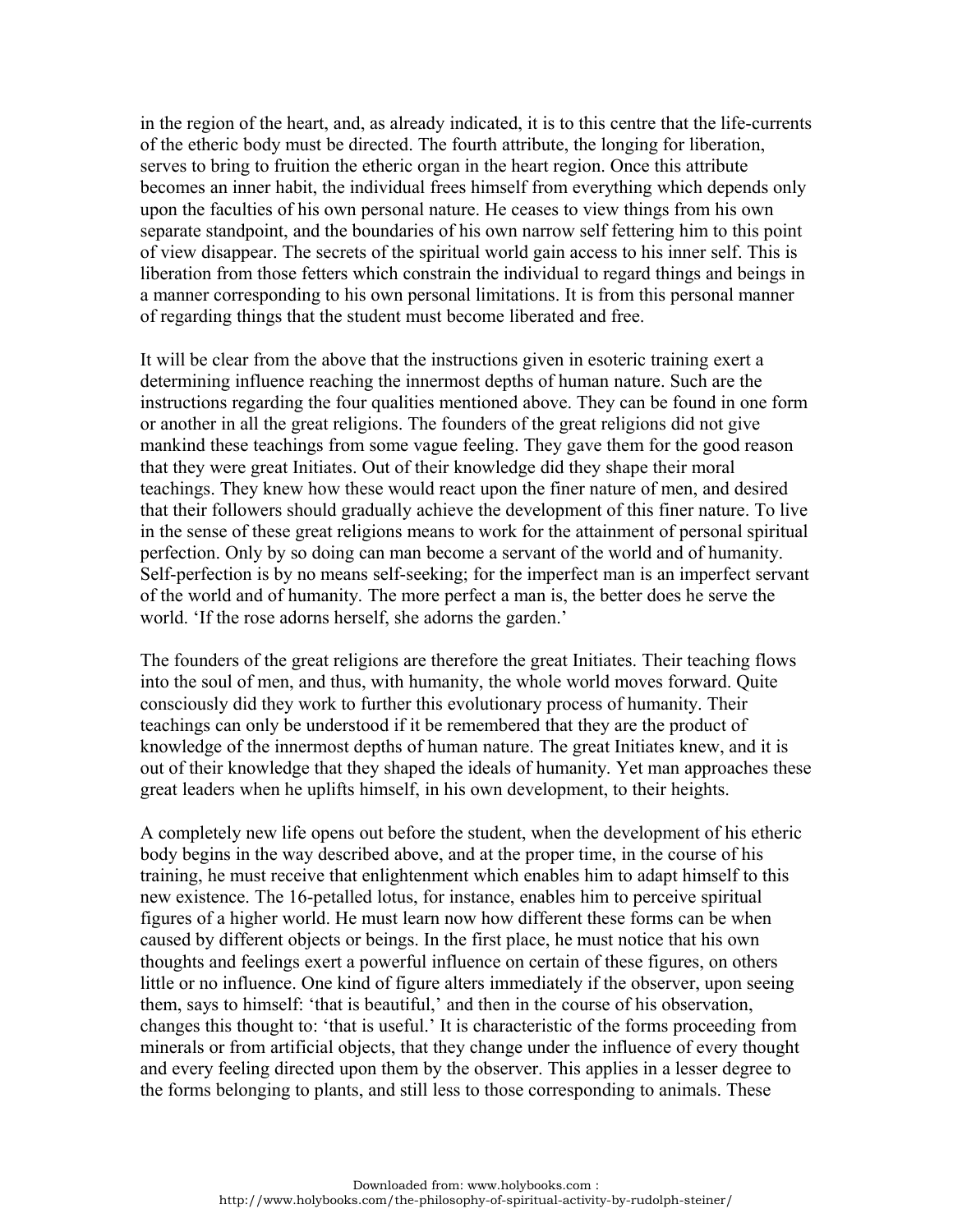figures, too, are full of life and motion, but this motion is only partially due to the influence of human thoughts and feelings; in other respects it is produced by causes which are beyond human influence. Now there appears within this whole world a species of form which remains almost entirely unaffected by human influence. The student can convince himself that these forms proceed neither from minerals, nor from artificial objects, nor, again, from plants or animals. To gain complete understanding, he must study those forms which he can realize to have proceeded from the feelings, instincts and passions of human beings. Yet he call find that these forms too are influenced by his own thoughts, if only to a relatively small extent. But there always remains a residuum of forms in this world upon which such influences are less and less effective. Indeed at the outset of his career, the student can perceive little beyond this residuum.

He can only discover its nature by observing himself. He then learns what forms he himself produces, for his will, his wishes and so on, are expressed in these forms. An instinct that dwells in him, a desire that fills him, an intention that he harbours and so forth are all manifested in these forms; indeed his whole character displays itself in this world of forms.

By his thoughts and feelings, he consciously can influence all forms not proceeding from himself; on the other hand he has no influence on those created unconsciously by his own being in the higher worlds once he has created them. Now it follows from what has been said that, on this higher plane, man's inner life of instincts, desires, ideas displays itself outwardly in exterior forms, just like all other beings and objects.

For higher knowledge, the inner world appears as part of the outer world. Just as though anyone in the physical world were surrounded by mirrors and could observe his physical body in that way; thus, too, in a higher world, man's inner being confronts him as a reflected image.

At this stage of development, the student has reached the point when he can free himself from the illusion derived from the limitation of his personal self. He can now observe that inner self as the outer world, just as he hitherto regarded as outer world everything that affected his senses. Thus he learns by gradual experience to deal with himself just as hitherto he dealt with the beings around him.

Were the student to obtain an insight into these higher worlds without sufficient preparation regarding their nature, he would find himself confronted by the picture of his own soul as though by an enigma. There his own desires and passions confront him in animal or, more seldom, in human forms. It is true that the animal forms of this world are never quite similar to those of the physical world, yet they possess a remote resemblance. Inexpert observers often take them to be identical. Now upon entering this world, an entirely new method of judgment must be acquired. For apart from the fact that things actually pertaining to inner nature appear as outer world, they also hear the character of mirrored reflections of what they really are. When, for instance, a number is perceived, it must be reversed, as a picture in a mirror; 265 would mean here in reality 562. A sphere is perceived as though from its centre. This inner perception must then be translated. The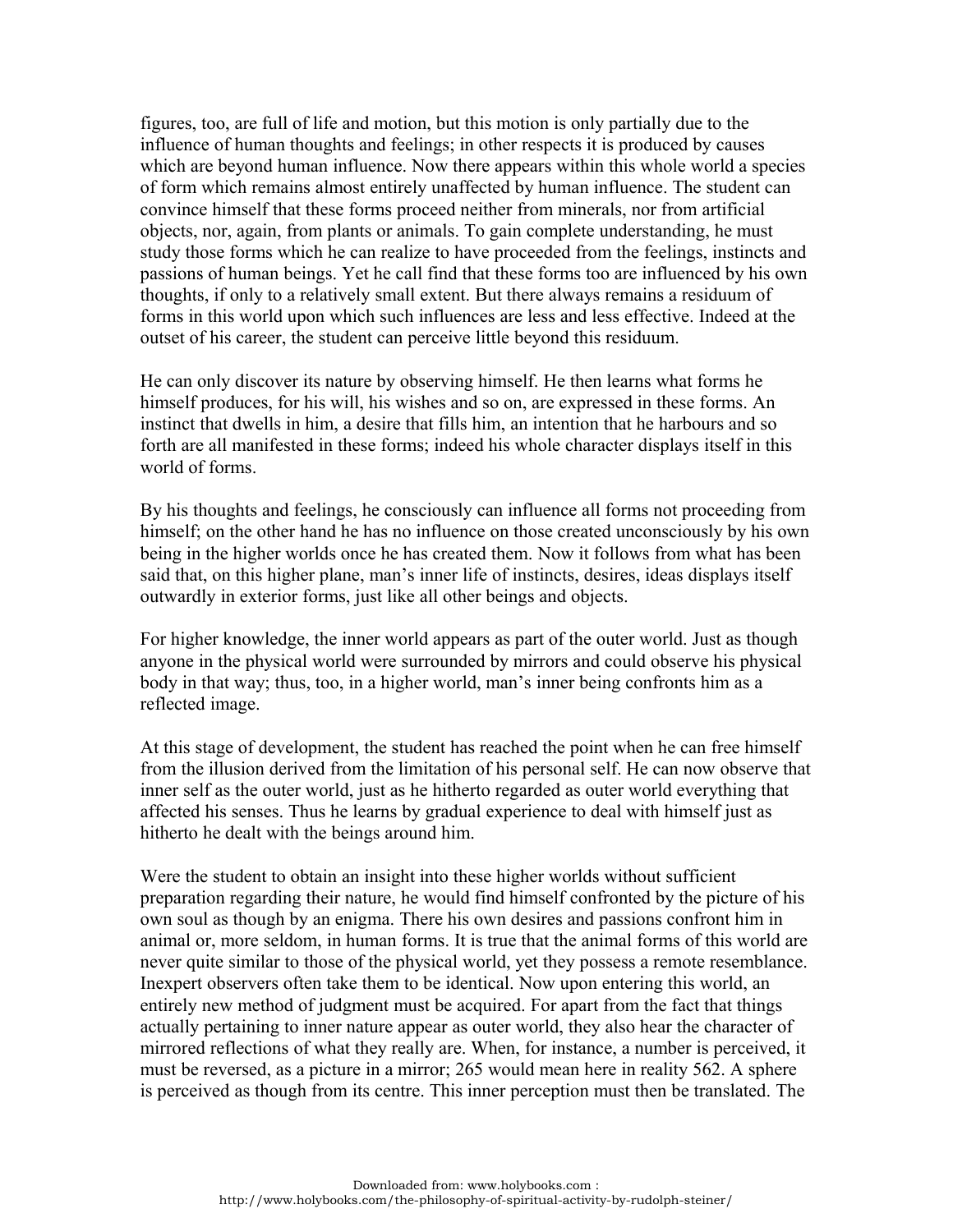qualities of the soul appear likewise as in a mirror. A wish directed towards an outer object appears as a form moving towards the person wishing. Passions residing in the lower part of human nature can assume animal forms or similar shapes, that hurl themselves against the individual. In reality, these passions are struggling outward; they seek satisfaction in the outer world, but this search in an outward direction appears in the mirrored reflection as an attack on the individual from whom they proceed.

If the student, before attaining insight into higher worlds, has learnt by quiet and sincere self-observation to realize the qualities and defects of his own character, he will then, at the moment when his own inner self confronts him as a mirrored image, find strength and courage to conduct himself in the right way. People who have failed to test themselves in this way, and are insufficiently acquainted with their own inner self, will not recognize themselves in their own mirrored image, and will mistake it for a reality foreign to themselves. Or they may become alarmed at the vision, and, because they cannot endure the sight, deceive themselves into believing the whole thing is nothing but an illusion which cannot lead them anywhere. In either case the person in question, through prematurely attaining a certain stage of inner development, would himself fatally obstruct his own progress.

It is absolutely necessary that the student should experience this aspect of his own inner self before progressing to higher spheres. For he possesses in himself a psychic-spiritual element of which he is himself the best judge. If he has thoroughly realized the nature of his own personality in the physical world, and if the image of his personality first appears to him in a higher world, he is then able to compare the one with the other. He can refer the higher to something already known to him, so that his point of departure is on firm ground. Whereas, on the other hand, if ever so many other spiritual beings appeared to him, he would find himself unable to discover their nature and qualities, and would soon feel the ground giving way beneath him. Thus it cannot be too often repeated that the only safe entrance into the higher worlds is at the end of a path leading through a genuine knowledge and estimate of one's own nature.

Pictures, then, of a spiritual kind, are first encountered by the student on his progress into higher worlds; and the reality to which these pictures correspond, is actually within himself. He should be far enough advanced to refrain from desiring reality of a more direct kind, at this initial stage, and regard these pictures as appropriate. He will soon meet something quite new within this world of pictures. His lower self is before him as a mirrored image; but from within this image there appears the true reality of his higher self. From out of the picture of his lower personality, the form of the spiritual Ego becomes visible. Then threads are spun from the latter to other and higher spiritual realities.

This is the moment when the 2-petalled lotus in the region of the eyes is required. If it now begins to stir, the student finds it possible to set his higher Ego in connection with higher spiritual beings. The currents from this lotus flower flow towards the higher entities in such a way that the movements in question are fully apparent to the individual.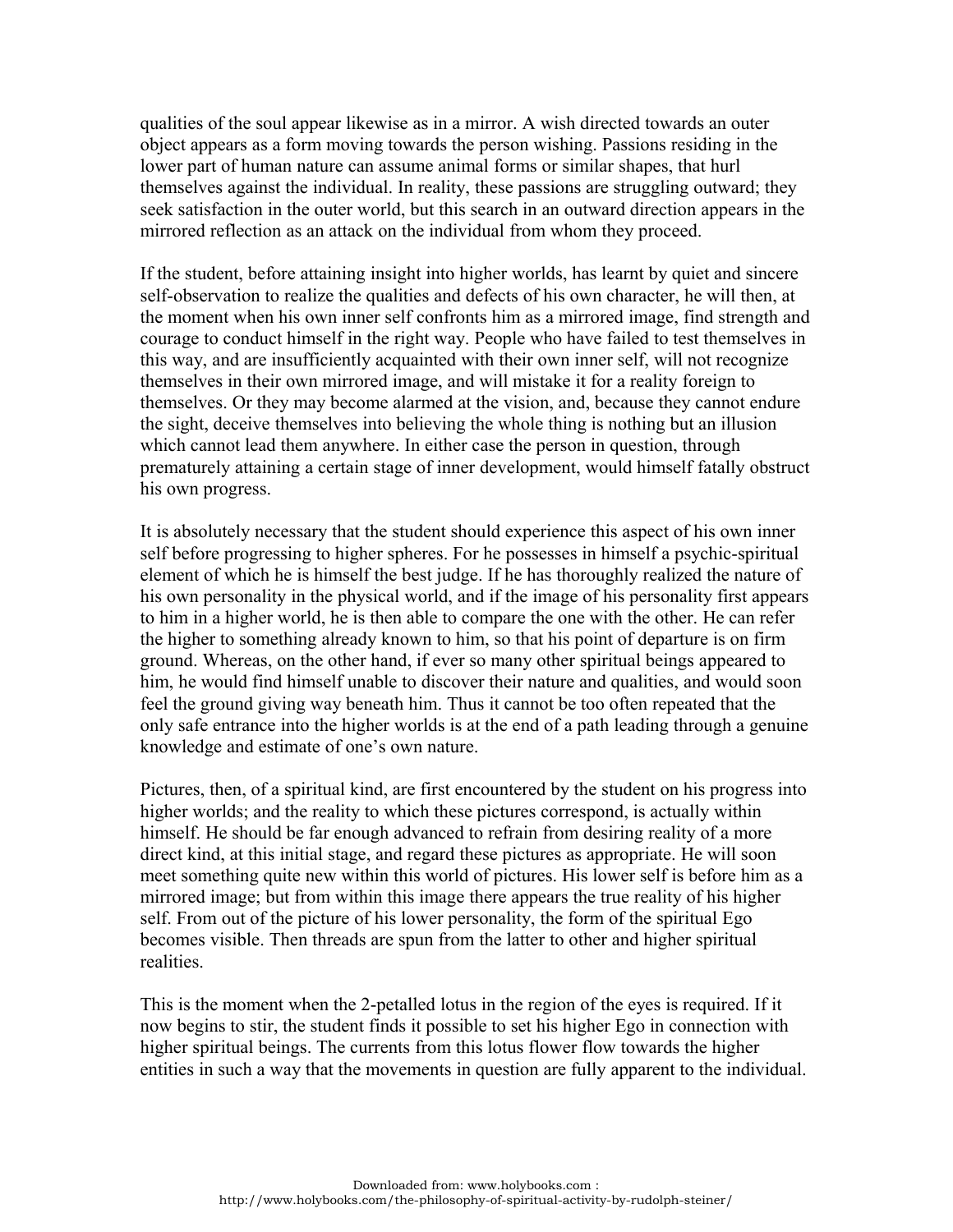Just as the light renders the physical objects visible, so, too, these currents disclose spiritual beings of higher worlds.

Through inward application to the fundamental truths derived from Spiritual Science, the student learns to set in motion, and then to direct the currents proceeding from the lotus flower between the eyes.

It is at this stage of development especially that the value of sound judgment, and a training in clear and logical thought, is proved. The higher self which hitherto slumbered unconsciously, in an embryonic state, is now born into conscious existence. This is not a figurative, but a positive birth in the spiritual world, and the being now born, the higher self, if it is to be capable of life, must enter that world with all the necessary organs and aptitudes. Just as Nature must provide for a child being born into the world with suitable eyes and ears, so, too, the laws of self-development must provide for the necessary qualities, with which the higher self can enter existence. These laws governing the development of the higher spiritual organs are none other than the laws of sound reason and morality of the physical world. The spiritual self matures in the physical self as a child in the mother's womb. The constitution of the spiritual self is similarly conditioned by the laws of common intelligence and reason that govern physical life. No one can give birth to a soundly constituted higher self, whose life in thought and feeling, in the physical world, is not sound and healthy. Natural, rational life is the basis of all genuine spiritual development. Just as the child when still in the maternal womb, lives in accordance with natural forces to which it has access, after its birth, through its organs of sense, so, too, the human higher self lives in accordance with the laws of the spiritual world, even during physical existence. And even as the child, out of a dim life-instinct, acquires the requisite forces, so, too, can man acquire the powers of the spiritual world before his higher self is born. Indeed he must do this if the latter is to enter the world as a fully developed being. It would be quite wrong for anyone to say: 'I cannot accept the teachings of Spiritual Science until I myself become a seer,' for without inward application to the results of spiritual investigation, there is no chance whatever of attaining genuine higher knowledge. It would be as though a child, during gestation, were to refuse the forces coming to it through its mother, and proposed to wait until it could create them for itself. Just as the child in its incipient feeling for life, learns to appreciate what is offered to it, so can the non-seer appreciate the truth of the teachings of Spiritual Science. An insight into these teachings, based on a deeply rooted feeling for truth, and a clear, sound, all-round critical and reasoning faculty, is possible, even before spiritual things are actually perceived. The esoteric knowledge must first be studied, so that this study becomes a preparation for clairvoyance. A person attaining clairvoyance without such preparation would resemble a child born with eyes and ears but without a brain. The entire world of sound and colour would display itself before him, but he would be helpless in it.

At this stage of his esoteric development, the student realizes, through personal inward experience, all that had previously appealed to his sense of truth, to his intellect and reason. He has now direct knowledge of his higher self. He learns how his higher self is connected with exalted spiritual beings, and forms with them a united whole. He sees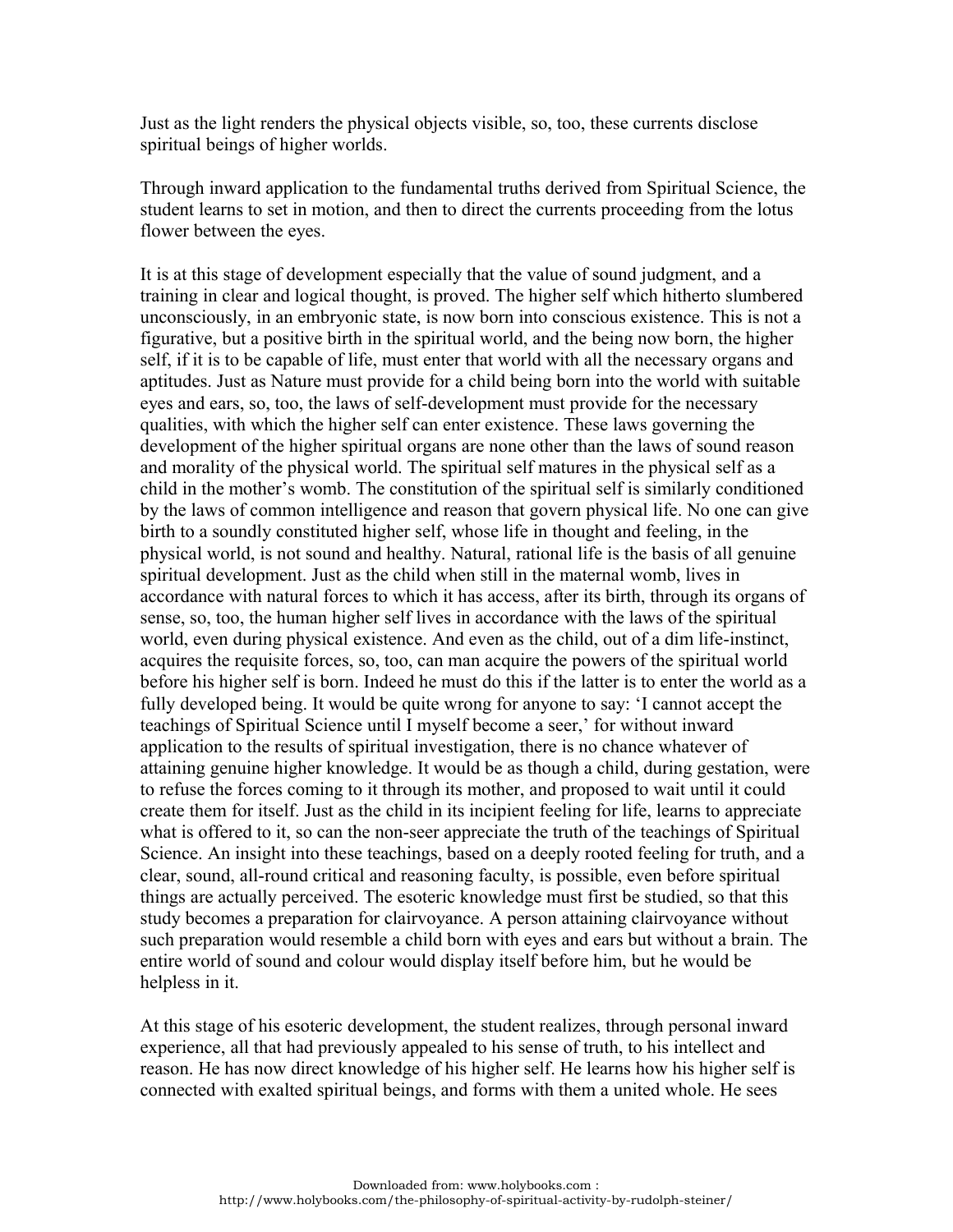how the lower self originates in a higher world, and it is revealed to him how his higher nature outlasts his lower. He can now distinguish the imperishable in himself from the perishable; that is, he learns, through personal insight, to understand the doctrine of the incarnation of the higher self in the lower. It will become plain to him that he is involved in a great spiritual complex, and that his qualities and destiny are due to this connection. He learns to recognize the law of his life, his Karma. He realizes that his lower self, constituting his present existence, is only one of the forms which his higher being can adopt. He discerns the possibility of working down from his higher self on to his lower self, so that he may perfect himself ever more and more. Now, too, he can rightly distinguish the great differences between human beings, in regard to their level of perfection. He becomes aware that there are others above him, who have already traversed the stages which still lie before him, and he realizes that the teachings and deeds of such men proceed from the inspiration of a higher world. He owes this knowledge to his first glimpse into this higher world. The so-called great Initiates of humanity now become vested with reality for him. These, then, are the gifts which the student owes to his development at this stage: insight into his higher self; insight into the doctrine of the incarnation of this higher being into a lower; insight into the laws by which life in the physical world is regulated according to its spiritual connections, that is, the law of Karma; and finally, insight into the existence of the great Initiates.

Thus it is said of a student who has reached this stage, that all doubt has vanished from him. His former faith, based on reason and sound thought, is now replaced by knowledge and insight which nothing can undermine. The various religious cults have presented, in their ceremonies, sacraments, and rites, externally visible pictures of the higher spiritual beings and events. None but those who have not penetrated to the depths of the great religious cults, can fail to recognize this fact. Personal insight into spiritual reality explains the great significance of these externally visible cults. Religious service, then, becomes for the seer an image of his own communion with the higher, spiritual world.

It has been shown how the student, by attaining this stage, becomes, in truth, a new being. He can now mature to still higher faculties, and, by means of the life-currents of his etheric body, control the higher and actual life-element, thus attaining independence, to a high degree, from the restrictions of the physical body.

#### **THE TRANSFORMATION OF DREAM LIFE**

An intimation that the student has reached or will soon reach the stage of development described in the preceding chapter, will he found in the change which comes over his dream life. His dreams, hitherto confused and haphazard, now begin to assume a more regular character. Their pictures begin to succeed each other in sensible connection, like the thoughts and ideas of daily life. He can discern in them law, cause and effect. The content, too, of his dreams is changed. While hitherto he discerned only reminiscences of daily life, and transformed impressions of his surroundings or of his physical condition, there now appear before him pictures of a world he has hitherto not known. At first the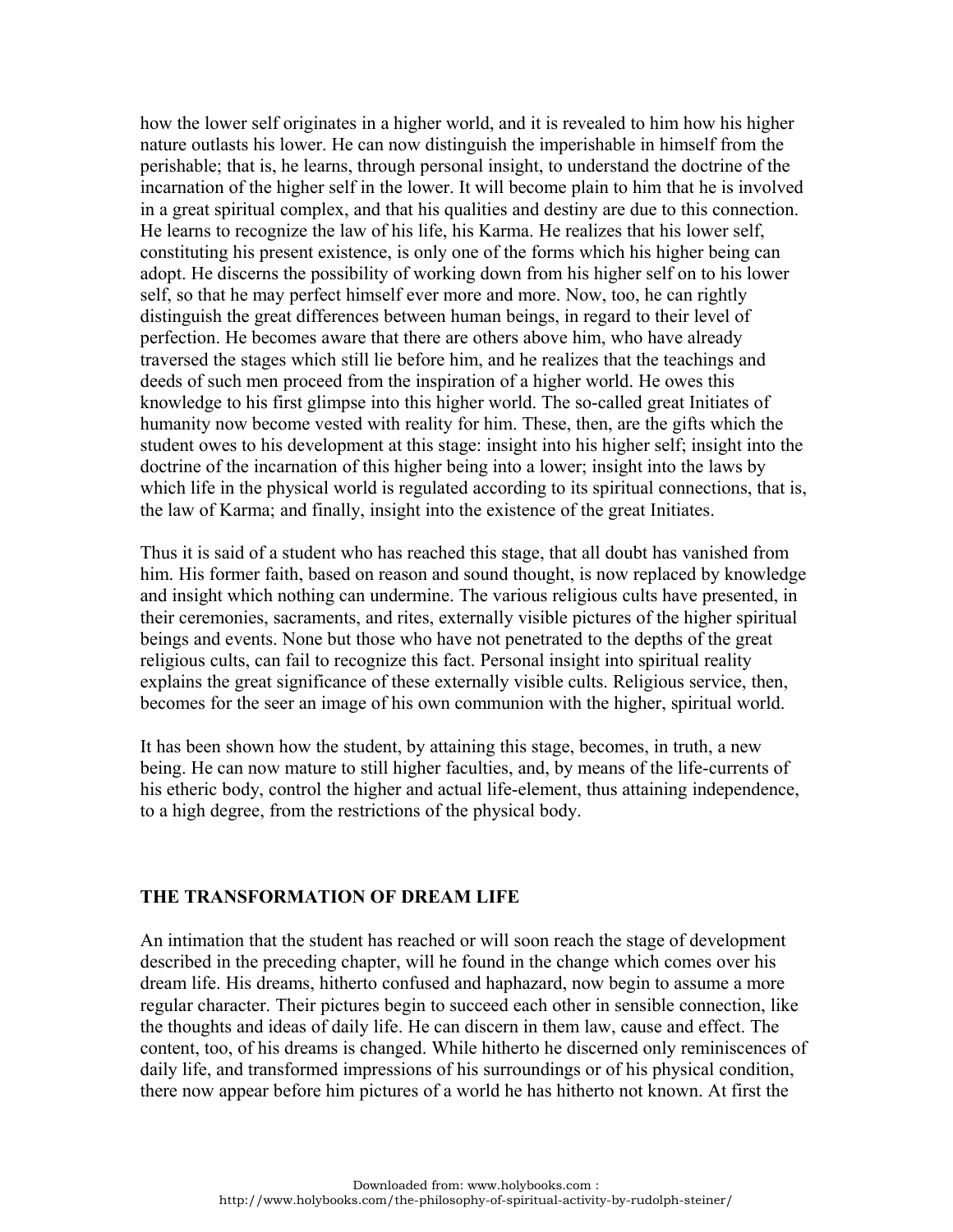general character of his dream life remains unchanged, in so far as dreams are distinguished from waking mental activity by the symbolical presentation of what they wish to express. No attentive observer of dream life can fail to detect this characteristic. For instance, one may dream that one has caught some horrible creature, and one feels an unpleasant sensation in one's hand. One wakes to discover that one is tightly grasping a corner of the blanket. The truth is not presented to the mind, except through the medium of a symbolical image. One may dream that one is flying from some pursuer, and is stricken with fear. On waking, one finds that one has been suffering, during sleep, from palpitations of the heart. Disquieting dreams can also be traced to indigestible food. Occurrences in the immediate vicinity may also reflect themselves symbolically in dreams. The striking of a clock may evoke the picture of a troop of soldiers marching by to the beat of their drums. A falling chair may be the occasion of a whole dream drama, in which the sound of the fall is reproduced as the report of a gun, and so forth. The more regulated dreams of esoteric students whose etheric body has begun its development, retain this symbolical method of expression, but they will cease merely to reflect reality connected with the physical body and physical environment. As the dreams due to the latter causes become more connected, they are mingled with similar pictures expressing things and events of another world. These are the first experiences lying beyond the range of waking consciousness. Yet no true mystic will ever make his experiences in dreams the basis of any authoritative account of a higher world. Such dreams must be merely considered as providing the first hint of a higher development. Very soon, and as a further result, the student's dreams will no longer remain beyond the reach of intellectual guidance, as heretofore, but, on the contrary, will be intellectually controlled and supervised, like the impressions and conceptions of waking consciousness. The difference between dream and waking consciousness grows ever smaller. The dreamer remains awake, in the fullest sense of the word, during his dream life; that is, he is aware of his mastery and control over his own vivid mental activity.

During our dreams we are actually in a world other than that of our senses; but, with undeveloped spiritual organs, we can form none other than the confused conceptions of it described above. It is only in so far present for us, as, for instance, the world of sense could be for a being equipped with no more than rudimentary eyes. That is why we can see nothing in this world but counterfeits and reflections of daily life. The latter are perceptible to us because our own soul paints its daily experiences in pictorial form into the substance of which that other world consists. It must be clearly understood that in addition to our ordinary conscious work-a-day life, we lead a second unconscious life in that other world. We engrave in it all our thoughts and perceptions. These tracings only become visible when the lotus flowers are developed. Now in every human being there are certain beginnings of these lotus flowers. We cannot perceive with them during waking consciousness because the impressions made on them are very faint. We cannot see the stars during the daytime for a similar reason. Their visibility is extinguished by the mighty glare of the sun. Thus, too, the faint impressions from the spiritual world cannot make themselves felt in the face of the powerful impressions received through the senses.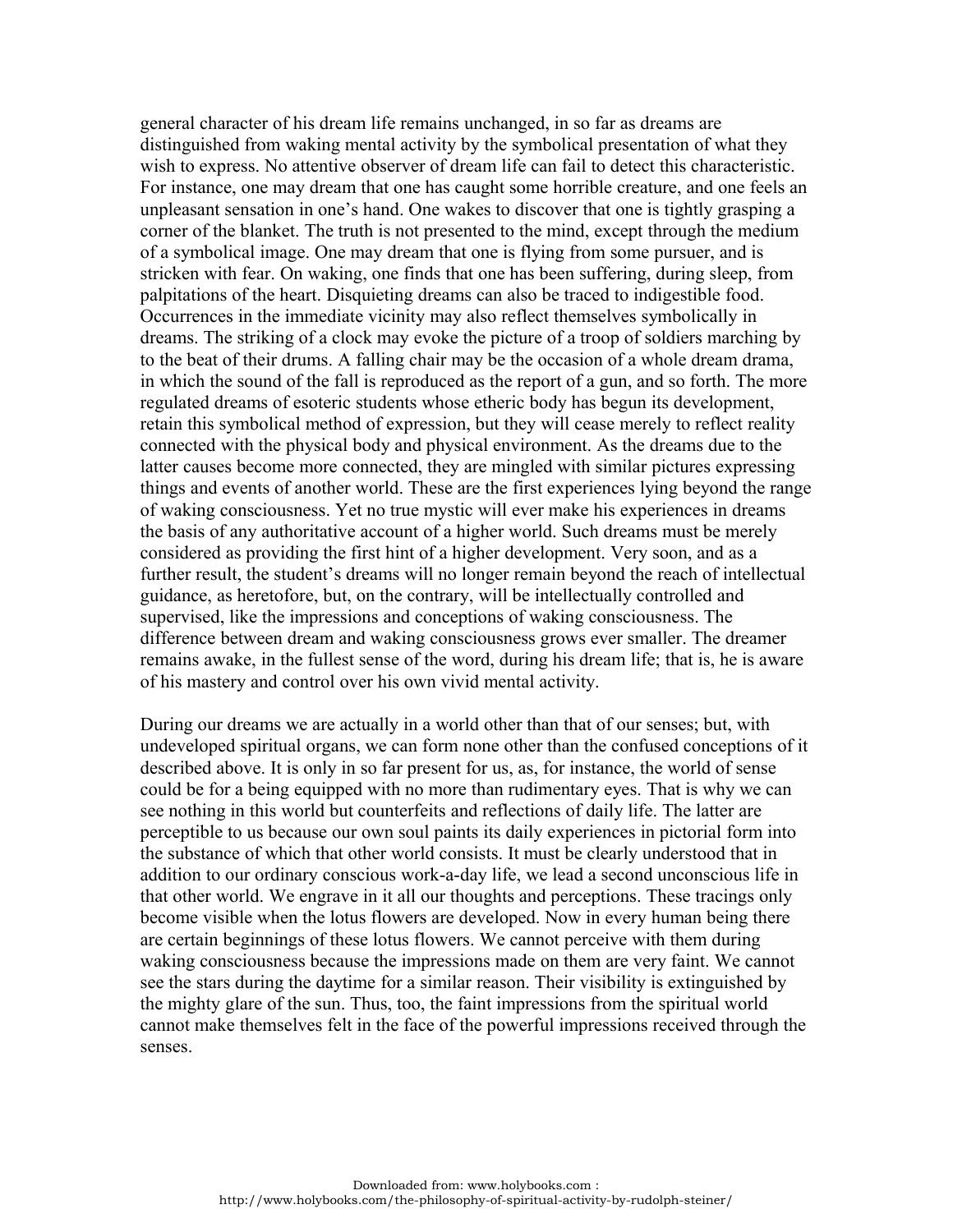Now when the gate of the senses is closed during sleep, these other impressions begin to emerge confusedly, and the dreamer becomes aware of experiences in another world. But, as already explained, these experiences consist, at first, merely of pictures engraved in the spiritual world by our mental activity attached to the physical senses. Only developed lotus flowers make it possible for manifestations not derived from the physical world to be imprinted in the same way. And then the etheric body, when developed, brings full knowledge concerning these engraved impressions derived from other worlds. This is the beginning of life and activity in a new world, and, at this point, esoteric training must set the student a twofold task. To begin with, he must learn to take stock of everything he observes in his dreams, exactly as though he were awake. Then, if successful in this, he is led to make the same observations during ordinary waking consciousness. He will so train his attention and receptivity for these spiritual impressions, that they need no longer vanish in the face of the physical impressions, but will always be at hand for him, and reach him in addition to the others.

When the student has acquired this faculty, there arises before his spiritual eyes something of the picture described in the preceding chapter, and he can henceforth discern all that the spiritual world contains as the cause of the physical world. Above all things he can perceive and gain knowledge of his own higher self in this world. The next task now confronting him is to grow, as it were, into this higher self, that is, really to regard it as his own true self and act accordingly. He realizes ever more clearly and intensely that his physical body, and what he hitherto called his 'I' are merely the instruments of his higher self. He adopts an attitude towards his lower self, such as a person, limited to the world of the senses, adopts towards some instrument or vehicle that serves him. No one includes as part of himself the vehicle in which he is travelling, even though he says: 'I travel'; so, too, when an inwardly developed person says: 'I go through the door,' his actual conception is 'I carry my body through the door.' Only this must become a natural habit with him, so that he never for a moment loses his firm footing in the physical world or feels estranged from it. If the student is to avoid becoming a fantastic visionary, he must not impoverish his life through his higher consciousness, but on the contrary, enrich it, as a person enriches his life by using the railway and not merely his legs to cover a certain distance.

When the student has thus raised himself to a life in the higher Ego, or rather during his acquisition of the higher consciousness, he will learn how to stir to life the spiritual perceptive force in the organ of the heart, and control it through the currents described in the foregoing chapter. This perceptive force is an element of higher substantiality, which proceeds from the organ in question, and flows with beautiful radiance through the moving lotus flowers and the other channels of the developed etheric body. Thence it radiates outward into the surrounding spiritual world, rendering it spiritually visible, just as the sunlight falling on the objects of the physical world, renders them visible.

How this perceptive force in the heart organ is created, can only be gradually understood in the course of actual development.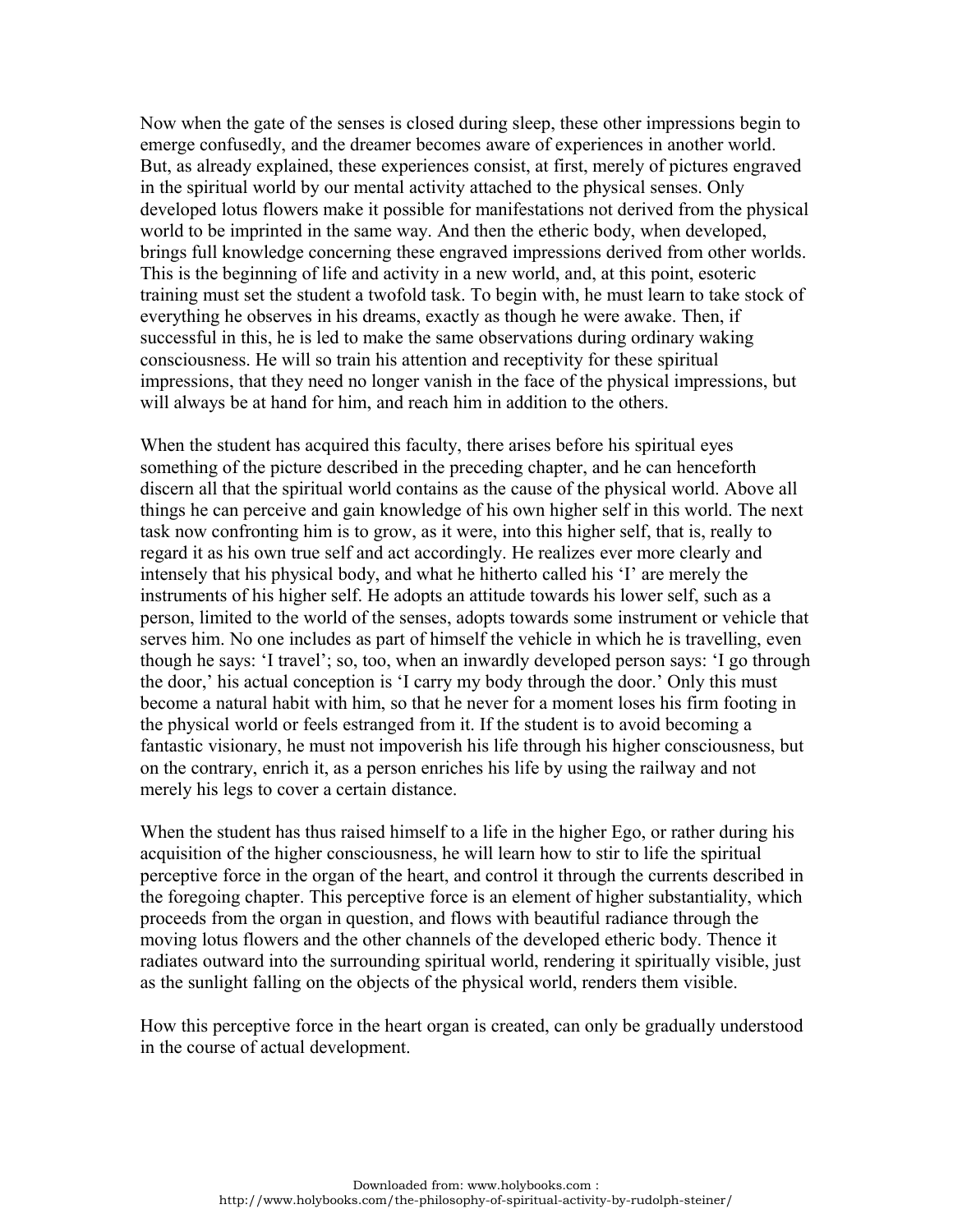It is only when this organ of perception can be sent through the etheric body and into the outer world, to illumine it, that the actual spiritual world, as composed of objects and beings, call be clearly perceived. Thus it will be seen that complete consciousness of an object in the spiritual world is only possible when man himself casts upon it the spiritual light. Now the Ego which creates this organ of perception does not dwell within, but outside the physical body, as already shown. The heart organ is only the spot where the individual kindles, from without, this spiritual light organ. Were the latter kindled elsewhere, the spiritual perceptions produced by it would have no connection with the physical world. But all higher spiritual realities must be related to the physical world, and man himself must act as a channel for them to flow into it. It is precisely through the heart organ that the higher Ego governs the physical self, making it into his instrument.

Now the esoterically developed person feels differently towards the things of the spiritual world, than the undeveloped feels to the things of the physical world. The latter feels himself to be at a particular place in the world of sense, and the surrounding objects to be external to him. The spiritually developed person feels himself to be united with, and as though in the interior of the spiritual objects he perceives. He wanders, in fact, from place to place, and is therefore called the 'Wanderer', in the language of occult science. Should he, however, remain a mere wanderer, he would be unable to define any object in spiritual space. Just as objects and places in physical space are defined from a fixed point of departure, this, too, must be the case in the other world. He must seek out some place, thoroughly investigate it, and take it spiritually in possession. In this place he must establish his spiritual home, and relate everything else to it. In physical life, too, a person sees everything in terms of his physical home. Natives of Berlin and Paris will involuntarily describe London in a different way. And yet there is a difference between the spiritual and the physical home. We are born into the latter without our co-operation, and instinctively absorb, during our childhood, a number of ideas, by which everything is henceforth involuntarily coloured. The student, however, himself founds his own spiritual home, in full consciousness. His judgment, therefore, based on this spiritual home, is formed in full unhampered freedom. This founding of a spiritual home is called in the language of occult science, 'the building of the hut'.

Spiritual vision, at this stage, extends to the spiritual counterparts of the physical world, so far as these exist in the so-called astral world. There everything is found which, in its nature, is similar to human instincts, feelings, desires and passions. For powers related to all these human characteristics, are associated with all physical objects. A crystal, for instance, is cast in its form by powers which, seen from a higher standpoint, appear as an active human impulse. Similar forces drive the sap through the vessels of the plant, cause the blossoms to unfold and the seed-vessels to burst. To developed spiritual organs of perception, all these forces appear gifted with form and colour, just as the objects of the physical world have form and colour for physical eyes. At this stage in his development, the student sees not only the crystal and the plant, but also the above spiritual forces. Animal and human impulses are perceptible to him not only through their physical manifestation in the individual, but directly as objects, as he sees tables and chairs in the physical world. The whole range of instinct, impulse, desire and passion, both of an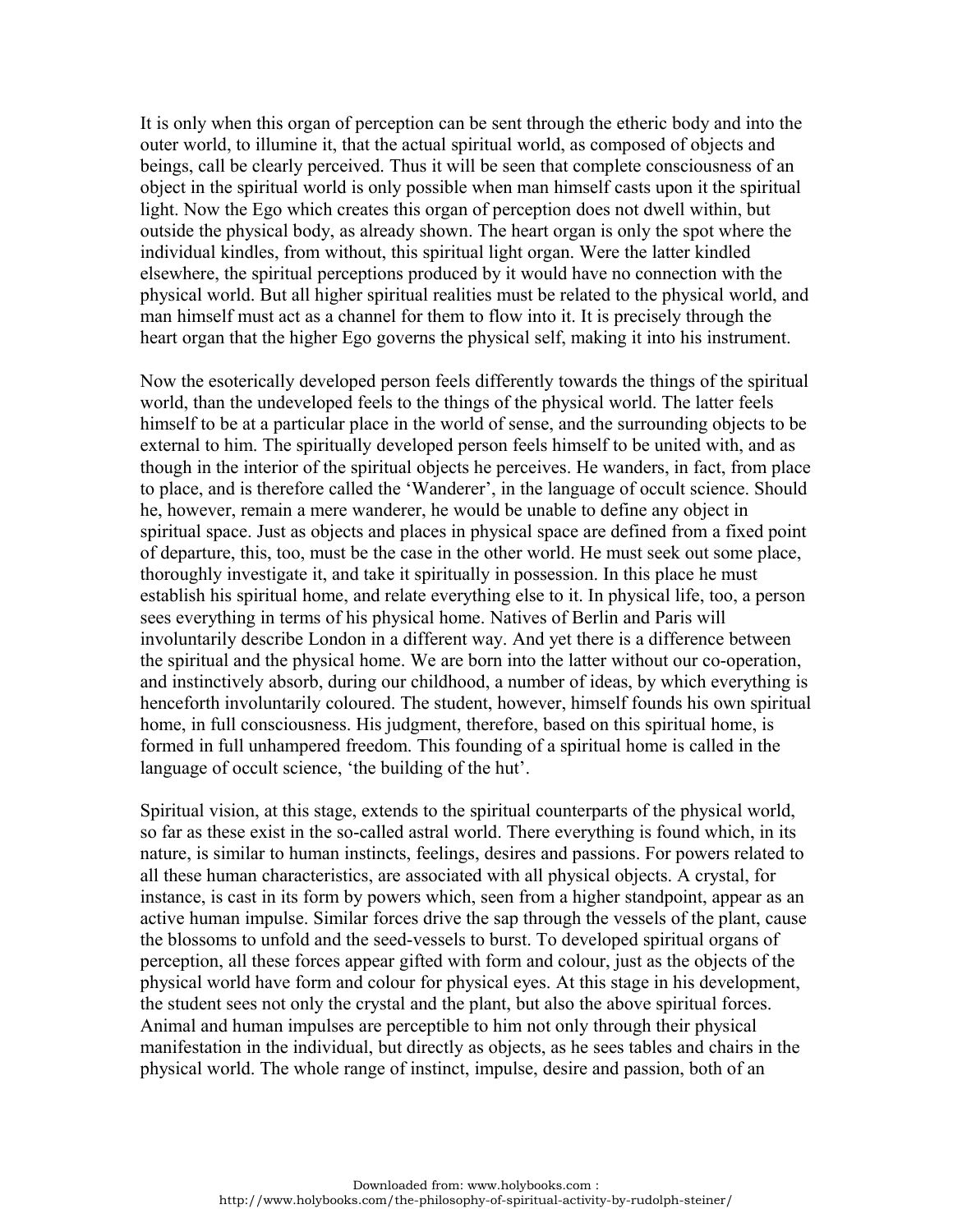animal and a human being, constitute the astral cloud or aura, in which the being is enveloped.

Furthermore, the clairvoyant can, at this stage, perceive things which are almost or entirely withheld from the senses. He can, for instance, tell the astral difference between a room full of lower- or of higher-minded people. Not only the physical but also the spiritual atmosphere of a hospital differs from that of a ballroom. A commercial town has a different astral air from that of a university town. In the initial stages of clairvoyance, this perceptive faculty is but weakly developed; its relation to the objects in question is similar to the relation of dream-consciousness to waking consciousness, in ordinary life; it will, however, become fully awakened also at this stage.

The highest achievement of a clairvoyant who has attained the degree of visioI1 described above, is when the astral counter-effects of animal and human impulses and passions are revealed to him. A loving action is accompanied by quite a different astral picture from one inspired by hate. Unbridled desire gives rise to an ugly astral counterpart, while a feeling evoked by a high ideal creates a counterpart that is beautiful. These astral counterparts are but faintly perceptible during the physical life of an individual, for their strength is diminished by life in the physical world. The desire for an object produces an equivalent image displaying itself as this very desire in the astral world. If, however, the object be attained and the desire satisfied, or if, at any rate, the possibility of satisfaction is forthcoming, the corresponding image will show but faintly. It only attains its rightful state after the death of the individual, when thle soul, in accordance with its nature, still harbours such desires, but can no longer satisfy them, because the object and the physical organ are both lacking. The gourmand, for instance, will still retain, after death, the desire to please his palate; but there is no possibility of satisfying this desire because he no longer has a palate. As a result, the desire produces an especially powerful counterpart, by which the soul is tormented. These experiences evoked by the images of the lower soul-nature after death, are called the experiences in the soul-world, especially in the region of desires. They only vanish when the soul has purified itself from all desires tending to the physical world. Then only does the soul mount to the higher regions, to the world of spirit. Even though these images are faint during life in the physical world, they are none the less present, following the individual as his world of desire, in the way a comet is followed by its tail. They can be seen by a clairvoyant at the requisite stage of development.

Such and similar experiences fill the life of the student during the period described above. He cannot attain higher spiritual experience at this stage of development, but must climb still higher from this point.

# **THE CONTINUITY OF CONSCIOUSNESS**

Human life runs its course in three alternating states or conditions, namely, waking, dreaming sleep and dreamless sleep. The attainment of the higher knowledge of spiritual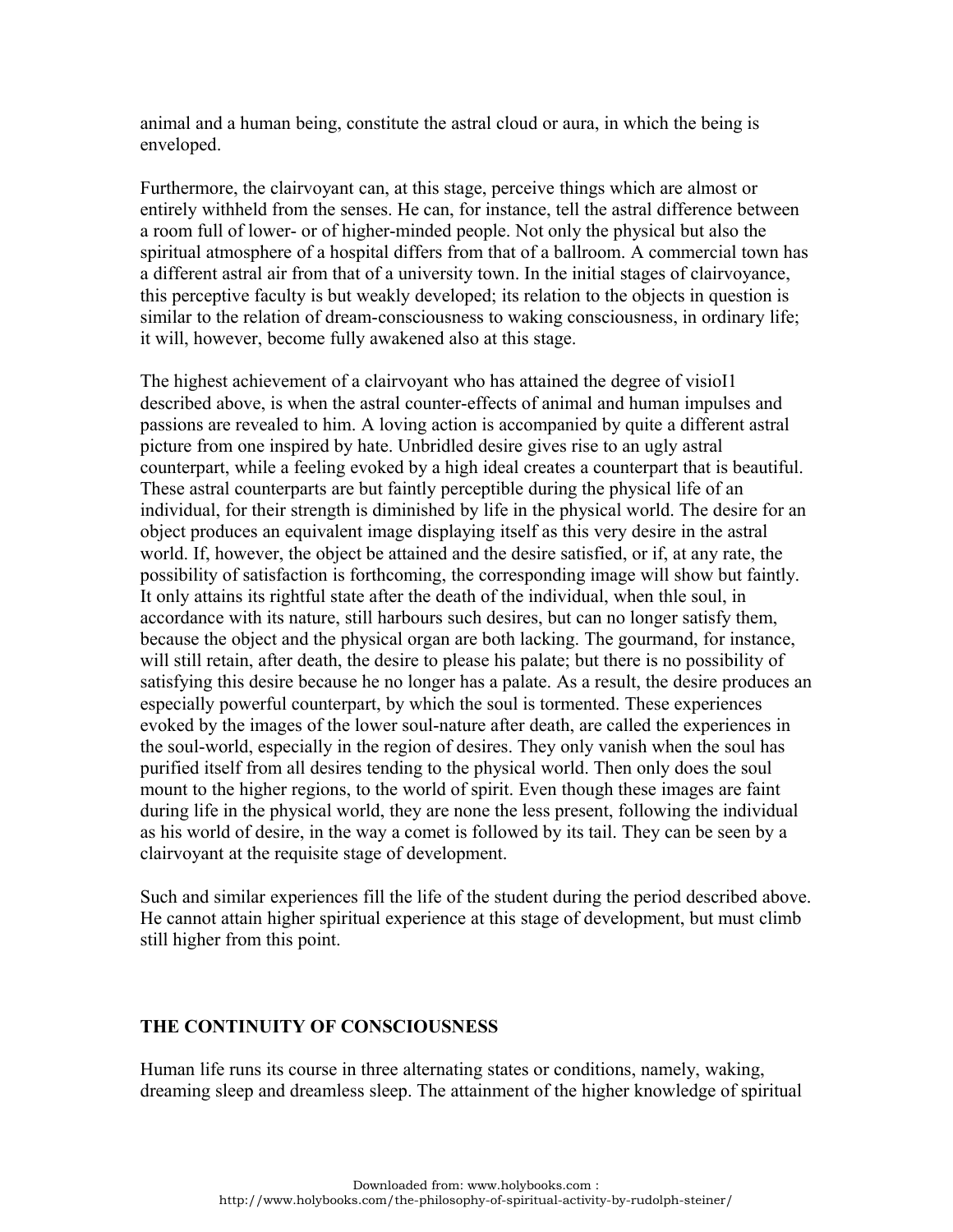worlds can be readily understood, if a conception be formed of the changes occurring in these three conditions, as experienced by the individual seeking such higher knowledge. When no training has been undertaken to attain this knowledge, human consciousness is continually interrupted by the restful intervals of sleep. During these intervals the soul knows nothing of the outer world and equally little of itself. Only at certain periods, dreams emerge from the deep ocean of insensibility, dreams linked to the occurrences of the outer world or the conditions of the physical body. At first, dreams are only regarded as a particular manifestation of sleep-life, and thus only two states are generally spoken of, namely, sleeping and waking. For Spiritual Science, however, dreams have an independent significance, apart from the other two conditions. In the foregoing chapter, a description was given of the alteration ensuing in the dream life of the individual undertaking the ascent to higher knowledge. His dreams lose their meaningless, irregular and disconnected character, and form themselves, ever more, into a world of law and order, With continued development, not only does this new world born out of the dream world, come to be in no way inferior to outer physical reality, as regards its inner truth, but facts are seen to reveal themselves in it, representing a higher reality in the fullest sense of the word. Mysteries and riddles lie concealed everywhere in the physical world. In the latter, the effects are seen of certain higher facts, but no one can penetrate to the causes, whose perception is confined merely to his senses. These causes are partly revealed to the student, in the above condition developed out of dream life -a condition, however, at which he by no means remains stationary. Yet he must not regard these revelations as actual knowledge, so long as the same things do not also reveal themselves during ordinary waking life. In time he develops this faculty of carrying over into waking consciousness the condition he created for himself out of dream life. Thus something new is introduced into the world of his senses, to enrich it. Just as a person born blind and successfully operated upon, will recognize the surrounding objects to be enriched by all that the eye perceives, so, too, will anyone having become clairvoyant in the above manner, perceive the whole world surrounding him, peopled with new qualities, things, beings and so forth. He now need no longer wait for his dreams to live in another world, but he can at any suitable moment put himself into the above condition, for the purpose of higher perception. This condition then acquires a similar significance for him as, in ordinary life, the perception of things with active senses as opposed to inactive senses. It can truly be said that the student opens the eyes of his soul, and beholds things which necessarily remain concealed from the bodily senses.

Now this condition is only transitional to still higher stages of knowledge. If the student continues his esoteric exercises, he will find, in due time, that the radical change, as described above, does not confine itself to his dream life, but that this transformation also extends to what was previously a condition of deep dreamless sleep. Isolated conscious experiences begin to interrupt the complete insensibility of this deep sleep. Perceptions previously unknown to him, emerge from the pervading darkness of sleep. It is, of course, not easy to describe these perceptions, for our language is only adapted to the physical world, and therefore only approximate terms can be found to express what does not at all belong to that world. Still such terms must be used to describe the higher worlds, and it is only possible by the free use of simile; yet seeing that everything in the world is interrelated, the attempt may be made. The things and beings of the higher worlds are closely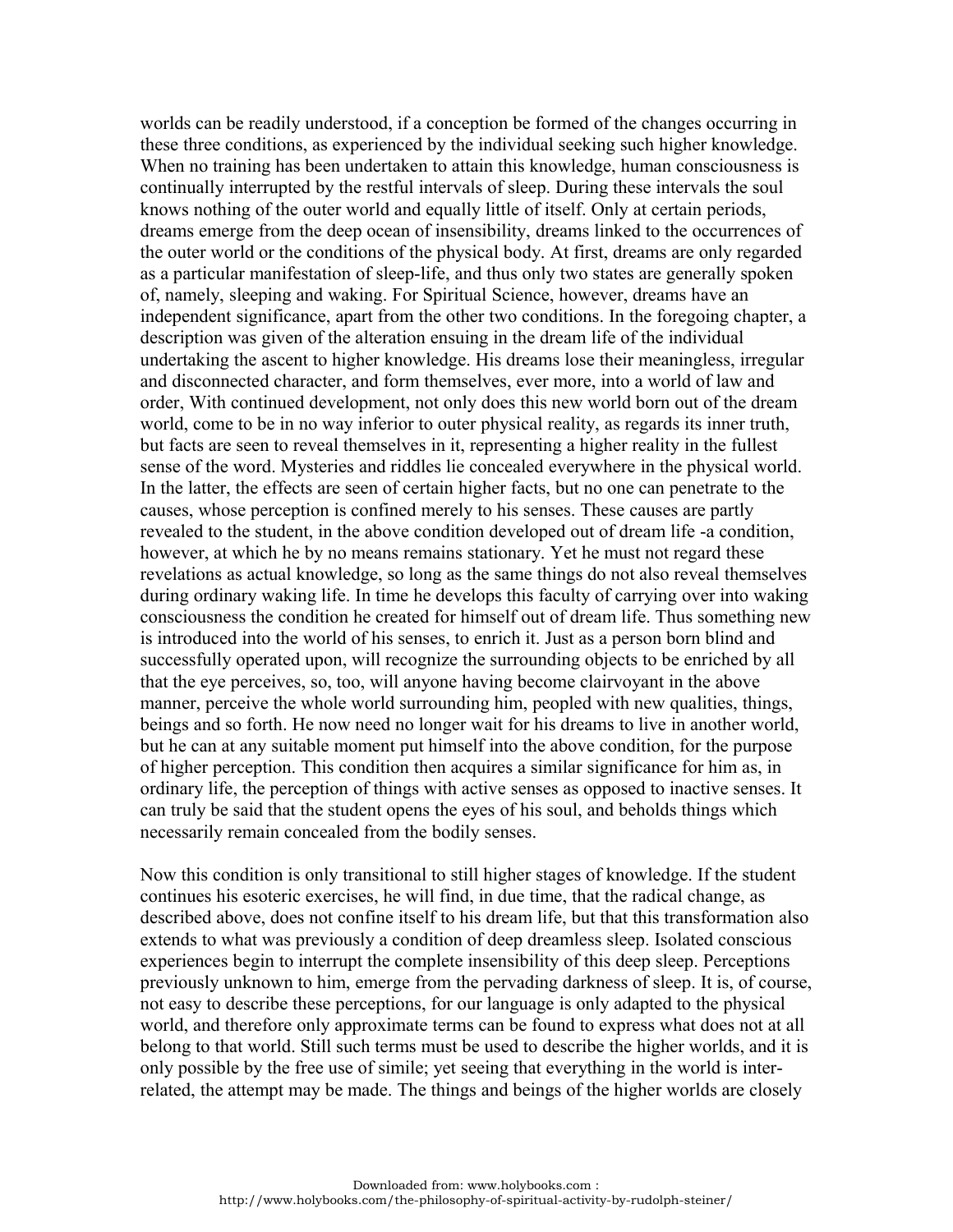enough related to those of the physical world, that, with a little goodwill, some sort of conception of these higher worlds can be formed, even though words suitable for the physical world are used. Only the reader must always bear in mind that such descriptions of supersensible worlds must, to a large extent, be in the nature of simile and symbol. The words of ordinary language are only partially adopted in the course of esoteric training; for the rest, the student learns another symbolical language, as a natural outcome of his ascent to higher worlds. The knowledge of this language is acquired during training itself, but that is no reason why something concerning the higher worlds should not be learned, even from such ordinary descriptions as those here given.

Some idea can be given of those experiences, which emerge from the insensibility of deep sleep, if they be compared to a kind of hearing. We may speak of audible tones and words. While the experiences during dreaming sleep may fitly be designated as a kind of vision, the facts observed during deep sleep may be compared to auditive impressions. (It should be remarked in passing, that for the spiritual world, too, the faculty of sight remains the higher. There, too, colours are higher than sounds and words. The student's first perceptions in this world do not yet extend to the higher colours, but only to the lower tones. Only because man, according to his general development, is already more qualified for the world revealing itself in dreaming sleep, does he straightaway perceive colours there. He is less qualified for the higher world unveiling itself in deep sleep; therefore the first revelations of it he receives are in tones and words; later on he can here, too, ascend to colours and forms.) Now when these experiences during deep sleep first come to the notice of the student, his next task must be to make them as clear and vivid as possible. At first, this presents great difficulty, the perception of these experiences being exceedingly slight. The student knows very well, on waking, that he has had an experience, but is completely in the dark as regards its nature. The most important thing during this initial stage, is to remain quiet and composed, and not for a moment lapse into any unrest or impatience. The latter is under all circumstances detrimental; it can never accelerate development, but only delays it. The student must cultivate a quiet and yielding receptivity for the gift that is presented to him; all violence must be repressed. Should he, at any period, cease to become aware of experiences during sleep he must wait patiently until this is again possible. Some day, this moment will assuredly arrive. And this perceptive faculty, if awaited with patience and composure, remains a secure possession; while, should it appear momentarily in answer to forcible methods, it may be completely lost for a long time.

Once this perceptive faculty is acquired, and the experiences during sleep are present to the student's consciousness in complete lucidity and clarity, his attention should be directed to the following point. All these experiences are seen to consist of two kinds, which can be clearly distinguished. The first kind will be totally foreign to anything that he has ever experienced. These experiences will be a source of joy and edification, but they should be left to themselves for the time being. They are the first harbinger of higher spiritual worlds in which the student will find his way later on. In the second kind of experiences, the attentive observer will discover a certain relationship with the ordinary world in which he lives. The subjects of his reflections during life, what he would like to understand in these things around him, but cannot understand with the ordinary intellect,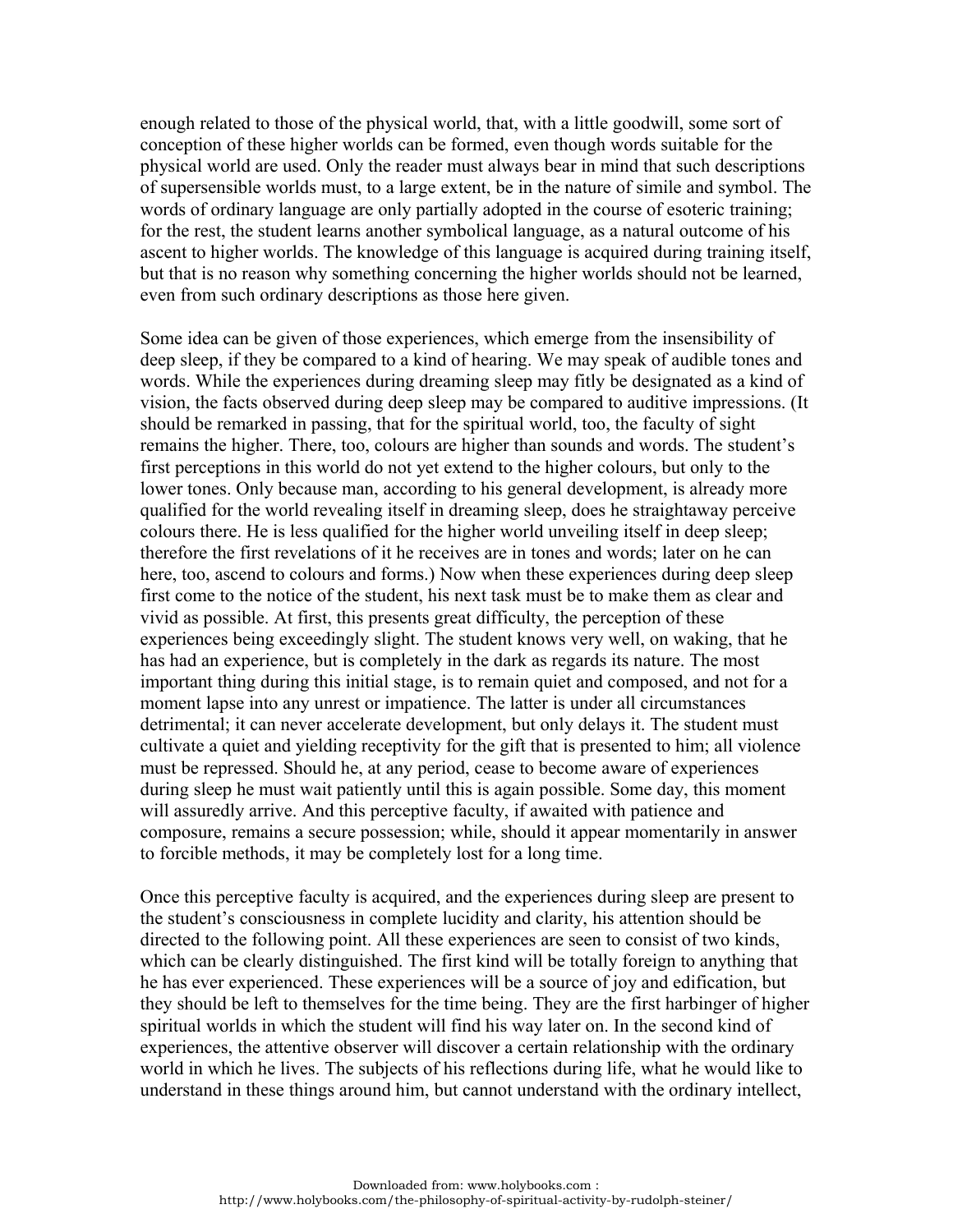these are the things concerning which the experiences during sleep give him information. During everyday life, man reflects on his environment; his mind tries to conceive and understand the connection existing between things; he seeks to grasp in thought and idea what his senses perceive. It is to these ideas and conceptions that the experiences during sleep refer. Obscure, shadowy concepts become sonorous and living, in a way comparable only to the tones and the words of the physical world. It seems to the student ever more and more, as though the solution of the riddles over which he ponders, is whispered to him in tones and words from out of a higher world. And he is able to connect with ordinary life whatever comes to him from out of a higher world. What was formerly only accessible to his thought, now becomes actual experience, as living and substantial as ever an experience in this physical world can be. The things and beings of this physical world are by no means only what they appear to be for physical perception. They are the expression and effluence of a spiritual world. This spiritual world, hitherto concealed from the student, now resounds for him, out of his whole environment. It is easy to see that this higher perceptive faculty can only prove a blessing, if the soul-senses that are opened, are in perfect order, just as the ordinary senses can only be used for a true observation of the world if their equipment is regular and normal. Now man himself forms these higher senses through the exercises indicated by Spiritual Science. The latter include concentration, in which the attention is directed to certain definite ideas and conceptions connected with the secrets of the universe; and meditation, which is a life in such ideas, a complete submersion in them in the right way. By concentration and meditation, the student works upon his soul, and develops within it the soul-organs of perception. While thus applying himself to the task of concentration and meditation, his soul grows within his body just as the embryo child grows in the body of the mother. When the isolated experiences during sleep begin, as described, the moment of birth is approaching for the liberated soul; for it has literally become a new being, developed by the individual within himself, from seed to fruit. The effort required for concentration and meditation, must therefore be carefully and accurately maintained, for it contains the laws governing the germination and fruition of the higher human soul-being. The latter must appear at its birth as a harmonious, well proportioned organism, yet, through an error in the instructions, no such normal being will come to existence in the spiritual spheres, but an abortion incapable of life. That this higher soul-being should be born during deep sleep, will be easily grasped, for if that delicate organism chanced to appear during physical everyday life, it could not prevail against the harsh and powerful processes of this life. Its activity would be of no account against that of the body. During sleep, however, when the body rests, in so far as its activity is dependent on sense perception, then the activity of the higher soul, at first so delicate and inconspicuous, can come into evidence. Here again, the student must bear in mind that these experiences during sleep may not be regarded as fully valid knowledge, so long as he is not in a position to carry over his awakened soul into waking consciousness as well. The acquisition of this faculty will enable him to perceive the spiritual world, in its own character, among and between the experiences of the day; that is, the hidden secrets of his environment will be conveyed to him as tones and words.

Now the student must realize, at this stage of development, that he is dealing with separate and more or less isolated spiritual experiences. He should therefore beware of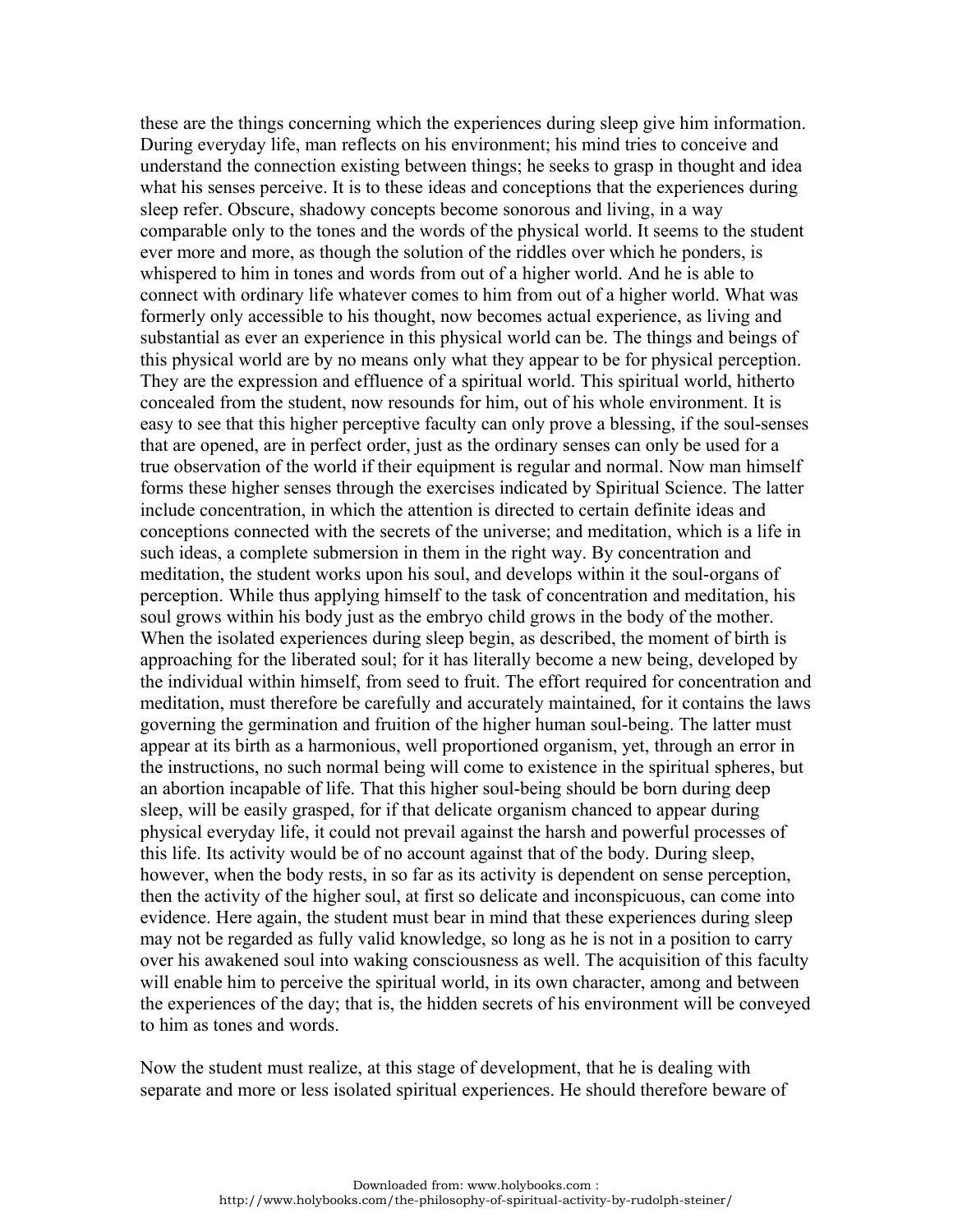constructing out of them a complete whole or even a connected system of knowledge. In this case, all manner of fantastic ideas and conceptions would be mixed into the soulworld, and a world might thus easily be constructed which had nothing to do with the real spiritual world. The student must continually practise self-control. The right thing to do is to strive for an ever clearer conception of the isolated real experiences, and to, await the spontaneous arrival of new experiences which will connect themselves, as though of their own accord, with those already recorded. By virtue of the power of the spiritual world into which he has now found his way, and through continued application to the prescribed exercises, the student experiences an ever increasing extension and expansion of consciousness during sleep. The unconscious intervals during sleep-life grow ever smaller, while more and more experiences emerge from erstwhile insensibility. These experiences thus link themselves together, more of their own accord, without this true unity being disturbed by all manner of combinations and inferences, which, in any case, would only originate in an intellect accustomed to the physical world. Yet the less the habits of thought acquired in the physical world are allowed to play into these higher experiences the better it is.

By thus conducting himself, the student approaches ever nearer to the attainment of that condition, on his path to higher knowledge, when the unconsciousness of sleep-life is transformed into complete consciousness. When his body rests, the individual lives in surroundings which are just as real as those in his waking daily life. It is needless to say that the reality referred to during sleep, is different from physical reality surrounding the physical body. The student learns - indeed he must learn - if he is to retain a firm footing in the physical world and not become a visionary, to connect the higher experiences of sleep with his physical environment. At first, however, the world entered during sleep is a completely new revelation. This important stage of development, at which consciousness is retained in life during sleep, is known in Spiritual Science as the 'continuity of consciousness'. The condition here indicated is regarded, at a certain stage of development, as a kind of ideal, attainable at the end of a long path. What the student first learns is the extension of consciousness into two soul-states, in the first of which, only disordered dreams were previously possible, and in the second, only unconscious dreamless sleep. Anyone having reached this stage of development does not cease experiencing and learning, during those intervals when the physical body rests, and when the soul receives no impressions through the instrumentality of the senses.

### **THE PARTITION OF HUMAN PERSONALITY DURING SPIRITUAL TRAINING**

During sleep no impressions are conveyed to the human soul through the mediumship of the sense-organs. The perceptions of the ordinary outer world do not find their way to the soul, when in that condition. In certain respects, the soul is actually outside that part of the human being - the so-called physical body - which, in waking life, is the medium for sense perceptions and thought. The soul is then only connected with the finer bodies (the etheric body and the astral body), which are beyond the scope of the physical senses. But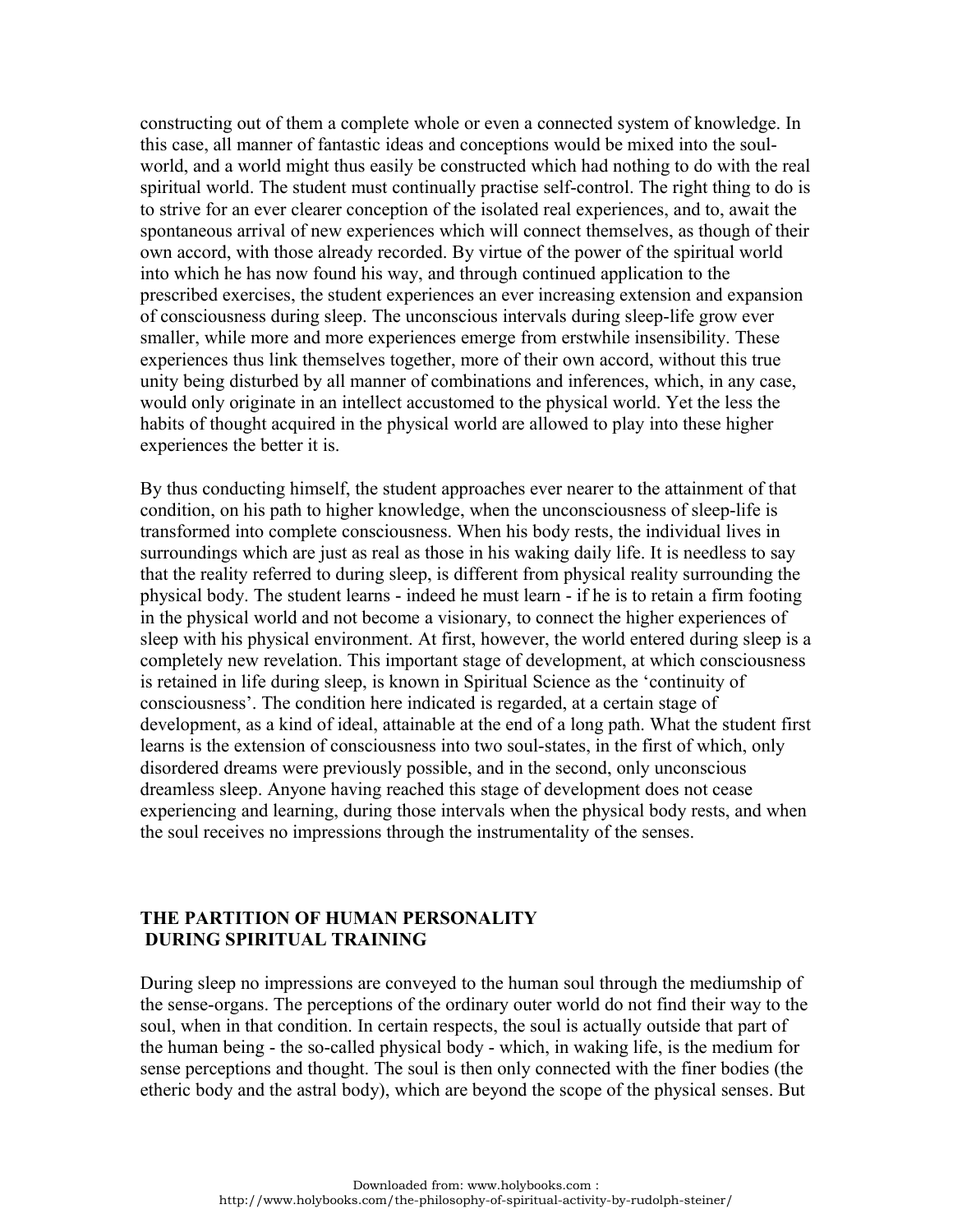the activity of these finer bodies does not cease during sleep. Just as the physical body is connected with the things and beings of the physical world, affecting them and being affected by them, so, too, does the soul live in a higher world; only this life of the soul continues also during sleep. The soul is in full activity during sleep, only we can know nothing of this activity so long as we have no spiritual organs of perception, through which to observe what is going on around us and see what we ourselves are doing, during sleep, as we observe our daily physical environment with our ordinary senses. The preceding chapters have shown how esoteric training consists in the development of such spiritual sense organs. Now if, as a result of esoteric training, the student's life during sleep be transformed in the manner described in the foregoing chapter, he will be able consciously to follow everything going on around him, when in that condition. He can, at will, find his way in his environment as he could when awake, with his ordinary senses. It should here be noted that a higher degree of clairvoyance is required for the higher perception of ordinary physical environment. This was indicated in the last chapter. In the initial stages of his development, the student perceives things pertaining to another world without being able to discern their connection with the objects of his daily physical environment.

These characteristics of life during sleep or in dreams, illustrate what is continually taking place in the human being. The soul lives in uninterrupted activity in the higher worlds, even gathering from them the impulse to act upon the physical body. Man is ordinarily unconscious of his higher life; the esoteric student renders himself conscious of it, and thereby his whole life becomes transformed. The soul, while still incapable of higher sight in the higher worlds, is guided by superior cosmic beings. And just as the life of a person born blind becomes transformed, through a successful operation, from its previous state of dependence on a guide, so too does the life of a person become transformed through esoteric training. [footnote: See p. 158 and Editorial Preface.] He outgrows leadership and must henceforward himself undertake to be his own guide. The moment this occurs, he is, of course, liable to errors totally unknown to ordinary consciousness. He acts now from a world, from which, formerly, higher powers unknown to himself, influenced him. These higher powers are disposed by the universal cosmic harmony. The student withdraws from this cosmic harmony, and must now himself accomplish things which were hitherto done for him without his co-operation.

It is for this reason that so much is found in books dealing with these matters, concerning the dangers connected with the ascent into higher worlds. The descriptions sometimes given of these dangers may well make timid souls shudder at the prospect of this higher life. Yet the fact is that dangers only arise when the necessary precautions are neglected. If all the measures counselled by true esoteric science are adopted, the ascent will indeed ensue through experiences surpassing in power and magnitude everything the boldest flights of sense-bound fantasy can picture; and yet there can be no question of injury to health or life. The student meets with horrible powers threatening life at every turn and from every side. It will even be possible for him to make use of certain forces and beings existing beyond physical perception, and the temptation is great to control these forces for the furtherance of personal and forbidden interests, or to employ them wrongly out of a deficient knowledge of the higher worlds. Some of these especially important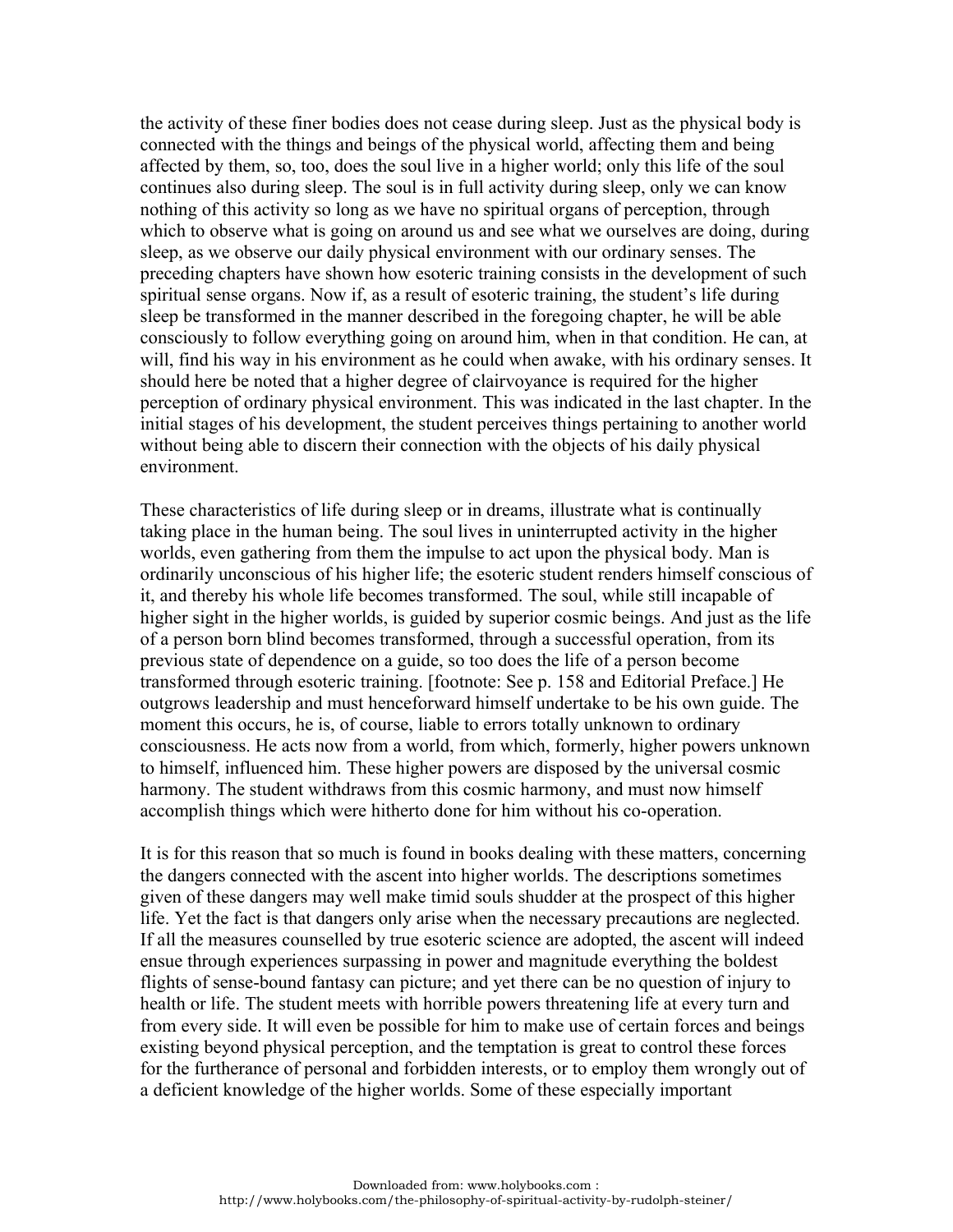experiences (e.g. the meeting with the Guardian of the Threshold) will be described in the following chapters. Yet we must realize that the hostile powers are none the less present, even though we know nothing of them. It is true that in this case their relation to man is ordained by higher powers, and that this relation alters when the individual consciously enters this world hitherto concealed from him. But at the same time his own existence is enhanced, and the circle of his life enriched by a great and new field of experience. A real danger can only arise if the student, through impatience or arrogance, assumes too early a certain independence with regard to the experience of the higher worlds, or if he cannot wait to gain really sufficient insight into the supersensible laws. In these spheres, modesty and humility are far less empty words than in ordinary life. If the student possesses these qualities in the very best sense, he may be certain that his ascent into the higher life will be achieved without danger to all that is implied by health and life. Above all things, no disharmony must ensue between the higher experiences and the events and demands of everyday life. Man's task must be sought on this earth, and anyone desiring to shirk his tasks on this earth and to escape into another world may be certain he will never reach his goal. Yet what the senses perceive is only part of the world. In the spirit, beings live, expressing themselves in the facts of the physical world. Man must participate in the spirit, in order to carry its revelations into the physical world. He transforms the earth by implanting in it what he has ascertained in the spiritual world. That is his task. It is only because the physical world is dependent upon the spiritual, and because man can only work upon earth, in a true sense, if he is a participator in those worlds in which the creative forces lie concealed - only for these reasons should he have the will to ascend to the higher worlds. No one approaching esoteric training with these sentiments and resolved not to deviate for a moment from these prescribed directions, will have the slightest danger to fear. No one should allow the prospect of these dangers to keep him from esoteric training; it should rather act as a strong challenge to one and all, to acquire those faculties which every true esoteric student must have.

After these preliminary observations to dispel any element of terror, a description of some of the so-called dangers will he given. It is true that great changes take place in the students' finer bodies, as described above. These changes are connected with certain processes in the development of the three fundamental forces of the soul, with willing, feeling and thinking. Before esoteric training, these forces are subjected to a connection ordained by higher cosmic laws. Man's willing, feeling and thinking are not arbitrary. A particular idea arising in the mind, is attended by a particular feeling, according to natural laws; or is followed by a resolution of the will, in equally natural sequence. We enter a room, find it stuffy, and open the window. We hear our name called, and follow the call. We are questioned, and we answer. We perceive an ill-smelling object and experience a feeling of disgust. These are simple connections between thinking, feeling and willing. When we survey human life we find that everything is built up on such connections. Indeed life is not qualified as normal, unless such a connection, founded on the laws of human nature, is observed between thinking, feeling and willing. It would be found contrary to these laws if the sight of an ill-smelling object gave anyone pleasure, or if anyone, on being questioned, did not answer. The success anticipated from a right education or a fitting instruction, is based upon the presumption that a connection between thinking, feeling and willing, corresponding to human nature, can be established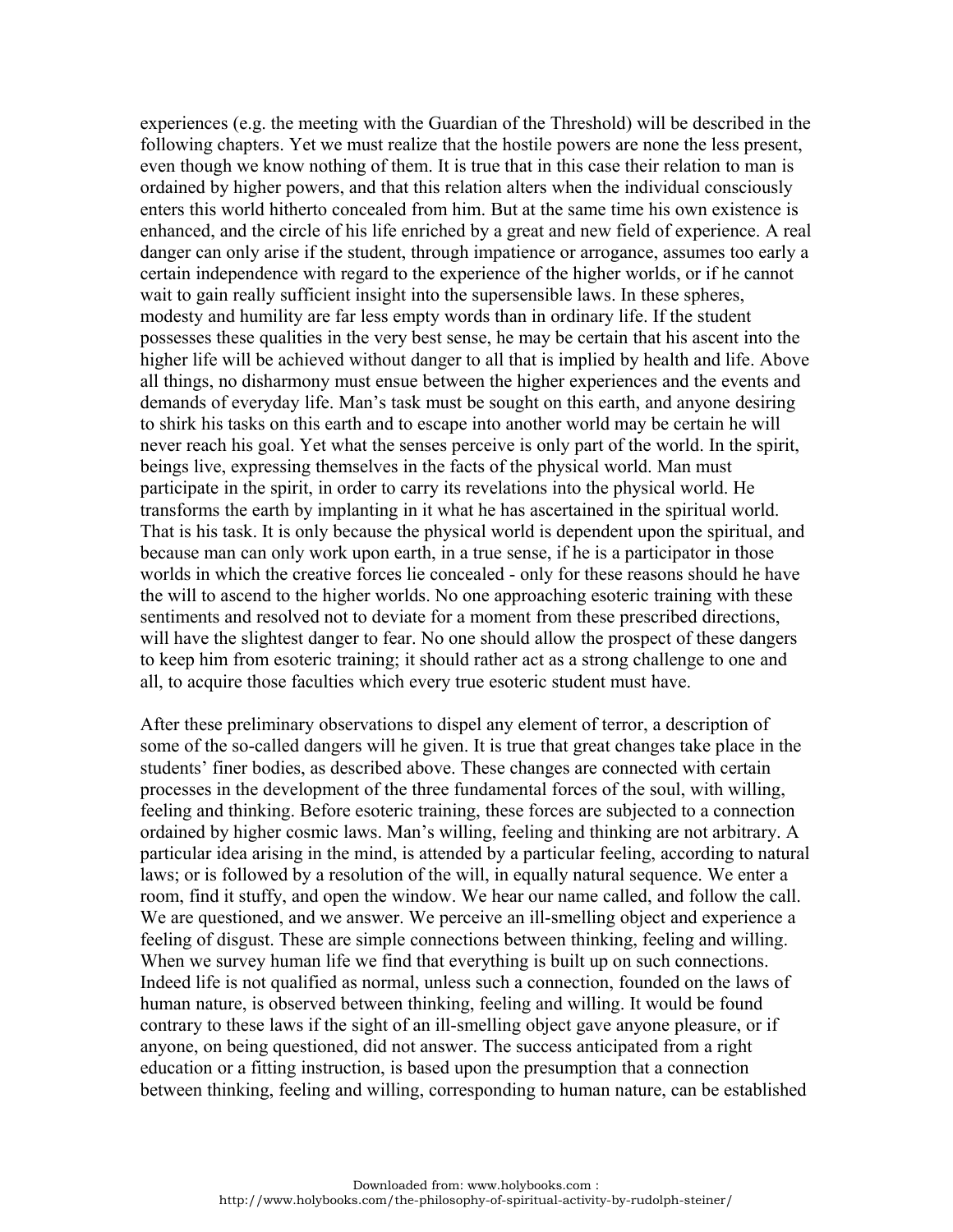in the pupil. Certain ideas are conveyed to him, on the supposition that they will be associated, in regular fashion, with his feelings and volitions. All this arises from the fact that in the finer soul-vehicles of man, the central points of the three forces - thinking, feeling and willing - are connected in a definitely regular way. This connection in the finer soul organism has its counterpart in the coarser physical body. In the latter, too, the organs of will are connected in a regular way with those of thinking and feeling. A particular thought regularly evokes a feeling or an activity of will. In the course of higher development, the threads inter-connecting the three fundamental forces, are severed. At first this severance occurs only within the finer soul organism; but at a still higher stage the separation extends also to the physical body. It is a fact that in higher spiritual development, the brain divides into three separate parts. This separation is not physically perceptible in the ordinary way, nor can it be demonstrated by the keenest instruments. Yet it occurs, and the clairvoyant has means of observing it. The brain of the higher clairvoyant divides into three independently active beings: the thought-brain, the feelingbrain and the will-brain.

Thus the organs of thinking, feeling and willing become individualized; their connection henceforth is not maintained by laws inherent in themselves, but must be managed by the awakened higher consciousness of the individual. This then is the change which the student observes coming over himself: namely that no connection ensues between an idea and a feeling or a will-impulse, unless he himself provides one. No impulse urges him from thought to action unless he himself in freedom gives rise to this impulse. He can henceforth confront, devoid of feeling, a fact which, before his training, would have filled him with glowing love or bitter hatred; and he can remain impassive at a thought which, formerly, would have spurred him on to action, as though of its own accord. By an effort of the will he can perform actions, for which not the slightest provocation can be detected by anyone not having undergone esoteric training. The student's great achievement is the attainment of complete mastery over the combined activity of the three soul-forces; but at the same time the responsibility for this activity is placed entirely in his own hands.

It is only through the transformation of his being that the student can enter consciously into relation with certain supersensible forces and beings. For his own soul-forces are related to certain fundamental forces of the world. The force, for instance, inherent in the will, can affect definite things and beings of the higher worlds, and also perceive them; but it can only do so when liberated from its connection with thinking, feeling and willing within the soul. The moment this connection is severed, the activity of the will can be exteriorized. The same applies to the forces of thinking and feeling. A feeling of hatred sent out by a person is visible to the clairvoyant as a fine luminous cloud of special colouring; and the clairvoyant can ward off this feeling of hatred, just as an ordinary person wards off a physical blow that is aimed at him. In the supersensible world, hatred becomes a visible phenomenon, but the clairvoyant can only perceive it in so far as he can project the force inherent in his feeling, just as the ordinary person directs outwards the receptive faculty of his eye. And what is said of hatred applies to far more important facts of the physical world. The student can enter into conscious intercourse with them, thanks to the liberation of the fundamental forces of his soul.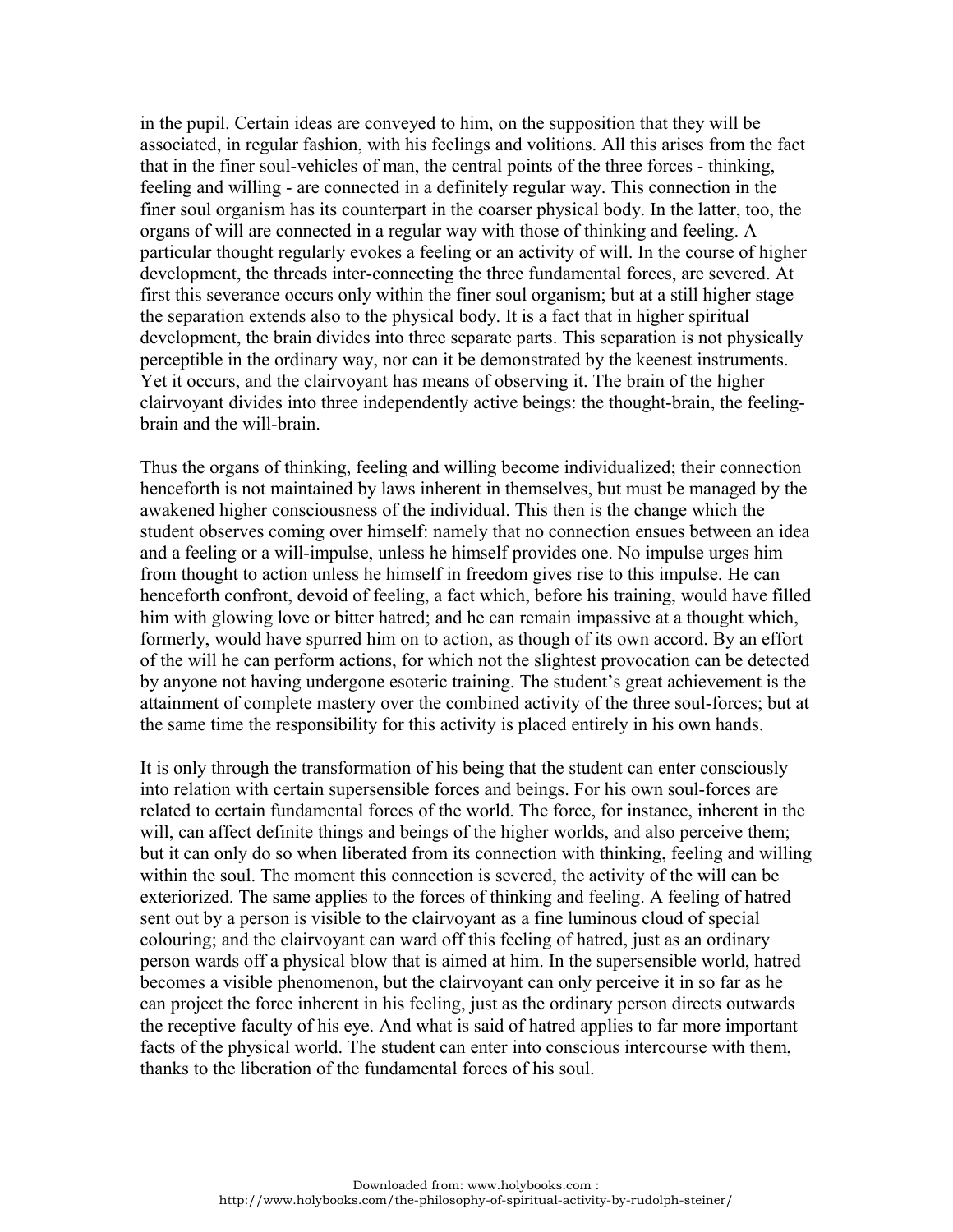Through the separation of the forces of thinking, feeling and willing, the possibility of a threefold error arises for anyone neglecting the injunctions given by esoteric science. Such an error can occur, if the connecting threads are severed before the higher consciousness is sufficiently advanced to hold the reins and guide properly the separated forces into free and harmoniously combined activity. For, as a rule, the three human soulforces are not equally advanced in their development, at any given period of life. In one person, thinking is ahead of feeling and willing; in a second, a different soul-force has the upper hand over its companions. So long as the connection between the soul-forces is maintained as established by higher cosmic laws, no injurious irregularity, in a higher sense, can ensue, through the predominance of one force or another. Predominating will, for instance, is prevented by the levelling influence of thinking and feeling from lapsing into special excesses. When, however, a person of such predominating will undertakes esoteric training, feeling and thinking cease to exert their regular influence on the will, as it presses on unchecked, to great exertions of power. If, then, such a person is not sufficiently advanced to control completely the higher consciousness, and himself restore harmony, the will pursues its own unbridled way, continually overpowering its possessor. Feeling and thought lapse into complete impotence; the individual is scourged by his overmastering will. A violent nature is the result, rushing from one unbridled action to another.

A second deviation ensues when feeling unduly shakes off its proper control. A person inclining to the reverence of others, may then diverge into unlimited dependence, to the extent of losing every personal will and thought. Instead of higher knowledge, the most pitiful vacuity and feebleness would become the lot of such a person.

The third evil is found when thought predominates, resulting in a contemplative nature hostile to life and enclosed within itself. The world, for such people, has no further importance save that it provides them with objects for satisfying their boundless thirst for wisdom. So thought ever moves them to an action or a feeling. They appear everywhere as cold and apathetic creatures. They fly from every contact with the things of ordinary life, as though from something which excited their aversion, or which, at any rate, had lost all meaning for them.

These are the three ways of error into which the student can stray: exuberant violence of will, sentimental emotionalism, and cold loveless struggle for wisdom. For outward observation, and also from the ordinary (materialistic) medical standpoint, anyone thus gone astray, is hardly distinguishable (especially in degree), from an insane, or, at least, a highly neurasthenic person. Of course the student must not resemble these. It is essential for him that the three fundamental soul-forces, thinking, feeling and willing, should have undergone harmonious development before being released from their inherent connection, and subordinated to the awakened higher consciousness. For once a mistake is made, and one of the soul-forces falls a prey to unbridled excess, the higher soul comes into existence as a thing misborn. The unrestrained force pervades the individual's entire personality, and for a long time there can be no question of the balance being restored. What appears a harmless characteristic, so long as its possessor is without esoteric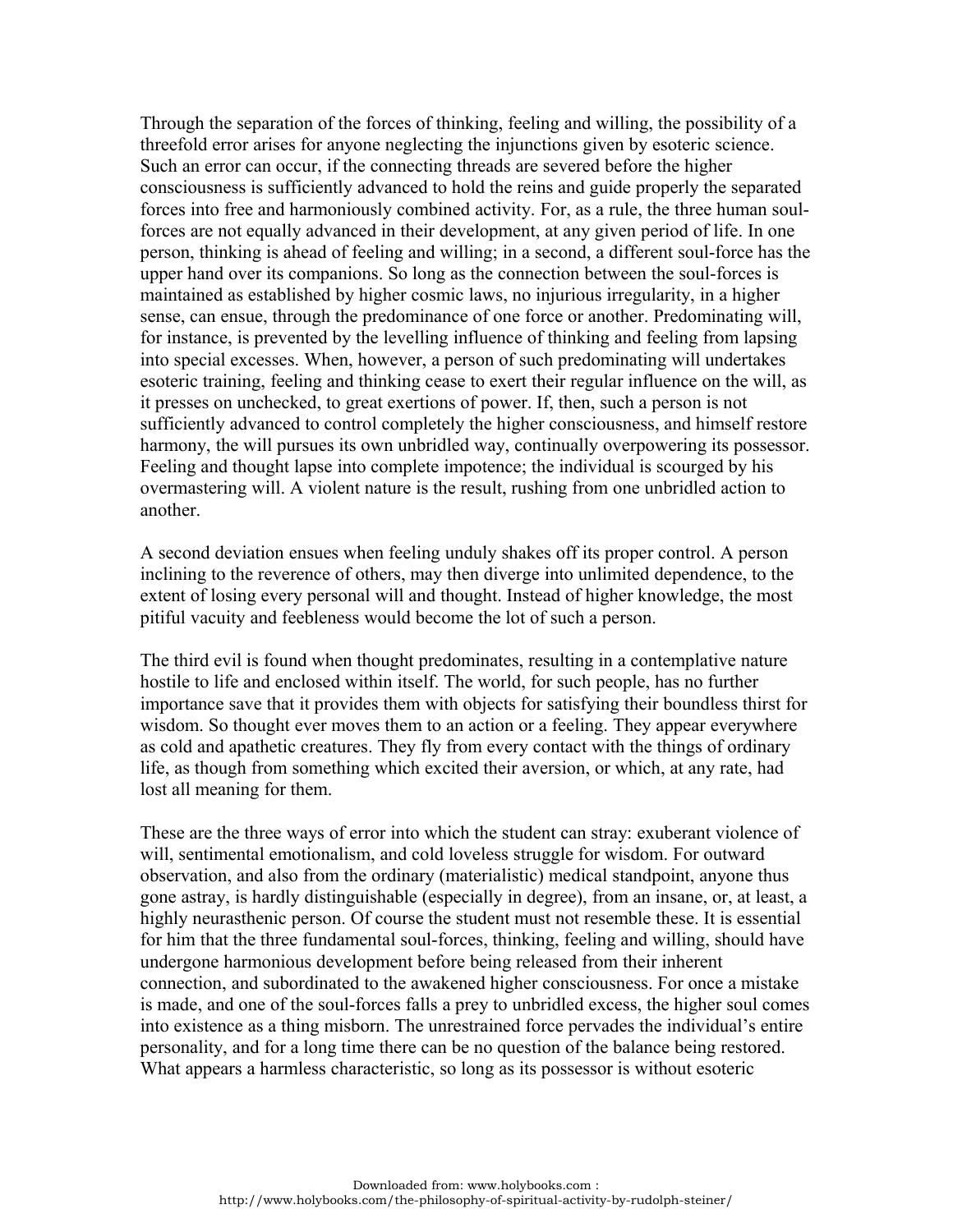training, namely, a predominance of thinking or feeling or willing - is so heightened that the universally human element, indispensable for life, becomes obscured.

A really serious danger cannot threaten the student until he has attained the faculty of including in his waking consciousness the experiences forthcoming during sleep. So long as there is only question of the illumination of the intervals of sleep, the life of the senses, regulated by universal cosmic laws, reacts, during the waking hours, on the disturbed equilibrium of the soul, tending to restore the balance. That is why it is so essential that the waking life of the student should be, in every respect, regular and healthy. The more capable he is of meeting the demands made by the outer world upon a healthy, sound constitution of body, soul and spirit, the better it is for him. On the other hand it may be very bad for him if his ordinary waking life affects him in an exciting or irritating way, that is, if destructive or hampering infuences of outer life affect him in addition to the great changes taking place in his inner self. He must seek to find everything corresponding to his powers and faculties, which can lead him into undisturbed, harmonious communion with his surroundings, while avoiding everything detrimental to this harmony - everything that brings unrest and feverish haste into his life. And here it is not so much a question of casting off this unrest and haste in an external sense, but much more of taking care that thoughts, feelings, intentions and bodily health are not thereby exposed to continual fluctuation. All this is not so easy for the student to accomplish as it was before esoteric training, for the higher experiences henceforth playing into his life react upon his entire existence. Should anything within these higher experiences be not as it should be, the irregularity continues lying in wait for him, and can at every turn throw him off the right path. For this reason the student should omit nothing which can secure for him mastery over his whole being. He should never be found wanting in presence of mind or in calm penetration of all situations of life. In the main, a genuine esoteric training gives rise of itself to all these qualities, and, as it progresses, the student only becomes acquainted with the dangers, while simultaneously and at the right moment acquiring the full power to rout them from the field.

## **THE GUARDIAN OF THE THRESHOLD**

The important experiences marking the student's ascent into the higher worlds include his meeting with the 'Guardian of the Threshold'. Strictly speaking, there are two: a 'Lesser' and a 'Greater'. The student meets the lesser Guardian when the threads which connect willing, feeling and thinking within the finer astral and etheric bodies begin to loosen, in the way described in the foregoing chapter. The greater Guardian is encountered when this sundering of the connections extends to the physical parts of the body, that is, at first, to the brain. The lesser Guardian is an independent being. He does not come into existence, so far as the student is concerned, until the student has reached the corresponding stage of development. Only some of his most important characteristics can here be indicated.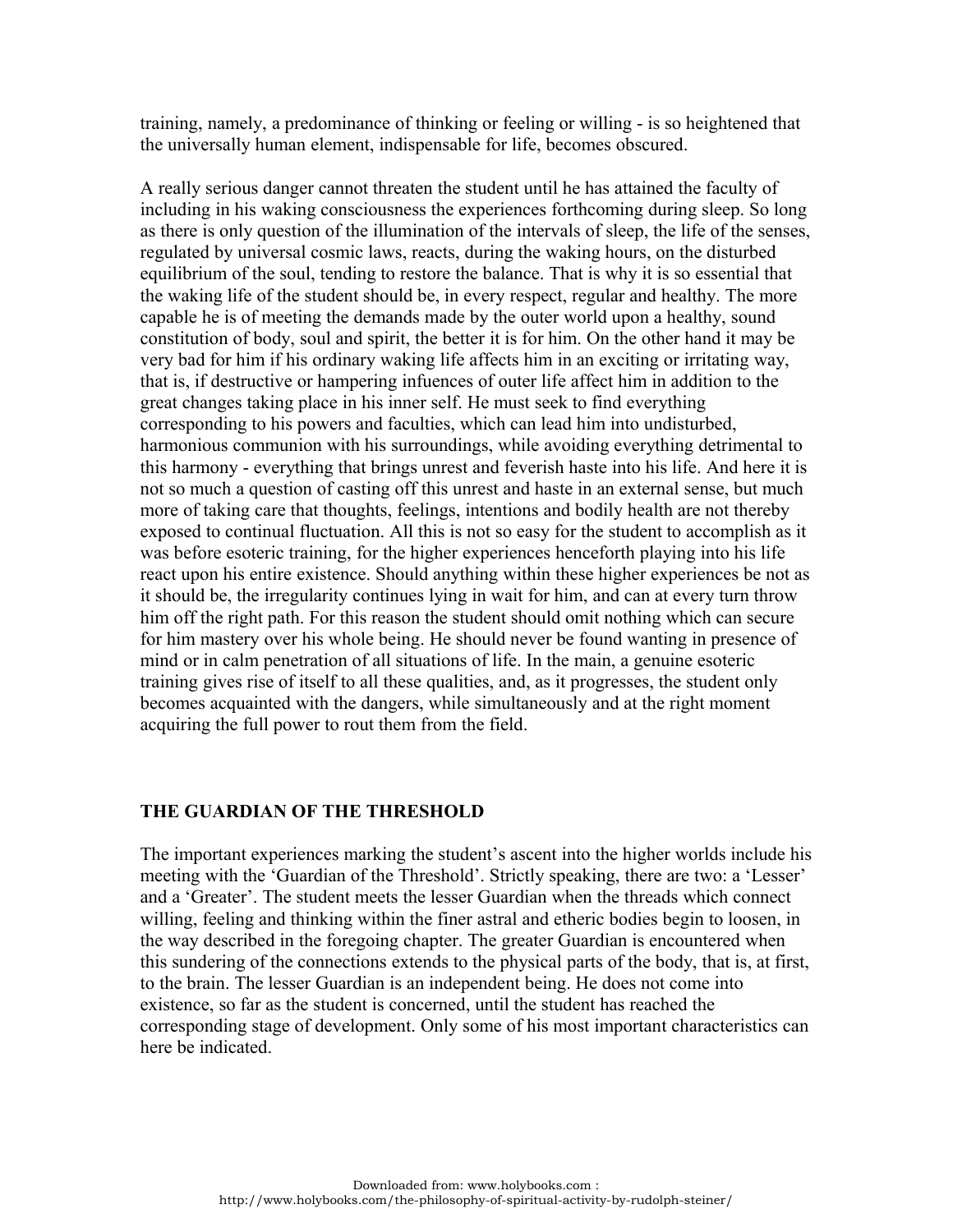The attempt will now be made to describe in narrative form this meeting with the lesser Guardian of the Threshold, as a result of which, the student learns that his thinking, feeling and willing have become released within him from their inherent connection.

A truly terrible spectral Being confronts him, and he will need all that presence of mind and faith in the security of his path, which he has had ample opportunity to acquire in the course of his previous training.

The Guardian proclaims his significance somewhat in the following words: 'Hitherto, Powers invisible to thyself, watched over thee. They saw to it, that in the course of thy life, each one of thy good actions brought its reward, and each one of thine evil actions was attended by its evil results. Thanks to their influence, thy character formed itself out of thy life's experiences and thy thoughts. They were the instruments of thy fate. They ordained the measure of joy and pain allotted to thee in thine incarnations, according to thy conduct in lives gone by. They ruled over thee as the all-embracing law of Karma. These Powers will now partly release thee from their constraining influence; and it now devolves on thee to accomplish for thyself a part of the work which they have hitherto performed on thy behalf. Fate struck thee many a hard blow in the past. Thou didst not know the reason. Each was the consequence of a harmful action in a life gone by. Thou didst find joy and gladness, and thou didst take them as they came. They, too, were the fruits of earlier deeds. Thy character shows many a beautiful side, and many an ugly flaw. Thou hast thyself to thank for both, for they are the result of thy previous experiences and thoughts. These were, till now, unknown to thee, their effects alone being made manifest. They, however, the Karmic Powers, beheld all thy deeds in former lives, and all thy most secret thoughts and feelings, and determined accordingly thy present self and thy present mode of life. But now all the good and evil sides of thy bygone lives shall be revealed to thee. Till now, they were interwoven with thine own being; they were in thee and thou couldst not see them, even as thou canst not see with physical eyes thine own brain. But now they become released from thee; they detach themselves from thy personality. They assume an independent form which thou canst behold even as thou seest the stones and plants of the outer world. And ... I am that very Being who shaped my body out of thy good and evil achievements. My spectral form is woven out of thine own life's account book. Till now thou hast borne me invisibly within thyself, and it was well for thee that this should be; for the wisdom of thy destiny, though concealed from thee, could thus work within thee, so that the hideous stains upon my form should be blotted out. Now that I have come forth from within thee, that concealed wisdom, too, has departed from thee. It will pay no further heed to thee; it will leave the work in thy hands alone. I must become a perfect and glorious Being, or fall a prey to corruption; and should this occur, I would drag thee also down with me into a dark and corrupt world. If thou wouldst avoid this, then thine own wisdom must become great enough to undertake the task of that other concealed wisdom, which has departed from thee. As a form visible to thyself, I will never for an instant leave thy side, once thou hast crossed my Threshold. And in future, whenever thou dost act or think wrongly, thou wilt straightway perceive thy guilt as a hideous, demoniacal distortion of my form. Only when thou hast made good all thy bygone wrongs, and hast so purified thyself that all further evil is, for thee, a thing impossible, only then will my being have become transformed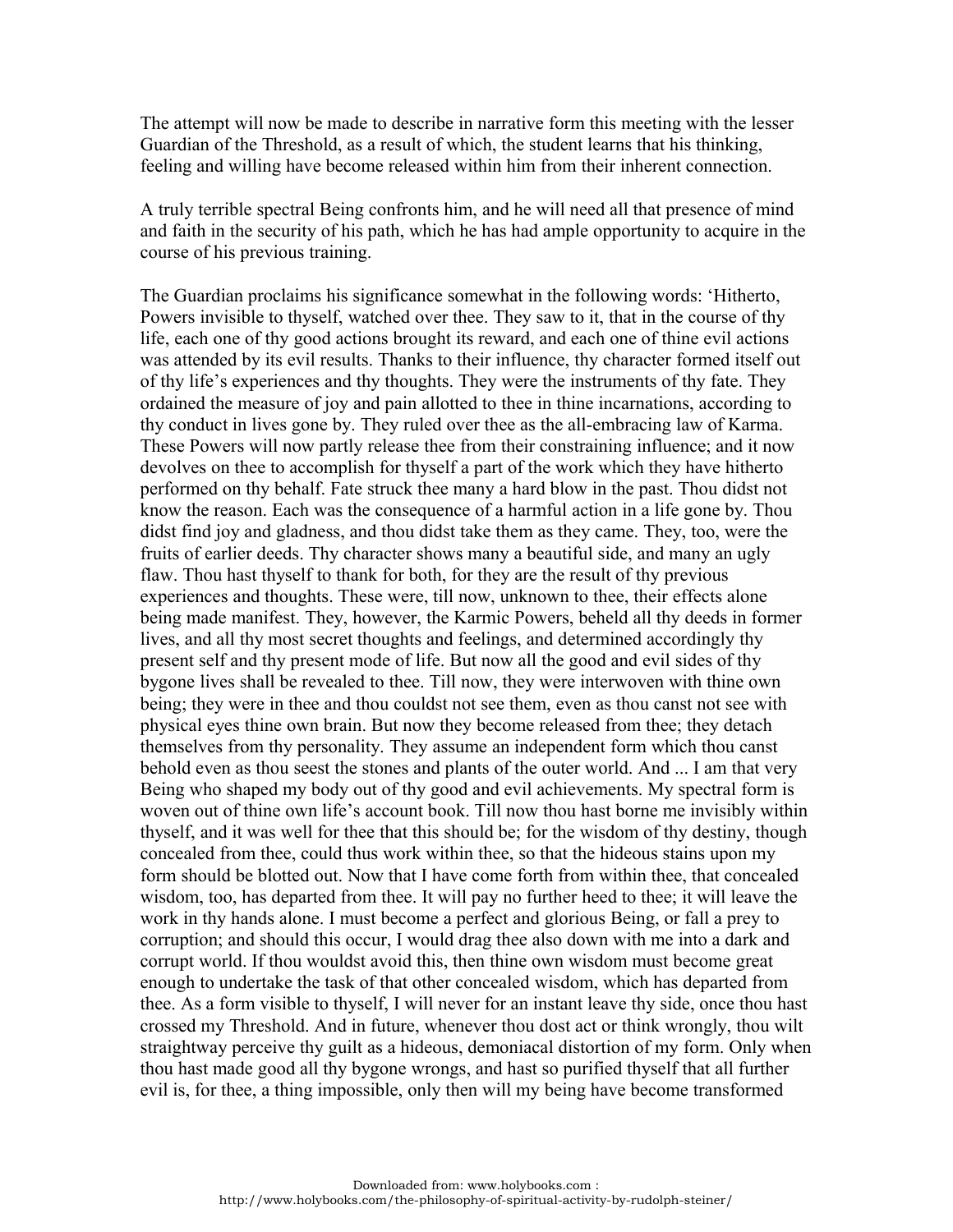into radiant beauty. Then, too, shall I again become united with thee for the welfare of thy future activity. Yet my Threshold is framed by every timid feeling remaining in thee and by every shrinking from thy full responsibility for all thy thoughts and actions, because of the power thou needest. So long as a trace of fear is in thee, of becoming thyself the guide of thine own destiny, for just so long does this Threshold lack what still remains to be built into it. And so long as a single stone is found missing, for just so long must thou remain standing, as though transfixed; or else stumble. Seek not, then, to, cross this Threshold until thou dost feel thyself entirely free from fear and ready for the highest responsibility. Hitherto I only emerged from thy personality, when death recalled thee from an earthly life; but even then, my form was veiled from thee. Only the Powers of Destiny who watched over thee, beheld me, and could thus, in the intervals between death and a new birth, build in thee, in accordance with my appearance, that power and capacity, thanks to which thou couldst labour, in a new earthly life, at the embellishment of my form, for thy welfare and progress. It was I, too, whose imperfection ever and again constrained the Powers of Destiny to lead thee back to a new incarnation upon earth. I was present at the hour of thy death, and it was on my account that the Lords of Karma ordained thy reincarnation. And it is only by thus unconsciously transforming me to complete perfection, in ever recurring earthly lives, that thou couldst have escaped the Powers of Death and passed over into immortality united with me.

'Visible do I thus stand before thee to-day, as I have ever stood invisible beside thee in the hour of death. When thou shalt have crossed my Threshold, thou wilt enter those kingdoms to which thou hast otherwise only had access after physical death. Thou dost now enter them with full knowledge, and henceforth as thou wanderest outwardly visible upon the earth, thou wilt at the same time wander in the kingdom of death, that is, the kingdom of life. I am indeed the Angel of Death; but I am at the same time the bearer of a higher life without end. Through me thou wilt die, with thy body still living, to be reborn into an imperishable existence.

'Into this kingdom thou art now entering; thou wilt meet beings that are supersensible, and happiness will be thy lot. But I myself must provide thy first acquaintance with that world, and I am thine own creation. Formerly I lived upon thine own life; but now thou hast awakened me to a separate existence, so that I stand before thee as the visible gauge of thy future deeds, perhaps, too, as thy constant reproach. Thou hast formed me, but by so doing thou hast undertaken, as thy duty, to transform me. [footnote: It will be gathered from the above that the Guardian of the Threshold is an (astral) figure, revealing itself to the student's awakened higher sight; and it is to this supersensible encounter that Spiritual Science conducts him. It is a lower magical process to make the Guardian of the Threshold physically visible also. That was attained by producing a cloud of fine substance, a kind of frankincense resulting from a particular mixture of a number of substances. The developed power of the magician is then able to mould the frankincense into shape, animating it with the still unredeemed Karma of the individual. Such physical phenomena are no longer necessary for those sufficiently prepared for the higher sight; and, besides, anyone seeing his unredeemed Karma, without adequate preparation, appear as a living creature before his eyes, would run the risk of erring into evil byways. Bulwer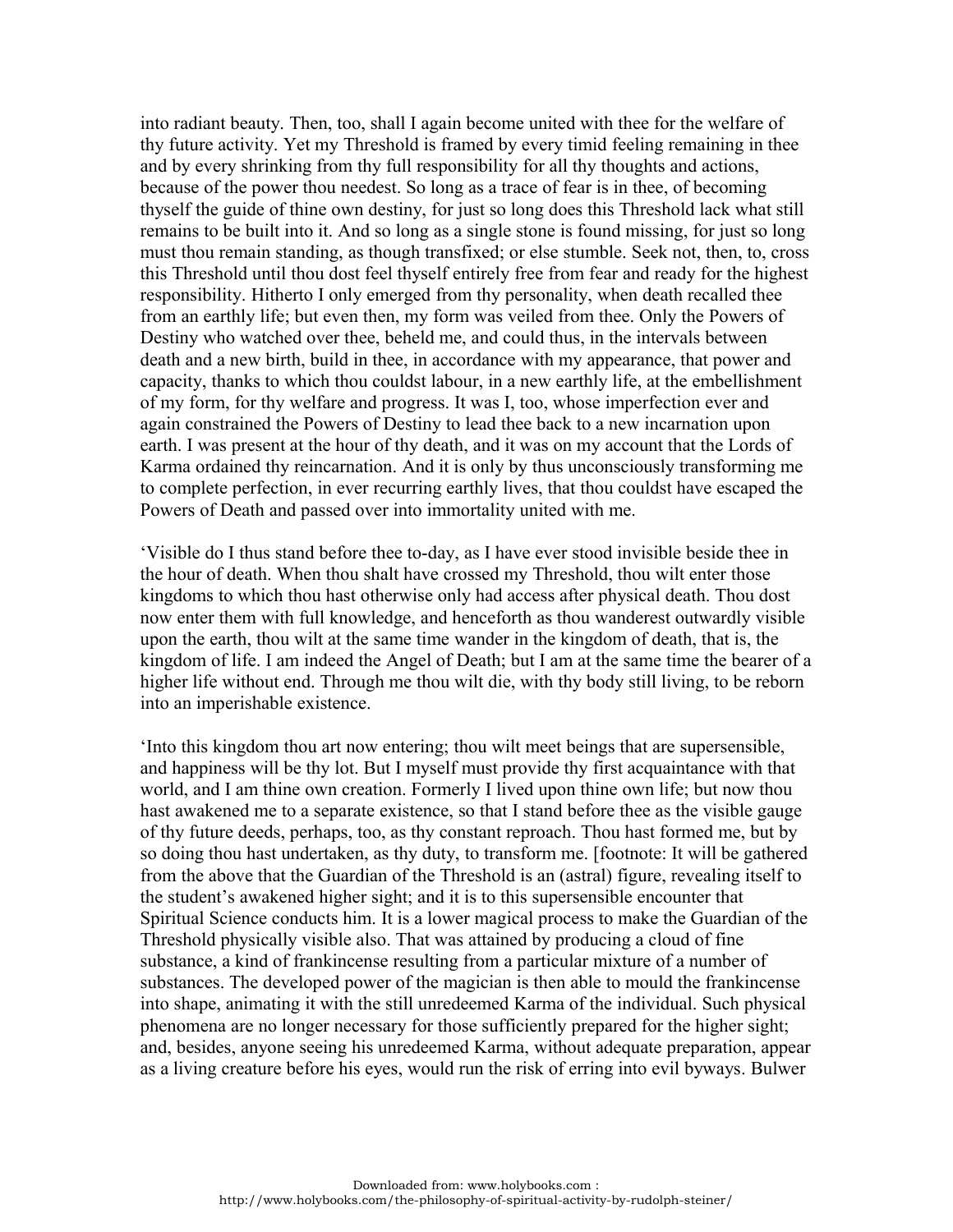Lytton's Zanomi in the form of a novel contains a description of the Guardian of the Threshold.]

What is here indicated in narrative form, must not be understood in the sense of an allegory, but as an experience of the highest possible reality befalling the esoteric student.

The Guardian must warn him not to go a step further unless he feels in himself the strength to fulfil the demands exposed in the above speech. However frightening the form assumed by the Guardian, it is only the effect of the student's own past life, his own character risen out of him into independent existence. This awakening is brought about by the separation of will, thought and feeling. 'To feel for the first time that one has oneself called a spiritual Being into existence is, in itself, an experience of the deepest significance. The student's preparation must aim at enabling him to endure the terrible sight without a trace of timidity, and, at the moment of the meeting, to feel his strength so increased, that he can undertake consciously to make himself responsible for the transformation and embellishment of the Guardian.

If successful, this meeting with the Guardian results in the student's next physical death being an entirely different event from death as he knew it formerly. He experiences death consciously, by laying aside the physical body as a garment that is worn out, or perhaps rendered useless through a sudden rent. Thus his physical death is of special importance only for those living with him, whose perception is still restricted to the world of the senses. For them the student dies; but for himself nothing of importance is changed in his whole environment. The entire supersensible world stood open to him before his death, and it is this same world that now confronts him after death.

The Guardian of the Threshold is also connected with other matters. The individual belongs to a family, a nation, a race; his activity in this world depends upon his belonging to some such community. His individual character is also connected with it. The conscious activity of single individuals by no means exhausts everything to be reckoned with in a family, a nation or a race. Besides their character, families, nations and races have also their destiny. For persons restricted to their senses, these things remain mere general ideas; and the materialistic thinker, in his prejudice, will look down with contempt on the spiritual scientist when he hears that for the latter, family and national character, lineal or racial destiny, are inherent in Beings just as real as the personality in which the character and destiny of the individual are inherent. The spiritual scientist becomes acquainted with higher worlds, of which the separate personalities are members, just as arms and legs are members of the human being. Beside the separate individuals, a very real family and national Group Soul, and racial Spirit is at work in the life of a family, a people or a race. Indeed, in a certain sense, the separate individuals are merely the executive organs of these family Group Souls, racial Spirits and so on. It is nothing but the truth to say, for instance, that a national Group Soul makes use of each individual belonging to that nation for the execution of some work. The national Group Soul does not descend into physical reality, but dwells in higher worlds, and in order to work in the physical world, makes use of the physical organs of each individual. In a higher sense, it is as when an architect makes use of workmen for executing the details of a building. In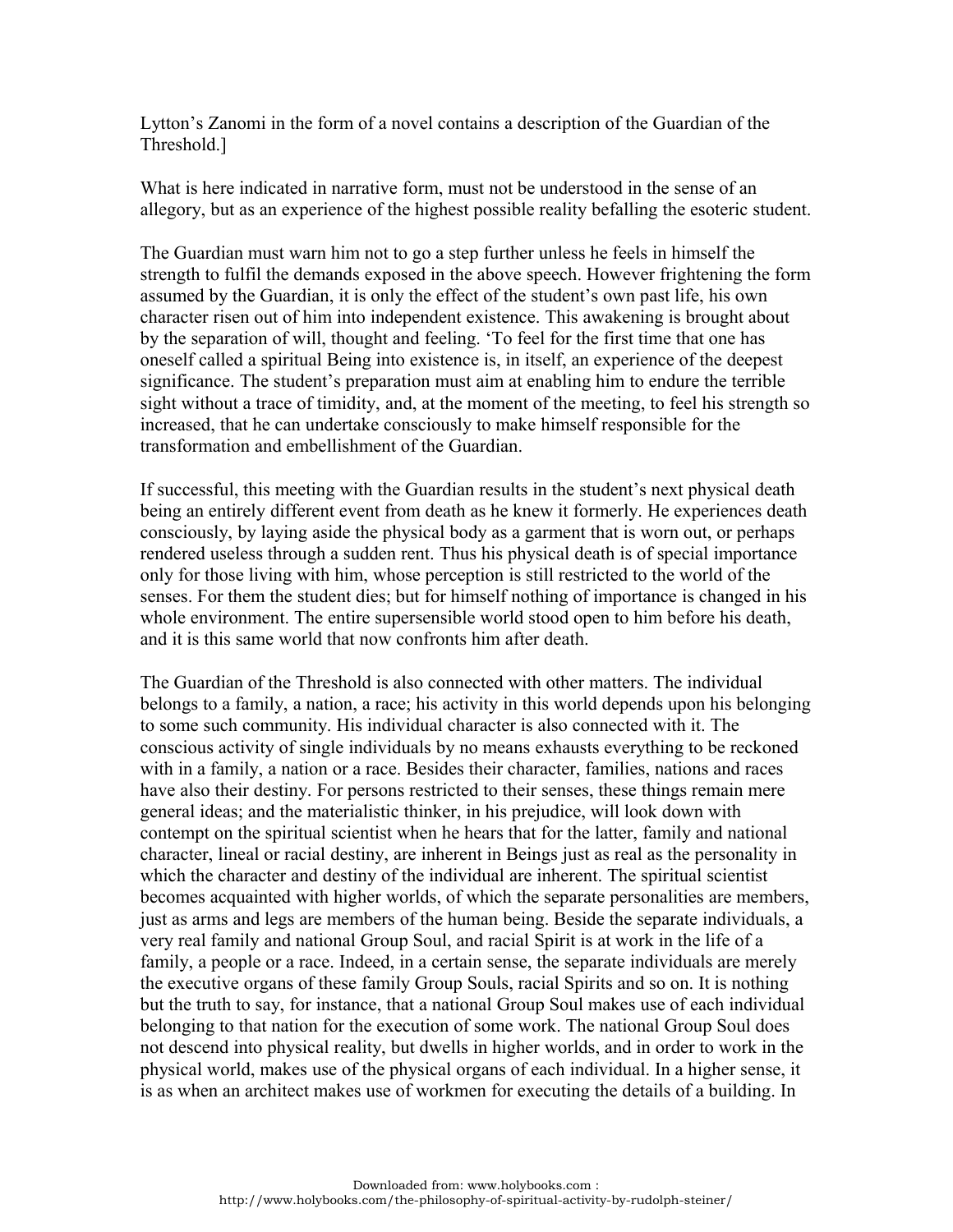the truest sense, every individual receives his allotted task from his family, national or racial Group Soul. Now the ordinary person is by no means initiated into the higher scheme of his work. He joins unconsciously in the tasks of his people and of his race. Every extension of his horizon necessarily enlarges the scope of his duties. What actually happens is that the student joins a new body to his finer soul-body. He puts on another garment. Hitherto he found his way through the world with those enveloping coverings of his personality. And now, a further revelation made to him by the Guardian of the Threshold is that henceforth these Spirits will withdraw their guiding hand from him. He must step out of the circle of his community. Yet as an isolated individual, he would become hardened in himself, and decline into ruin, if he did not, himself, acquire those powers which are inherent in the national and racial Spirits. Many, no doubt, will say: 'Oh, I have entirely freed myself from all lineal and racial connections; I only want to be a human being and nothing but a human being'. To these one must reply: 'Who, then, brought you to this freedom? Was it not your family who placed you in the world where you now stand? Have you not your lineage, your nation, your race to thank for being what you are? They have brought you up; and if now, exalted above all prejudices, you are one of the light-bringers and benefactors of your stock and even of your race, it is to their upbringing that you owe it. Yes, even when you say you are 'nothing but a human being', even the fact that you have so become, you owe to the Spirits of your communities.' Only the esoteric student learns what it means to be entirely cut off from his family, national or racial Spirit. He alone realizes, through personal experience, the insignificance of all such education in respect of the life now confronting him. For everything inculcated by education completely melts away, when the threads binding will, thought and feeling are severed. He looks back on the result of all his previous education as he might on a house crumbling away brick by brick, which he must now rebuild in a new form. And again, it is more than a mere symbolical expression to say that when the Guardian has enunciated his first statement, there arises from the spot where he stands, a whirlwind which extinguishes all those spiritual lights that have hitherto illumined the pathway of his life. Utter darkness, relieved only by the rays issuing from the Guardian himself, unfolds before the student. And out of this darkness resounds the Guardian's further admonition: 'Step not across my Threshold until thou dost clearly realize that thou must thyself illumine the darkness ahead of thee; take not a single step forward until thou art positive that thou hast sufficient oil in thine own lamp. The lamps of the Guides whom thou hast hitherto followed, will now no longer be available for thee.' At these words, the student must turn and glance backward. The Guardian of the Threshold now draws aside a veil which till now had concealed deep lifemysteries. The family, national and racial Spirits are revealed to the student in their full activity, so that he perceives clearly, on the one hand, how he has been led hitherto, and no less clearly, on the other hand, how he will henceforward no longer enjoy this guidance. That is the second warning received at the Threshold from its Guardian.

Without preparation, no one could endure the sight of what has here been indicated. But the higher training which, in all respects, makes it possible for the student to advance up to the Threshold, simultaneously puts him in a position to find the necessary strength at the right moment. Indeed the training can be so harmonious in nature, that the entry into the higher life is relieved of everything of an agitating or tumultuous character. His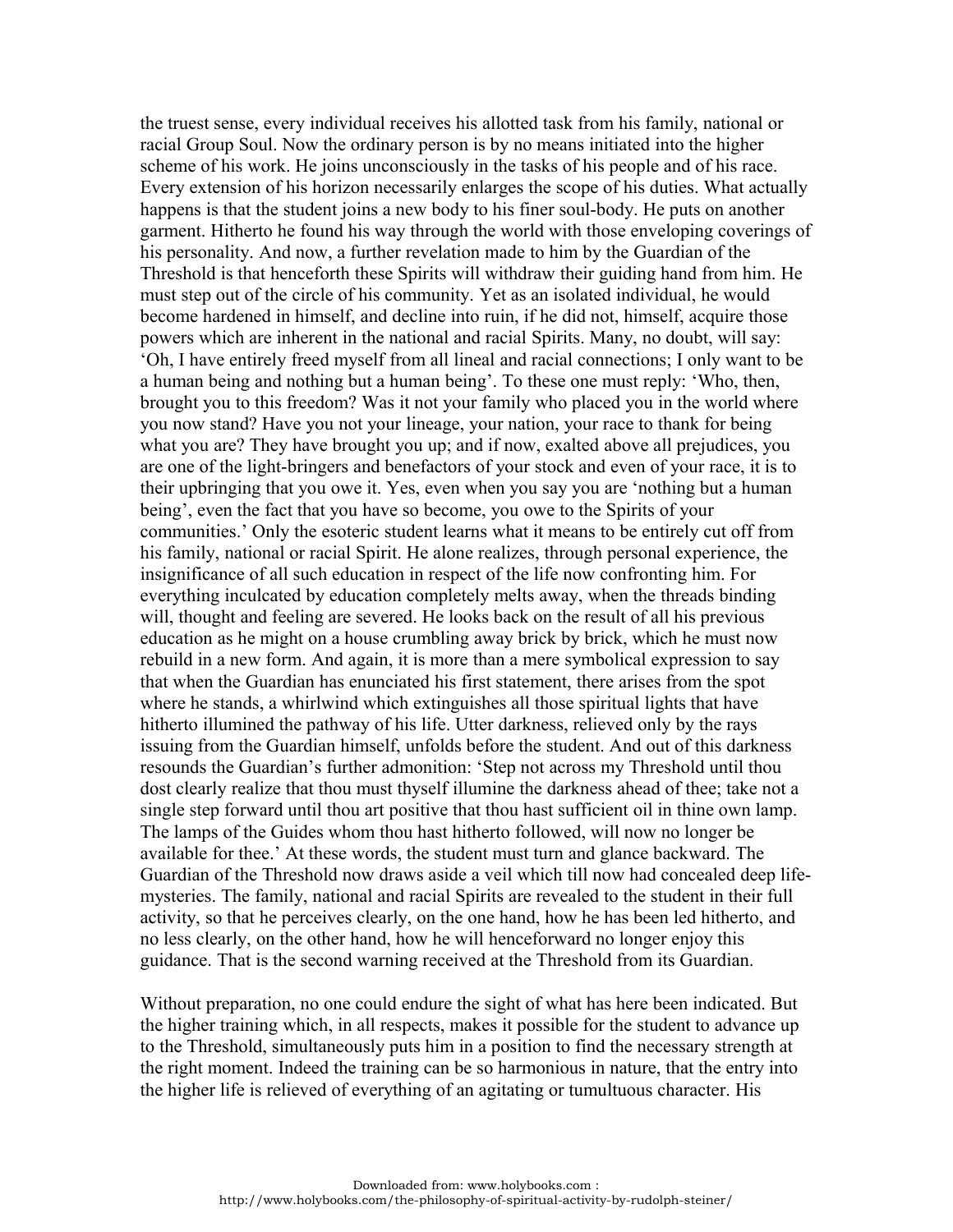experience at the Threshold will then be attended by a premonition of that felicity which is to provide the keynote of his newly awakened life. The feeling of a new Freedom will outweigh all other feelings; and, attended by this feeling, his new duties and responsibilities will appear as something which man, at a particular stage of life, must needs take upon himself.

## **THE GREAT OR SECOND GUARDIAN OF THE THRESHOLD LIFE AND DEATH**

In the foregoing chapter the importance of the meeting with the so-called lesser Guardian of the Threshold was explained; and it was seen that in this Guardian a Being confronts the student whom the latter has himself brought into existence, and whose body consists of the hitherto invisible results of the student's own actions, feelings and thoughts. These unseen forces have become the cause of his destiny and his character, and he realizes how he himself founded the present in the past. He can understand why his inner self now standing to a certain extent revealed before him, includes particular inclinations and habits, and he can also recognize the origin of certain blows of fate that have befallen him. He perceives why he loves one thing and hates another; why one thing makes him happy and another unhappy. Visible life is explained by the invisible causes. The essential facts of life, too, health and illness, birth and death, unveil themselves before his gaze. He observes how, before his birth, he wore the causes which necessarily led to his return into life. Henceforth he knows that Being within himself which is constructed, with all its imperfections, in the visible world, and which can only be brought to its final perfection in this same visible world. For in no other world is an opportunity given to build up and complete this Being. Moreover, he recognizes that death cannot sever him for ever from this world; for he says to himself: 'Once I came into this world because, being as I was, I needed the life it provided, to acquire qualities unattainable in any other world. And I must remain bound to this world until I have developed within myself everything that can here be gained. I shall only some day become a useful collaborator in another world by acquiring all the requisite faculties in this physical world.'

Thanks to his insight into the supersensible world, the Initiate gains a better knowledge and appreciation of the true value of visible Nature, than was possible before his higher training; and this may be counted among his most important experiences. Anyone not possessing this insight and perhaps therefore imagining the supersensible regions to be infinitely the more valuable, is likely to underestimate the physical world. Yet the possessor of this insight knows that without experience in visible reality, he would be totally powerless in that other invisible reality. Before he can live in the latter, he must have the requisite faculties and instruments which can only be acquired in the visible world. Consciousness in the invisible world is not possible without spiritual sight, but this power of vision in the higher world is gradually developed through experience in the lower. No one can be born in the spiritual world with spiritual eyes without having first developed them in the physical world, any more than a child could be born with physical eyes if they had not already been formed within the mother's womb.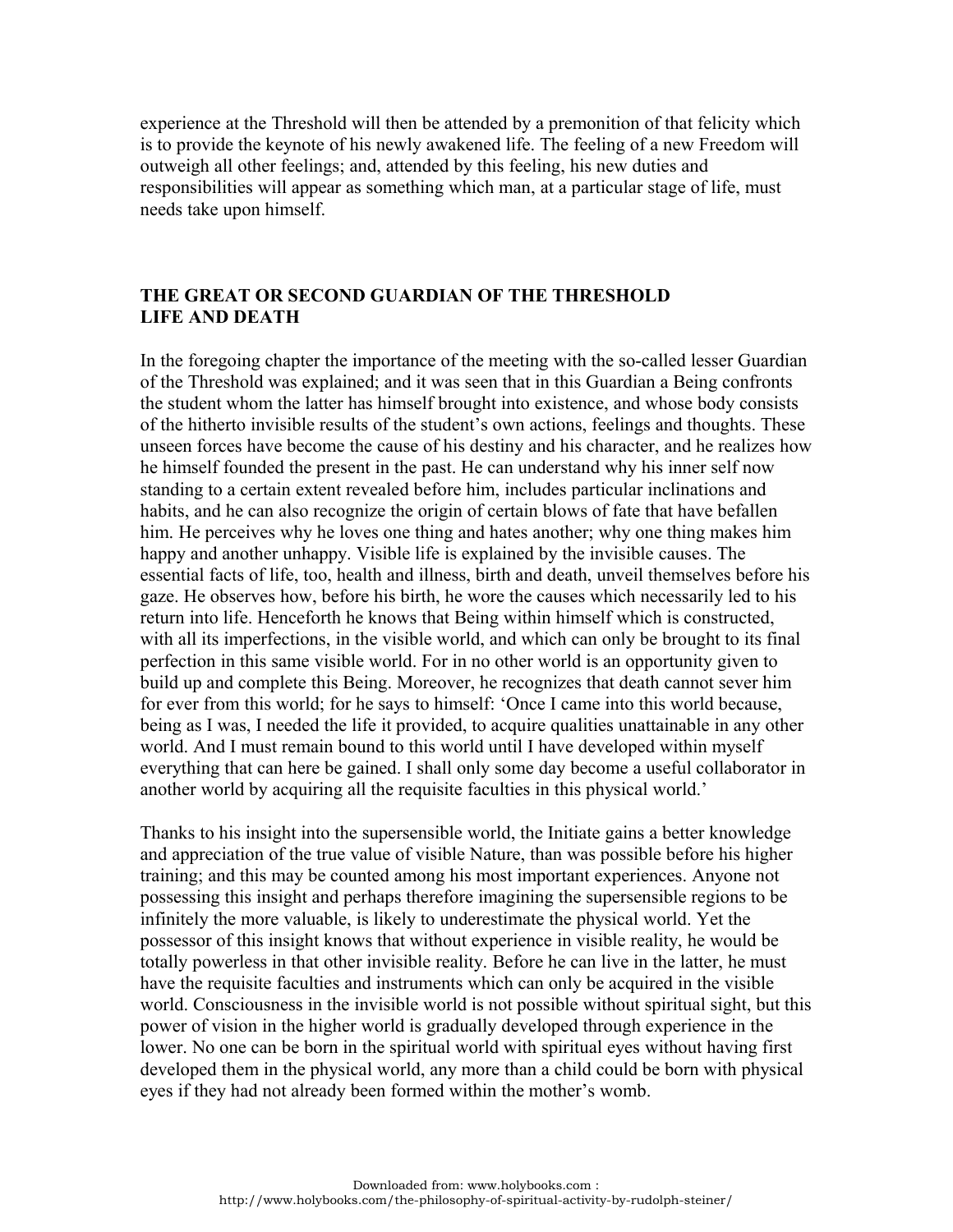From this standpoint it will also be readily understood why the Threshold to the supersensible world is watched by a Guardian. In no case may real insight into those regions be permitted to anyone lacking the requisite faculties; therefore, upon the individual entering the other world while still incompetent to work in it, the higher experiences are shrouded from him, at the hour of death, until he is fit to behold them. When the student enters the supersensible world, life acquires quite a new meaning for him; he discerns in the physical world the seed-ground of a higher world, so that, in a certain sense, the higher will appear defective without the lower. Two outlooks are opened before him; the first into the past and the second into the future. His vision extends to a past in which this physical world was not yet existent for he has long since discarded the prejudice that the supersensible world was developed out of the senseworld, He knows that the former was first existent, and that out of it everything physical was evolved. He sees that he himself belonged to a supersensible world before coming for the first time into this sense-world. But this pristine supersensible world needed to pass through the sense-world, for without this passage its further evolution would not have been possible. It can only pursue its course when certain beings will have developed requisite faculties within the kingdom of the senses. These beings are none other than the human beings. The latter owe their present life to an imperfect stage of spiritual existence, and are being led, even within this stage, to that perfection which will make them fit for further work in the higher world. At this point, the outlook is directed into the future. A higher stage of the supersensible world is discerned, which will contain the fruits matured in the sense-world. The sense-world, as such, will be superseded; but its products will be embodied in a higher world.

The existence of disease and death in the sense-world is thus explained. Death merely expresses the fact that the original supersensible world reached a point beyond which it could not progress by itself. Universal death must needs have overtaken it, had it not received a fresh life-impulse. Thus this new life has evolved into a battle with universal death. A hardened, dying world saw the blossoming of a new world. That is why we have death and life in the world. The decaying portion of the old world adheres to the new life blossoming from it, and the process evolves slowly. This comes to expression most clearly in man himself. The covering he bears is gathered from the preserved remnants of the old world, and within this covering the germ of that being is matured which will live in the future. Thus man is twofold: mortal and immortal. The mortal is in its last, and the immortal in its first stage. But it is only within this twofold world finding its expression in the sense-world, that he can acquire the requisite faculties to lead the world to immortality. Indeed his task is precisely to gather the fruits of the mortal for the immortal. And as he glances at himself as the product of his own work in the past, he cannot but say: 'I have in me the elements of a decaying world. They are at work in me, and I can only break their power little by little, thanks to the new immortal elements coming to life within me.' This is the path leading man from death to life. Could he but speak to himself with full consciousness, at the hour of his death, he would say: 'The perishing world was my master. I am now dying as a result of the entire past with which I am enmeshed. Yet the soil of mortal life has matured the seeds of immortal life. I carry them with me into another world. If it had merely depended on the past, I could never have been born. The life of the past came to an end with birth. Life in the sense-world is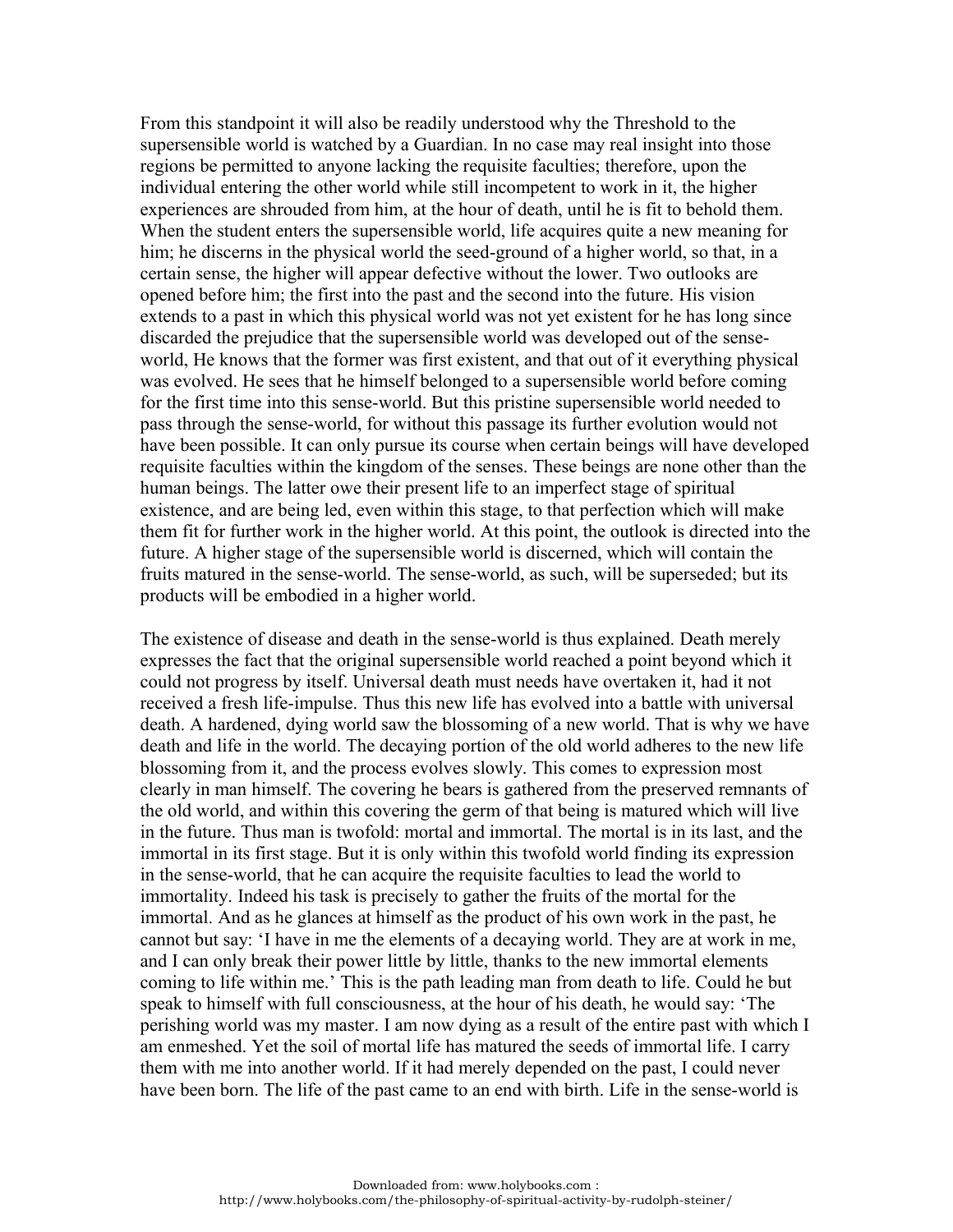wrested from universal death by the newly-formed life-germ. The time between birth and death is merely an expression for the amount wrested from the dying past by the new life; and illness is nothing but the continued effect of the dying portions of the past.'

In the above, the answer will be found to the question why man only works his way gradually through error and imperfection to the good and true. His actions, feelings and thoughts are at first dominated by the perishing and the mortal. The latter gave rise to his sense-organs. For this reason, these organs and all things reacting on them are doomed to perish. The imperishable will not be found in the instincts, impulses, passions, and in the organs belonging to them, but only in the work produced by these organs. Man must extract from the perishable everything that can be extracted, and this work alone will enable him to discard those fundamental elements out of which he has grown, and which find their expression in the physical sense-world.

Thus the first Guardian confronts the individual as the counterpart of his twofold nature, in which perishable and imperishable are blended; and it stands clearly proved how far removed he still is from attaining that sublime luminous figure which may again dwell in the spiritual world. The extent to which he is entangled with the physical sense-world, is exposed to his view. The presence of instincts, impulses, desires, egotistical wishes and all forms of selfishness, etc., are evidence of this entanglement, as also his membership of a race, a nation and so forth. A race or a nation stands so much the higher, the more perfectly its members express the pure, ideal human type, the further it has worked its way from the physical and perishable to the supersensible and imperishable. The evolution of man through the incarnations in ever higher national and racial forms is thus a process of liberation. In a similar way, the pilgrimage through ever purer forms of morality and religion is a perfecting process; for every moral stage retains the passion for the perishable beside the seeds of an ideal future.

Now in the Guardian of the Threshold, as described above, the product of the past is manifest, containing only so many seeds of the future as could be planted in the course of time. Yet everything that can be extracted from the sense-world must be carried into the supersensible world. Were the student to bring with him only what had been woven into his counterpart out of the past, his earthly task would remain but partially accomplished. For this reason, the 'lesser Guardian of the Threshold' is joined, after a time, by the Greater Guardian. The meeting with this second or Greater Guardian will again be described in narrative form.

When the student has recognized all the elements from which he must liberate himself, his way is barred by a sublime luminous Being whose beauty is difficult to describe in the words of human language. This encounter takes place when the sundering of the organs of thinking, feeling and willing extends to the physical body, so that their reciprocal connection is no longer regulated by themselves, but by the higher consciousness, which has now quite liberated itself from physical conditions. The organs of thinking, feeling and willing will then be controlled from supersensible regions, as instruments in the power of the human soul. The latter, thus liberated from all physical bonds, is now confronted by the second Guardian of the Threshold who speaks as follows: 'Thou hast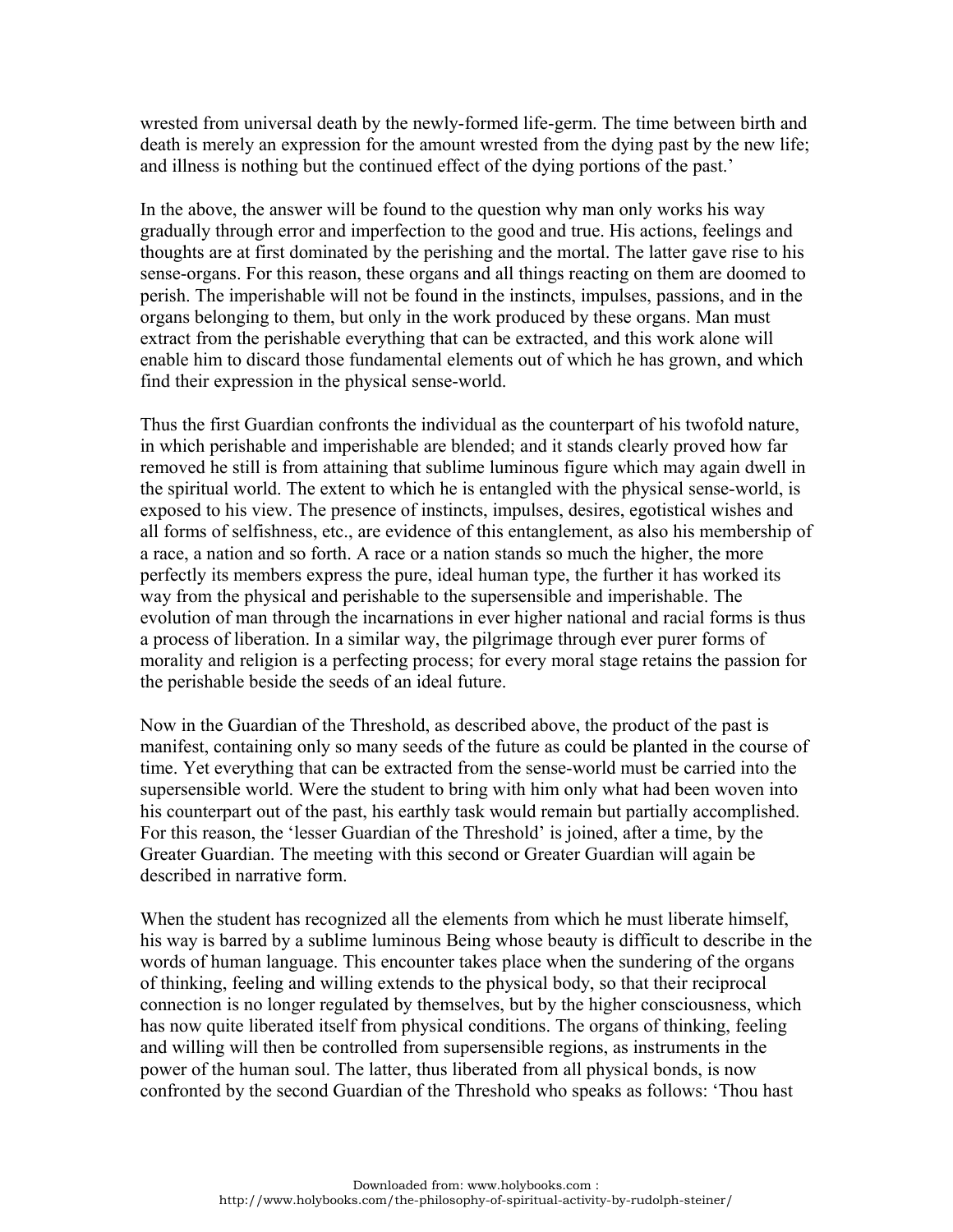released thyself from the world of the senses. Thou hast won the right to become a native of the supersensible world, whence thine activity can now be directed. For thine own part, thou dost no longer require thy physical body in its present form. If thine intention was merely to acquire the faculties necessary for life in the supersensible world, thou needest no longer return to the sense-world. But now look on me. See how I tower above all that thou hast made of thyself until now. Thou hast attained thy present degree of perfection thanks to the faculties thou wast able to develop in the sense-world, so long as thou wast still confined to it. But now a new era is to begin, in which thy liberated powers must be applied to further work in the world of the senses. Hitherto thou hast sought only thine own release, but now, having thyself become free, thou canst go forth as a liberator of thy fellows. Until to-day thou hast striven as an individual, but now seek to co-ordinate thyself in the whole so that thou mayst bring into the supersensible world not thyself alone, but all things else existing in the world of the senses. Thou wilt some day be able to unite thyself with me, but I cannot be blessed so long as others are unredeemed. As a separate freed being, thou wouldst fain enter at once the kingdom of the supersensible, yet thou wouldst be forced to look down on the still unredeemed beings in the physical world, having sundered thy destiny from theirs, though thou and they are inseparably united. Thou didst perforce descend into the world to gather powers needed for a higher world. To separate thyself from thy fellows would mean to misuse those very powers which thou couldst not have developed save in company with them. Thou couldst not have descended had they not done so, and without them, the powers needed for supersensible existence would fail thee. Thou must now share with thy fellows the powers which thou didst, in company with them, exert thyself to acquire. I shall therefore bar thine entry into the higher regions of the supersensible world so long as thou hast not applied all the powers thou hast acquired to the liberation of thy companions. With the powers already at thy disposal, thou mayst sojourn in the lower regions of the supersensible world, but I stand before the portal of the higher regions as the Cherub with the fiery sword before Paradise, and I bar thine entrance so long as powers unused in the sense-world still remain in thee. And if thou dost refuse to apply thy powers in this world others will come who will not refuse; and a higher supersensible world will receive all the fruits of the sense-world, while thou wilt lose from under thee the very ground in which thou wast rooted. The purified world will develop above and beyond thee, and thou wilt be excluded from it. Thus thou wouldst tread the black path, while the others from whom thou didst sever thyself, tread the white path.'

Thus the Great Guardian makes his presence known soon after the meeting with the Watcher or first Guardian has taken place. The Initiate knows full well what is in store for him if he yields to the temptation of a premature abode in the supersensible world. An undescribable splendour shines forth from this Great Guardian of the Threshold; union with him looms as a far distant ideal before the soul's vision. Yet there is also the certitude that this union will not be possible until all the powers afforded by this world are applied to the task of its liberation and redemption. By fulfilling the demands of the higher light-being, the Initiate will contribute to the liberation of the human race. He lays his gifts on the sacrificial altar of humanity. Should he prefer his own premature elevation into the supersensible world, the stream of human evolution will flow over and beyond him. After his liberation he can gain no new powers from the world of the senses;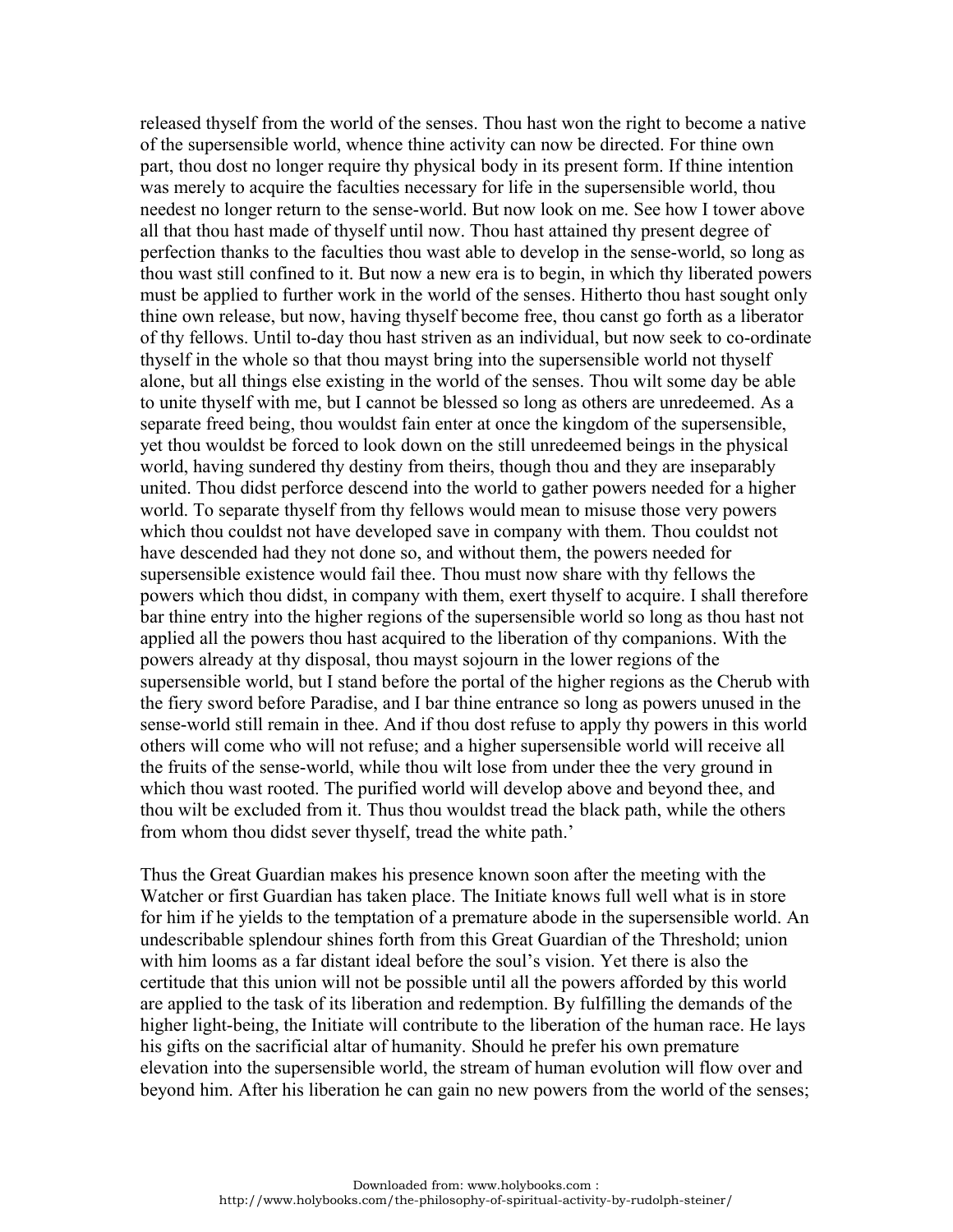and if he places his work at the world's disposal it will entail his renouncement of any further benefit for himself. It does not follow that, when called upon, anyone will naturally follow the white path. That depends entirely upon whether he is so far purified at the time of his decision, that no trace of self-seeking makes this prospect of felicity appear desirable. For the allurements here are the strongest possible; whereas on the other side no special allurements are evident. Here nothing appeals to his egoism. The gift he receives in the higher regions of the supersensible world is nothing that comes to him, but only something that flows from him, that is, love for the world and for his fellows. Nothing that egoism desires is denied upon the black path, for the latter provides, on the contrary, for the complete gratification of egoism, and will not fail to attract those desiring merely their own felicity, for it is indeed the appropriate path for them. No one therefore should expect the occultists of the white path to give him instruction for the development of his own egoistical self. They do not take the slightest interest in the felicity of the individual. Each can attain that for himself, and it is not the task of the white occultists to shorten the way; for they are only concerned with the development and liberation of all human beings and all creatures. Their instructions, therefore, deal only with the development of powers for collaboration in this work. Thus they place selfless devotion before all other qualities. They never actually refuse anyone, for even the greatest egoist can purify himself; but no one merely seeking an advantage for himself will ever obtain assistance from the white occultists. Even when they do not refuse their help, he, the seeker, deprives himself of the advantage resulting from their assistance. Anyone, therefore, really following the instructions of the good occult teachers, will, upon crossing the Threshold, understand the demands of the greater Guardian; anyone, however, not following their instructions, can never hope to reach the Threshold. Their instructions, if followed, produce good results or no results; for it is no part of their task to lead individuals to egoistical felicity, and to a mere existence in the supersensible worlds. In fact it becomes their duty to keep the student away from the supersensible world until he can enter it with the will for selfless collaboration. [footnote: See p. 158 and Editorial Preface]

## **APPENDIX TO THE AUTHOR'S LATEST EDITION 1918**

The way to supersensible knowledge, as described in this book, leads the soul through experiences concerning the nature of which it is especially important that all illusions and misconceptions should be avoided. Yet it is but natural that the latter should arise in such questions as are here considered. In this connection one of the most serious mistakes arises when the whole range of inner experience dealt with in true Spiritual Science, is distorted into appearing in the same category as superstition, visionary dreaming, mediumship (spiritualism) and other degenerate pursuits. This distortion is often due to the fact that persons desirous of following the path described in this book, are confused with others who in their search for supersensible reality, and as a result of methods foreign to a genuine striving for knowledge, wander into undesirable paths. The experiences through which the human soul lives on the path here meant, are wholly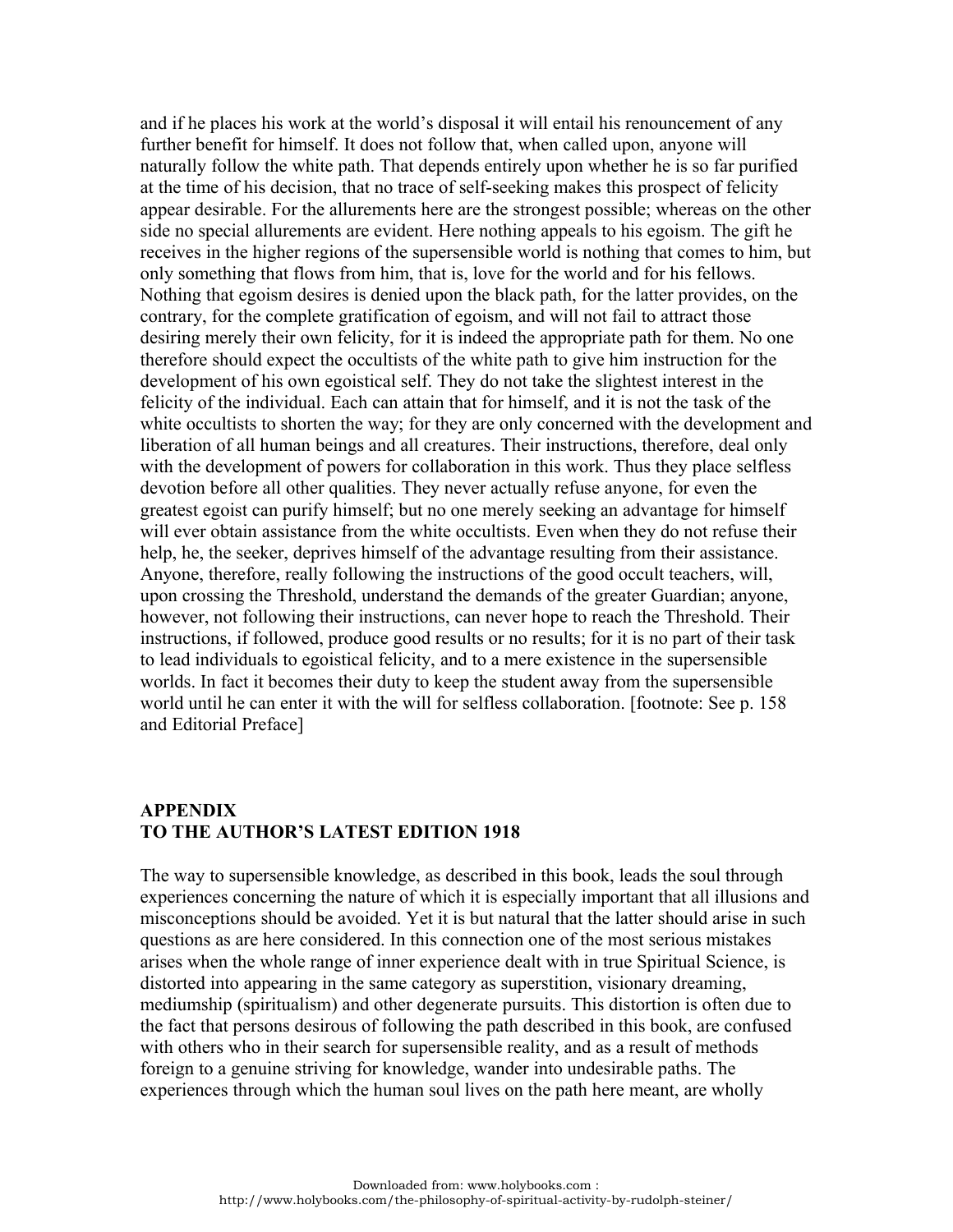confined to the realm of psycho-spiritual occurrence. They are only possible if equal freedom and independence from the bodily life are attained for certain other inner experiences, as is the case during ordinary consciousness, when thoughts are made concerning things outwardly apprehended or inwardly felt and willed, thoughts that do not themselves originate in what is apprehended, felt and willed. There are people who deny the existence of such thoughts. They believe that no thought is possible that is not extracted from perceptions or from the inner life dependent on the body. For them, all thoughts are, to a certain extent, mere reflections of perceptions and of inner experiences. This view, however, cannot be expressed save by those who have never raised themselves to the faculty of experiencing with their souls a self-sustaining life in pure thought. For others, who have lived through this experience, it is a matter of knowledge that whatever thought dominates the life of the soul, inasmuch as this thought permeates other functions of the soul, the human being is involved in an activity, in originating which his body has no share. In the ordinary life of the soul, thought is almost always blended with other functions, e.g. apprehension, feeling, willing, etc. These other functions are effectuated by the body; yet thought plays into them, and inasmuch as it plays into them, a process takes place, in and through the human being, in which his body has no share. This can only be denied so long as the illusion is not discarded which arises from the observation of thought only when the latter is united with other functions. Yet an inner exertion is possible enabling the thinking part of inner life to be experienced, separated from everything else. Something consisting in pure thought alone, can be detached from the compass of soul-life, that is, thoughts which are self-sustaining and from which everything provided by bodily conditioned inner life is excluded. Such thoughts reveal themselves through themselves, through what they are, as spiritual supersensible entity. Anyone uniting himself with them, while excluding all apprehension, all memory and every other token of inner life, knows himself to be in a supersensible region, and experiences himself outside the physical body. For anyone familiar with this whole process, it becomes irrelevant to question whether the soul can live through experience outside the body, in a supersensible world. For it would mean denying what he knows by experience. He is concerned only with inquiring into what prevents such a positive fact from being recognized. And the answer he finds to this question, is that the above fact does not reveal itself unless the individual first cultivates a condition of soul, allowing him to become the recipient of this revelation.

Now people become at once suspicious when an activity solely confined to the soul is expected of them, in order that something extraneous to themselves should reveal itself. They believe that they themselves give the revelation its content because they prepare themselves to receive it. They expect experiences to which they contribute nothing and which allow them to remain quite passive. Should such people, in addition, be ignorant of the simplest scientific requirements for the comprehension of a given fact, they will take for an objective revelation of non-sensible entity, contents and productions of the soul, in which the soul's participation is reduced below the level maintained in apprehension and wilful action. Such are the soul-contents provided by the experiences and revelations of the visionary and the medium. But what comes to the fore through such revelations is not a supersensible but a sub-sensible world. Human waking life does not run its course completely within the body; the most conscious part of it transpires on the boundary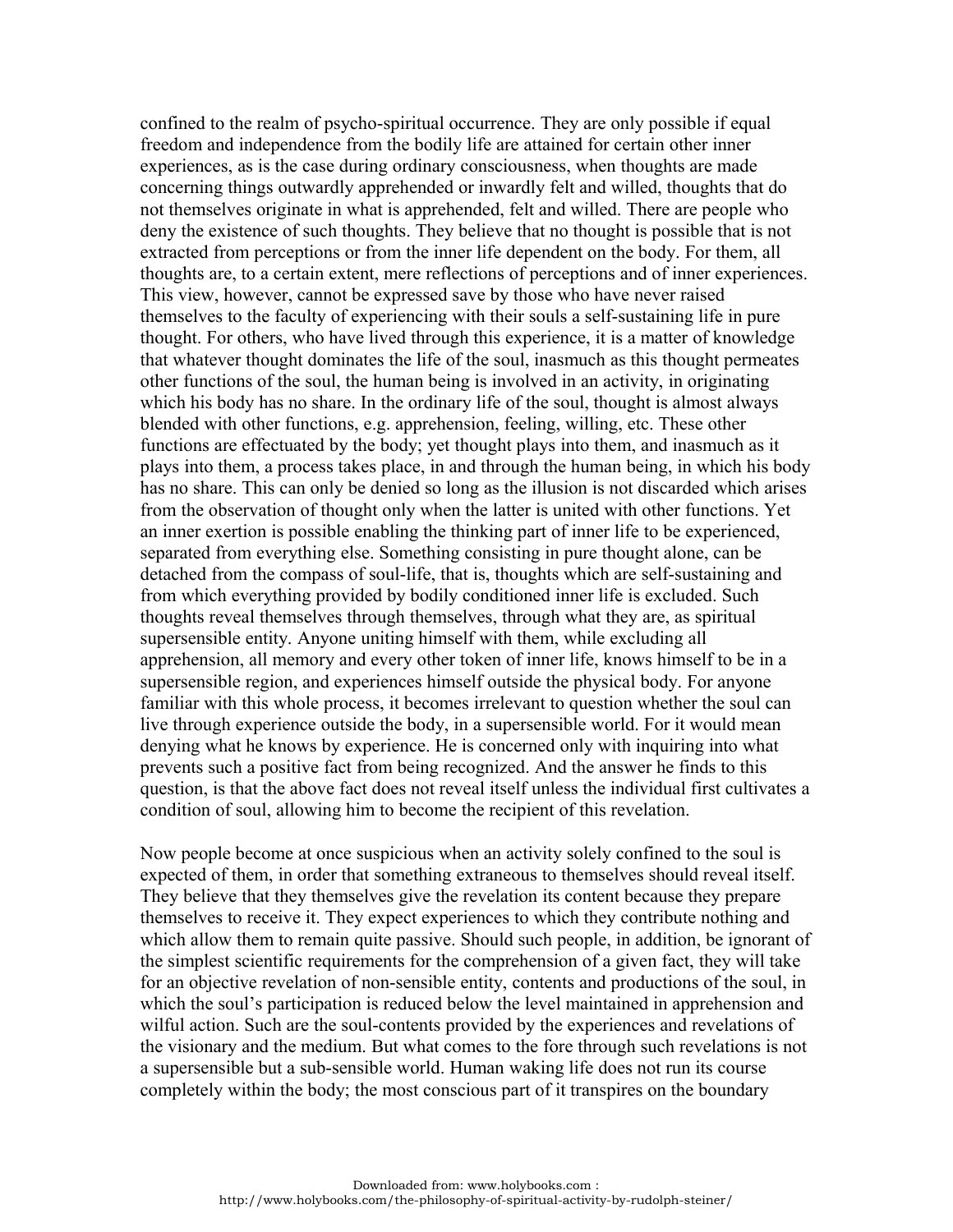between the body and the physical outer world; thus the process of apprehension in the organs of sense, is as much an extra-physical process penetrating into the body as a permeation of this process from out of the body. So, too, is the life of will, that is founded on the co-ordination of the human being in the cosmic being, so that what occurs in the human being is simultaneously a link in the chain of cosmic occurrence. In this life of the soul transpiring on the boundary of the physical body, the human being is largely dependent on his physical organisation; but the function of thought plays into this activity, and inasmuch as this is the case, the human being makes himself independent of his bodily organisation in the functions of apprehending and willing. As a visionary and a medium the human being becomes completely dependent on his body. He excludes from the life of his soul that function which, in apprehending and willing, makes him independent of his body. Thus the content and productions of his soul are merely revelations of his bodily life. The experiences of the visionary and the productions of the medium owe their existence to the circumstance that the individual, while thus experiencing and producing, is, with his soul, less independent of his body than in ordinary apprehending and willing. In the experience of the supersensible as indicated in this book, the development of soul-life proceeds in just the opposite direction to that taken by the visionary and the medium. The soul acquires a progressively greater independence from the body than is the case in apprehending and willing. The same independence realised in the experience of pure thought, is attained by the soul for a far wider range of activity.

For the supersensible activity of the soul here meant, it is exceptionally important to grasp and realise, in the clearest possible way, this experience of life in pure thought. For, in the main, this experience is already a supersensible activity of the soul, only one in which nothing supersensible is as yet perceived. With pure thought we live in the supersensible; but we experience this alone in supersensible fashion; we do not, as yet, experience anything else supersensibly. And supersensible experience must be a continuation of that life already attained by the soul, when united with pure thought. For this reason it is so important to gain knowledge of this union in the right way, for it is from its comprehension that light shines forth to bring correct insight into the nature of supersensible knowledge. The moment the life of the soul sinks below the level of clear consciousness existing in thought, the soul is on the wrong path, so far as true knowledge of the supersensible world is concerned; for the soul is seized by the bodily functions and what is then experienced is not the revelation of a supersensible world, but bodily revelations confined to the sub-sensible world.

Having penetrated to the sphere of the supersensible, the soul's experiences are of such a nature, that descriptive expressions cannot so easily be found for them as for experiences confined to the world of the senses. Care must often be taken not to overlook the fact that to a certain extent, in descriptions of supersensible experience, the distance separating the actual fact from the language used to describe it, is greater than in descriptions of physical experience. The reader must be at pains to realise that many an expression is intended as an illustration merely indicating, in a delicate way, the reality to which it refers. Thus it is said on page 17 of this book: 'Originally all the rules and teachings of Spiritual Science were expressed in a symbolical sign-language.' And on page 52 a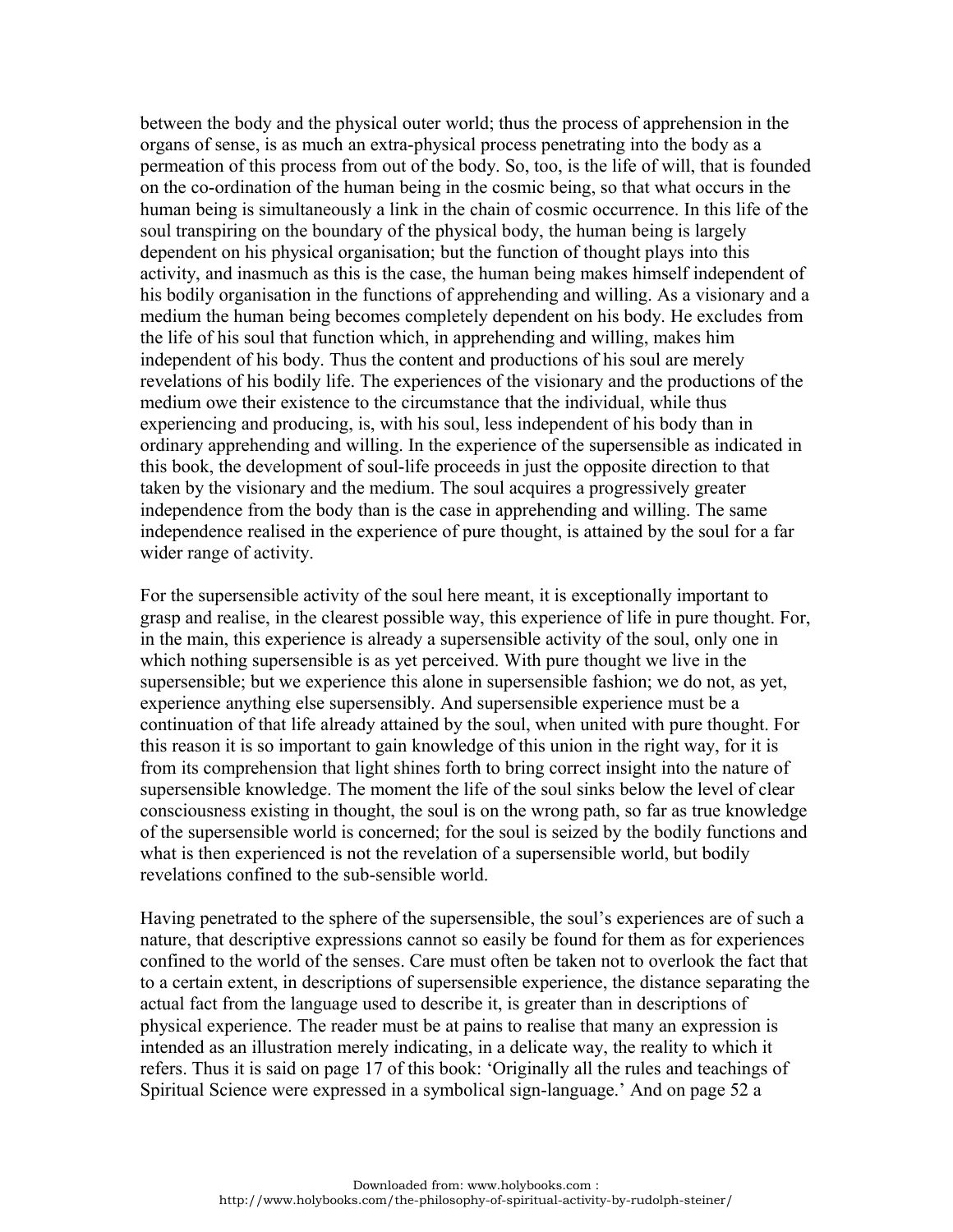'particular writing system' was mentioned. Now anyone may easily be led to suppose that such a writing can be learnt in the same way as the letters of an ordinary physical language, and their combination. In this connection it must be pointed out that there have been and there still exist spiritual scientific schools and associations possessing symbolical signs, by means of which supersensible facts are brought to expression. And anyone initiated into the meaning of these symbols attains thereby the means of directing his inner life towards the supersensible realities in question. Yet such an external symbolical language is of no essential importance for supersensible experience. It is more important that in the course of that supersensible experience to which the realisation of the contents of this book leads, the soul should, in the contemplation of the supersensible, gain the revelation of such a writing through personal experience. The supersensible says something to the soul which the soul must translate into these illustrative signs, so that it can be surveyed with full consciousness. The statement can be made that what is imparted in this book can be realised by every soul. And in the course of this realisation, which the soul can personally determine according to the indications given, the resulting events occur as described.

Let the reader take this book as a conversation between the author and himself. The statement that the student needs personal instruction should be understood in the sense that this book itself is personal instruction. In earlier times there were reasons for reserving such personal instruction for oral teaching; to-day we have reached a stage in the evolution of humanity in which spiritual scientific knowledge must become far more widely disseminated than formerly. It must be placed within the reach of every individual, to a quite different extent from what was the case in older times. So the book replaces the former oral instruction. It is only to a limited extent correct that further personal instruction is necessary, beyond that contained in this book. No doubt, someone may need assistance, and it may be of importance for him or her; but it would be false to believe that there were any cardinal points not mentioned in this book. They can be found by those who read correctly, and, above all, completely.

The descriptive instructions given in this book appear at first sight as though they required the complete alteration of the whole human being. Yet, when rightly read, it will be found that no more is intended by them than a description of the inner condition of soul required by anyone, in those moments when he confronts the supersensible world. He develops this condition of soul as a second being within himself; and the other healthy being pursues its course in the old way. He knows how to hold the two beings apart in full consciousness, and how to make them act and react on each other in the right way. This does not make him useless and incompetent for life, nor does he lose his interest and skill in it, and become a 'spiritual investigator the whole day long'. It is of course true that the student's manner of experience in the supersensible world will shed its light over his whole being; but far from distracting him from life, it makes him more capable and his life more productive. The necessity of adopting the existing method of description is due to the fact that every cognitive process directed towards the supersensible, calls the whole human being into action; so that in the moment of such cognition the whole human being is engaged. Whereas in the process of apprehension of colour, the eye alone with its adjoining nervous system is engaged, the supersensible cognitive process engages the